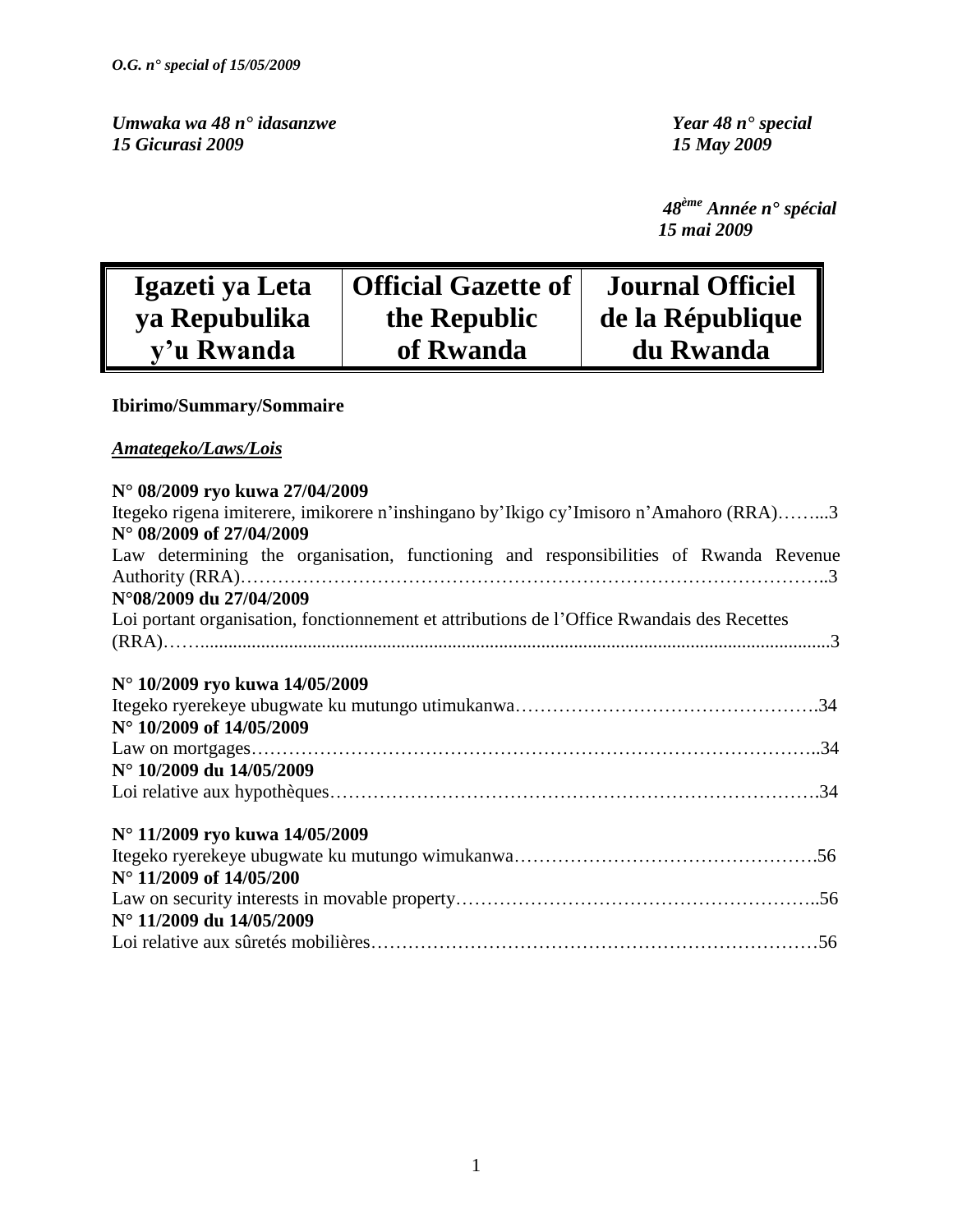| ITEGEKO Nº 08/2009 RYO KUWA LAW<br>27/04/2009<br><b>RIGENA</b><br><b>IMITERERE,</b><br>N'INSHINGANO<br><b>IMIKORERE</b><br><b>BY'IKIGO</b><br><b>CY'IMISORO</b><br>N'AMAHORO (RRA) | 08/2009<br>OF<br>27/04/2009<br>$N^{\circ}$<br><b>DETERMINING</b><br><b>THE</b><br>ORGANISATION, FUNCTIONING AND FONCTIONNEMENT<br><b>RESPONSIBILITIES</b><br>OF<br><b>REVENUE AUTHORITY (RRA)</b> | $N^{\circ}$<br>08/2009<br>DU<br>LOI<br>27/04/2009<br><b>PORTANT</b><br>ORGANISATION,<br>ET<br><b>RWANDA ATTRIBUTIONS</b><br>DE<br><b>L'OFFICE</b><br><b>RWANDAIS DES RECETTES (RRA)</b> |
|------------------------------------------------------------------------------------------------------------------------------------------------------------------------------------|---------------------------------------------------------------------------------------------------------------------------------------------------------------------------------------------------|-----------------------------------------------------------------------------------------------------------------------------------------------------------------------------------------|
| <b>ISHAKIRO</b>                                                                                                                                                                    | <b>TABLE OF CONTENTS</b>                                                                                                                                                                          | <b>TABLE DES MATIERES</b>                                                                                                                                                               |
| <b>UMUTWE WA MBERE: INGINGO</b><br><b>RUSANGE</b>                                                                                                                                  | <b>CHAPTER</b><br><b>GENERAL</b><br>ONE:<br><b>PROVISIONS</b>                                                                                                                                     | <b>CHAPITRE</b><br><b>PREMIER:</b><br><b>DISPOSITIONS GENERALES</b>                                                                                                                     |
| Ingingo ya mbere: Ibyo itegeko rigena                                                                                                                                              | <b>Article one: Purpose of the Law</b>                                                                                                                                                            | Article premier: Objet de la Loi                                                                                                                                                        |
| Ingingo ya 2: Icyicaro cya RRA                                                                                                                                                     | <b>Article 2: RRA Head office</b>                                                                                                                                                                 | Article 2: Siège de RRA                                                                                                                                                                 |
| UMUTWE WA II: INSHINGANO ZA<br><b>RRA</b>                                                                                                                                          | <b>CHAPTER II: RESPONSIBILITIES</b><br><b>OF RRA</b>                                                                                                                                              | <b>CHAPITRE II: ATTRIBUTIONS DE</b><br><b>RRA</b>                                                                                                                                       |
| Ingingo ya 3: Inshingano za RRA                                                                                                                                                    | <b>Article 3: Responsibilities of RRA</b>                                                                                                                                                         | <b>Article 3: Attributions de RRA</b>                                                                                                                                                   |
| <b>UMUTWE WA III: URWEGO</b><br><b>RUREBERERA RRA</b>                                                                                                                              | <b>CHAPTER III: SUPERVISING</b><br><b>AUTHORITY OF RRA</b>                                                                                                                                        | <b>CHAPITRE III: ORGANE DE</b><br><b>TUTELLE DE RRA</b>                                                                                                                                 |
| Ingingo ya 4: Urwego rureberera RRA                                                                                                                                                | <b>Article 4: Supervising Authority</b>                                                                                                                                                           | Article 4: Organe de tutelle de RRA                                                                                                                                                     |
| Ingingo ya 5: Ibikubiye mu masezerano<br>yerekeye gahunda y'ibikorwa                                                                                                               | Article 5: Contents of the performance<br>contract                                                                                                                                                | Article 5: Contenu du contrat de<br>performance                                                                                                                                         |
| <b>UMUTWE WA IV: UBUYOBOZI BWA</b><br><b>RRA</b>                                                                                                                                   | <b>CHAPTER IV: MANAGEMENT OF</b><br><b>RRA</b>                                                                                                                                                    | <b>ADMINISTRATION</b><br><b>CHAPITRE IV:</b><br><b>DE RRA</b>                                                                                                                           |
| Ingingo ya 6: Inzego za RRA                                                                                                                                                        | <b>Article 6: Organs of RRA</b>                                                                                                                                                                   | Article 6: Organes de RRA                                                                                                                                                               |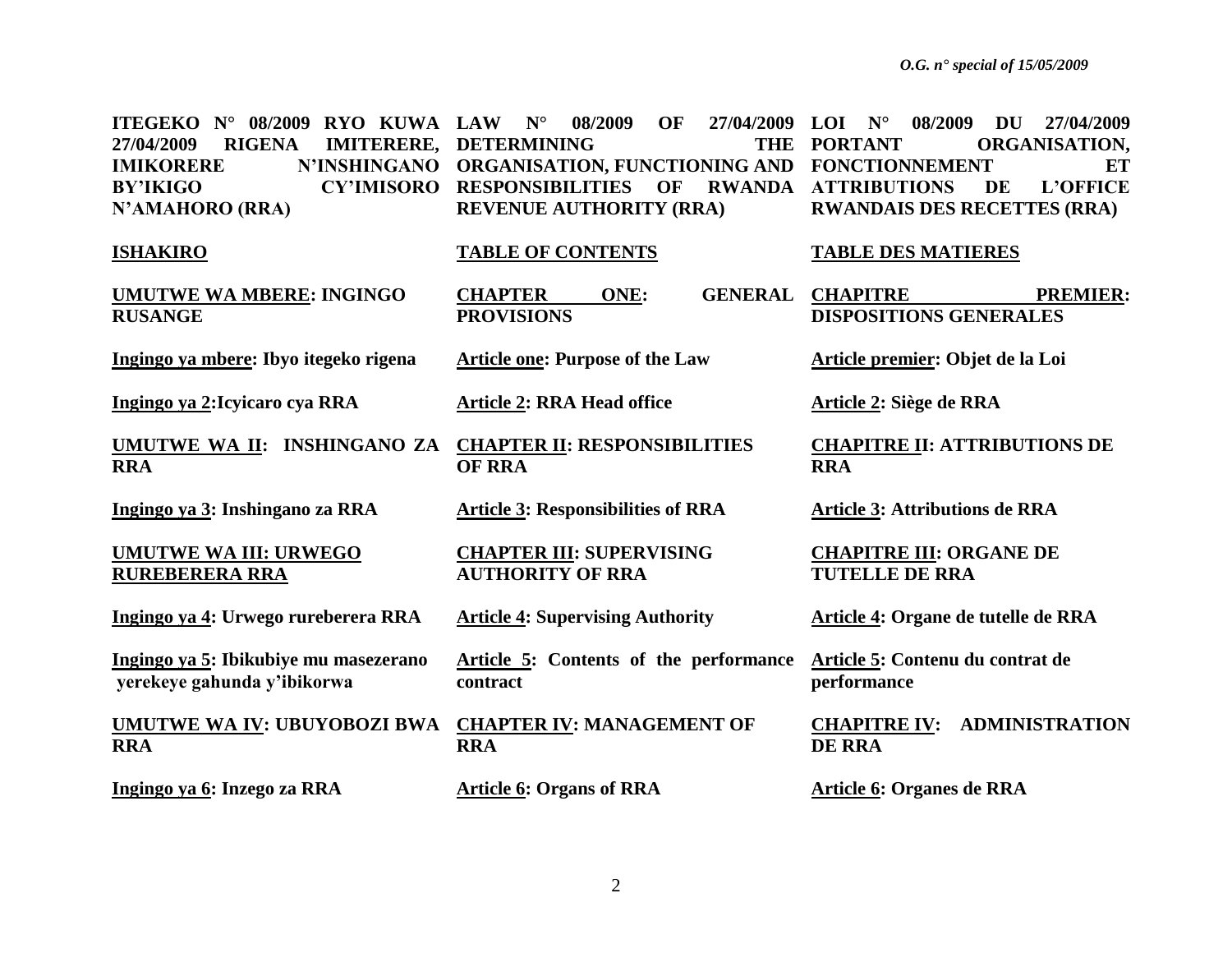### *O.G. n° special of 15/05/2009*

| Icyiciro cya mbere: Inama y'Ubuyobozi                                                              | <b>Section one: Board of Directors</b>                                                                 | <b>Section</b><br><b>Conseil</b><br>première:<br>d'Administration                                                      |
|----------------------------------------------------------------------------------------------------|--------------------------------------------------------------------------------------------------------|------------------------------------------------------------------------------------------------------------------------|
| Ingingo ya 7: Urwego ruyobora RRA                                                                  | <b>Article 7: Management organ of RRA</b>                                                              | <b>Article 7: Organe de direction de RRA</b>                                                                           |
| Ingingo ya 8: Ishyirwaho ry'abagize<br>Urwego ruyobora RRA na manda yabo                           | <b>Article 8: Appointment of RRA Board</b><br>members and their mandate                                | <b>Article 8: Nomination des membres du</b><br>Conseil<br>d'Administration<br>et<br>leur<br>mandat                     |
| Ingingo ya 9: Inshingano z'Inama<br>y'Ubuyobozi ya RRA                                             | Article 9: Responsibilities of the RRA Article 9: Attributions du Conseil<br><b>Board of Directors</b> | d'Administration de RRA                                                                                                |
| Ingingo ya 10: Itumizwa ry'Inama<br>y'Ubuyobozi, ibyo isuzuma n'uko ifata<br>ibyemezo              | <b>Article 10: Convening of Board meetings,</b><br>agenda and mode of decision making                  | <b>Article 10: Convocation du Conseil</b><br>d'administration, ordre du jour, prise<br>de décision                     |
| Ingingo ya 11: Itumizwa ry'uwunganira<br>Inama y'Ubuyobozi                                         | <b>Article 11: Invitation of a resourceful</b><br>person to Board meetings                             | <b>Article 11: Invitation d'une personne</b><br>ressource aux réunions du Conseil<br>d'Administration                  |
| Ingingo ya 12: Iyegura ry'ugize Inama<br>y'Ubuyobozi                                               | Resignation of a Board<br>Article 12:<br><b>Member</b>                                                 | Article 12: Démission d'un membre du<br><b>Conseil d'Administration</b>                                                |
| Ingingo ya 13: Ibigenerwa abagize<br>Inama y'Ubuyobozi bitabiriye inama                            | Article 13: Sitting allowance for Board<br>members                                                     | Article 13: Jetons de présence alloués<br>membres<br><b>Conseil</b><br>du<br>aux<br>d'Administration                   |
| Ingingo ya 14: Ibibujijwe ku bagize Article 14:<br>inama y'Ubuyobozi n'ibigo bafitemo<br>imigabane | <b>Restrictions</b><br><b>Board</b><br>on<br>members and companies in which they<br>are shareholders   | <b>Article 14: Restrictions aux membres</b><br>duConseil d'Administration<br>et aux<br>sociétés dont ils sont associés |
| Ingingo ya 15: Impamvu zituma ugize<br>Inama y'Ubuyobozi avanwa muri uwo<br>mwanya                 | Article 15: Grounds for loss of Board<br>membership                                                    | Article 15: Perte de la qualité de<br>membre du Conseil d'Administration                                               |

3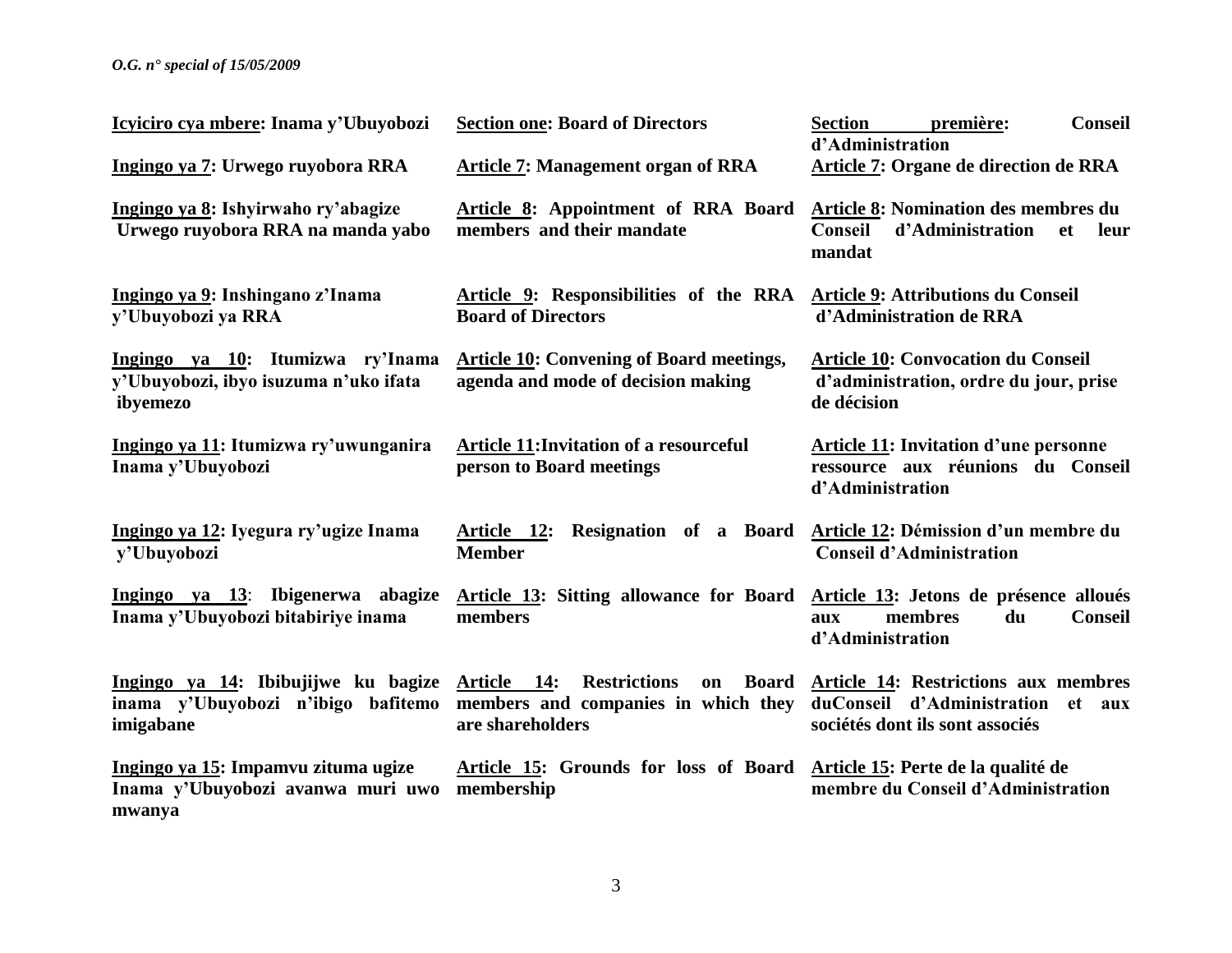| Ingingo ya 16: Ibiteganywa n'amategeko                                                                                                                                 | <b>Article 16: Provisions of RRA's Rules and</b>                                                                                | Article 16: Règlement d'ordre intérieur                                                                                                                          |
|------------------------------------------------------------------------------------------------------------------------------------------------------------------------|---------------------------------------------------------------------------------------------------------------------------------|------------------------------------------------------------------------------------------------------------------------------------------------------------------|
| ngengamikorere ya RRA                                                                                                                                                  | <b>Regulations</b>                                                                                                              | de RRA                                                                                                                                                           |
| Ingingo ya 17: Uburyo ugize Inama<br>v'Ubuyobozi<br>amenyesha<br>ko<br>inyungu bwite mu bibazo bisuzumwa interest in issues to be discussed<br>cyangwa byasuzumwa vuba | <b>Article 17: Modalities for notification by a</b><br>afite Board member of his or her personal                                | Article 17: Modalités de notification<br>membre<br>du<br><b>Conseil</b><br>par<br>$\mathbf{u}$<br>d'Administration d'intérêt<br>lié<br>aux<br>points sous examen |
| Ingingo ya 18: Iyemezwa ry'ibyemezo                                                                                                                                    | Article 18: Adoption of Board meeting                                                                                           | Article 18: Adoption des résolutions du                                                                                                                          |
| by'inama y'Inama y'Ubuyobozi                                                                                                                                           | resolutions                                                                                                                     | <b>Conseil d'Administration</b>                                                                                                                                  |
| Icyiciro cya 2: Ubuyobozi Bukuru                                                                                                                                       | <b>Section 2: Management Committee and</b>                                                                                      | Section 2: Comité de Direction et du                                                                                                                             |
| n'inzego z'imirimo bya RRA                                                                                                                                             | organisational structure of RRA                                                                                                 | cadre organique de RRA                                                                                                                                           |
| Ingingo ya 19: Abagize                                                                                                                                                 | Ubuyobozi Article 19: RRA Management Committee                                                                                  | <b>Article 19: Composition du Comité de</b>                                                                                                                      |
| <b>Bukuru bwa RRA</b>                                                                                                                                                  | members                                                                                                                         | <b>Direction de RRA</b>                                                                                                                                          |
| Ingingo ya 20: Uko abagize Ubuyobozi<br>Bukuru bwa RRA bashyirwaho<br>na<br>manda yabo                                                                                 | Appointment of<br><b>RRA</b><br>Article 20:<br>Management Committee members and<br>their mandate                                | Article 20: Nomination et mandat des<br>membres du Comité de Direction de<br><b>RRA</b>                                                                          |
| Ingingo ya 21: Imicungire ya RRA<br>n'inshingano za Komiseri Mukuru                                                                                                    | <b>Article 21: Management of RRA and</b><br>responsibilities of the Commissioner<br><b>General</b>                              | Article 21: Gestion de RRA et<br>attributions du Commissaire Général                                                                                             |
| Ingingo ya 22: Amasezerano yerekeye                                                                                                                                    | <b>Article 22: Performance contract between</b>                                                                                 | Article 22: Contrat de performance                                                                                                                               |
| gahunda y'ibikorwa hagati y'Inama                                                                                                                                      | the Commissioner General and the Board                                                                                          | entre le Conseil d'Administration et le                                                                                                                          |
| y'Ubuyobozi na Komiseri Mukuru                                                                                                                                         | of Directors                                                                                                                    | <b>Commissaire Général</b>                                                                                                                                       |
| Ingingo ya 23: Ibibujijwe kuri Komiseri<br>Mukuru na Komiseri Mukuru<br>Wungirije                                                                                      | 23:<br><b>Restrictions</b><br>Article<br>the<br>on<br><b>Commissioner General and the Deputy</b><br><b>Commissioner General</b> | <b>Article 23: Restrictions au Commissaire</b><br>Général et au Commissaire Général<br><b>Adjoint</b>                                                            |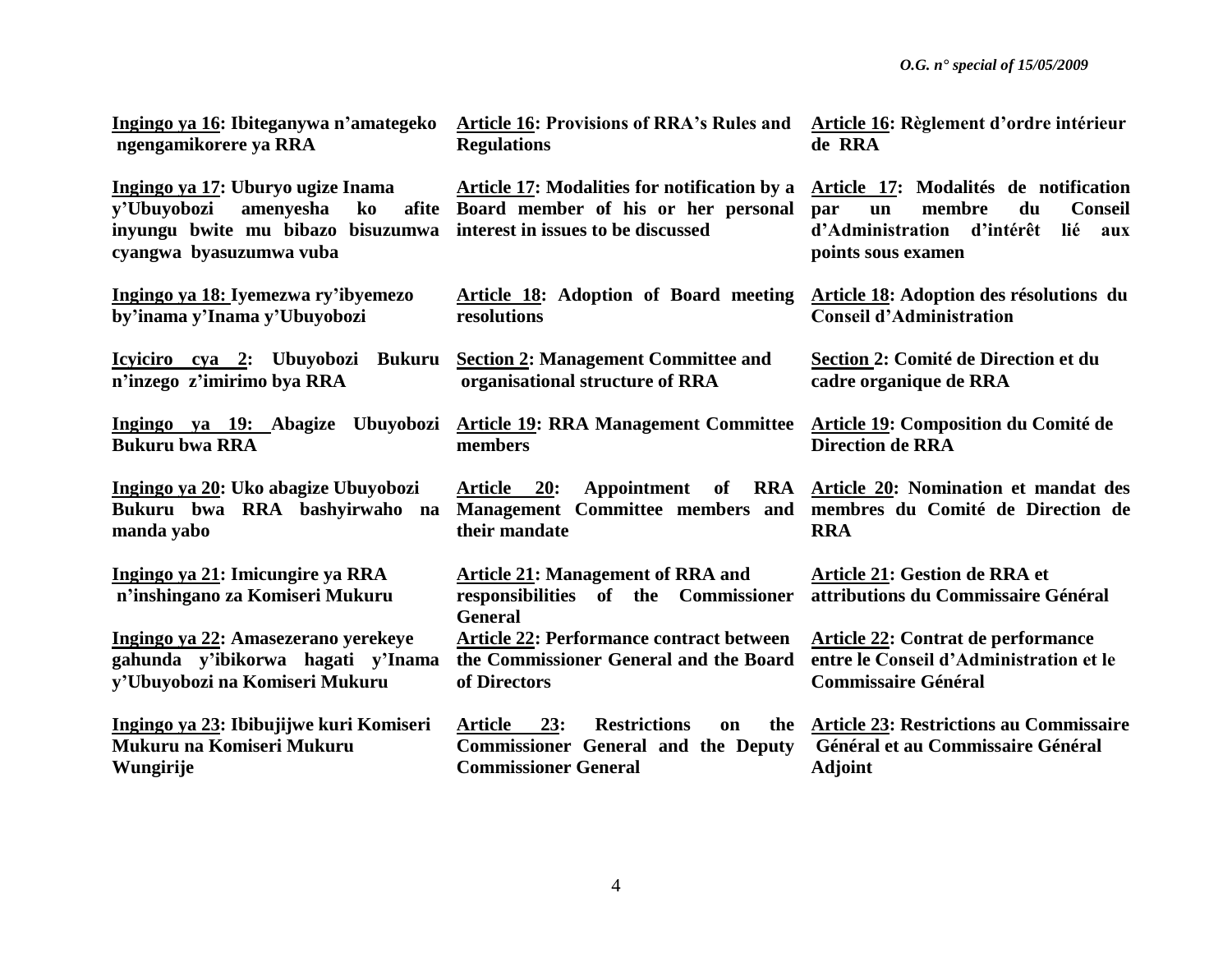*O.G. n° special of 15/05/2009*

**Ingingo ya 24: Usimbura Komiseri Mukuru iyo adahari cyangwa yagize impamvu**

**Ingingo ya 25: Impamvu zituma Komiseri Mukuru cyangwa Komiseri removal from office of the Commissioner Mukuru Wungirije bahagarikwa General or the Deputy Commissioner cyangwa bavanwa ku mirimo**

**Ingingo ya 26: Sitati igenga abakozi, imiterere n'inshingano by'inzego z'imirimo bya RRA** 

**Ingingo ya 27: Ibigenerwa abagize Ubuyobozi Bukuru bw'Ikigo n'abakozi**

**UMUTWE WA V: UMUTUNGO N'IMARI**

**Ingingo ya 28: Ibigize Umutungo wa RRA n'aho ukomoka**

**Ingingo ya 29: Aho amafaranga yinjizwa na RRA ashyirwa n'ayo ishobora gusigarana**

**Ingingo ya 30: Imenyekanisha ry'umubare w'amafaranga yinjiye mu kigega cya RRA, uko iyacunga n'igenzurwa ryayo**

**Ingingo ya 31: Igenzura rya buri mwaka ry'imikoreshereze y'amafaranga ya RRA**

Article 24: Replacement of **Commissioner General in the event of his or her absence or impediment** 

**Article 25: Grounds for suspension or Article 25: Raisons de suspension et de general**

**Article 26: Statutes governing staff Article 26: Statut du personnel et members and organisational structure of structure organisationnelle des RRA Departments**

Article 27: Emoluments for **Management Committee and staff** 

**CHAPTER V: PROPERTY AND FINANCE** 

**Article 28: Property of RRA and its Article 28: Patrimoine de RRA et sa source**

**Article 29: RRA collections and retentions**

**Article 30: Declaration, management and audit of RRA books of account**

**Article 31: Annual audit of RRA finances**

**Article 24: Remplacement du Commissaire Général en cas d'absence ou d'empêchement**

> **révocation du Commissaire Général ou du Commissaire Général Adjoint de leurs fonctions**

**départements de RRA**

**Article 27: Appointements accordés aux membres du Comité de Direction et aux membres du personnel**

> **CHAPITRE V : DU PATRIMOINE ET DES FINANCES**

**provenance** 

**Article 29: Destination des fonds collectés par RRA et pourcentage des recettes qu'il peut retenir**

**Article 30: Déclaration, gestion et audit des fonds enregistrés dans les livres de RRA** 

**Article 31: Audit annuel des finances de RRA**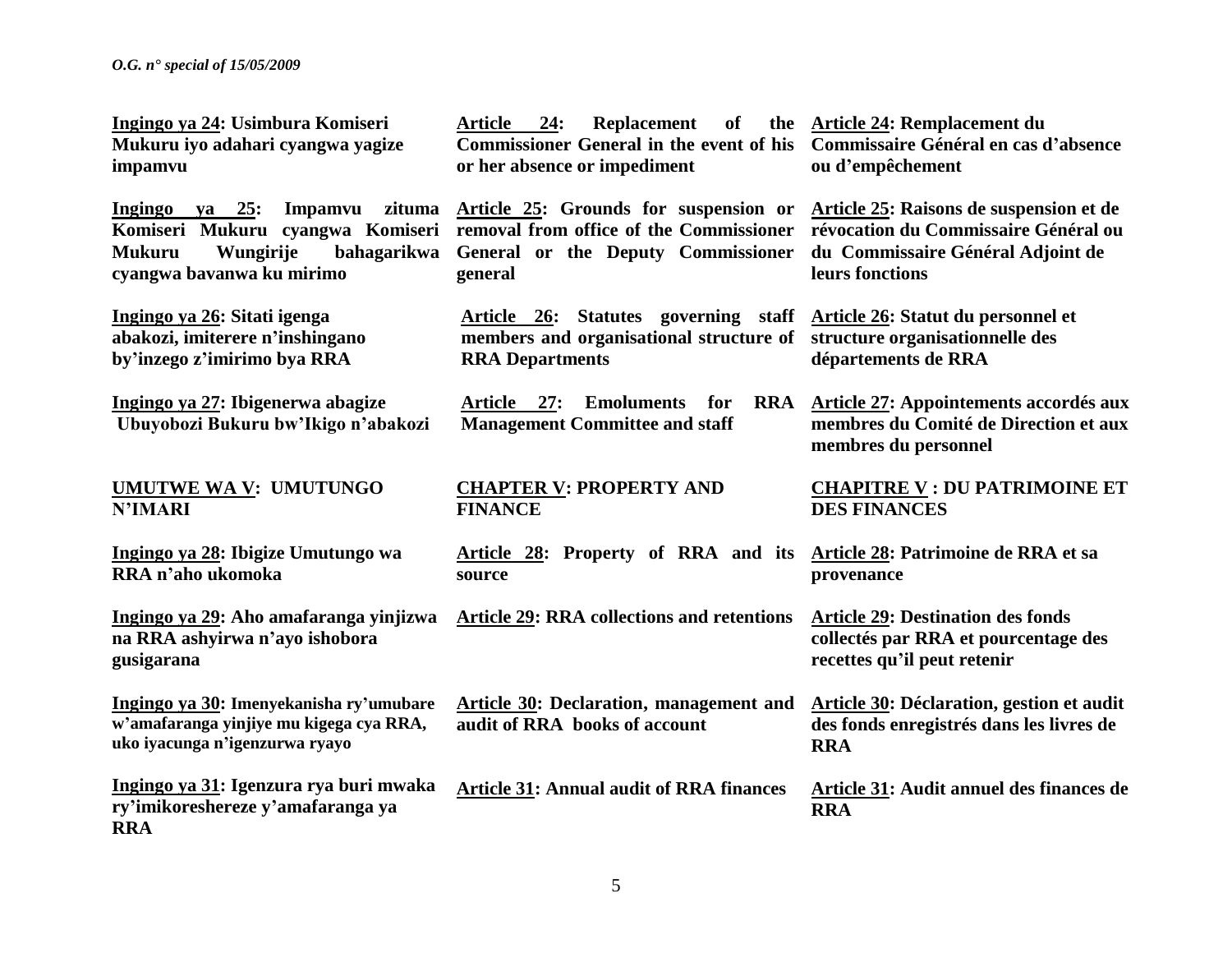| Ingingo ya 32: Iyemezwa n'icungwa<br>ry'ingengo y'imari ya RRA                     | Article 32: Approval and management of<br><b>RRA</b> budget               | Article 32: Adoption et gestion du<br>budget de RRA                                     |
|------------------------------------------------------------------------------------|---------------------------------------------------------------------------|-----------------------------------------------------------------------------------------|
| Ingingo ya 33: Imikoreshereze,<br>imicungire n'imigenzurire by'umutungo<br>bya RRA | <b>Article 33: Use, management and audit of</b><br><b>RRA</b> property    | <b>Article 33: Utilisation, gestion et audit</b><br>du patrimoine de RRA                |
| Ingingo ya 34: Ubugenzuzi bwa RRA<br>n'inshingano zabwo                            | <b>Article 34: RRA Internal Audit Service</b><br>and its responsibilities | Article 34: Service d'audit interne de<br><b>RRA</b> et ses attributions                |
| Ingingo ya 35: Igenzurwa                                                           | <b>Article 35: Audit of the use of RRA</b><br>finances                    | Article 35: Audit d'utilisation du<br>patrimoine de RRA                                 |
| Ingingo ya 36: Raporo y'umwaka<br>w'ibaruramari                                    | <b>Article 36: Annual financial Report</b>                                | <b>Article 36: Rapport annuel de l'exercice</b><br>comptable                            |
| UMUTWE WA VI: INGINGO ZISOZA                                                       | <b>CHAPTER VI: FINAL PROVISIONS</b>                                       | <b>CHAPITRE V: DISPOSITIONS</b><br><b>FINALES</b>                                       |
| Ingingo ya 37: Itegurwa n'isuzumwa<br>ry'iri tegeko                                | <b>Article 37: Preparation and examination</b><br>of this Law             | Article 37: Initiation et examen de la<br>présente Loi                                  |
| Ingingo ya 38: Ivanwaho ry'ingingo<br>z'amategeko zinyuranyije n'itegeko           | <u>Article 38:</u><br>provisions                                          | Repealing of inconsistent Article 38: Abrogation des dispositions<br>légales contraires |
| Ingingo ya 39: Igihe itegeko ritangira<br>gukurikizwa                              | <b>Article 39: Commencement</b>                                           | Article 39: Entrée en vigueur de la<br>présente loi                                     |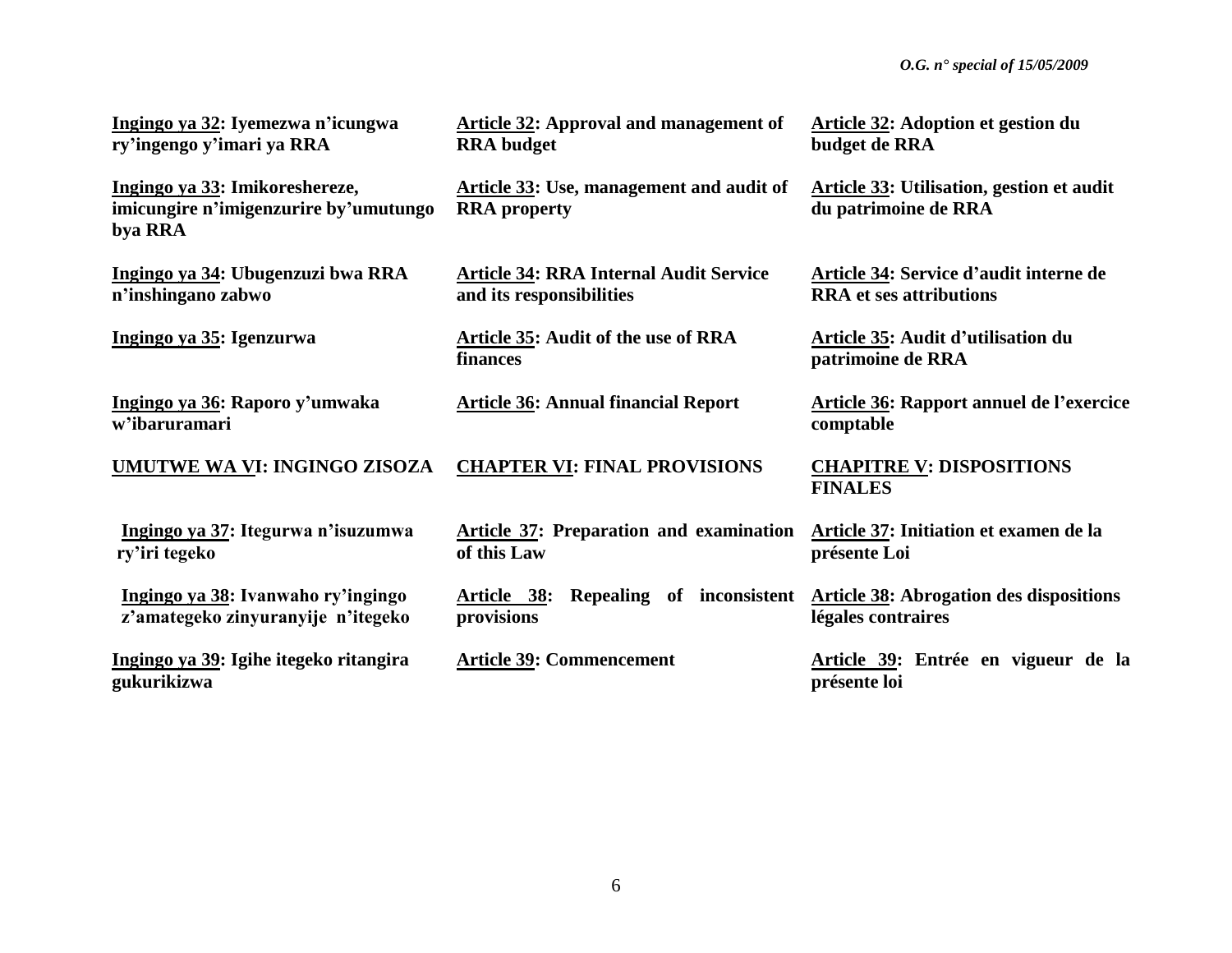**ITEGEKO N° 08/2009 RYO KUWA LAW N° 08/2009 OF 27/04/2009 27/04/2009 RIGENA IMITERERE, DETERMINING THE IMIKORERE N'INSHINGANO ORGANISATION, FUNCTIONING FONCTIONNEMENT ET BY'IKIGO CY'IMISORO N'AMAHORO (RRA) RESPONSIBILITIES RWANDA REVENUE RWANDAIS DES RECETTES (RRA) AUTHORITY (RRA) LOI N°08/2009 DU 27/04/2009**  THE PORTANT ORGANISATION, **ATTRIBUTIONS DE L'OFFICE** 

**Twebwe, KAGAME Paul,** Perezida wa Repubulika;

**We, KAGAME Paul,** President of the Republic; **Nous, KAGAME Paul,** Président de la République;

**INTEKO ISHINGA AMATEGEKO YEMEJE, NONE NATWE DUHAMIJE, ADOPTED AND WE SANCTION, DUTANGAJE ITEGEKO RITEYE PROMULGATE THE RITYA KANDI DUTEGETSE KO FOLLOWING LAW AND ORDER TENEUR SUIT ET ORDONNONS RYANDIKWA MU IGAZETI YA IT BE PUBLISHED IN THE**  LETA YA REPUBULIKA **RWANDA PARLIAMENT** Y'U OFFICIAL GAZETTE OF THE JOURNAL **REPUBLIC OF RWANDA LE PARLEMENT A ADOPTE ET**  SANCTIONNONS, **PROMULGUONS LA LOI DONT LA**  THE QU'ELLE SOIT PUBLIEE AU **OFFICIEL DE LA REPUBLIQUE DU RWANDA**

**INTEKO ISHINGA AMATEGEKO:** Umutwe w"Abadepite, mu nama yawo yo kuwa 11 Gashyantare 2009; Umutwe wa Sena, mu nama yawo yo kuwa The Senate, in its session of Le Sénat, en sa séance du 28/11/2008; 28 Ugushyingo 2008; Ishingiye ku Itegeko Nshinga rya Pursuant to the Constitution of the Vu la Constitution de la République du Repubulika y'u Rwanda ryo kuwa 04 Republic of Rwanda of 04 June 2003 as Rwanda du 04 juin 2003 telle que révisée Kamena 2003 nk'uko ryavuguruwe kugeza amended to date, especially in Articles à ce jour, spécialement en ses articles 62, ubu, cyane cyane mu ngingo zaryo, iya 62, 62, 66, 67, 88, 89, 90, 92, 93, 95, 108, 66, 67, 88, 89, 90, 92, 93, 95, 108, 113, iya 66, iya 67, iya 88, iya 89, iya 90, iya 113, 118, 183, 191 and 201; **THE PARLIAMENT:** The Chamber of Deputies, in its session La Chambre des Députés, en sa séance du of 11/02/ 2009; 28/11/2008; **LE PARLEMENT:** 11/02/2009; 118, 183, 191 et 201;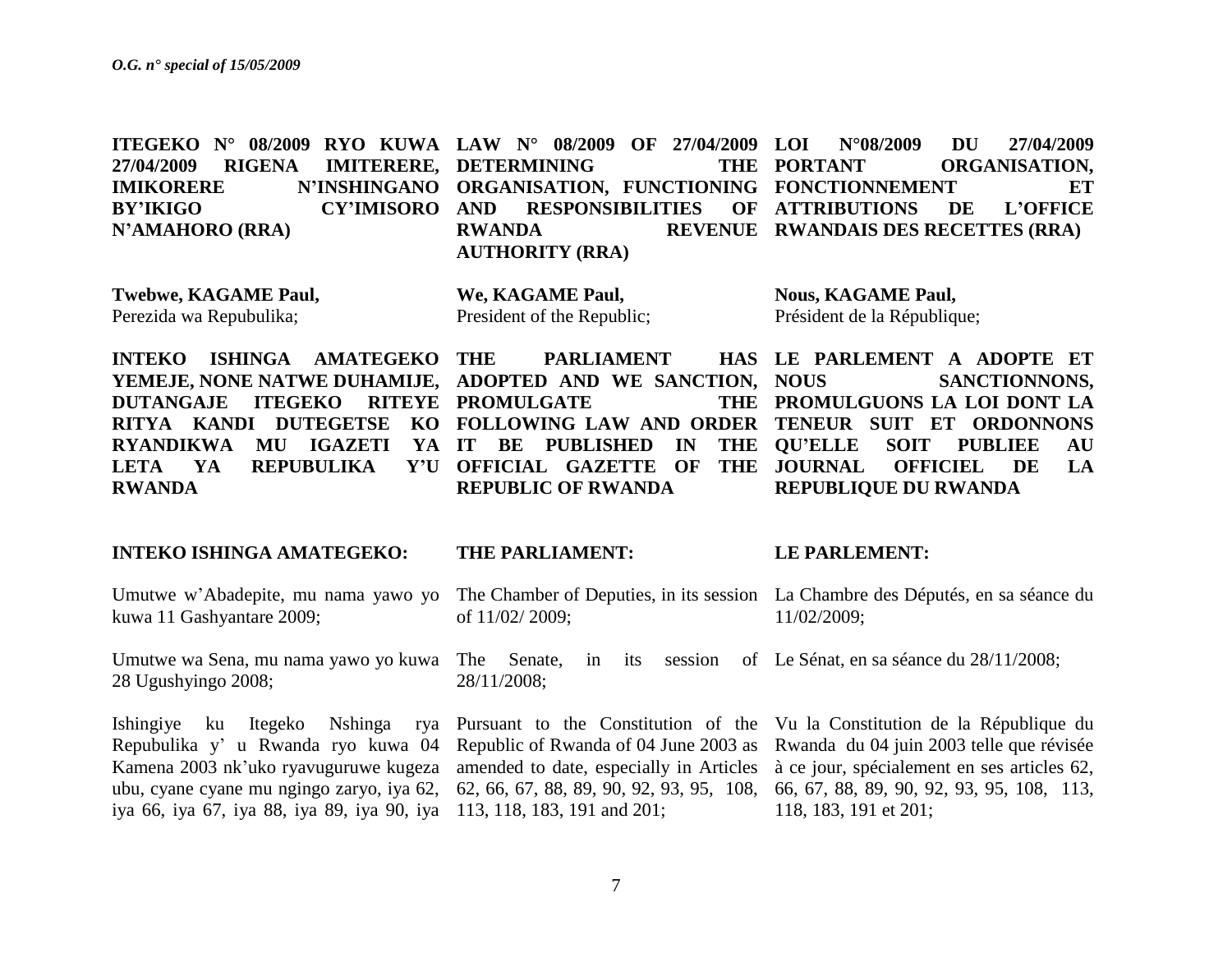92, iya 93, iya 95, iya 108, iya 113**,** iya 118, iya 183, iya 191 n"iya 201;

Ishingiye ku Itegeko Ngenga n° 14/2004 Pursuant to Organic Law n° 14/2004 of Vu la Loi Organique n°14/2004 du ryo kuwa 26 Gicurasi 2004 rishyiraho 26/05/2004 establishing General amategeko rusange yerekeye Ibigo bya Provisions governing public institutions applicables aux établissements publics, Leta nk'uko ryahinduwe kandi ryujujwe as modified to date, especially in telle que modifiée et complétée à ce jour, kugeza ubu, cyane cyane mu ngingo yaryo Article 17; ya 17;

ryo kuwa 12/09/2006 ryerekeye imari 12/09/2006 on State Finances and 12/09/2006 relative aux finances et au n"umutungo bya Leta nk"uko ryahinduwe Property as modified and kandi ryavuguruwe kugeza ubu;

Isubiye ku Itegeko n° 15/97 ryo kuwa Having reviewed Law n° 15/97 of Revu la Loi n° 15/97 du 8/11/1997 portant 8/11/1997 rishyiraho Ikigo cy"Imisoro n"Amahoro nk"uko ryahinduwe kandi Revenue Authority as modified and Recettes, telle que modifiée et complétée ryujujwe kugeza ubu;

### **YEMEJE:**

### **UMUTWE WA MBERE: INGINGO RUSANGE**

### **Ingingo ya mbere: Ibyo itegeko rigamije**

Iri Tegeko rigena inshingano, imiterere n"imikorere by"Ikigo gishinzwe kwinjiza responsibilities, organisation and mu isanduku ya Leta imisoro n"amahoro, cyitwa "Rwanda Revenue Authority, "RRA" mu magambo ahinnye y"ururimi rw"icyongereza.

complemented to date;

establishing complemented to date;

### **ADOPTS:**

**CHAPTER ONE: PROVISIONS** GENERAL CHAPITRE PREMIER: **DISPOSITIONS GENERALES** 

### **Article One: Purpose of this Law**

Law determines Authority, abbreviated as "RRA".

26/5/2004 portant dispositions générales spécialement en son article 17;

Ishingiye ku Itegeko Ngenga n° 37/2006 Pursuant to Organic Law n° 37/2006 of Vu la Loi Organique n° 37/2006 du patrimoine de l**'**Etat, telle que modifiée et complétée à ce jour;

> Rwanda création de l'Office Rwandais des à ce jour;

### **ADOPTE:**

### **Article premier: Objet de la Loi**

functioning of Rwanda Revenue l'Office Rwandais des Recettes dénommé La présente loi détermine les attributions, l"organisation et le fonctionnement de « Rwanda Revenue Authority», RRA en sigle anglais.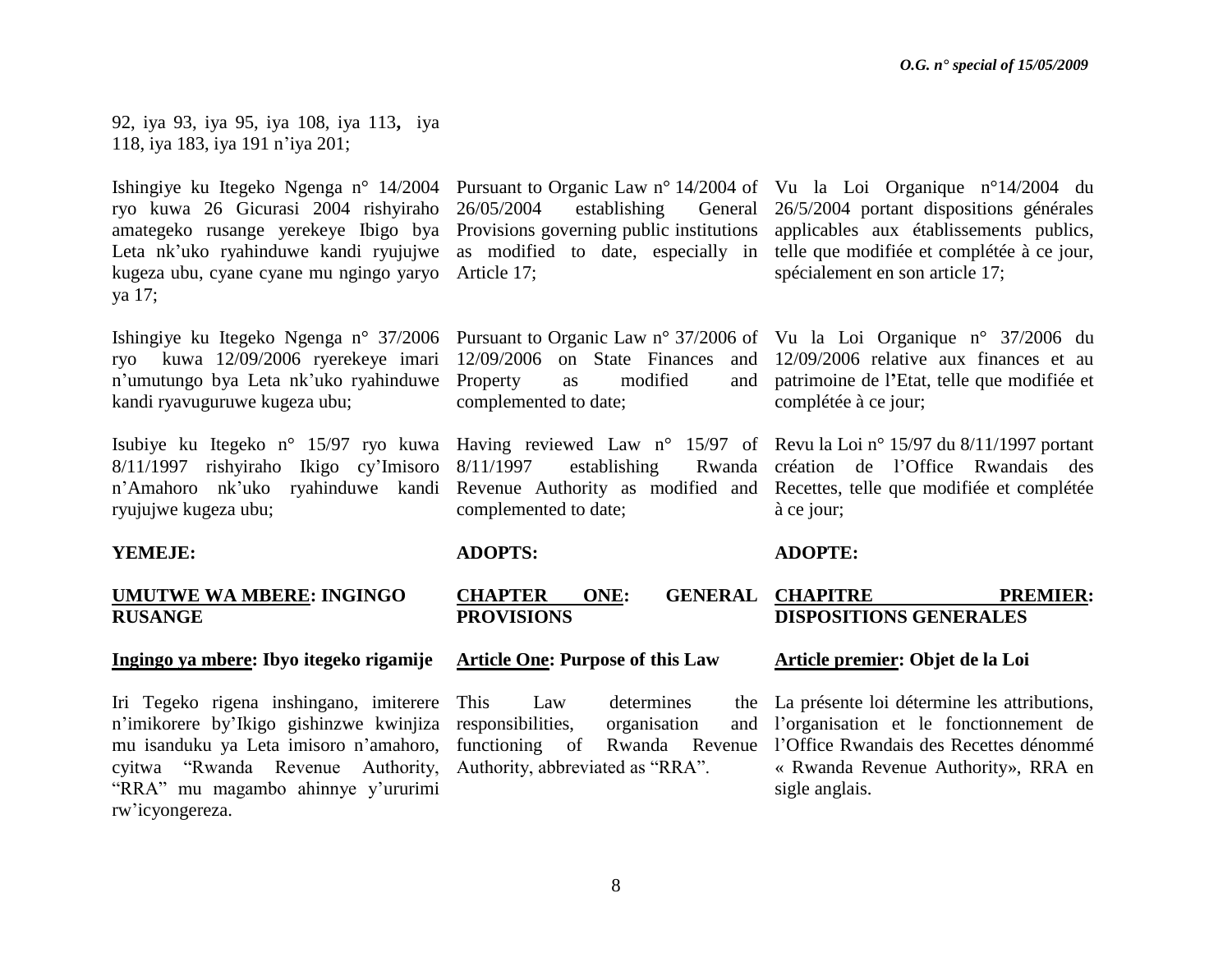miyoborere, mu micungire y"umutungo financial and administrative autonomy n"abakozi bayo kandi icungwa hakurikijwe and shall be managed in accordance amategeko agenga inzego z'imirimo ya with laws governing public institutions. Leta.

### **Ingingo ya 2:Icyicaro cya RRA**

Icyicaro cya RRA kiri mu Mujyi wa Kigali, Umurwa Mukuru wa Repubulika y**'**u Rwanda. Gishobora kwimurirwa ahandi hose mu Rwanda igihe bibaye ngombwa.

RRA ishobora gushinga amashami ahandi hose mu Gihugu igihe bibaye ngombwa byemejwe n**'**Iteka rya Minisitiri w**'**Intebe.

## **RRA**

**Ingingo ya 3 : Inshingano za RRA**

Hakurikijwe amategeko agenga imisoro n"amahoro, inshingano z"ingenzi za RRA ni izi zikurikira:

1° kugira uruhare mu igena ry"imisoro n"amahoro, kubyakira, kubigenzura, kubicunga hakurikijwe amategeko no kumenyesha Minisiteri iyireberera uko

### **Article 2: RRA Head office**

the City of Kigali, the Capital of the Republic of Rwanda. It may be transferred elsewhere on the Rwandan territory if considered necessary.

RRA may set up branches elsewhere in the country if considered necessary and upon approval by an Order of the Prime Minister.

### **UMUTWE WA II: INSHINGANO ZA CHAPTER II: RESPONSIBILITIES OF RRA**

**Article 3: Responsibilities of RRA**

RRA shall have the following main responsibilities, in accordance with taxation laws:

1° participating in fixing, collecting, controlling and managing taxes in accordance with the law and

RRA ifite ubuzimagatozi n'ubwigenge mu RRA shall have legal personality, RRA est doté de la personnalité juridique et de l"autonomie financière et administrative et est géré conformément aux lois relatives aux institutions publiques.

### **Article 2: Siège de RRA**

The head office of RRA is located in Le siège de RRA est établi dans la Ville de Kigali, Capitale de la République du Rwanda. Il peut, en cas de nécessité, être transféré en tout autre lieu du territoire de la République du Rwanda.

> RRA peut, en cas de nécessité, établir d*'*autres branches en tout autre lieu du territoire national par Arrêté du Premier Ministre.

### **CHAPITRE II: ATTRIBUTIONS DE RRA**

### **Article 3: Attributions de RRA**

Conformément à la législation fiscale, les principales attributions de RRA sont les suivantes:

informing the supervising Ministry les modalités le Ministère de tutelle;1° contribuer à la fixation, à la perception, au contrôle et à la gestion des impôts et taxes conformément à la loi et en informer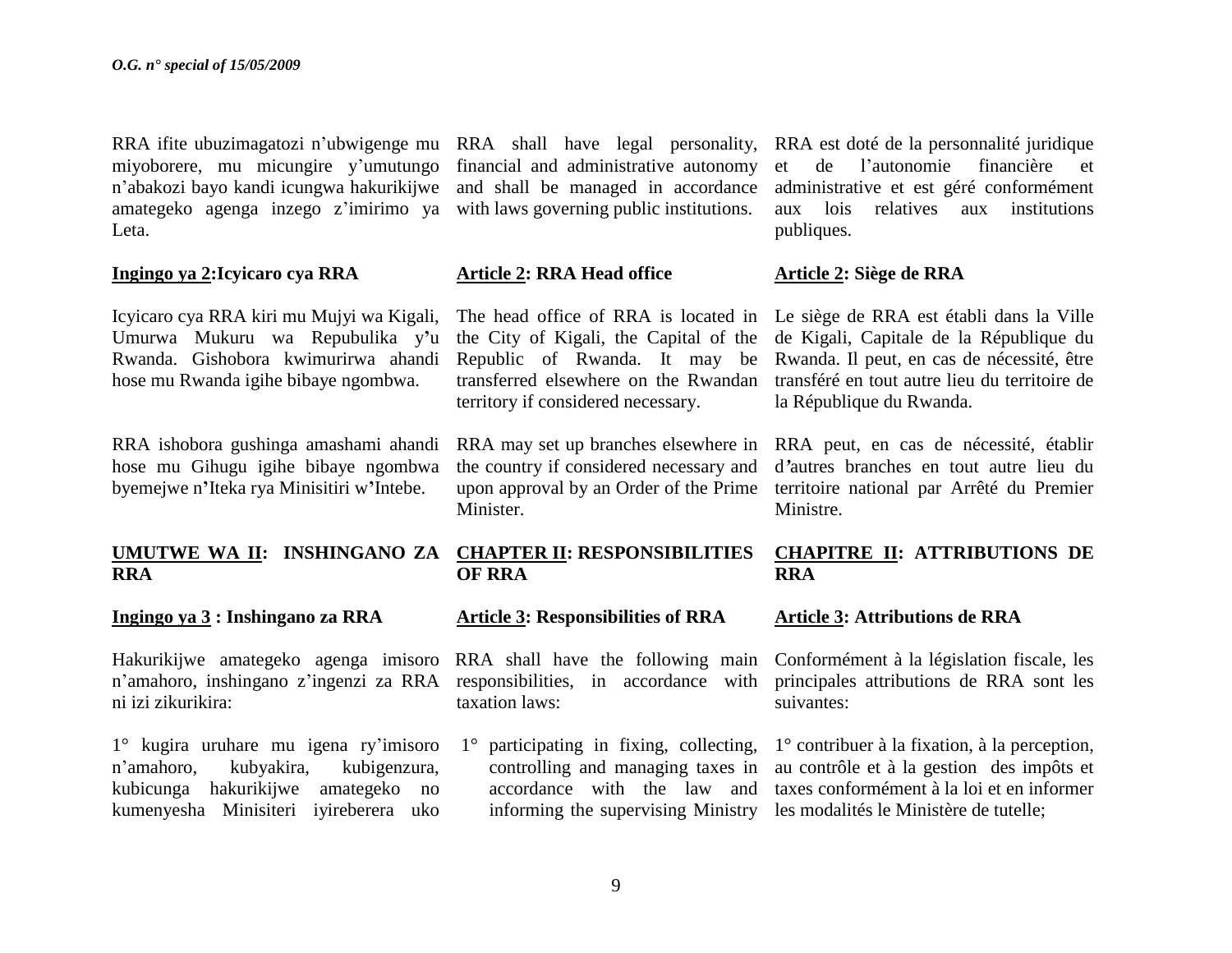bikorwa;

on modalities pertaining thereto;

- 2° gutanga ubusonere buteganywa n"amategeko abigenga, hakurikijwe uburyo igena; 2° granting tax waivers as provided 2° accorder les exonérations prévues par for by relevant legal provisions les dispositions légales en la matière according to the procedures it conformément aux modalités qu'il définit; prescribes;
- 3° kwigisha no gukangurira abaturage igikorwa cyo gutanga imisoro n"amahoro;
- 4° kugira inama Guverinoma n"Inzego z"Ibanze mu byerekeye politiki y"imisoro n"amahoro;
- 5° kugenza ibyaha ku bantu barenga ku mategeko agenga imisoro n"amahoro;
- 6° korohereza ibikorwa by"ubucuruzi;

7° gukora undi murimo uwo ari wo wose ufitanye isano no kwinjiriza Leta amafaranga bisabwe n"Inama y"Abaminisitiri.

### **UMUTWE WA III: URWEGO RUREBERERA RRA**

**Ingingo ya 4: Urwego rureberera RRA**

- $3^\circ$  educating and sensitizing population on tax payment; 3° éduquer et sensibiliser la population sur le paiement des impôts et taxes;
- 4° advising the Central Government 4° conseiller le Gouvernement et les and Local Government authorities entités administratives locales sur la on tax policy;
- 5° exercising judicial police powers to investigate taxation offences;
- 6° facilitating commercial activities;
- $7^\circ$  carrying out any other activity  $7^\circ$  exercer toute autre activité relative à la related to the collection of public perception de recettes publiques sur revenue upon request by the demande du Conseil des Ministres. Cabinet.

### **CHAPTER III: SUPERVISING AUTHORITY OF RRA**

### **Article 4: Supervising Authority of**

### **Article 4: Organe de tutelle de RRA**

**CHAPITRE III: ORGANE DE** 

**TUTELLE DE RRA**

politique des impôts et taxes;

la législation fiscale;

5° jouer le rôle de police judiciaire à l"égard des personnes qui contreviennent à

6° faciliter les activités commerciales;

RRA irebererwa na Minisiteri ifite imari RRA shall be supervised by the Ministry RRA est placé sous la tutelle du Ministère mu nshingano zayo. Hagati y**'**iyo Minisiteri in charge of Finance. There shall be ayant les finances dans ses attributions. Il n**'**Inama y**'**Ubuyobozi ya RRA hakorwa concluded a performance contract est signé, entre ce Ministère et le Conseil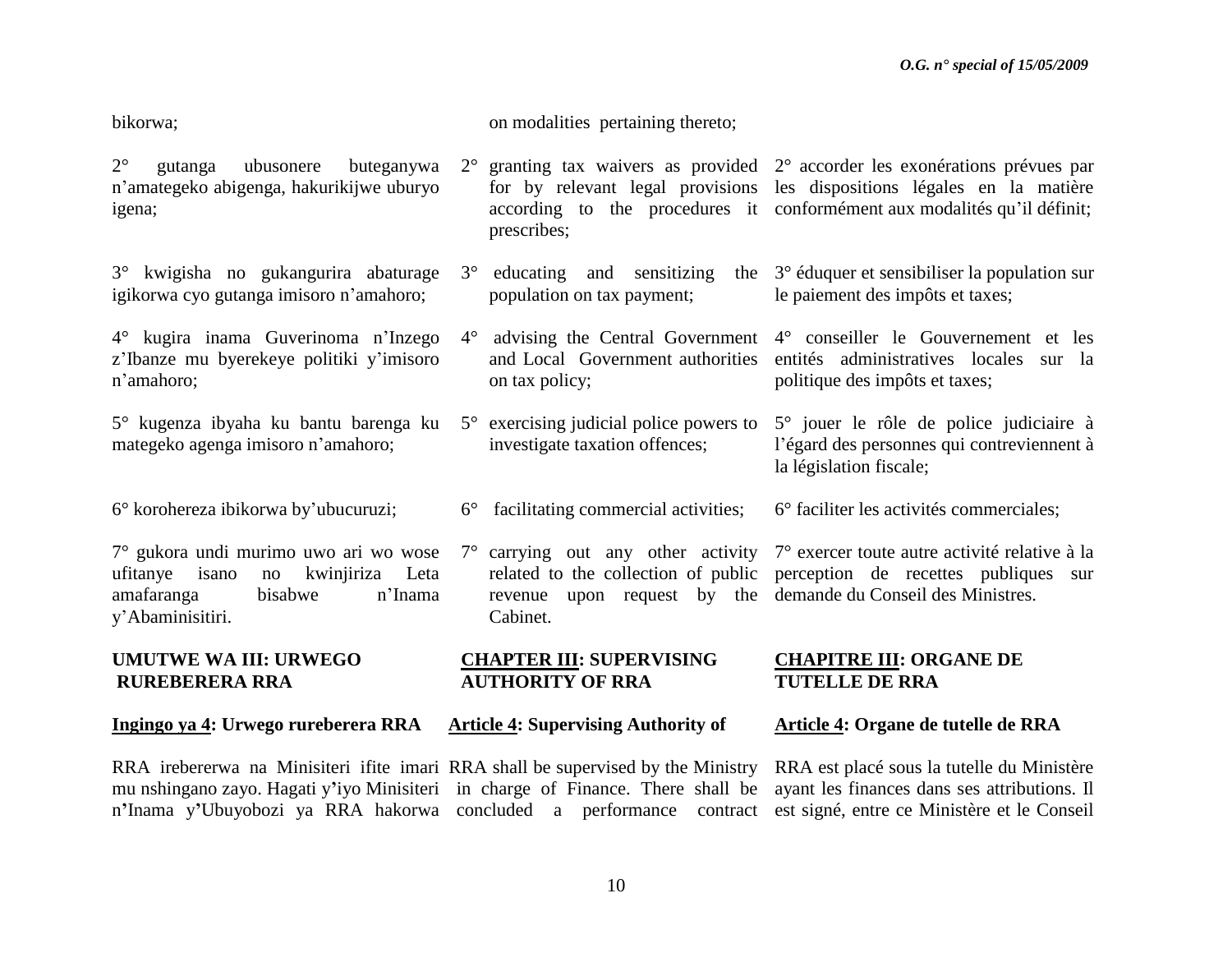amasezerano yerekeye gahunda y**'**ibikorwa between the Ministry and RRA Board d"Administration de RRA, un contrat de agaragaza ububasha, uburenganzira of Directors indicating the powers, n**'**inshingano za buri ruhande mu kugera ku rights and responsibilities of each party nshingano za RRA.

Ayo masezerano amara igihe gihwanye na manda y**'**abagize inama y**'**ubutegetsi ashyirwaho umukono na Perezida w**'**Inama y**'**Ubutegetsi na Minisitiri ureberera RRA.

### **Ingingo ya 5: Ibikubiye mu masezerano yerekeye gahunda y'ibikorwa**

Mu byo amasezerano yerekeye gahunda The performance contract mentioned in Le contrat de performance visé à l'article y**'**ibikorwa ateganywa mu ngingo ya 4 y**'**iri Article 4 of this Law shall clearly 4 de la présente loi doit clairement tegeko agomba guteganya mu buryo indicate: bwumvikana harimo:

1° inshingano z"Inama y"Ubuyobozi ndetse n"inshingano z"inzego zose za RRA;

2° ibigomba kugerwaho na RRA;

3° aho umutungo wa RRA ukomoka, imikorere yayo n"uburyo buhoraho bwo kubigenzura.

in fulfilling the responsibilities of RRA.

equal to the term of office of members of the Board of Directors and be signed RRA.

### **Article 5: Content of the performance Article 5: Contenu du contrat de contract**

- 1° Responsibilities of the Board of RRA;
- 2° expected results of RRA;
- mechanism.

performance déterminant les pouvoirs, les droits et les obligations de chaque partie en vue de la réalisation de la mission de RRA.

Such a contract shall have a duration Ce contrat est conclu pour une durée égale by the Chairperson of the Board of signé par le Président du Conseil Directors and the Minister supervising d"Administration et le Ministre de tutelle au mandat des membres du Conseil d"Administration et est conjointement de RRA.

# **performance**

préciser:

Directors and those of the organs of d"Administration et ceux de tous les les engagements du Conseil organes de RRA;

2° les réalisations attendues de RRA;

3° source of RRA property, its 3° la source du patrimoine de RRA ainsi functioning and regular auditing que ses modalités de fonctionnement et d"audit régulier.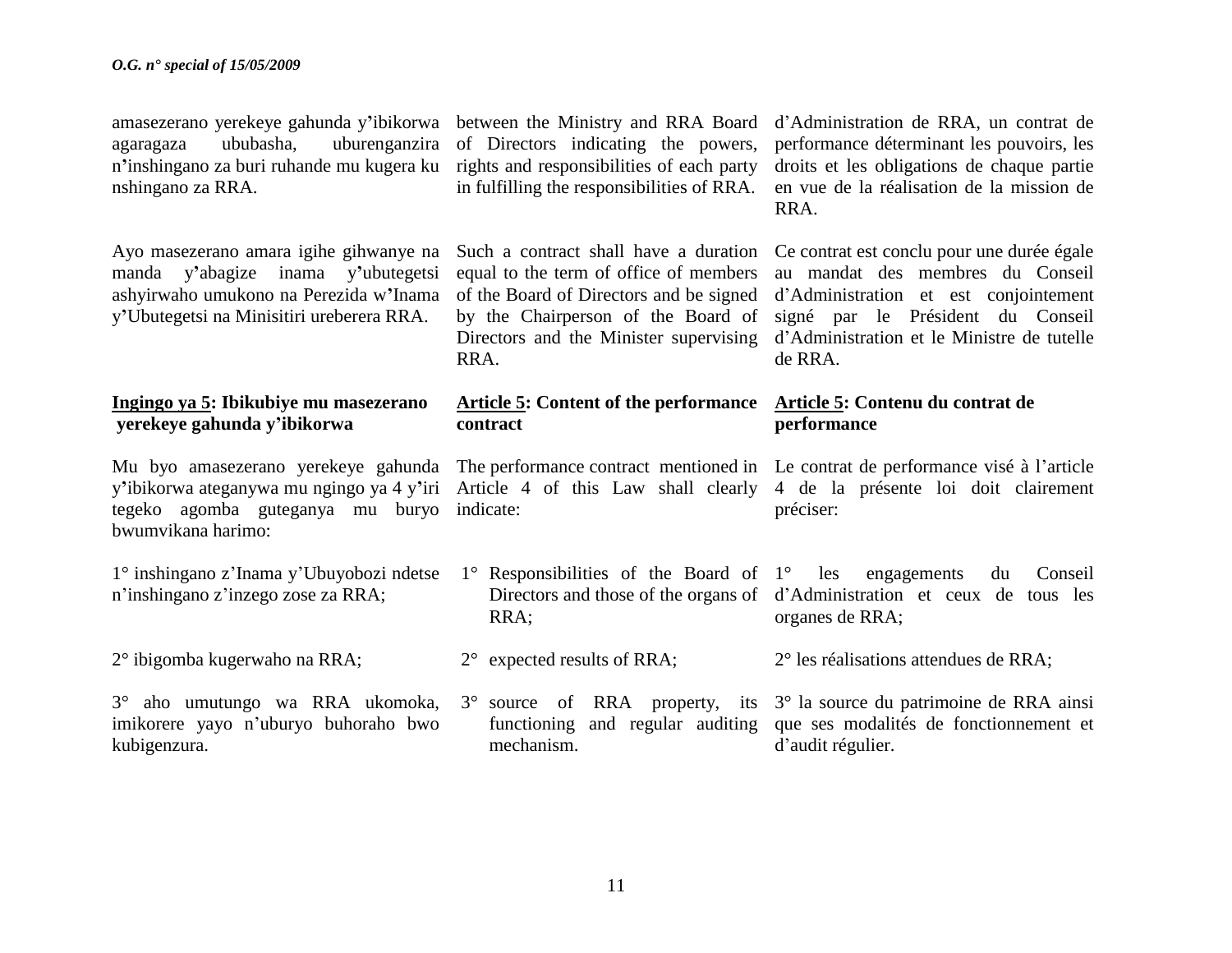| UMUTWE WA IV: UBUYOBOZI BWA<br><b>RRA</b>                                                                                                                                                                                              | <b>CHAPTER IV: MANAGEMENT OF</b><br><b>CHAPITRE IV: ADMINISTRATION</b><br><b>RRA</b><br><b>DE RRA</b>                                                                                                                                   |                                                                                                                                                                                                                                                                 |
|----------------------------------------------------------------------------------------------------------------------------------------------------------------------------------------------------------------------------------------|-----------------------------------------------------------------------------------------------------------------------------------------------------------------------------------------------------------------------------------------|-----------------------------------------------------------------------------------------------------------------------------------------------------------------------------------------------------------------------------------------------------------------|
| Ingingo ya 6: Inzego za RRA                                                                                                                                                                                                            | <b>Article 6: Organs of RRA</b>                                                                                                                                                                                                         | <b>Article 6: Organes de RRA</b>                                                                                                                                                                                                                                |
| RRA igizwe n'inzego ebyiri (2) zikurikira:                                                                                                                                                                                             | RRA shall comprise of the following<br>two $(2)$ organs:                                                                                                                                                                                | RRA est doté de deux (2)<br>organes<br>suivants :                                                                                                                                                                                                               |
| 1° Inama y'Ubutegetsi;<br>2° Ubuyobozi Bukuru.                                                                                                                                                                                         | the Board of Directors; and<br>$1^{\circ}$<br>the Senior Management<br>$2^{\circ}$                                                                                                                                                      | 1° le Conseil d'Administration;<br>$2^{\circ}$ la Direction                                                                                                                                                                                                     |
| Icyiciro cya mbere: Inama y'Ubutegetsi                                                                                                                                                                                                 | <b>Section One: Board of Directors</b>                                                                                                                                                                                                  | <b>Conseil</b><br><b>Section</b><br>première:<br>d'Administration                                                                                                                                                                                               |
| Ingingo ya 7: Urwego ruyobora RRA                                                                                                                                                                                                      | <b>Article 7: Management organ of RRA</b>                                                                                                                                                                                               | <b>Article 7: Organe de direction de RRA</b>                                                                                                                                                                                                                    |
| Inama y'Ubutegetsi ya RRA ni rwo rwego<br>kandi<br>rushinzwe<br>ruyiyobora<br>gufata<br>ibyemezo.<br>ububasha<br>Ifite<br>busesuye<br>n'inshingano byo gucunga umutungo wa<br>RRA kugira ngo RRA ishobore kugera ku<br>nshingano zayo. | The Board of Directors shall be the<br>supreme management and decision-<br>making body of RRA. It shall have full<br>powers and responsibilities to manage<br>the property of RRA in order to allow<br>RRA fulfil its responsibilities. | Le Conseil d'Administration de RRA est<br>l'organe suprême de direction et de<br>décision. Il est investi des pouvoirs<br>étendus et de la mission d'assurer la<br>gestion du patrimoine de RRA en vue de<br>la réalisation de la mission de cette<br>dernière. |
| Ingingo ya 8: Ishyirwaho ry'abagize<br>Urwego ruyobora RRA na manda yabo                                                                                                                                                               | Article 8: Appointment of Board<br>members and their term of office                                                                                                                                                                     | <b>Article 8: Nomination des membres du</b><br>Conseil<br>d'Administration<br>leur<br><b>et</b><br>mandat                                                                                                                                                       |
| Inama y'Ubuyobozi igizwe<br>n'abantu<br>harimo<br>barindwi $(7)$ ,<br>batandatu<br>(6)<br>bashyirwaho<br>n'Iteka<br>Minisitiri<br>rya<br>w'Intebe, na Komiseri Mukuru wa RRA.<br>Nibura mirongo itatu ku ijana (30%)                   | The Board of Directors shall consist of<br>seven $(7)$ members, including six $(6)$<br>members who are appointed by an<br>Order of the Prime Minister and the<br>Commissioner General of RRA. At                                        | Le Conseil d'Administration est composé<br>de sept $(7)$ membres dont six $(6)$ nommés<br>par arrêté du Premier Ministre et le<br>Commissaire Général de RRA. Trente<br>pour cent (30%) au moins des membres                                                    |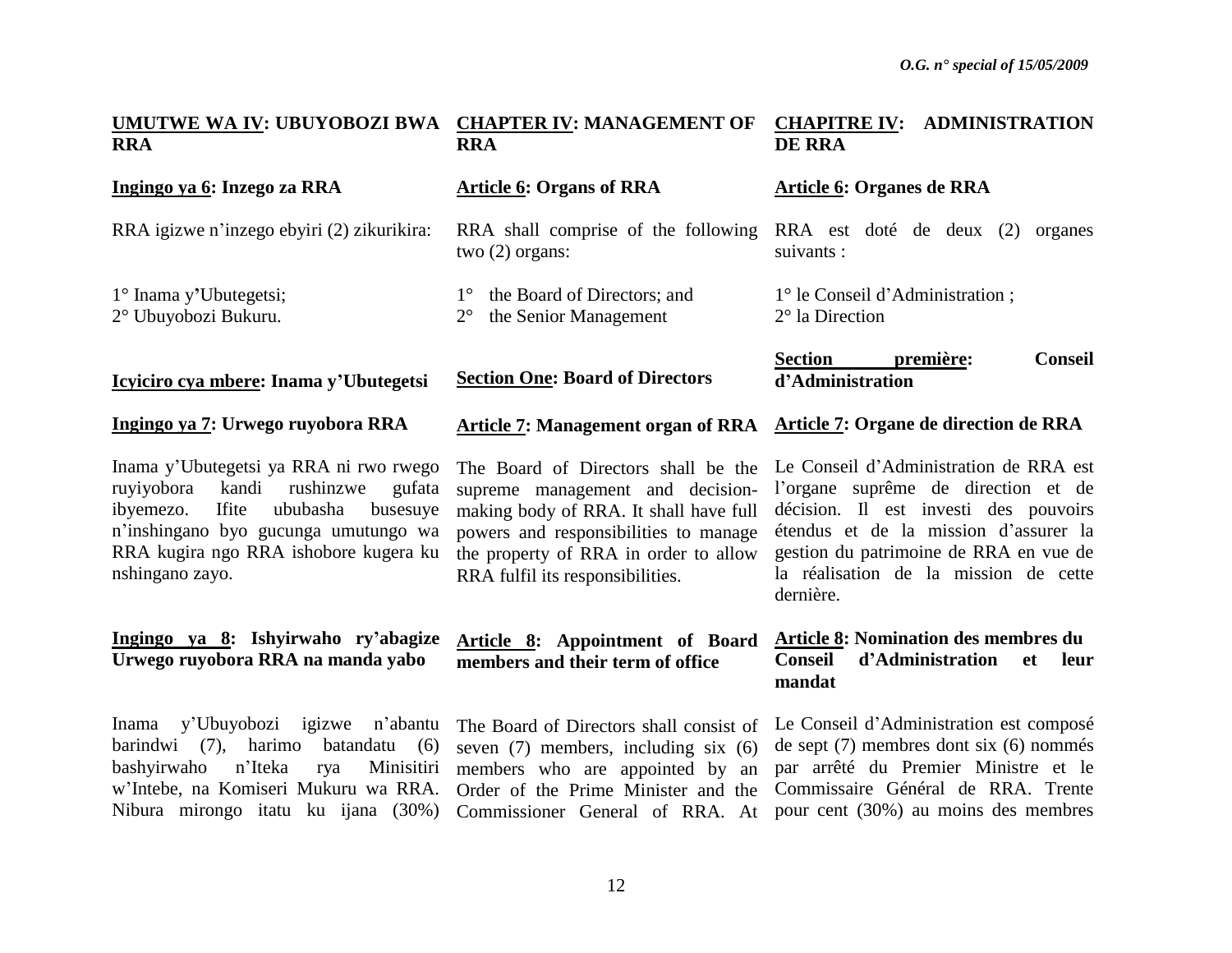by"abagize inama y"ubutegetsi bagomba least thirty percent (30%) of the du Conseil d"Administration sont de sexe kuba ari abagore.

Abashyirwaho n"Iteka rya Minisitiri The Chairperson and the Vice-Le Président et le Vice- Président du w"Intebe, harimo Perezida na Visi-Perezida, batoranywa cyane cyane mu bahanga bafite ubumenyi n"uburambe mu bijyanye n"imisoro n"amahoro cyangwa ibijyanye n"imari muri rusange kandi bamara ku mirimo igihe cy"imyaka itatu (3) ishobora kongerwa inshuro imwe gusa.

### **Ingingo ya 9: Inshingano z'Inama y'Ubutegetsi ya RRA**

ishinzwe ibirebana na RRA ku buryo buhoraho.

Inshingano zayo z"ingenzi ni izi zikurikira:

1° gusuzuma no kwemeza politiki RRA igenderaho itegurwa n"Ubuyobozi Bukuru bwa RRA;

- ishyirwa mu bikorwa;
- RRA yemezwa n"Iteka rya Minisitiri ufite

members of the Board shall be females. féminin.

knowledge and experience in the area years renewable only once.

Chairperson of the Board shall be Conseil d"administration sont nommés par appointed by an Order of the Prime arrêté du Premier Ministre. Ils sont choisis Minister. They shall be selected spécialement parmi les personnes ayant de especially from persons with extensive larges connaissances et expériences dans of taxation or finance in general, and finances en général et leur mandat est de they shall serve for a period of three (3) trois (3) ans renouvelable une seule fois. le domaine d"impôts et taxes ou des

#### **Article 9: Responsibilities of the RRA Article 9: Attributions du Conseil Board of Directors d'Administration de RRA**

Mu buryo rusange, inama y"ubutegetesi The Board of Directors shall be Le Conseil d"administration assure generally responsible for matters généralement le suivi permanent des relating to RRA"s activities on a activités de RRA. permanent basis.

> The main responsibilities of the Board shall be the following: Ses principales attributions sont les suivantes **:**

1° examining and approving RRA's 1° examiner et approuver la politique de policy developed by Management of RRA; RRA élaborée par la direction de RRA;

2° gukurikirana uburyo politiki ya RRA 2° monitoring the implementation of 2° faire le suivi de la mise en œuvre de la politique de RRA;

3° gutegura amategeko ngengamikorere ya 3° preparing rules and regulations of 3° élaborer le règlement d"ordre intérieur RRA which shall be approved by de RRA qui sera approuvé par un arrêté

RRA"s policy;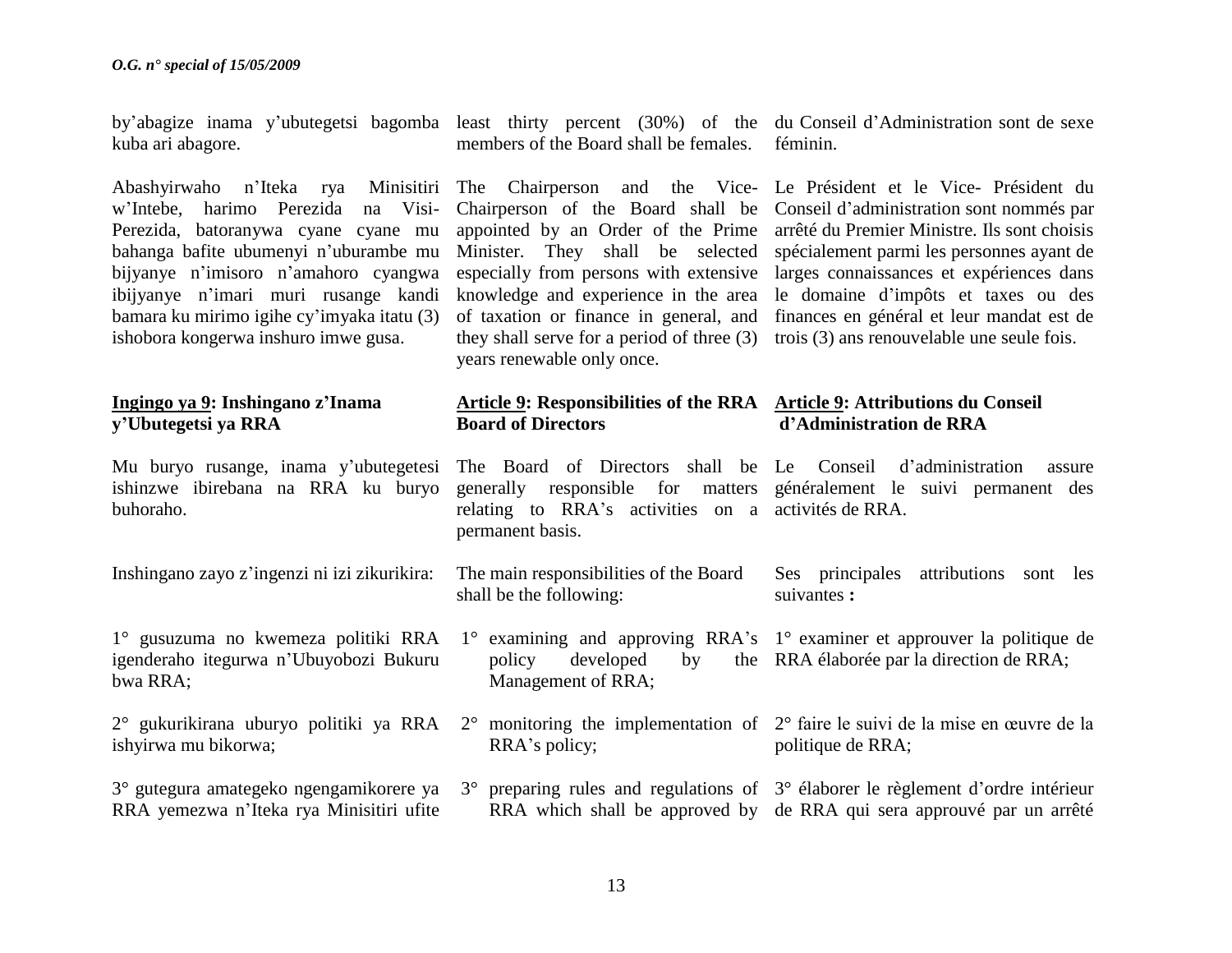| imari mu nshingano ze;                                                                                                                                                                      |                        | the Minister in charge of Finance;                                                                                                                                             | du Ministre ayant les finances dans ses<br>attributions;                                                                                                                               |
|---------------------------------------------------------------------------------------------------------------------------------------------------------------------------------------------|------------------------|--------------------------------------------------------------------------------------------------------------------------------------------------------------------------------|----------------------------------------------------------------------------------------------------------------------------------------------------------------------------------------|
| $4^\circ$<br>Kwemeza sitati igenga abakozi,<br>n'inshingano<br>by'inzego<br>imiterere<br>z'imirimo bya RRA ishingiye ku mahame<br>ateganywa n'amategeko agenga abakozi<br>b'ibigo bya Leta. | $4^\circ$              | approving the statute governing<br>personnel and the organisational<br>chart of RRA based on principles<br>provided by laws governing staff<br>members of public institutions; | 4° adopter les statuts du personnel et le<br>cadre organique de RRA conformément<br>aux principes prévus par les lois régissant<br>les agents des établissements publics;              |
| 5° gutanga icyerekezo cy'ibikorwa na<br>gahunda y'imikorere bya RRA;                                                                                                                        | $5^{\circ}$            | action plan of RRA;                                                                                                                                                            | providing the strategic vision and 5° déterminer la vision stratégique et le<br>plan d'action de RRA;                                                                                  |
| $6^{\circ}$<br>imbanzirizamushinga<br>kwemeza<br>y'ingengo y'imari ya buri mwaka, mbere<br>yo kuyishyikiriza inzego zibishinzwe;                                                            | $6^{\circ}$            | relevant authorities;                                                                                                                                                          | approving the annual draft budget 6° adopter l'avant-projet de budget annuel<br>proposal before submitting it to avant de le soumettre aux organes<br>compétents;                      |
| $7^\circ$<br>imikorere<br>y'Ikigo<br>gusuzuma<br>hakurikijwe gahunda n'ingengo y'imari;                                                                                                     | $7^{\circ}$<br>budget; |                                                                                                                                                                                | assessing performance of RRA in 7° évaluer les performances de RRA<br>accordance with its action plan and conformément au plan d'action et au<br>budget;                               |
| 8° gushyiraho abagize Ubuyobozi Bukuru<br>bwa RRA uretse Komiseri Mukuru na<br>Komiseri Mukuru Wungirije no gushyiraho<br>abandi bakozi ba RRA;                                             | $8^{\circ}$<br>General | Management and other RRA staff<br>except for the Commissioner<br>Deputy<br>and<br>the<br>Commissioner General of RRA;                                                          | appointing members of the Senior 8° nommer les membres de la Direction et<br>d'autres membres du personnel de RRA<br>sauf le Commissaire Général et le<br>Commissaire Général Adjoint; |
| $9^\circ$<br>y'ibikorwa<br>Kwemeza<br>raporo<br>n'iy'imikoreshereze<br>y'imari n'umutungo<br>bya RRA.                                                                                       | $9^{\circ}$            | approving the activity and financial $9^{\circ}$<br>reports of RRA.                                                                                                            | adopter les rapports d'activités et<br>financiers de RRA.                                                                                                                              |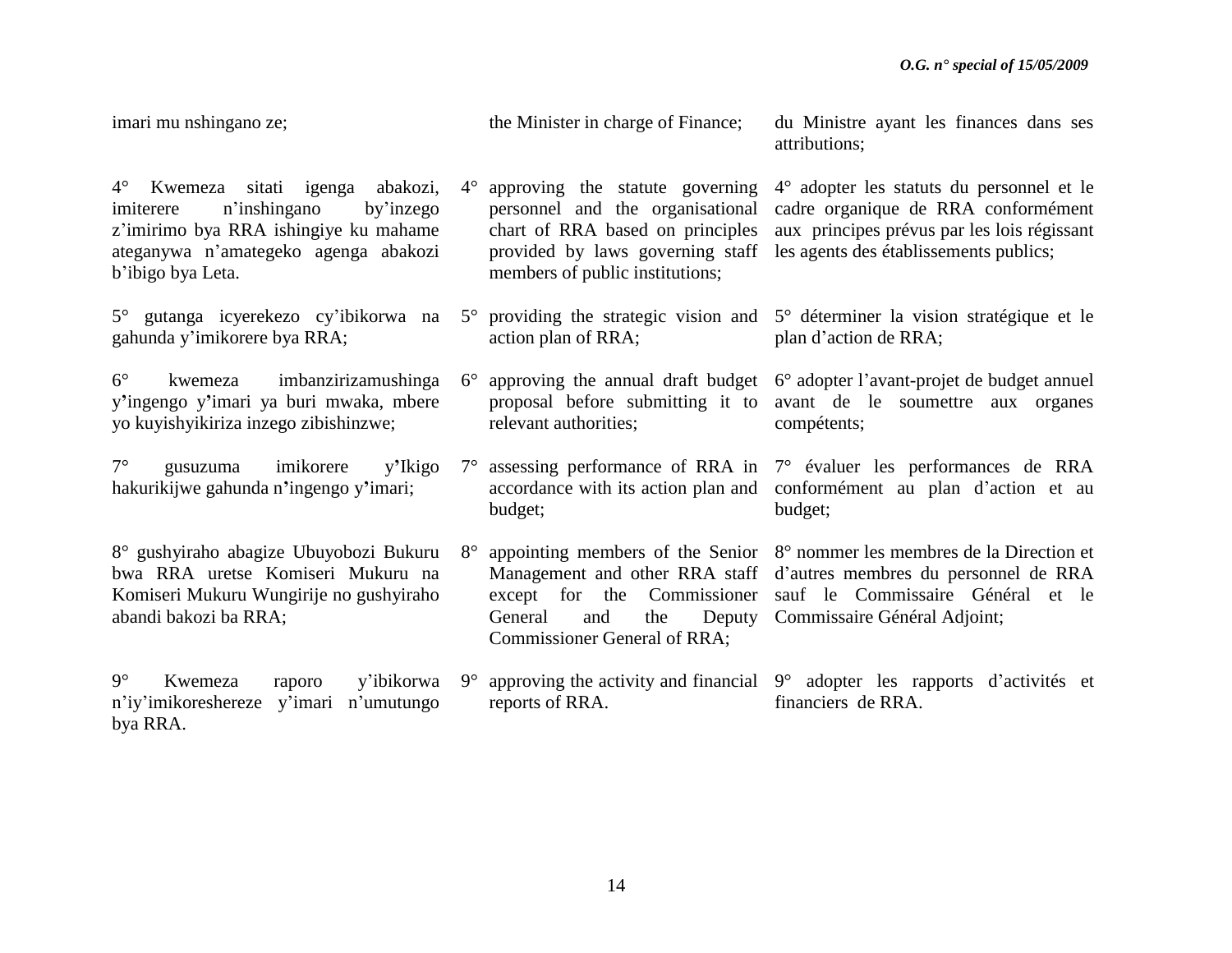### **Ingingo ya 10: Itumizwa ry'Inama y'Ubutegetsi, ibyo isuzuma n'uko ifata ibyemezo**

Inama y"Ubutegetsi ya RRA iterana rimwe The meeting of the Board of Directors Le Conseil d"Administration de RRA se mu gihembwe n"igihe cyose bibaye ngombwa itumijwe na Perezida wayo cyangwa Visi-Perezida, igihe Perezida adahari, babyibwirije cyangwa bisabwe mu nyandiko nibura na kimwe cya gatatu (1/3) cy"abayigize. Ubutumire bukorwa mu nyandiko ishyikirizwa abagize inama y"ubutegetsi hasigaye nibura iminsi cumi n"itanu (15) ngo inama iterane. Icyakora, inama idasanzwe itumizwa mu nyandiko hasigaye, nibura, iminsi itanu (5) kugira extraordinary meeting shall be ngo iterane.

Mu byigwa n'Inama y'Ubutegetsi mu The agenda of the Board meeting in the A l'ordre du jour du premier trimestre de gihembwe cya mbere cy"umwaka harimo kwemeza raporo y"ibikorwa n'imikoreshereze y'umutungo mu mwaka reports of the previous year; in the third d'activités et de gestion du patrimoine urangiye; mu gihembwe cya gatatu hakabamo gahunda yo gusuzuma umushinga w"ingengo y"imari na gahunda y'ibikorwa by'umwaka ukurikira. Buri following year. In each term, the Board l'avant-projet de budget et du programme gihembwe kandi igomba gusuzuma raporo of Directors shall also examine y"imari n"iy"ibikorwa byerekeranye financial and activity reports relating to n'igihembwe kirangiye Minisitiri ureberera RRA.

### **Article 10: Convening of Board meetings, agenda and modalities of decision making**

meeting is held. However, an convened in writing at least five (5) days before it is held.

term, there shall be included in the RRA.

### **Article 10: Convocation du Conseil d'administration, ordre du jour, prise de décision**

shall be convened once a term and at réunit une fois par trimestre et chaque fois any time it is considered necessary, at que de besoin, sur convocation de son the invitation of its Chairperson or its Président ou du Vice-président en Vice Chairperson, in the absence of its l"absence du Président, de leur propre Chairperson upon their initiative or initiative ou sur demande écrite d'au upon request by one-third  $(1/3)$  of its moins un tiers  $(1/3)$  de ses membres. members. The invitation shall be L"invitation à la réunion est faite par écrit submitted in writing to Board members et transmise aux membres du Conseil at least fifteen (15) days before the d"Administration au moins quinze (15) jours avant la tenue de la réunion. Toutefois, la réunion extraordinaire est convoquée par écrit au moins cinq (5) jours avant sa tenue.

first term of the year shall include l'année figurent notamment les points approval of activity and financial relatifs à l"approbation des rapports meeting, examination of the draft de la réunion du troisième trimestre annual budget and action plan of the comprend notamment l"examen de the previous term which shall be d"Administration doit également examiner submitted to the Minister supervising le rapport financier et le rapport pour l"exercice précédent. L"ordre du jour pour l'exercice suivant. trimestre, le Conseil d"activités pour le trimestre écoulé et le soumettre au Ministre de tutelle de RRA.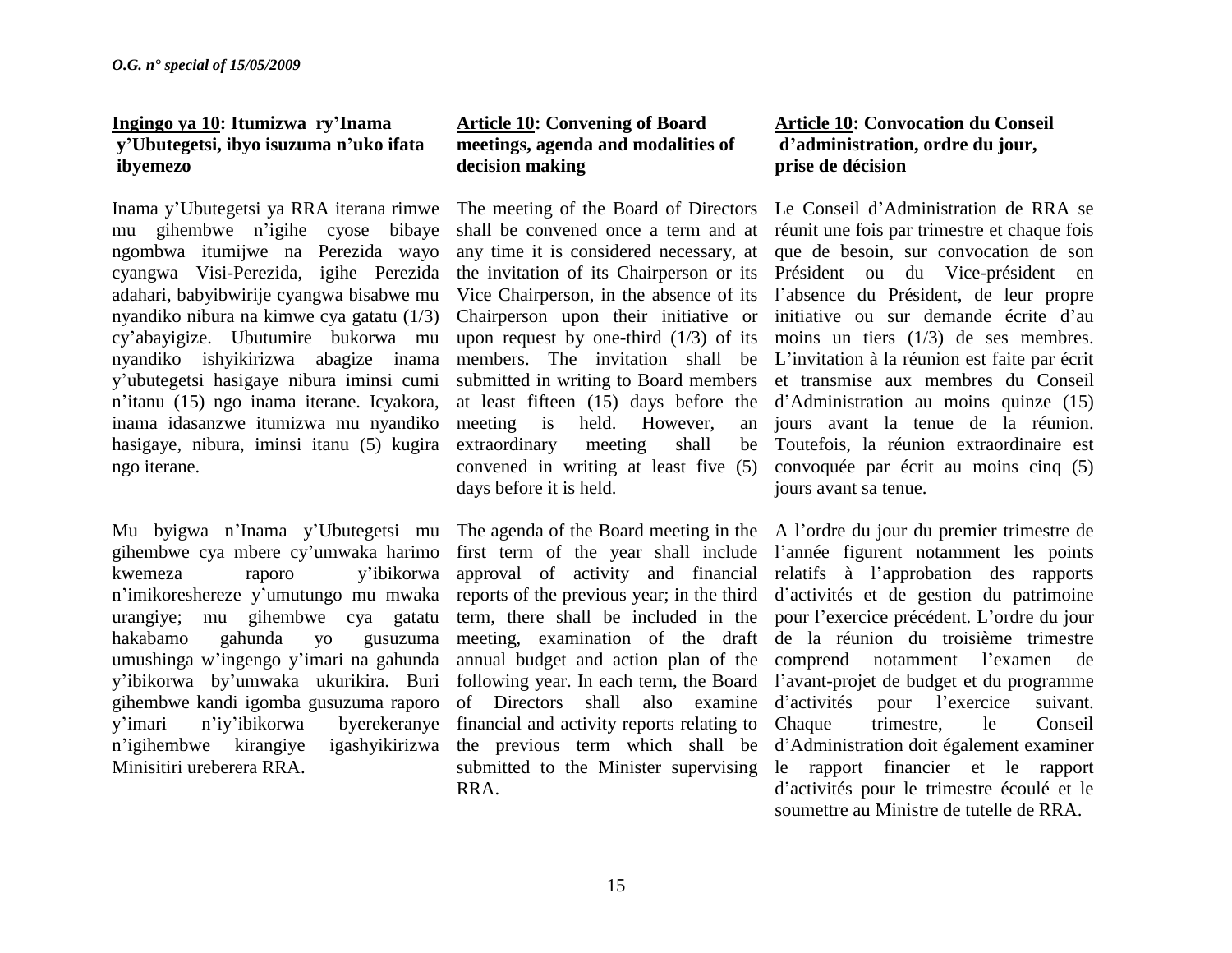bifatwa biteganywa n"amategeko ngengamikorere ya RRA.

### **Ingingo ya 11: Itumizwa ry'uwunganira Inama y'Ubutegetsi**

Inama y**'**Ubuyobozi ishobora gutumira, mu nama yayo, umuntu wese ibona ashobora kuyungura ibitekerezo ku ngingo runaka ifite ku murongo w**'**ibyigwa. Uwatumiwe ntiyemerewe gutora no gukurikira iyigwa ry**'**izindi ngingo ziri ku murongo other issues on the agenda. w**'**ibyigwa.

### **Ingingo ya 12: Iyegura ry'ugize Inama y'Ubutegetsi**

Uri mu bagize inama y**'**ubutegetsi ashobora kwegura ku mirimo ye abimenyesheje, mu nyandiko, Minisitiri w**'**Intebe. Icyemezo cya Minisitiri w**'**Intebe kigomba gufatwa mu gihe kitarenze ukwezi kumwe uhereye ku iyakirwa ry**'**ibaruwa ibisaba. Iyo icyo gihe kirenze, kwegura bifatwa nk**'**aho byemewe.

modalities of taking decisions shall be Regulations of RRA.

### **Article 11:Invitation of a resourceful person to Board meetings**

meeting any person from whom it may seek advice on a certain issue on the agenda. The invitee shall not be allowed to vote and follow deliberations on

### **Article 12: Resignation of a Board Member**

expiration of such a period, the resignation shall be deemed as having acceptée.been definitely approved.

Uburyo inama iterana n'uko ibyemezo Procedures for convening meetings and Les modalités de réunion et de prise de prescribed in the Internal Rules and prévues par le Règlement d**'**Ordre décision du Conseil d**'**Administration sont Intérieur de RRA.

### **Article 11: Invitation d'une personne à consulter aux réunions du Conseil d'Administration**

The Board of Directors may invite to its Le Conseil d**'**Administration peut, au cours de ses réunions, inviter toute personne qu**'**il juge compétente pour l**'**examen d**'**un point inscrit à l**'**ordre du jour. La personne invitée n**'**a pas de voix délibérative et ne peut participer aux débats sur les autres points à l**'**ordre du jour.

### **Article 12: Démission d'un membre du Conseil d'Administration**

A Board member may resign from Un membre du Conseil d**'**Administration his/her duties by informing the Prime peut démissionner de ses fonctions par Minister in writing. The Prime une lettre adressée au Premier Ministre. Minister"s decision shall be made in a La décision du Premier Ministre doit être period not exceeding one month from prise endéans un mois à dater du jour de la receipt of the resignation letter. Upon réception de la lettre de démission. Passé ce délai, la démission est réputée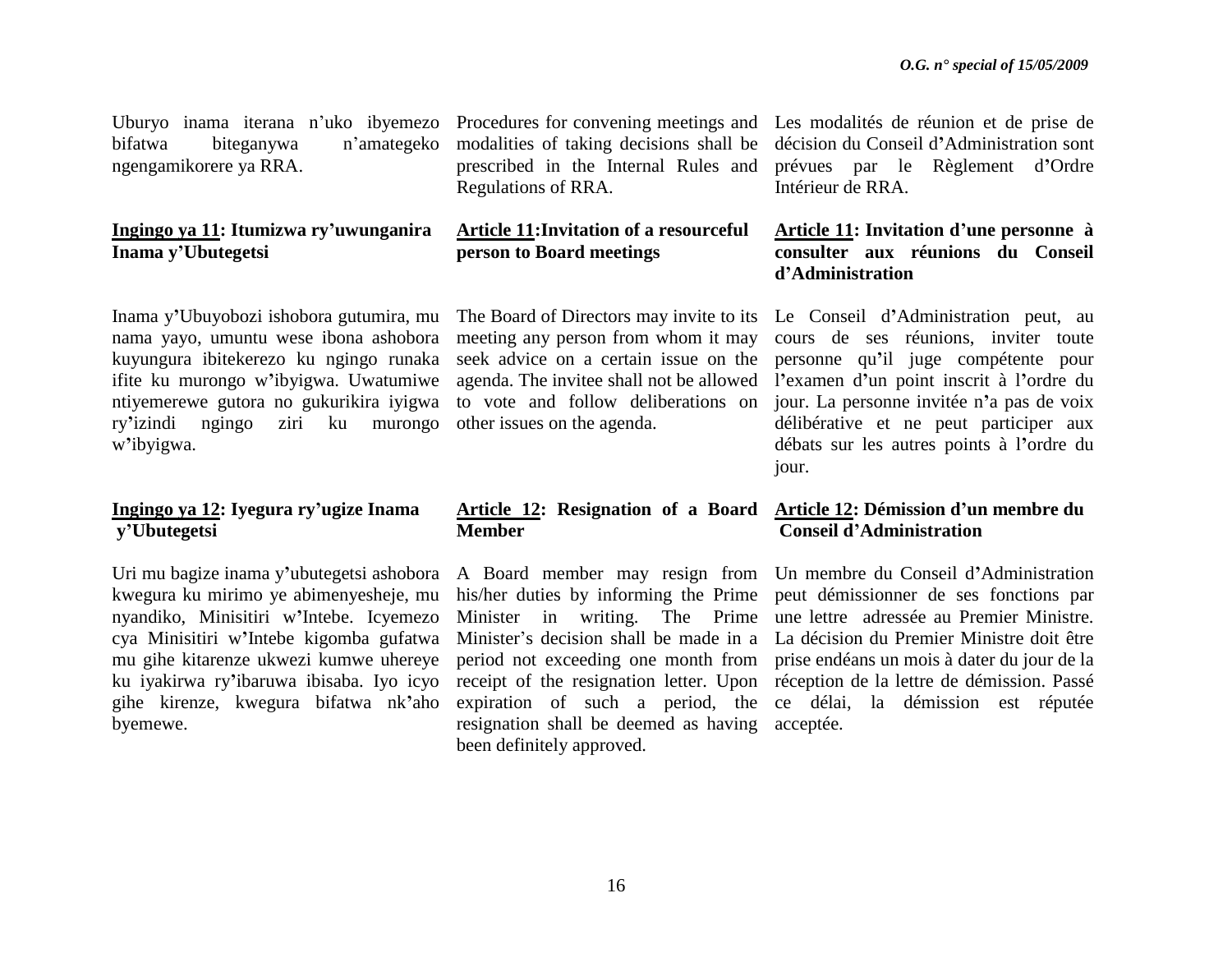| Ingingo ya 13: Ibigenerwa abagize Article 13: Sitting allowance for Article 13: Jetons de présence pour les<br>Inama y'Ubutegetsi bitabiriye inama | <b>Board members</b>                                                                                                                                 | membres du Conseil d'Administration                                                                                                                       |
|----------------------------------------------------------------------------------------------------------------------------------------------------|------------------------------------------------------------------------------------------------------------------------------------------------------|-----------------------------------------------------------------------------------------------------------------------------------------------------------|
| Abagize Inama y'Ubutegetsi bitabiriye<br>inama z'Inama y'Ubutegetsi, bahabwa<br>amafaranga agenwa n'Iteka rya Perezida.                            | A Presidential Order shall determine<br>sitting allowances to be allocated to<br>Board members present in a Board<br>meeting.                        | Les membres du Conseil d'Administration<br>bénéficient de jetons de présence dont le<br>montant est déterminé par<br>Arrêté<br>Présidentiel.              |
| Ingingo ya 14: Ibibujijwe ku bagize<br>inama y'Ubutegetsi n'ibigo bafitemo<br>imigabane                                                            | Article 14: Restrictions to Board<br>members and companies in which<br>they are shareholders                                                         | Article 14: Restrictions aux membres<br>du Conseil d'Administration et aux<br>sociétés dont ils sont associés                                             |
| Uretse Komiseri Mukuru, abagize inama<br>y'ubutegetsi ntibemerewe gukora umurimo<br>ugenerwa igihembo muri RRA.                                    | Except for the Commissioner General,<br>Members of the Board of Directors<br>shall not be allowed to undertake any<br>remunerated activities of RRA. | Il est interdit aux membres du Conseil<br>d'Administration d'exercer des fonctions<br>rémunérées au sein de RRA, à l'exception<br>du Commissaire Général. |
| Abagize inama y'ubutegetsi ntibemerewe<br>kandi, haba ku giti cyabo cyangwa ibigo<br>bafitemo imigabane, gupiganira amasoko<br>atangwa na RRA.     | Board members, whether individually<br>or as companies in which they are<br>shareholders shall not be allowed to bid<br>for RRA tenders.             | Il interdit aux membres du Conseil<br>d'administration et aux sociétés dont ils<br>sont associés de soumissionner aux<br>marchés de RRA.                  |
| Ingingo ya 15: Impamvu zituma ugize<br>Inama y'Ubutegetsi avanwa kuri uwo<br>mwanya                                                                | <b>Article 15: Grounds for loss of Board</b><br>membership                                                                                           | Article 15: Perte de la qualité de<br>membre du Conseil d'Administration                                                                                  |
| Ugize inama y'ubutegetsi ava muri uwo A member of the Board of Directors<br>mwanya iyo:                                                            | shall cease to be a board member if:                                                                                                                 | Un membre du Conseil d'Administration<br>perd la qualité de membre dans les cas<br>suivants:                                                              |
| $1^\circ$ manda ye irangiye;<br>$2^{\circ}$ yeguye akoresheje inyandiko;                                                                           | $1^{\circ}$ the mandate expires;<br>$2^{\circ}$ he/she resigns in writing;                                                                           | $1^\circ$ expiration du mandat;<br>2° démission par notification écrite;                                                                                  |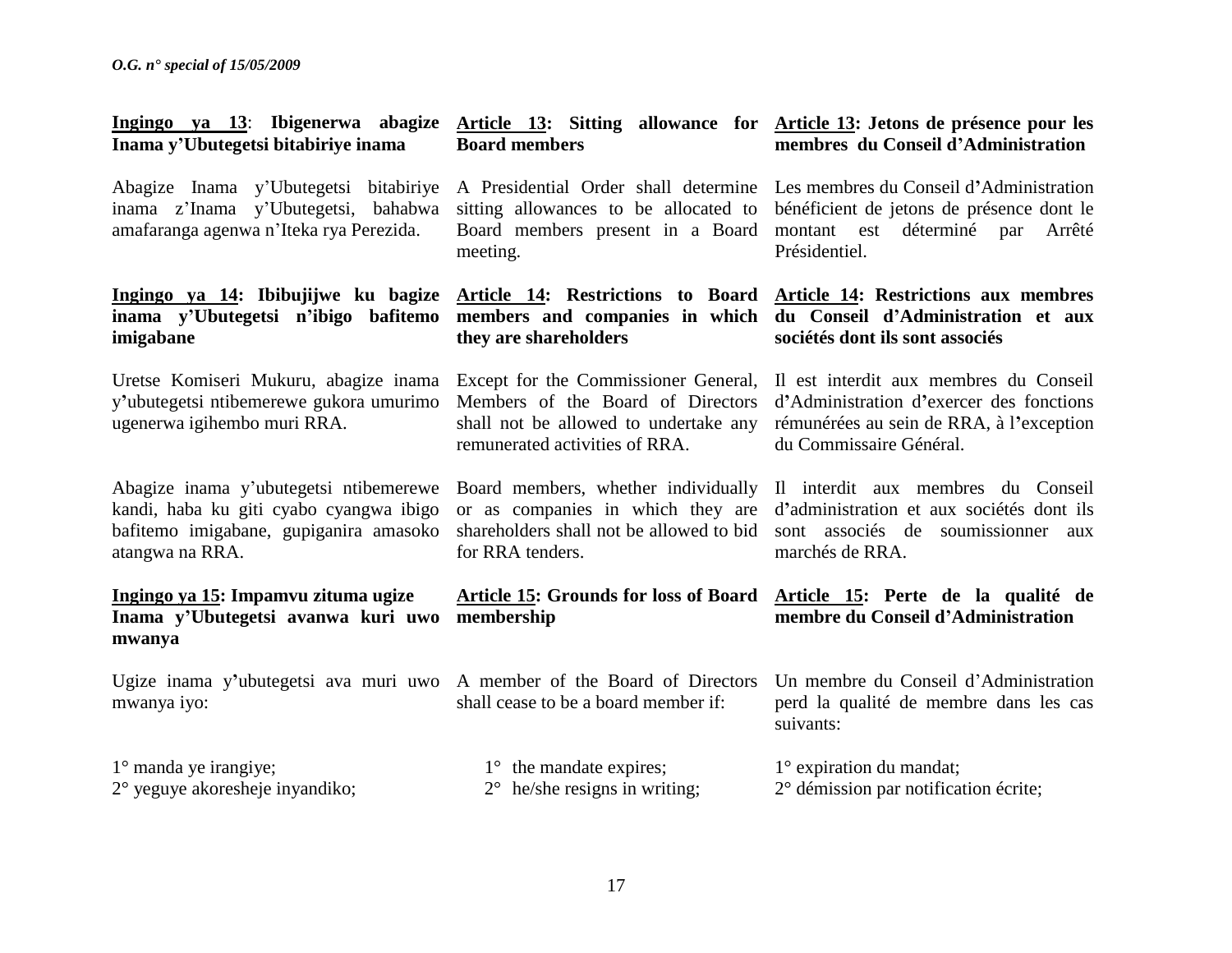3° atagishoboye gukora imirimo ye kubera ubumuga bw**'**umubiri cyangwa uburwayi bwo mu mutwe, byemejwe na muganga wemewe na Leta;

4° akatiwe burundu igihano cy"igifungo kingana cyangwa kirengeje amezi atandatu (6) nta subikagihano;

5° asibye inama inshuro eshatu (3) zikurikirana mu mwaka umwe, nta mpamvu zifite ishingiro;

6° bigaragaye ko atacyujuje ibyashingiweho ashyirwa mu Nama y**'**Ubutegetsi;

7° agaragaje imyitwarire itajyanye n**'**inshingano ze;

8° abangamira inyungu za RRA;

9° yireze akemera icyaha cya jenoside;

 $10^{\circ}$  apfuye.

Minisitiri ureberera RRA agaragaza muri The Minister supervising RRA shall Le Ministre de tutelle de RRA constate raporo igenewe inzego zibifitiye ububasha indicate in a report meant for competent que l'un des membres du Conseil ko umwe mu bagize inama y'ubutegetesi organs that one of its members can no d'Administration n'a plus la qualité d'être adakwiriye kuba mu bayigize cyangwa ko longer occupy his/her position in membre ou que son poste est vacant dans atakiri mu mwanya we hakurikijwe accordance with the provisions of the un rapport adressé à l"organe compétent

3° he/she is no longer able to 3° incapacité physique ou mentale perform his/her duties due to constatée par un médecin agréé; physical or mental disability certified by an authorised medical doctor; 4° he/she has been definitively 4° condamnation définitive à une peine sentenced to a term of d"emprisonnement supérieure ou égale à imprisonment of six (6) months (6) mois sans sursis; or above with no suspension of the sentence; 5° he/she is absent in meetings for 5° trois (3) absences consécutives dans three (3) consecutive times in a une année aux réunions sans raisons year with no justified reasons;  $6^\circ$  it is clear that he/she no longer  $6^\circ$  constat qu'il ne remplit plus les fulfils the requirements conditions pour lesquelles il avait été considered at the time of his/her nommé; appointment to the Board of Directors; 7° he/she behaves in a manner 7° comportement incompatible avec ses contrary to responsibilities; 8° he/she jeopardises the interests 8° agissement contre les intérêts de RRA; of RRA; 9° he/she has confessed and 9° aveu et plaidoyer de culpabilité pour pleaded guilty to the crime of crime de génocide; genocide; 10°he/she dies. valables ; his/her fonctions; 10° décès.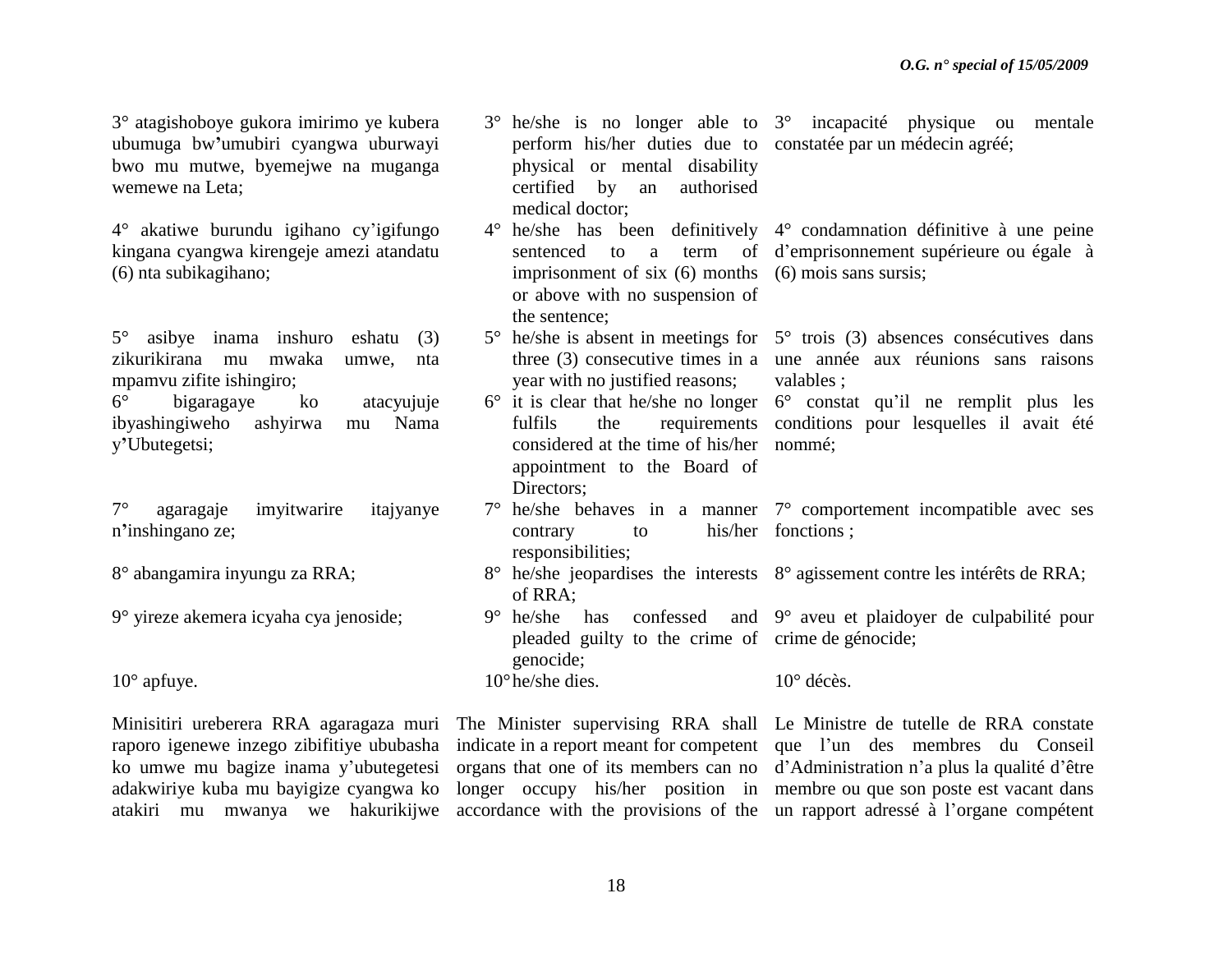ibiteganywa mu gika kibanziriza iki.

Iyo umwe mu bagize inama y**'**ubutegetsi avuye mu mirimo ye mbere y**'**uko manda ye irangira, Ubuyobozi bubifitiye ububasha bushyiraho umusimbura. Ushyizweho arangiza iyo manda. **Ingingo ya 16: Ibiteganywa n'amategeko ngengamikorere ya RRA** Mu byo amategeko ngengamikorere ya There shall be included the following Le Règlement d**'**ordre intérieur de l**'**Office RRA ateganya, harimo: 1° kugena utumiza inama y**'**ubutegetsi igihe Perezida cyangwa Visi-Perezida badahari cyangwa bagize impamvu; 2° ibyerekeranye n**'**uko itumizwa ry**'**Inama y**'**Ubuyobozi rikorwa n**'**ibigomba kuba byujujwe kugira ngo iterane kandi inafate ibyemezo; 3° uburyo uri mu bagize inama y**'**ubutegetsi amenyesha ko afite inyungu bwite mu bibazo bisuzumwa cyangwa bizasuzumwa vuba n**'**ibihano ashobora gusabirwa ku rwego rubifitiye ububasha hakurikijwe ingingo ya 15 y**'**iri tegeko. Aryozwa kandi ingaruka zose icyemezo In case one of the Board members loses his/her membership before expiration of his/her term of office, membre avant l'expiration de son mandat, competent authorities shall appoint a l"autorité de nomination désigne le substitute who shall complete the remplaçant qui termine le mandat de celui remaining term of office. **Article 16: Provisions of Internal Article 16: Règlement d'ordre intérieur Rules and Regulations of RRA**  provisions in the rules and regulations prévoit notamment les points suivants: of RRA: 1° determination of the person who 1° la personne qui convoque le Conseil shall convene Board meetings in d**'**Administration en cas d**'**absence ou the event of the absence or d**'**empêchement du Président ou du Viceimpediment of the Chairperson and président; the Vice Chairperson; 2° matters relating to procedures for 2° les modalités de convocation du convening the meeting of the Board Conseil d**'**Administration, les conditions of Directors and requirements for it requises pour la tenue de réunions et la to be held and make decisions;  $3^\circ$  modalities for notification by a Board member of his/her personal interests in issues d**'**Administration en cas d**'**examen de under examination or to be soon points qui sont en rapport avec ses intérêts examined and penalties he/she personnels ainsi que les peines encourues may be given by a competent organ conformément à l**'**article 15 de la présente in accordance with Article 15 of loi. Il est également tenu responsable de précédent. Lorsqu"un membre du Conseil d"Administration perd la qualité de qu"il a remplacé. **de RRA** prise de décisions ; 3° les modalités de notification immédiate un membre du Conseil

preceding paragraph.

conformément aux dispositions de l"alinéa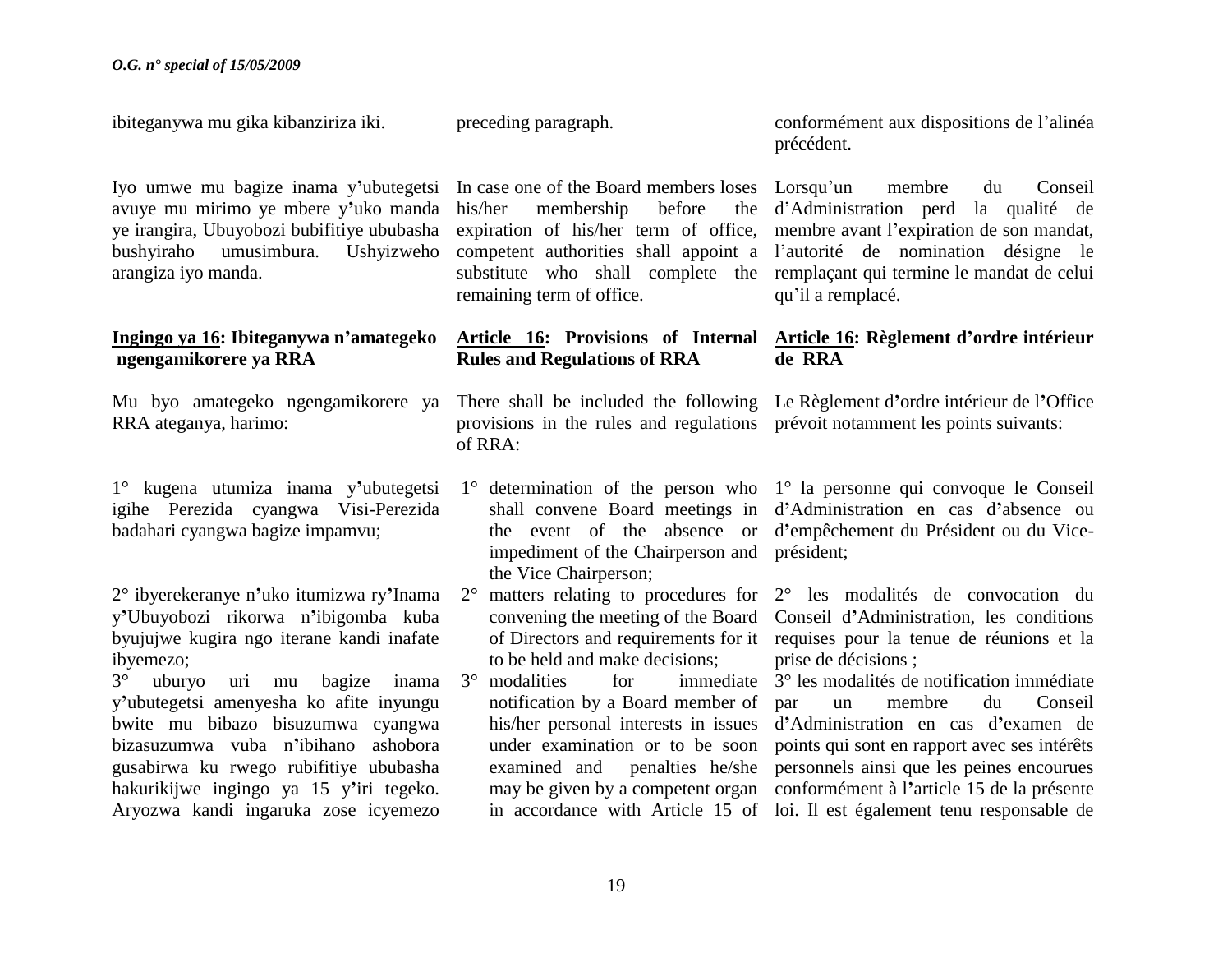yafatiwe cyagize ku musaruro wa RRA.

### **Ingingo ya 17: Uburyo ugize Inama**  *y***'Ubutegetsi amenyesha ko inyungu bwite mu bibazo bisuzumwa personal interest in issues on agenda cyangwa byasuzumwa vuba**

Iyo uri mu bagize inama y**'**ubutegetsi afite Where a member of the Board of Lorsqu**'**un membre du Conseil inyungu bwite itaziguye cyangwa iziguye Directors has direct or indirect personal d**'**Administration a un intérêt personnel mu bibazo bisuzumwa cyangwa byasuzumwa vuba, agomba, akimenya examination or to be soon examined, ibizasuzumwa, kumenyesha he/she is required, as soon as he/she is bidatinzeInama y**'**Ubutegetsi, aho inyungu informed of the agenda, to immediately ze zishingiye. Umenyesheje inyungu afite inform the Board of Directors of the ku kibazo cyigwa, ntashobora gutora mu gihe bafata ibyemezo kuri icyo kibazo. Iyo inama y**'**ubutegetesi isuzuma ikibazo kireba umwe mu bayigize arahezwa.

Iyo bigararagaye ko benshi cyangwa bose Where majority or all of the Board Lorsqu**'**il s**'**avère que plusieurs ou tous les mu bagize inama y**'**ubutegetesi bafite members have direct or indirect membres du Conseil d**'**Administration ont inyungu bwite itaziguye cyangwa iziguye interests in matters under examination un intérêt personnel direct ou indirect lié mu bibazo bisuzumwa byasuzumwa vuba, ku buryo bidashoboka that a decision cannot be taken, such examinés prochainement, de telle sorte gufata ibyemezo kuri ibyo bibazo, ibyo matters shall be forwarded to the qu**'**il est impossible de prendre une bibazo bishyikirizwa Minisiteri ireberera Ministry supervising RRA for

taken against him/her on revenues of RRA.

**Article 17: Modalities for notification by a Board member of his/her** 

> in the issues basis of his/her interests. A person who during decision taking on such an issue. Where the Board of Directors examines an issue concerning one of its members, the latter shall not be allowed to prend pas part aux débats. participate in such debates.

this Law. He/she shall also be toutes les conséquences de la mesure prise liable for all effects of the action à son encontre sur les revenus de RRA.

### **Article 17: Modalités de notification par un membre du Conseil d'Administration d'intérêt personnel lié aux points à l'ordre du jour**

notifies about his/ her interest on the intérêt sur le point inscrit à l**'**ordre du jour issue under examination shall not vote de participer à la prise de décision sur ce direct ou indirect lié aux points sous examen ou devant être examinés prochainement, il doit, aussitôt qu**'**il est informé de l**'**ordre du jour, informer le Conseil d**'**Administration de ce lien. Il est interdit à la personne qui notifie son point. Lorsque le Conseil d**'**Administration traite un point qui concerne l**'**un de ses membres, celui-ci ne

or to be soon examined, to the extent aux points sous examen ou devant être for décision sur ses points, ces points sont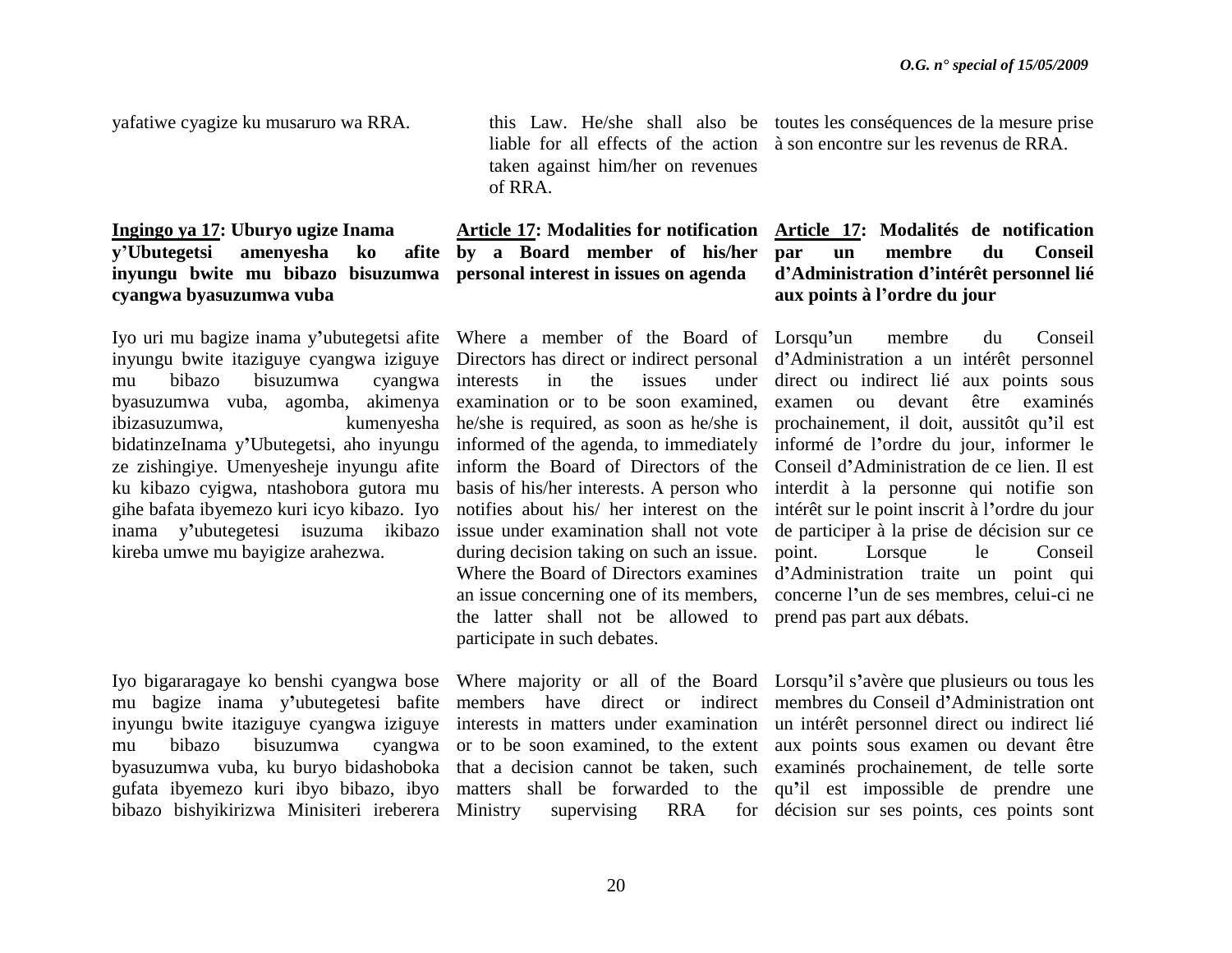Ikigo.

### **Ingingo ya 18: Iyemezwa ry'ibyemezo by'inama y'Inama y'Ubuyobozi**

Inyandiko y**'**ibyemezo by**'**Inama y**'**Ubuyobozi ishyirwaho umukono n**'**abayigize inama ikirangira, kopi yayo ikohererezwa Minisitiri ureberera RRA mu gihe kitarenze iminsi itanu (5) kugira ngo agire icyo abivugaho mu gihe kitarenze order to give his/her views within iminsi cumi n'itanu (15) ayishyikirijwe. Iyo icyo gihe kirenze Upon expiration of that period without réception. Passé ce délai sans réaction du ntacyo arabivugaho, imyanzuro y'inama the Minister's reaction, such resolutions iba yemewe burundu.

Inyandikomvugo y**'**inama ishyirwaho umukono na Perezida n**'**umwanditsi bayo, ikemezwa mu nama ikurikira. Kopi y**'**inyandikomvugo yohererezwa Minisitiri ureberera RRA mu gihe kitarenze iminsi cumi n**'**itanu (15) guhera umunsi yemerejweho.

consideration.

# **meeting resolutions**

by'Inama Board meeting resolutions shall be Les signed by members of the Board at the end of the meeting, and a copy thereof shall be transmitted to the Minister supervising RRA within five (5) days in kuva fifteen (15) days from their receipt. shall be deemed definitely approved.

> Directors shall be jointly signed by the Chairperson and its rapporteur and shall be submitted to its next meeting for approval. A copy of minutes shall be transmitted to the Minister supervising RRA within fifteen (15) days from the day of its approval.

soumis au Ministère de tutelle de RRA pour examen.

### **Article 18: Adoption of Board Article 18: Adoption des résolutions du Conseil d'Administration**

résolutions du Conseil d"Administration sont immédiatement signées par les membres présents après la séance et transmises au Ministre de tutelle de RRA dans un délai ne dépassant pas cinq (5) jours pour avis et considérations endéans quinze (15) jours à dater de leur Ministre, les décisions du Conseil sont réputées définitives.

Minutes of the meeting of the Board of Le procès-verbal de la réunion du Conseil d"Administration est signé conjointement par son Président et son rapporteur et soumis à la séance suivante pour approbation. Une copie du procès-verbal est envoyée au Ministre de tutelle de RRA dans un délai ne dépassant pas quinze (15) jours à compter du jour de son approbation.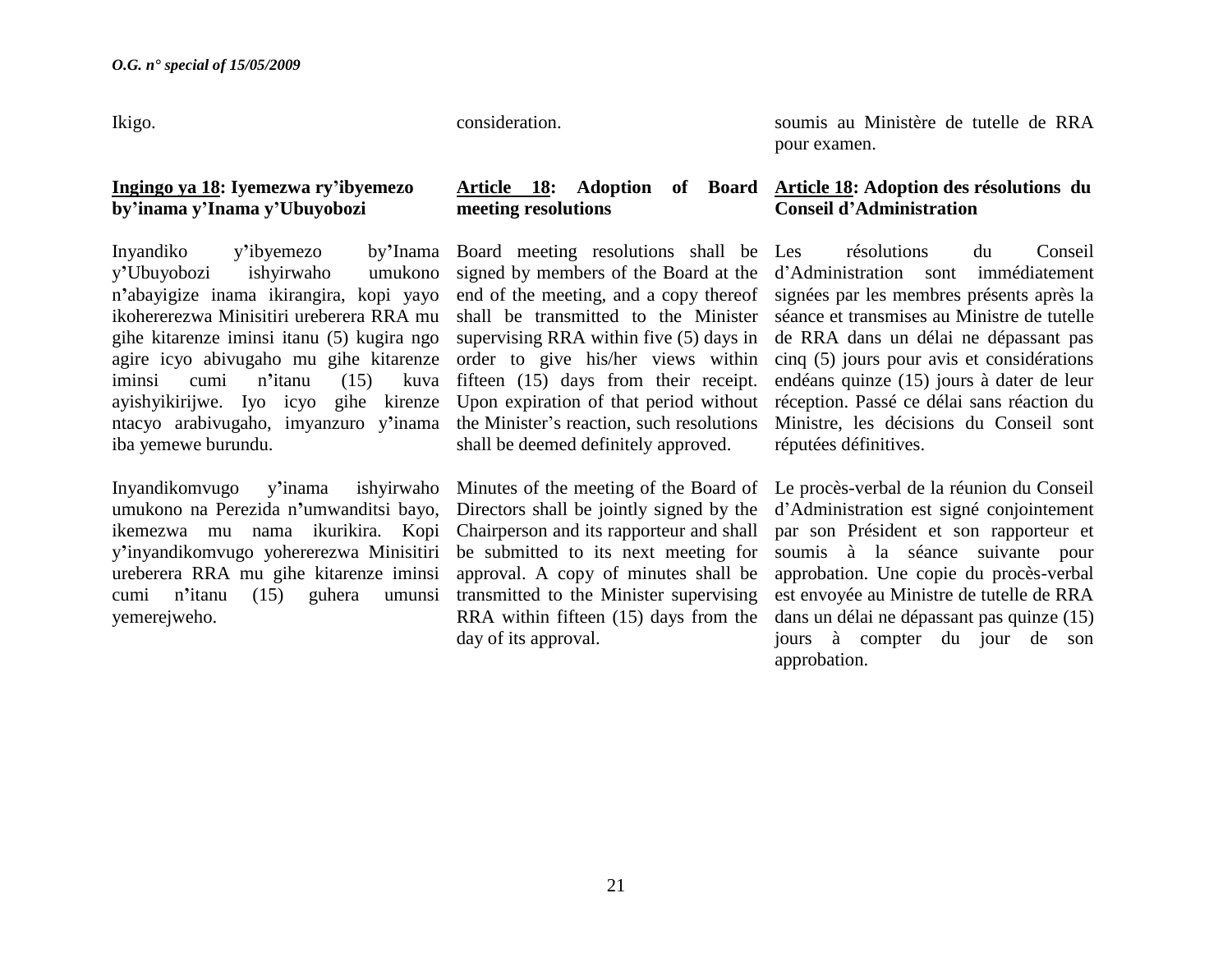| Icyiciro cya 2: Ubuyobozi Bukuru<br>n'inzego z'imirimo bya RRA                                                                                 | <b>Section 2: Senior Management and</b><br>organisational structure of RRA                                                                                    | Section 2: La Direction et le cadre<br>organique de RRA                                                                                                                       |
|------------------------------------------------------------------------------------------------------------------------------------------------|---------------------------------------------------------------------------------------------------------------------------------------------------------------|-------------------------------------------------------------------------------------------------------------------------------------------------------------------------------|
| Ingingo ya 19: Abagize Ubuyobozi<br><b>Bukuru bwa RRA</b>                                                                                      | <b>Article 19: Members of RRA Senior</b><br><b>Management</b>                                                                                                 | Article 19: Membres de la Direction de<br><b>RRA</b>                                                                                                                          |
| Ubuyobozi Bukuru bwa RRA bugizwe na<br>Mukuru, Komiseri Mukuru<br>Komiseri<br>Abakomiseri<br>n'abayobozi<br>Wungirije,<br>b'inzego z'imirimo.  | Commissioner<br>comprised<br>of the<br>Commissioner<br>General,<br>Deputy<br>General, Commissioners and Heads of Directeurs des Départements.<br>Departments. | The Management of RRA shall be La Direction de RRA est composée du<br>Commissaire Général, du Commissaire<br>Général Adjoint, des commissaires et des                         |
| Ingingo ya 20: Uko abagize Ubuyobozi<br>Bukuru bwa RRA bashyirwaho na<br>manda yabo                                                            | their term of office                                                                                                                                          | Article 20: Appointment of members Article 20: Nomination et mandat des<br>of RRA Management members and membres du Comité de Direction de<br><b>RRA</b>                      |
| Komiseri Mukuru ashyirwaho n'Iteka rya<br>Perezida naho Komiseri Mukuru Wungirije<br>agashyirwaho<br>n'Iteka<br>Minisitiri<br>rya<br>w'Intebe. | The Commissioner General and the<br>Deputy Commissioner General shall be<br>respectively appointed by a Presidential<br>Order and a Prime Minister's Order.   | Général<br>Le<br>Commissaire<br>et<br>le<br>Commissaire Général Adjoint de RRA<br>sont respectivement nommés par Arrêté<br>Présidentiel et par Arrêté du Premier<br>Ministre. |
| Komiseri<br>Mukuru n'iya<br>Manda<br>ya<br>Komiseri Mukuru Wungirije ni imyaka<br>itanu (5) ishobora kongerwa rimwe gusa.                      | The term of office of the Commissioner<br>General and that of the Deputy<br>Commissioner General shall be five (5)<br>years renewable only once.              | Commissaire<br>Général<br>Le<br>et<br>le<br>Commissaire Général Adjoint de RRA<br>sont nommés pour un mandat de cinq (5)<br>ans renouvelable une seule fois.                  |
| Ingingo ya 21: Imicungire ya RRA<br>n'inshingano za Komiseri Mukuru                                                                            | <b>Article 21: Management of RRA and</b><br>responsibilities of the Commissioner<br><b>General</b>                                                            | <b>Gestion</b><br>Article 21:<br>RRA et<br>de<br>attributions du Commissaire Général                                                                                          |
| Imicungire ya buri munsi ya RRA ishinzwe<br>Komiseri Mukuru. Afite ububasha bwo                                                                | entrusted to its Commissioner General.                                                                                                                        | The daily management of RRA shall be La gestion journalière de RRA est assurée<br>par le Commissaire Général. Ce dernier a                                                    |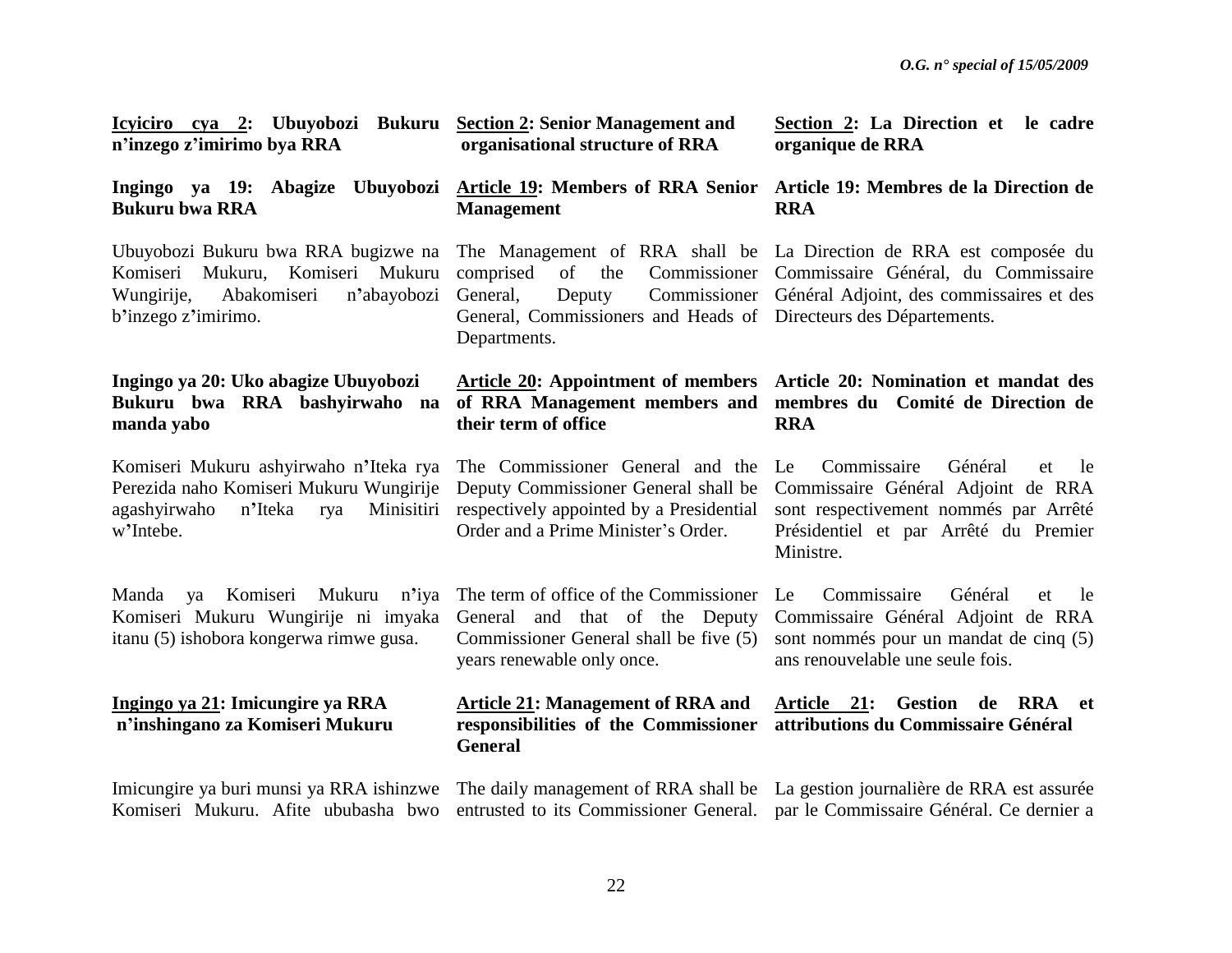guhuza no kuyobora ibikorwa bya buri He/she has powers of directing and pour compétence et attributions de munsi bya RRA kandi akabazwa n'Inama coordinating daily activities of RRA coordonner et de diriger les activités y'Ubuyobozi uko ibyemezo bishyirwa mu bikorwa.

By'umwihariko, Komiseri ashinzwe ibi bikurikira:

- 1° guhuza no gucunga ibikorwa bya buri munsi bya RRA;
- n"ay"ubuyobozi bw"amashami ya RRA;

3° gutegura politiki ya RRA no kuyishyikiriza inama y"ubutegetesi kugira ngo iyinononsore kandi iyemeze mbere y"uko ishyikirizwa Inama y"Abaminisitiri na Minisitiri ureberera RRA;

4° gutegura no gushyikiriza inama y"ubutegetesi imbanzirizamushinga w"ingengo y"imari izakoreshwa mu mwaka ukurikira na raporo y"imikoreshereze y"ingengo y"imari y"umwaka ushize;

no gucunga umutungo bya RRA;

decisions.

- Mukuru The Commissioner General shall Le specifically be responsible for:
	- daily activities of RRA;
	- instructions for RRA departments;

analysis and approval before its Minister supervising RRA;

report for the previous fiscal year;

5° gushyira mu bikorwa ingengo y"imari 5° executing the budget and managing 5° assurer l"exécution du budget et la the property of RRA; gestion du patrimoine de RRA;

6° gukurikirana imicungire y"abakozi ba 6° ensuring the management of RRA 6° assurer le suivi de la gestion du

and shall be answerable to the Board of journalières de RRA et est responsable Directors for the implementation of its devant le Conseil d"Administration de la mise en exécution de ses décisions.

> Commissaire Général est particulièrement responsable de:

1° coordinating and managing the 1° coordonner et gérer les activités journalières de RRA;

2° gutanga amabwiriza y"akazi ka RRA 2° issuing work instructions within 2° donner des instructions de service au RRA and administrative sein de RRA et de la Direction de tous ses Départements ;

- 3° preparing and transmitting RRA"s 3° élaborer et soumettre la politique de policy to the Board of Directors for RRA au Conseil d"Administration pour submission to the Cabinet by the Conseil des Ministres par le Ministre de approbation avant d"être soumise au tutelle de RRA;
- 4° preparing and transmitting to the 4° élaborer et soumettre au Conseil Board of Directors the draft budget d"Administration l"avant-projet de budget proposal for the following fiscal pour l"exercice suivant ainsi que le year and the budget execution rapport d"exécution du budget pour l"exercice précédent ;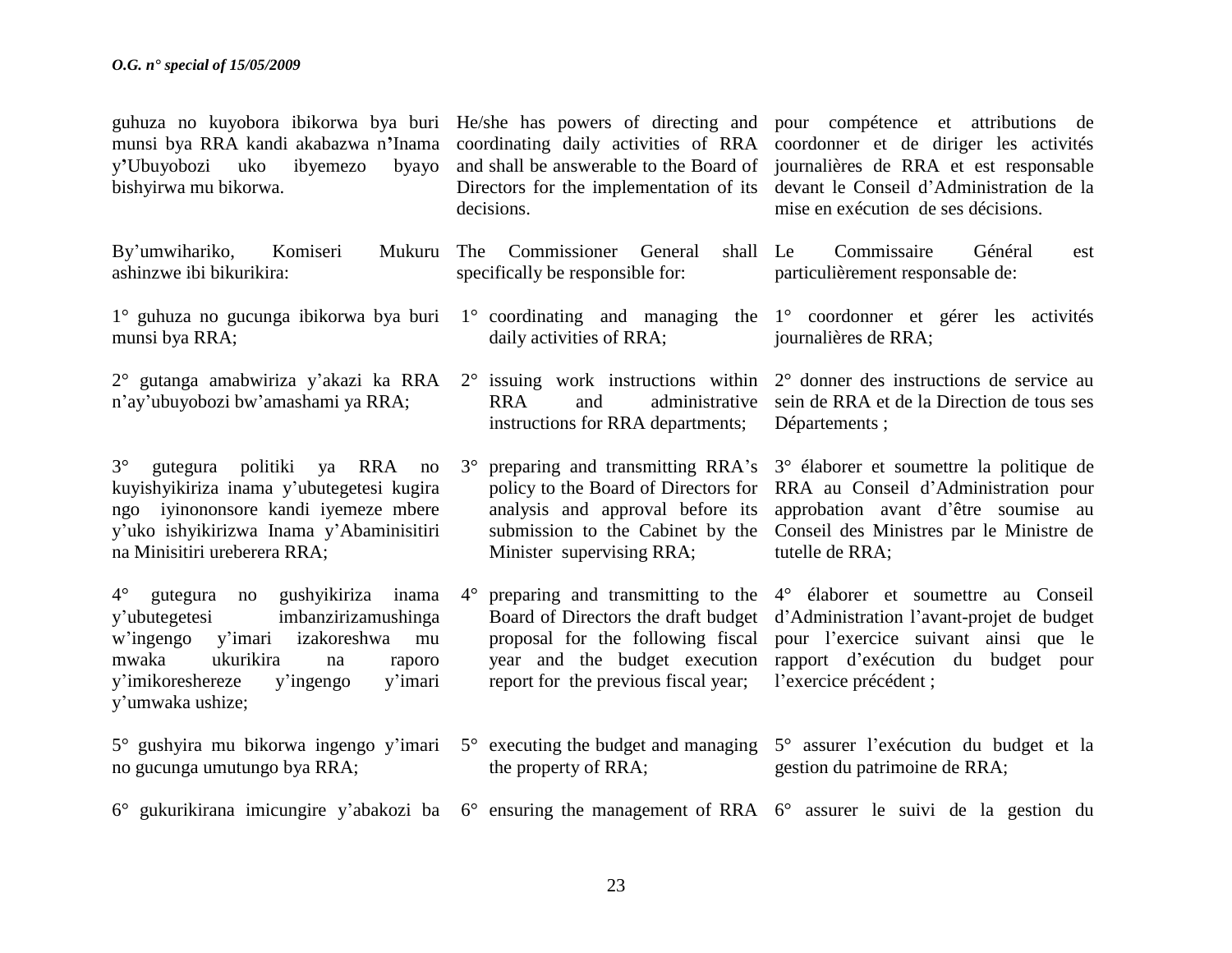| RRA akurikije amategeko;                                                                                                                           | staff in accordance with the law;                                                                                                                | personnel de RRA conformément à la loi;                                                                                                                                                                     |
|----------------------------------------------------------------------------------------------------------------------------------------------------|--------------------------------------------------------------------------------------------------------------------------------------------------|-------------------------------------------------------------------------------------------------------------------------------------------------------------------------------------------------------------|
| 7° kumenyesha mu nyandiko inama<br>y'ubutegetesi imigendekere n'ibikorwa bya<br>RRA, nibura rimwe mu gihembwe;                                     | $7^{\circ}$<br>activities at least once a term;                                                                                                  | informing in writing the Board of $7^{\circ}$ informer par écrit le Conseil<br>Directors on the progress of RRA d'Administration du déroulement des<br>activités de RRA au moins une fois par<br>trimestre; |
| 8° gutegura no gushyikiriza Minisiteri<br>ireberera RRA, mbere y'uko umwaka<br>w'ibaruramari urangira, ibiteganyijwe<br>by'inyongera by'uwo mwaka; | $8^{\circ}$<br>proposed supplementary benefits tutelle de RRA, les<br>before the current financial year supplémentaires dudit exercice;<br>ends; | preparing and submitting to the $8^\circ$ élaborer et soumettre, avant la fin de<br>Minister supervising RRA the l'exercice comptable, au Ministère de<br>prévisions                                        |
| 9° gutegura gahunda y'ibikorwa bya RRA;                                                                                                            | $9^{\circ}$<br>RRA;                                                                                                                              | preparing the plan of action of $9^{\circ}$ élaborer le plan d'action de RRA;                                                                                                                               |
| $10^{\circ}$<br><b>RRA</b><br>guhagararira<br>imbere<br>y'amategeko.                                                                               | $10^{\circ}$ representing RRA before the law.                                                                                                    | 10 <sup>°</sup> représenter RRA devant la loi.                                                                                                                                                              |
| Ingingo ya 22: Amasezerano yerekeye<br>gahunda y'ibikorwa hagati y'Inama                                                                           |                                                                                                                                                  | Article 22: Performance contract Article 22: Contrat de performance<br>between the Commissioner General entre le Conseil d'Administration et le                                                             |

Hagati y**'**Inama y**'**Ubutegetsi na Komiseri There shall be concluded between the Un contrat de performance est signé entre Mukuru hakorwa amasezerano yerekeye gahunda y**'**ibikorwa agaragaza nibura Commissioner General, a performance Commissaire Général. Ce contrat inshingano za buri n**'**ibyangombwa bikenewe kugira ngo RRA responsibilities of each party and chaque partie et les moyens requis pour igere ku nshingano zayo.

**y'Ubutegetsi na Komiseri Mukuru**

**between the Commissioner General and the Board of Directors**

of Directors and ruhande contract indicating at least conditions required in order for RRA to la réalisation de la mission de RRA.fulfil its responsibilities.

## **entre le Conseil d'Administration et le Commissaire Général**

le Conseil d"Administration et le détermine au moins les obligations de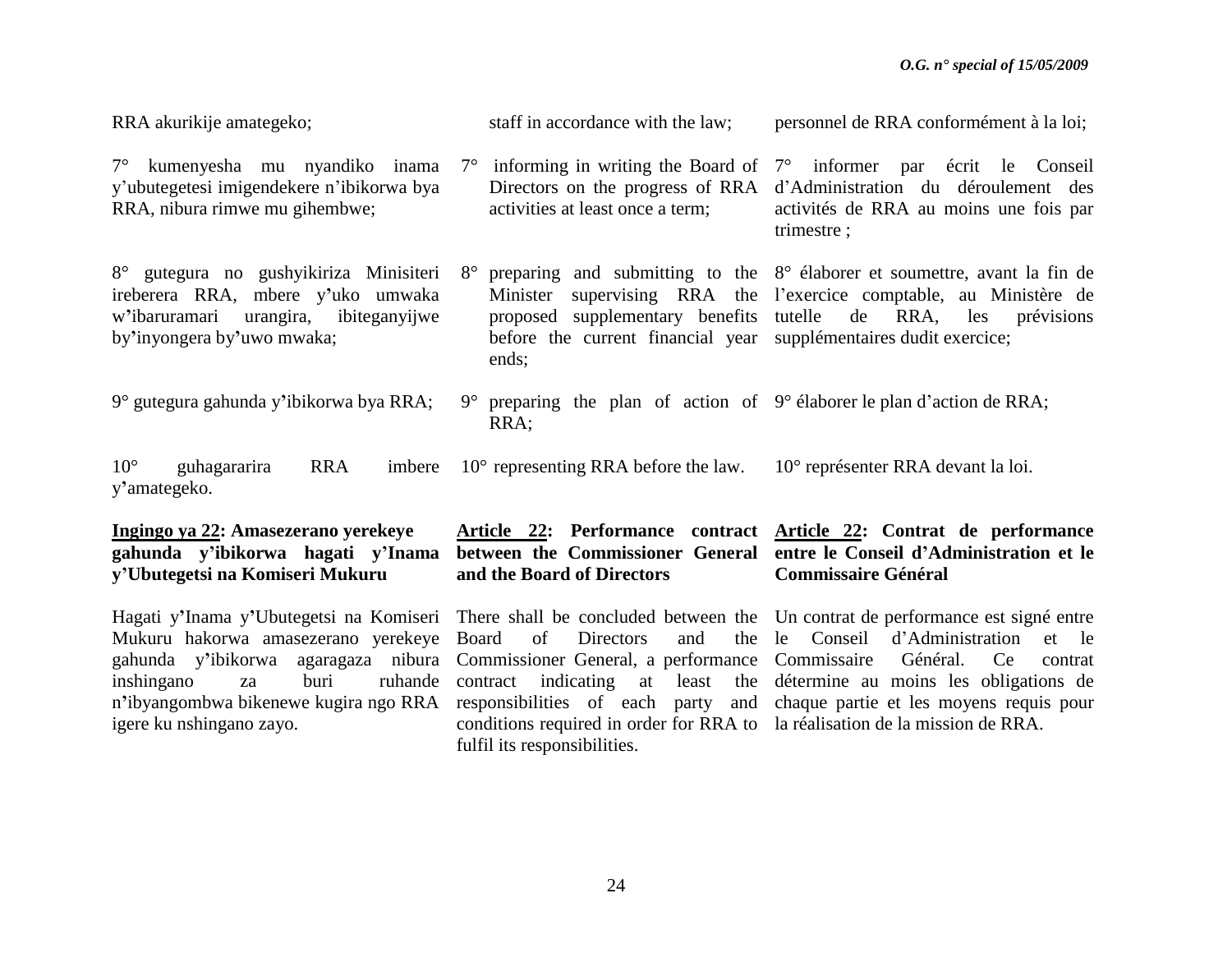### **Ingingo ya 23: Ibibujijwe kuri Komiseri Mukuru na Komiseri Mukuru Wungirije**

Komiseri Mukuru na Komiseri Mukuru Wungirije ntibemerewe gukora undi murimo n**'**ibikorwa by**'**ubucuruzi cyangwa indi mirimo yose ibyara inyungu.

### **Ingingo ya 24: Usimbura Komiseri Article 24: Acting authority in the Mukuru iyo adahari cyangwa yagize impamvu**

Mu gihe Komiseri Mukuru adahari cyangwa yagize impamvu, asimburwa na Komiseri Mukuru Wungirije replaced by the Deputy Commissioner le Commissaire Général Adjoint et en akabimenyesha Inama y**'**Ubutegetsi. Iyo General and inform the Board of informe le Conseil d"Administration. En bombi badahari, inama y**'**ubutegetesi igena Directors thereof. In the event of cas d"absence des deux (2) responsables, ubwayo umusigariraho n**'**igihe azamara.

### **Ingingo ya 25: Impamvu zituma Komiseri Mukuru cyangwa Komiseri removal from office of the Mukuru Wungirije bahagarikwa Commissioner General or the Deputy du Commissaire Général Adjoint de cyangwa bavanwa ku mirimo**

Hakurikijwe uko bashyirwaho nk**'**uko biteganywa mu ngingo ya 20 y**'**iri tegeko, Komiseri Mukuru cyangwa Komiseri Mukuru Wungirije bashobora guhagarikwa by**'**agateganyo cyangwa gusezererwa

### Article 23: Restrictions on **Commissioner General and the Deputy Commissioner General**

Deputy Commissioner General shall not or business operations or any other profit making activity.

# **the Commissioner General**

Directors shall determine his/her remplaçant et son mandat. substitute and his/her term of office.

# **Commissioner General**

### **Article 23: Restrictions au Commissaire Général et au Commissaire Général Adjoint**

The Commissioner General and the Il est interdit au Commissaire Général et be allowed to perform any other work d**'**exercer d**'**autres fonctions ou des Commissaire Général Adjoint activités commerciales ou toute autre activité lucrative.

### **event of absence or impediment of Commissaire Général en cas d'absence Article 24: Remplacement du ou d'empêchement**

Where the Commissioner General is En cas d"absence ou d"empêchement du absent or impeded, he/she shall be Commissaire Général, il est remplacé par absence of both of them, the Board of le Conseil d"Administration détermine son

### **Article 25: Grounds for suspension or Article 25: Raisons de suspension ou de révocation du Commissaire Général ou ses fonctions**

Following their appointment modalities Conformément aux modalités de leur as provided for in Article 20 of this nomination telles que prévues par l"article Law, the Commissioner General or the 20 de la présente loi, le Commissaire Deputy Commissioner General may be Général ou le Commissaire Général suspended or removed from office for Adjoint peut être suspendu ou démis de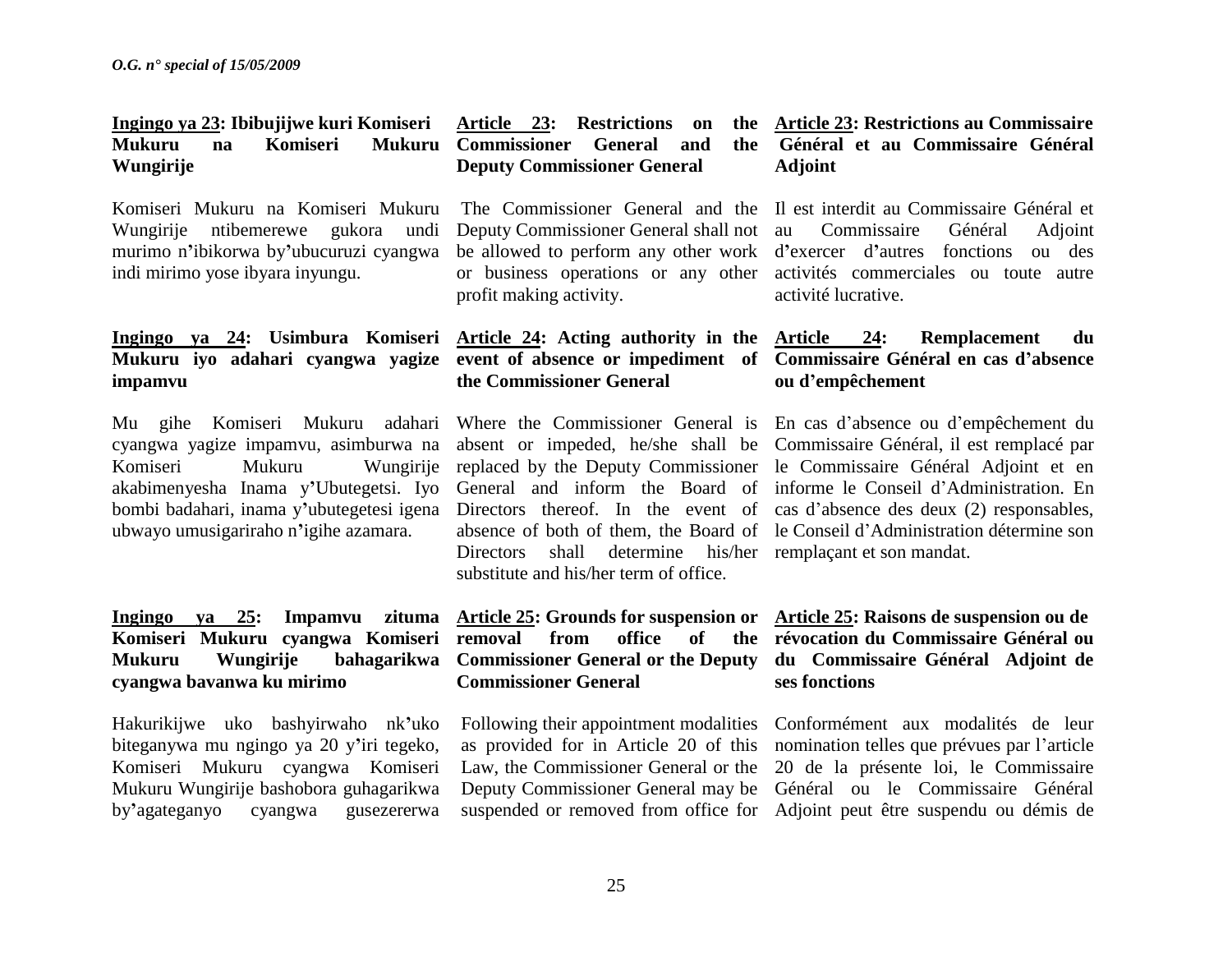| burundu kubera impamvu zikurikira:                                                                                                                                                                 | the following reasons:                                                                                                                                                                                                                                    | ses fonctions pour les motifs suivants:                                                                                                                                                                                                             |
|----------------------------------------------------------------------------------------------------------------------------------------------------------------------------------------------------|-----------------------------------------------------------------------------------------------------------------------------------------------------------------------------------------------------------------------------------------------------------|-----------------------------------------------------------------------------------------------------------------------------------------------------------------------------------------------------------------------------------------------------|
| 1° imyifatire mibi, kurya ruswa, kunyereza<br>umutungo wa Leta;<br>2° ubushishozi buke ku murimo;                                                                                                  | $1^\circ$ misconduct,<br>corruption<br>embezzlement of public funds;<br>duties;                                                                                                                                                                           | and $1^{\circ}$<br>méconduite,<br>corruption<br>ou<br>détournement des fonds publics;<br>$2^{\circ}$ insufficient level of care in his/her $2^{\circ}$ niveau bas de discernement au service;                                                       |
| $3^\circ$<br>kutubahiriza<br>amasezerano<br>agenga<br>umurimo we;                                                                                                                                  | 3° non-observance<br>of<br>his/her<br>employment contract;                                                                                                                                                                                                | 3° violation des termes de son contrat de<br>travail;                                                                                                                                                                                               |
| mu gihe atagishoboye kwishyura<br>$4^{\circ}$<br>imyenda afite cyangwa yahombye burundu;                                                                                                           | $4^{\circ}$ insolvency or bankruptcy;                                                                                                                                                                                                                     | 4° insolvabilité ou faillite;                                                                                                                                                                                                                       |
| 5° mu gihe yakatiwe burundu n'inkiko<br>igihano kingana cyangwa kirenze amezi<br>atandatu $(6)$ ;                                                                                                  | $5^{\circ}$ in case he/she is definitively<br>sentenced to an imprisonment term<br>equal to or exceeding six (6)<br>months;                                                                                                                               | 5° condamnation définitive à une peine<br>d'emprisonnement supérieure ou égale à<br>$six(6) \text{ mois};$                                                                                                                                          |
| 6° indi mpamvu iyo ari yo yose imubuza<br>kurangiza inshingano ze.                                                                                                                                 | $6^{\circ}$<br>any other reason that hinders the<br>fulfillment of his/her duties.                                                                                                                                                                        | 6° tout autre motif l'empêchant de remplir<br>ses fonctions.                                                                                                                                                                                        |
| Inama y'Ubuyobozi igaragaza muri raporo<br>igenewe inzego zibifitiye ububasha ko<br>Komiseri Mukuru cyangwa Komiseri<br>Mukuru Wungirije yagaragaweho ibivugwa<br>mu gika cya mbere cy'iyi ngingo. | The Board of Directors shall indicate in<br>its report to competent authorities if any<br>of the situations referred to in paragraph<br>one of this Article happens to the<br>Commissioner General<br>Deputy<br><b>or</b><br><b>Commissioner General.</b> | Le Conseil d'Administration notifie dans<br>adressé<br>rapport<br>un<br>aux<br>organes<br>compétents que le Commissaire Général<br>ou le Commissaire Général Adjoint<br>affiche une des situations visées à l'alinéa<br>premier du présent article. |
| Ingingo ya 26: Sitati igenga<br>imiterere<br>abakozi,<br>n'inshingano<br>by'inzego z'imirimo bya RRA                                                                                               | and organisational structure of RRA<br><b>Departments</b>                                                                                                                                                                                                 | Article 26: Statutes governing staff Article 26: Statut du personnel et<br>structure<br>organisationnelle<br>des<br>départements de RRA                                                                                                             |
| Sitati<br>abakozi,<br>imiterere<br>igenga<br>n'inshingano by'inzego z'imirimo bya<br>RRA bishyirwaho n'Inama y'Ubuyobozi<br>ishingiye<br>ku<br>mahame<br>ateganywa                                 | staff<br><b>Statutes</b><br>governing<br>and<br>organisational<br>of<br>structure                                                                                                                                                                         | The Board of Directors shall make Le Conseil d'Administration fixe le Statut<br>du<br>la<br>personnel<br>et<br>structure<br>RRA organisationnelle des Départements de<br>Departments on the basis of the RRA conformement aux principes prévus      |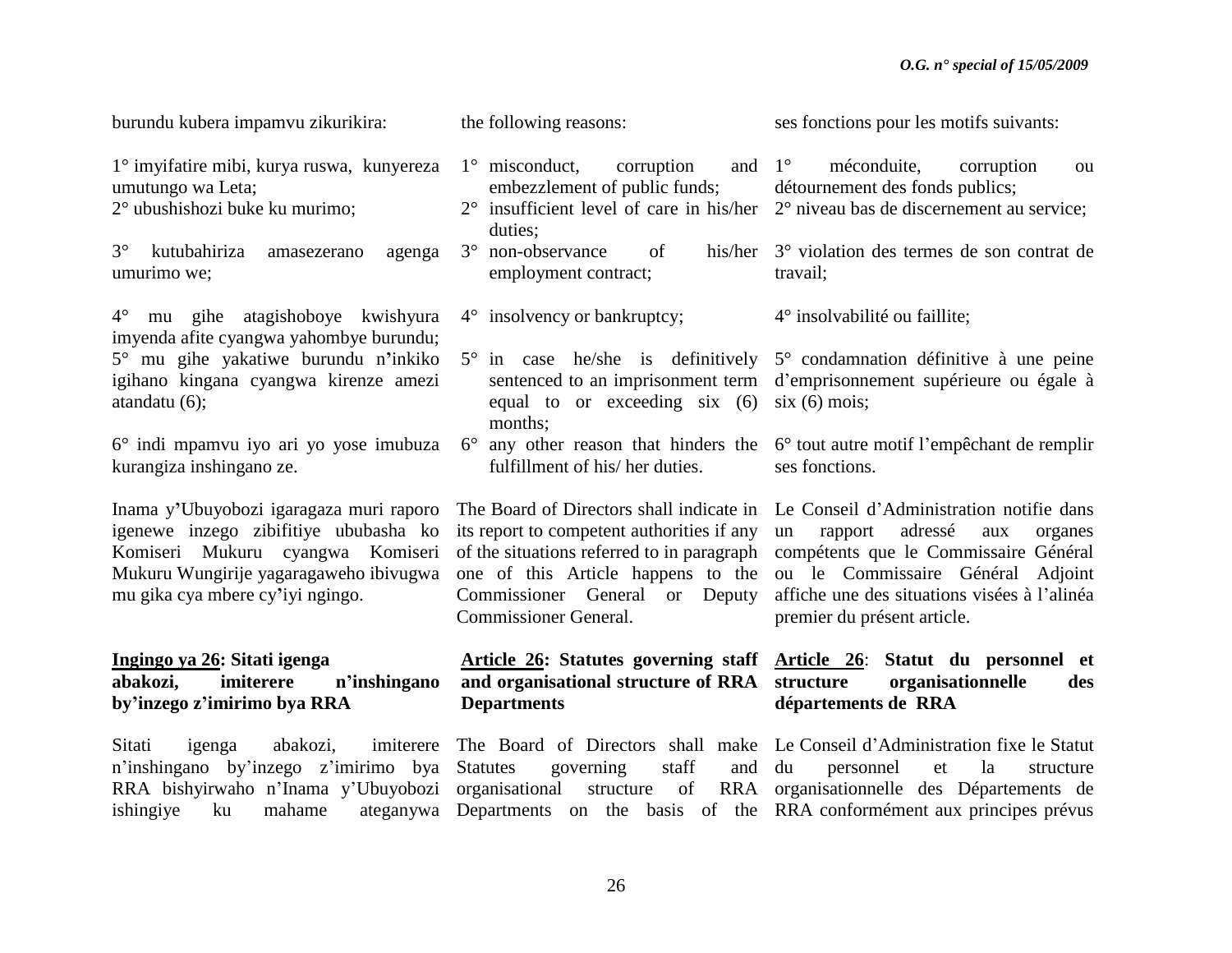n"amategeko agenga abakozi b"ibigo bya principles provided by laws governing par les lois régissant les agents Leta.

### **Ingingo ya 27: Ibigenerwa abagize Ubuyobozi Bukuru bw'Ikigo n'abakozi**

Ibigenerwa Komiseri Mukuru wa RRA na Emoluments for the Commissioner Komiseri Mukuru Wungirije wa RRA General and the Deputy Commissioner Commissaire Général et au Commissaire bigenwa n**'**Iteka rya Perezida. inama General of RRA shall be determined by Général Adjoint de RRA sont déterminés y**'**ubutegetesi igena ibigenerwa abandi a Presidential Order. The Board of par Arrêté présidentiel. Le Conseil bagize Ubuyobozi Bukuru bw**'**Ikigo Directors shall determine emoluments d"Administration détermine les n**'**abandi bakozi.

### **UMUTWE WA V: UMUTUNGO N'IMARI**

# **RRA n'aho ukomoka**

byimukanwa n**'**ibitimukanwa. Ukomoka aha hakurikira:

1° ingengo y**'**imari igenerwa na Leta;

2° ibikorwa n"imirimo byakozwe na RRA;

3° inkunga zaba iza Leta cyangwa 3° Government or donors subsidies; iz"abaterankunga;

the staff of public institutions.

## **Senior Management and members**

Management and the staff.

### **CHAPTER V: PROPERTY AND FINANCE**

### **Ingingo ya 28: Ibigize Umutungo wa Article 28: Property of RRA and its Article 28: Patrimoine de RRA et sa source**

property. It shall derive from the des sources suivantes: following:

- 1° State budget allocations;
- RRA;

d"établissements publics.

### **Article 27: Emoluments for RRA Article 27: Appointements accordés aux membres de la Direction et du personnel de RRA**

for other members of RRA Senior appointements pour d"autres membres de appointements accordés au la direction et autres membres du personnel.

### **CHAPITRE V: PATRIMOINE ET FINANCES**

# **source**

Umutungo wa RRA ugizwe n**'**ibintu The property of RRA shall be Le patrimoine de RRA comprend des comprised of movable and immovable biens meubles et immeubles. Il provient

1° les dotations budgétaires de l"Etat;

2° activities and services delivered by 2° le produit des services prestés par RRA;

> 3° les subventions de l"Etat ou des donateurs;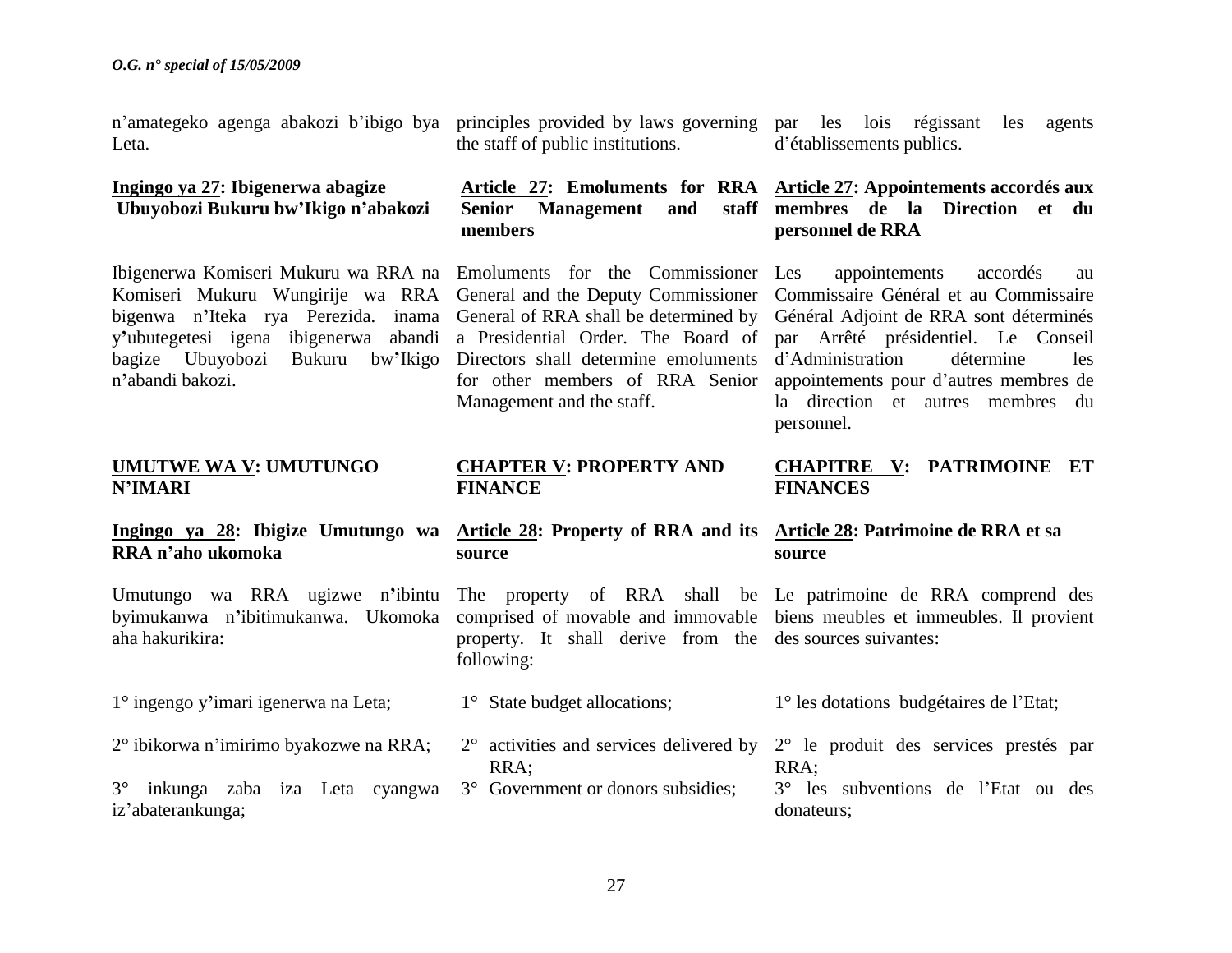4° inguzanyo zihabwa RRA zemewe na Minisitiri ushinzwe imari kandi amaze kuzitangira uburenganzira;

5° impano n**'**indagano.

## **na RRA ashyirwa n'ayo ishobora by RRA and retentions gusigarana**

hakurikijwe iri tegeko, ashyirwa mu conformity with this Law shall be de la présente loi sont versés au trésor Isanduku ya Leta. Ariko RRA ishobora deposited into the Government treasury. public. Toutefois, pour s'acquitter de sa gusigarana umugabane ku w"ayinjijwe ugenwa n"iteka rya Minisitiri Organic Law on State finances and ufite imari mu nshingano ze, hubahirijwe Property, RRA may retain a percentage Arrêté du Ministre ayant les finances dans itegeko ngenga ryerekeye n'umutungo bya Leta, kugira ngo irangize Order of the Minister in charge of organique relative aux finances et au inshingano zayo.

**Ingingo ya 30: Imenyekanisha Article 30: Declaration, management Article 30 : Déclaration, gestion et audit ry'umubare w'amafaranga yinjiye mu and audit of RRA books of account kigega cya RRA, uko iyacunga n'igenzurwa ryayo**

RRA imenyesha Minisiteri iyireberera, RRA shall inform its supervising RRA informe son Ministère de tutelle du umubare w'amafaranga yinjiye mu kigega Ministry of the amount of money montant de fonds reçus et de leur gestion. cyayo n"uko iyakoresha. Hagomba kubaho collected and its use. There shall be an Un audit sur l"utilisation des fonds de igenzura ry"imikoreshereze y"amafaranga ya RRA hakurikijwe amategeko agenga with legal provisions on public finance dispositions légales régissant la gestion

- charge of Finance;
- 5° donation and bequests.
- 4° loans extended to RRA, approved 4° des emprunts accordés à RRA acceptés and authorised by the Minister in par le Ministre ayant les finances dans ses attributions et après son accord;
	- 5° des dons et legs.

imari of the collected value determined by an Finance in order to fulfill its patrimoine de l'Etat. responsibilities.

### **Ingingo ya 29: Aho amafaranga yinjizwa Article 29: Deposit of funds collected Article 29: Destination des fonds collectés par RRA et pourcentage à retenir**

Amafaranga yose yinjizwa na RRA, All revenues collected by RRA in Tous les fonds perçus par RRA en vertu However, in accordance with the mission, RRA peut garder un certain pourcentage des recettes déterminé par ses attributions conformément à la Loi

## **des fonds enregistrés dans les livres de RRA,**

audit of RRA finances in accordance RRA doit être effectué conformément aux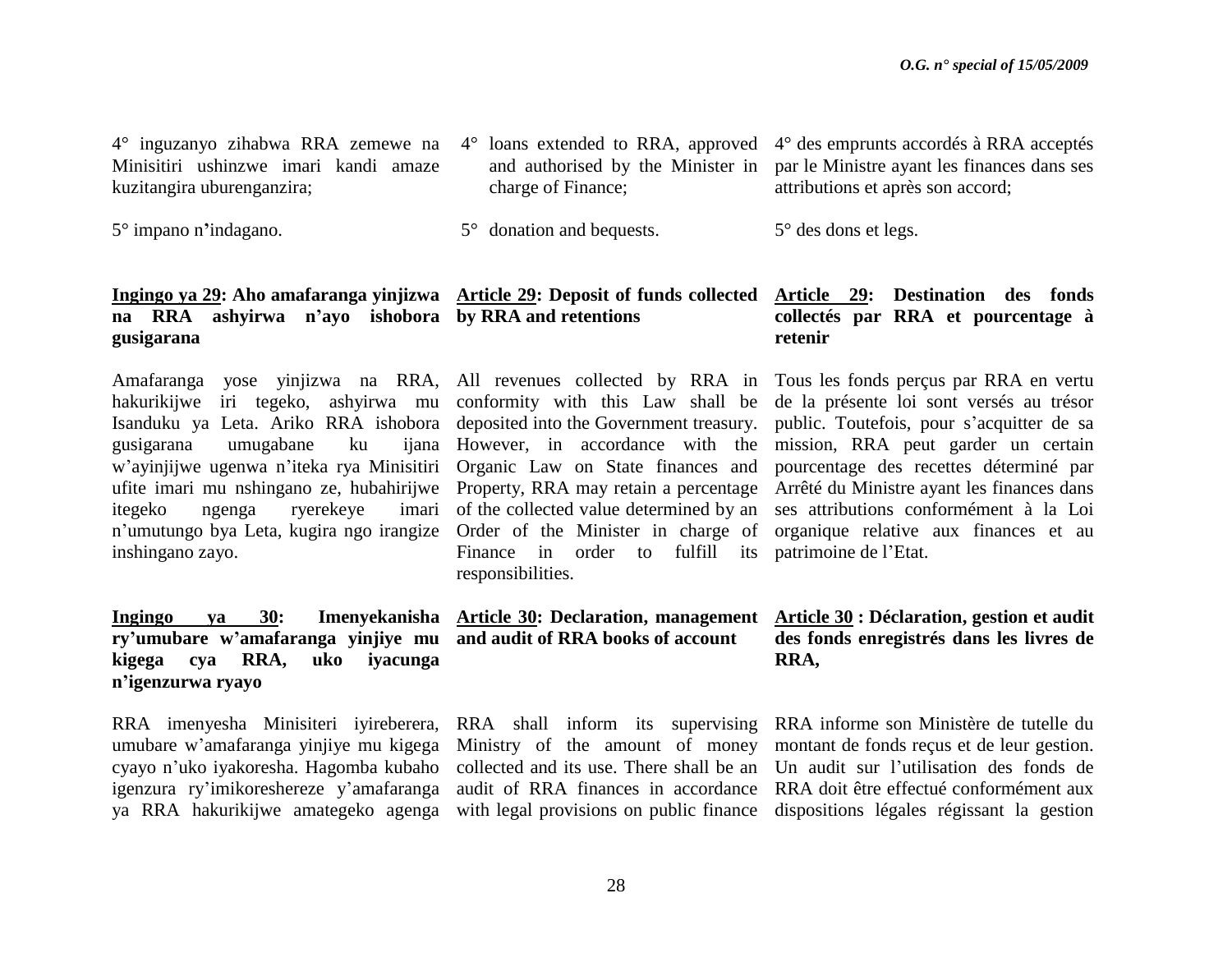imicungire y"imari ya Leta.

management.

laws.

des finances publiques.

### ry'imikoreshereze y'amafaranga **RRA finances**

Igenzura rya buri mwaka ry'imikoreshereze The Auditor General of State Finances L'audit annuel des finances de RRA est y'amafaranga ya RRA n'Umugenzuzi Mukuru w'Imari ya Leta, finances in accordance with the relevant Finances de l'Etat conformément aux hakurikijwe amategeko abigenga.

### **Ingingo ya 32: Iyemezwa n'icungwa ry'ingengo y'imari ya RRA**

igacungwa hakurikijwe abigenga.

**imicungire n'imigenzurire by'umutungo audit of RRA property bya RRA**

by'umutungo bya RRA hakurikiiwe amategeko inyandiko z**'**ibaruramari za RRA. bukagenera kopi Komiseri Mukuru wa Commissioner General of RRA. RRA.

Article 32: Approval **management of RRA budget**

relevant legal provisions.

### **Ingingo ya 31: Igenzura rya buri mwaka Article 31: Annual audit of RRA Article 31: Audit annuel des finances de RRA**

shall carry out the annual audit of RRA effectué par l"Auditeur Général des dispositions légales en la matière.

### **Article 32: Adoption et gestion du budget de RRA**

Ingengo y**'**imari ya RRA yemezwa kandi The budget of RRA shall be approved Le budget de RRA est adopté et géré and managed in accordance with conformément aux dispositions légales en la matière.

### **Ingingo ya 33: Imikoreshereze, Article 33: Use, management and Article 33: Utilisation, gestion et audit du patrimoine de RRA**

Imikoreshereze, imicungire n**'**imigenzurire The use, management and audit of the L**'**utilisation, la gestion et l**'**audit du Ubugenzuzi bushinzwe igenzura rya buri Internal Audit Service shall be la matière. Le service d**'**audit interne de munsi ry**'**imikoreshereze y**'**umutungo wa responsible for conducting regular audit RRA est tenu d**'**assurer la vérification RRA bushinzwe kugenzura buri gihe of RRA accounting records. It shall régulière des documents comptables de Buha raporo inama y**'**ubutegetesi Directors with a copy to the d**'**Administration et réserve copie au RRA property shall be carried out in patrimoine de RRA sont effectués accordance with relevant laws. The conformément aux dispositions légales en submit its report to the Board of RRA. Il soumet son rapport au Conseil Commissaire Général de RRA.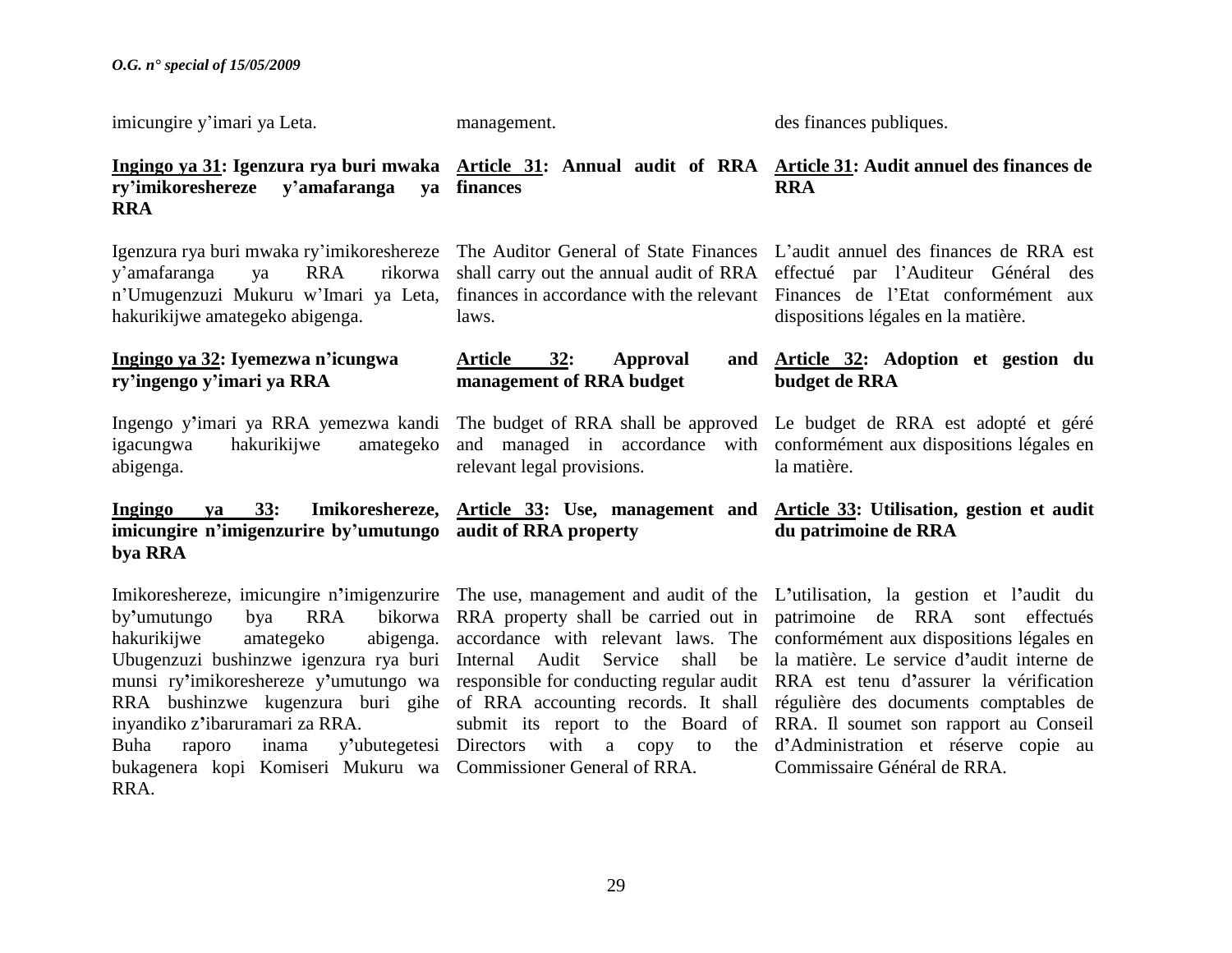### **Ingingo ya 34: Ubugenzuzi bwa RRA n'inshingano zabwo**

Ubugenzuzi bushinzwe igenzura rya buri munsi ry**'**imikoreshereze y**'**umutungo wa RRA bushinzwe kugenzura buri gihe inyandiko z**'**ibaruramari za RRA. Buha raporo inama y**'**ubutegetesi bukagenera kopi Komiseri Mukuru wa RRA.

Iyo raporo igaragaza ingamba zo gukosora ibikosamye. Ubugenzuzi bugomba kandi gushyikiriza inama y"ubutegetesi raporo y"igenzura rya buri gihembwe, bukerekana mu ncamake amagenzura yakozwe muri icyo gihembwe, bukagenera kopi Komiseri Mukuru na Minisiteri ireberera RRA.

### **Ingingo ya 35: Igenzurwa ry'imikoreshereze y'umutungo wa RRA**

Imikoreshereze y'umutungo wa RRA The use of RRA property shall be L'utilisation du patrimoine de RRA fait igenzurwa kandi igakorerwa raporo, hakurikijwe amategeko agenga icungwa ry"umutungo wa Leta.

### **Ingingo ya 36: Raporo y'umwaka w'ibaruramari**

# **RRA and its responsibilities**

shall be responsible for the daily shall submit a report to the Board of Directors with a copy to Commissioner General of RRA.

strategies to correct errors. The Internal Audit Service shall also transmit to the Board of Directors a quarterly audit report showing the summary of reports of audits carried out during that term, General and the Ministry supervising au Ministre de tutelle de RRA. RRA.

## **property**

subject to an audit and report made in management of state property.

## **Article 36: Annual financial Report**

### **Article 34: Internal Audit Service of Article 34: Service d'audit interne de RRA et ses attributions**

The Internal Audit Service of RRA Le service d"audit interne de RRA est auditing of RRA accounting records. It documents comptables de RRA. Il doit chargé, à tout moment, de vérifier les soumettre le rapport de chaque audit au Conseil d"Administration et réserver copie au Commissaire Général de RRA.

The report shall indicate recommended Ce rapport montre les stratégies de and send a copy to the Commissioner réserver copie au Commissaire Général et redressement des erreurs. Le service d"audit interne doit également soumettre le rapport trimestriel d"audit au Conseil d"Administration qui reprend le résumé des audits effectués pendant le trimestre et

### **Article 35: Auditing the use of RRA Article 35: Audit d'utilisation du patrimoine de RRA**

conformity with laws governing the conformément aux dispositions légales l"objet d"audit et un rapport en est fait régissant la gestion du patrimoine de l"Etat.

### **Article 36: Rapport annuel de l'exercice comptable**

Mu mezi atatu (3) akurikira impera Within three (3) months following the Le Commissaire Général de RRA soumet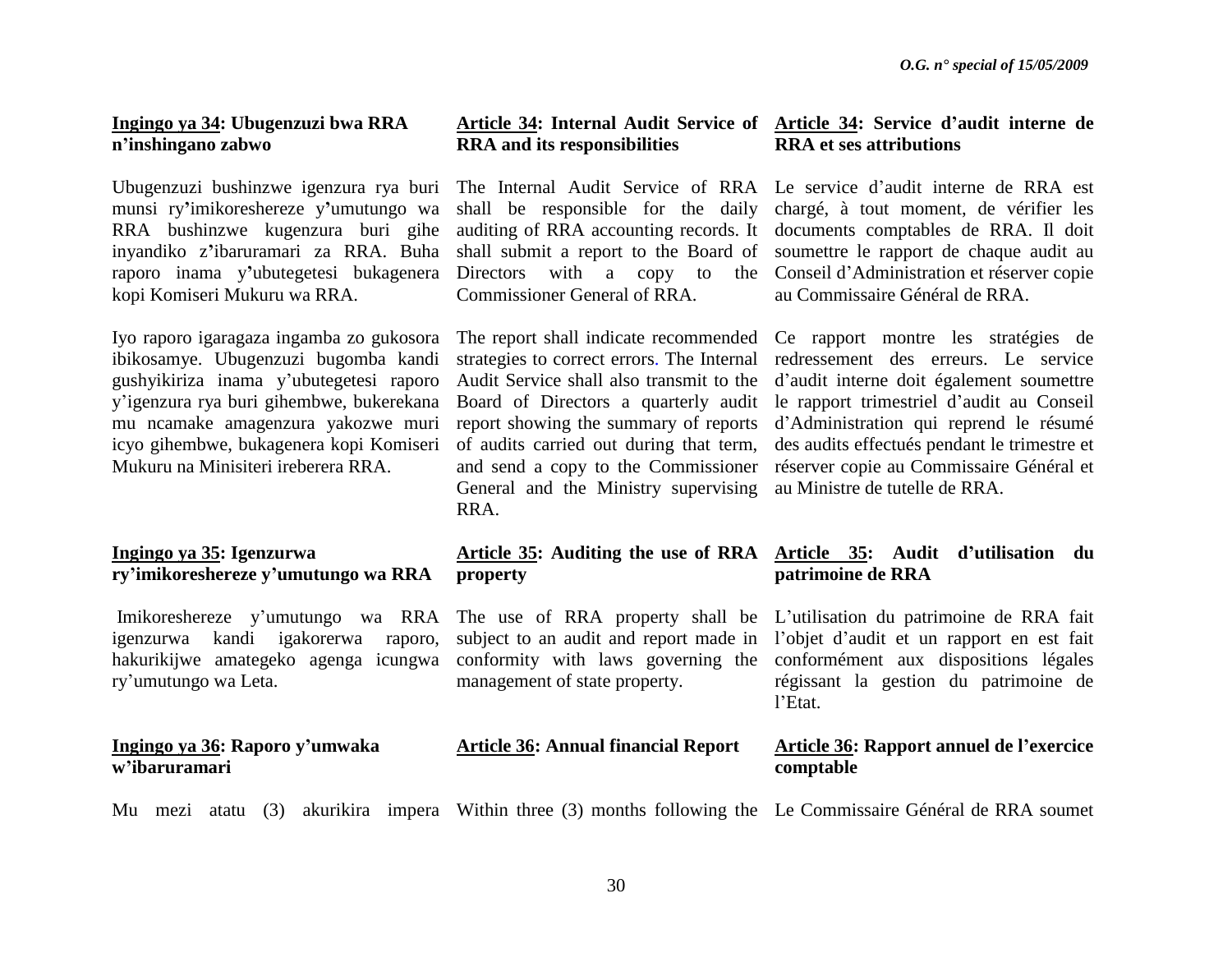**ry'iri tegeko**

z'umwaka w'ibaruramari. Mukuru wa RRA ashyikiriza Minisitiri Commissioner General of RRA shall mois qui suivent la fin de l"exercice uyireberera raporo y"umwaka submit an annual financial report to the comptable, un rapport de l"exercice w"ibaruramari, imaze kwemezwa n"Inama supervising Minister, after approval by comptable approuvé par le Conseil y"Ubuyobozi hakurikijwe amategeko agenga imicungire y'imari n'umutungo bya with laws governing management of dispositions régissant les finances et le Leta.

**UMUTWE WA VI: INGINGO ZISOZA**

State finance and property.

**CHAPTER** VI: **PROVISIONS**

**provisions**

closure of the financial year, the à son Ministre de tutelle, dans les trois (3) the Board of Directors in accordance d"Administration conformément aux patrimoine de l"Etat.

### **CHAPITRE VI: DISPOSITIONS FINALES**

**Article 37: Preparation and examination of this Law** This Law was prepared, examined and La présente loi a été initiée, examinée et **Article 37: Initiation et examen de la présente loi** adoptée en kinyarwanda.

**Article 38: Repealing of inconsistent Article 38: Disposition abrogatoire** 

Iri tegeko ryateguwe mu rw"ikinyarwanda, risuzumwa kandi ritorwa adopted in Kinyarwanda. mu rurimi rw"ikinyarwanda.

 **Ingingo ya 37: Itegurwa n'isuzumwa** 

### **Ingingo ya 38: Ivanwaho ry'ingingo zinyuranyije n'itegeko**

Ingingo zose z"amategeko abanziriza iri All prior legal provisions contrary to kandi zinyuranyije na ryo zivanyweho.

### **Ingingo ya 39: Igihe itegeko ritangira gukurikizwa**

Iri tegeko ritangira gukurikizwa ku munsi ritangarijweho mu Igazeti ya Leta ya date of its publication in the Official sa publication au Journal Officiel de la Repubulika y"u Rwanda. Gazette of the Republic of Rwanda.

Kigali, kuwa 27/04/2009

Kigali, on 27/04/2009

this Law are hereby repealed.

**Article 39: Commencement**

Toutes les dispositions légales antérieures contraires à la présente loi sont abrogées.

### **Article 39: Entrée en vigueur**

This Law shall come into force on the La présente loi entre en vigueur le jour de République du Rwanda.

Kigali, le 27/04/2009

31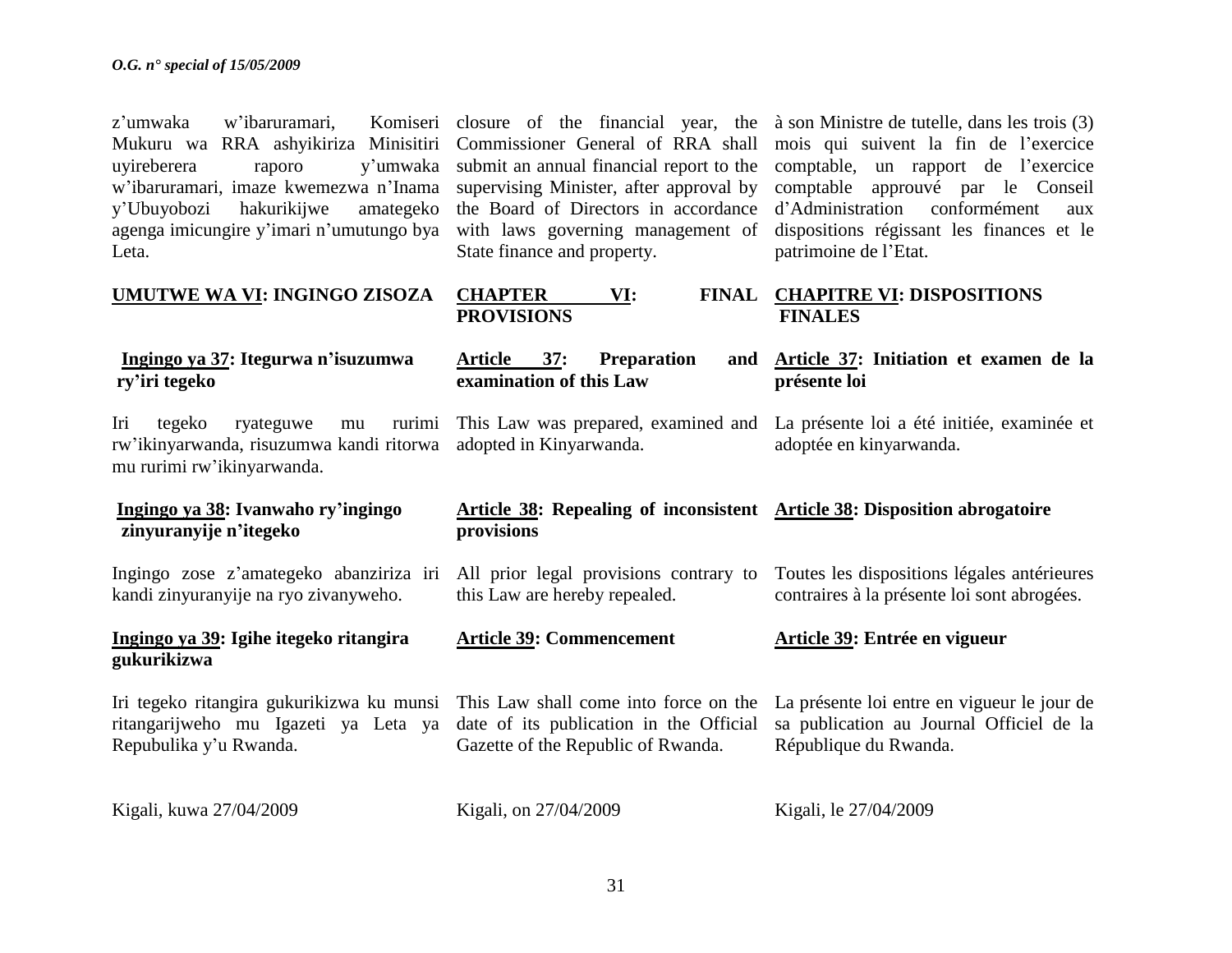| Perezida wa Repubulika<br><b>KAGAME Paul</b><br>$(s\acute{e})$                 | The President of the Republic<br><b>KAGAME Paul</b><br>$(s\acute{e})$ | Le Président de la République<br><b>KAGAME Paul</b><br>$(s\acute{e})$ |
|--------------------------------------------------------------------------------|-----------------------------------------------------------------------|-----------------------------------------------------------------------|
| Minisitiri w'Intebe<br><b>MAKUZA Bernard</b><br>$(s\acute{e})$                 | The Prime Minister<br><b>MAKUZA Bernard</b><br>$(s\acute{e})$         | Le Premier Ministre<br><b>MAKUZA Bernard</b><br>$(s\acute{e})$        |
| Bibonywe kandi bishyizweho Ikirango<br>cya Repubulika:                         | Seen and sealed with the Seal of the<br><b>Republic:</b>              | Vu et scellé du Sceau de la République :                              |
| Minisitiri w'Ubutabera/Intumwa Nkuru ya<br>Leta<br><b>KARUGARAMA Tharcisse</b> | The Minister of Justice/Attorney<br>General                           | Le Ministre de la Justice/Garde des<br>Sceaux                         |
| $(s\acute{e})$                                                                 | <b>KARUGARAMA Tharcisse</b><br>$(s\acute{e})$                         | <b>KARUGARAMA Tharcisse</b><br>$(s\acute{e})$                         |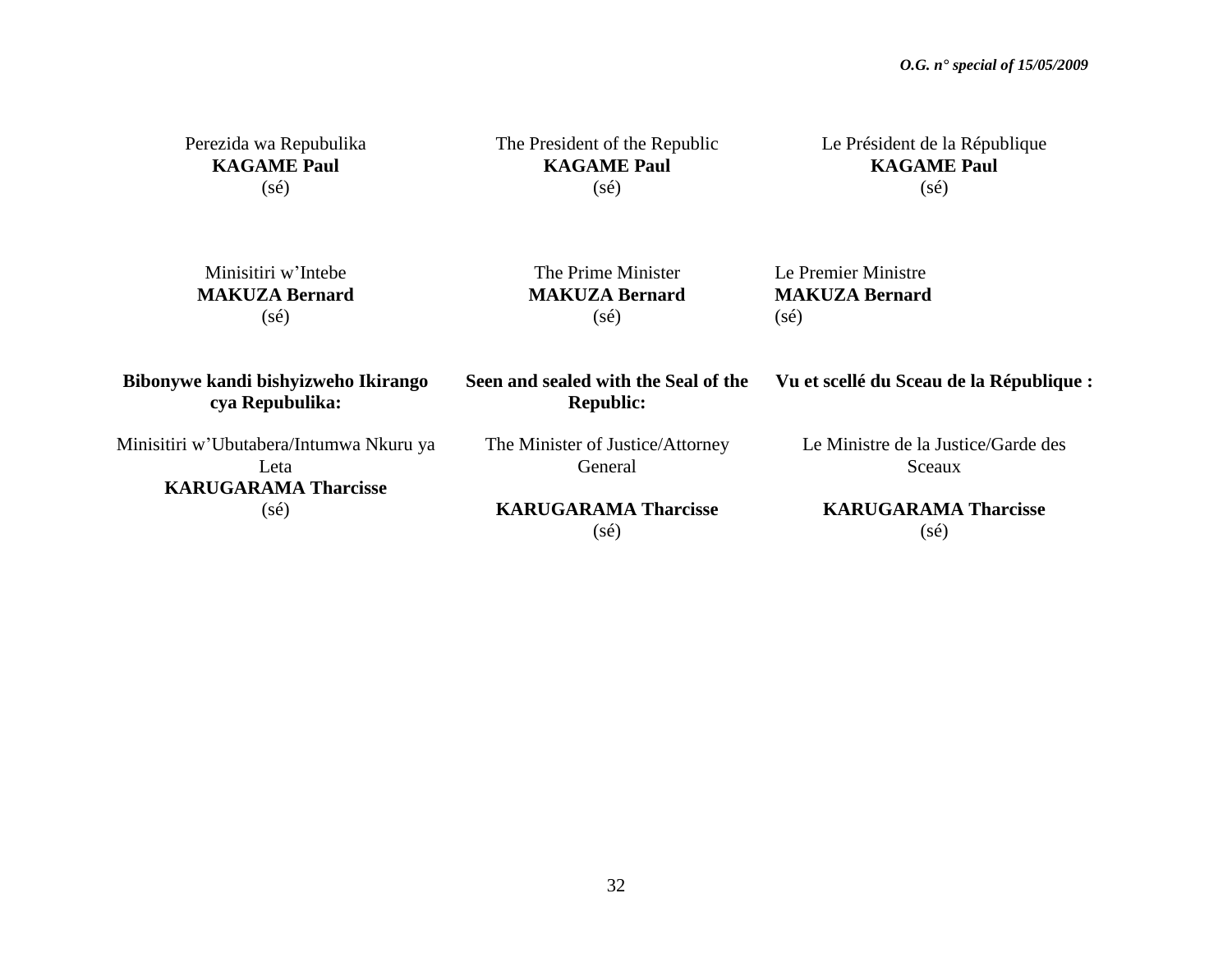### **ITEGEKO N° 10/2009 RYO KUWA LAW N° 10/2009 OF 14/05/2009 ON LOI N° 10/2009 DU 14/05/2009 14/05/2009 RYEREKEYE UBUGWATE MORTGAGES KU MUTUNGO UTIMUKANWA RELATIVE AUX HYPOTHEQUES**

**TABLE OF CONTENTS**

### **ISHAKIRO**

**Article 2: Definitions of terms**

**UMUTWE WA MBERE: INGINGO Article 3: Right to mortgage RUSANGE**

**CHAPITRE PREMIER:** 

**Article premier: Objet de la présente loi**

**DISPOSITIONS GENERALES**

**TABLE DES MATIERES**

**Ingingo ya mbere: Icyo itegeko rigamije** 

|                                                                        | <b>Article 5: Matrimonial home</b>             |                                                 |
|------------------------------------------------------------------------|------------------------------------------------|-------------------------------------------------|
| Ingingo ya 3: Ububasha bwo gutanga                                     |                                                | <b>Article 2: Définitions des termes</b>        |
| ingwate ku mutungo utimukanwa                                          | Article 6: Mortgage of the matrimonial         |                                                 |
|                                                                        | property                                       | Article 3: Pouvoir d'hypothéquer                |
| Ingingo ya 4 : Kwandikisha ubugwate                                    |                                                |                                                 |
|                                                                        | <b>Article 7: Securitisation of a mortgage</b> |                                                 |
|                                                                        |                                                | <b>Enregistrement</b><br>d'une<br>Article<br>4: |
| Ingingo ya 5: Urugo rw'abashakanye                                     |                                                | hypothèque                                      |
|                                                                        | <b>Article 8: Priority of mortgages</b>        |                                                 |
| Ingingo ya 6: Ubugwate ku mutungo Article 9: Restitution of a mortgage |                                                | <b>Article 5: Foyer conjugal</b>                |
| w'urugo rw'abashakanye                                                 |                                                |                                                 |
|                                                                        | <b>Article 10: Variation of interest rate</b>  | Article 6: Hypothèque sur les biens du          |
| Ingingo ya 7: Ishinganisha ry'ingwate ku                               |                                                | foyer conjugal                                  |
| mutungo utimukanwa                                                     |                                                |                                                 |
|                                                                        |                                                | Article 7: Sécurisation d'une hypothèque        |
| Ingingo ya 8: Ubusumbane bw'ubugwate CHAPTER II: PAYING OFF A          |                                                |                                                 |
| ku mutungo utimukanwa                                                  | <b>MORTGAGE</b>                                |                                                 |
|                                                                        |                                                | <b>Article 8: Priorité des hypothèques</b>      |
| Ingingo ya 9: Gusubizwa ingwate                                        |                                                |                                                 |
|                                                                        | <b>Article 11: Right of a mortgagor</b>        |                                                 |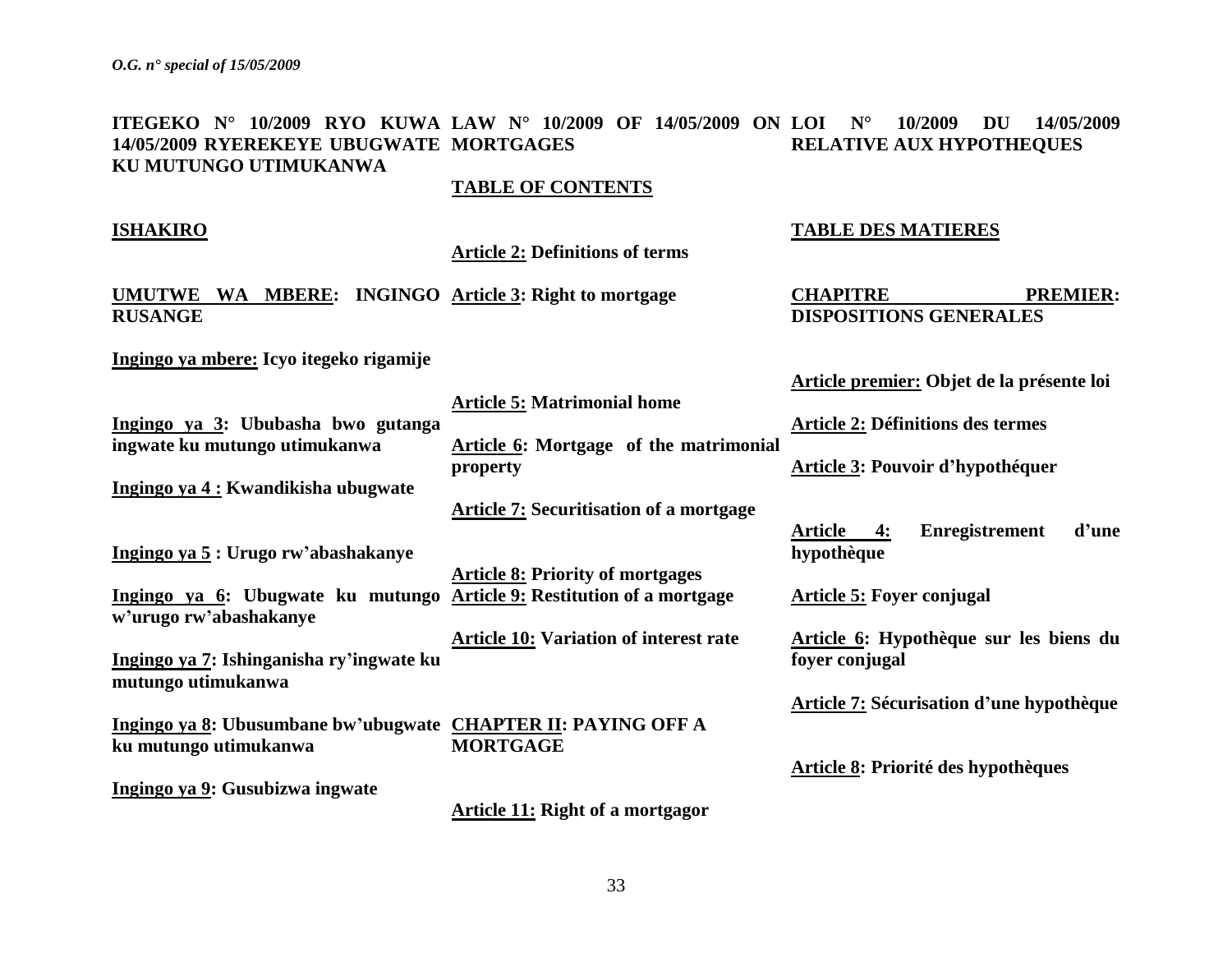| Ingingo ya 10: Ihinduka ry'ijanisha<br>ry'inyungu                                                                                                             |                                                                                                                                               | Article 9: Restitution de l'hypothèque                                                             |
|---------------------------------------------------------------------------------------------------------------------------------------------------------------|-----------------------------------------------------------------------------------------------------------------------------------------------|----------------------------------------------------------------------------------------------------|
|                                                                                                                                                               | <b>Article 12: Transfer of mortgages</b>                                                                                                      | <b>Modification</b><br><u>Article 10:</u><br>du<br>taux<br>d'intérêt                               |
| Uburenganzira<br>$ya$ 11:<br>Ingingo<br>bw'uwatanze ingwate<br>12:<br>Ingingo<br>ya                                                                           | <b>CHAPTER</b><br>III:<br><b>OBLIGATIONS, Article 11:</b><br><b>CONDITIONS AND POWERS UNDER hypothécaire</b><br><b>Ihererekanya MORTGAGES</b> | <b>Droit</b><br>débiteur<br>du                                                                     |
| ry'ubugwate                                                                                                                                                   |                                                                                                                                               | <b>Article12: Cession d'hypothèque</b>                                                             |
| UMUTWE WA III : INSHINGANO,<br><b>IBISABWA N'UBUBASHA BIKUBIYE</b><br><b>BUGWATE</b><br>KU<br>MU<br><b>UTIMUKANWA</b><br>Ingingo ya 13: Inshingano z'uwatanze | MUTUNGO Article 15: Notice before any decision on CHAPITRE<br>a mortgaged property                                                            | III:<br><b>OBLIGATIONS,</b><br><b>CONDITIONS ET POUVOIRS INCLUS</b><br><b>DANS LES HYPOTHEQUES</b> |
| ingwate                                                                                                                                                       | <b>Article 16: Appointment of a receiver</b>                                                                                                  |                                                                                                    |
| Ingingo ya 14: Uburyo uwahawe ingwate<br>yitabaza iyo atishyuwe                                                                                               | <b>Article 17: Remuneration of a receiver</b>                                                                                                 | du créancier<br>Article 14:<br><b>Moyens</b><br>hypothécaire<br>en cas de défaut de<br>paiement    |
| Ingingo ya 15: Imenyesha mbere yo<br>gufata<br>ku<br>mutungo<br>icyemezo<br>wagwatirijwe                                                                      |                                                                                                                                               | Article 15: Notification avant toute<br>décision sur un bien hypothéqué                            |
|                                                                                                                                                               | <b>Article 19: Selling the mortgage</b>                                                                                                       | <b>Désignation</b><br><b>Article</b><br><u>16:</u><br>de<br>l'administrateur d'hypothèque          |

**Ingingo ya 18: Ububasha bw'ucunga Article 20: Right of mortgage purchaser**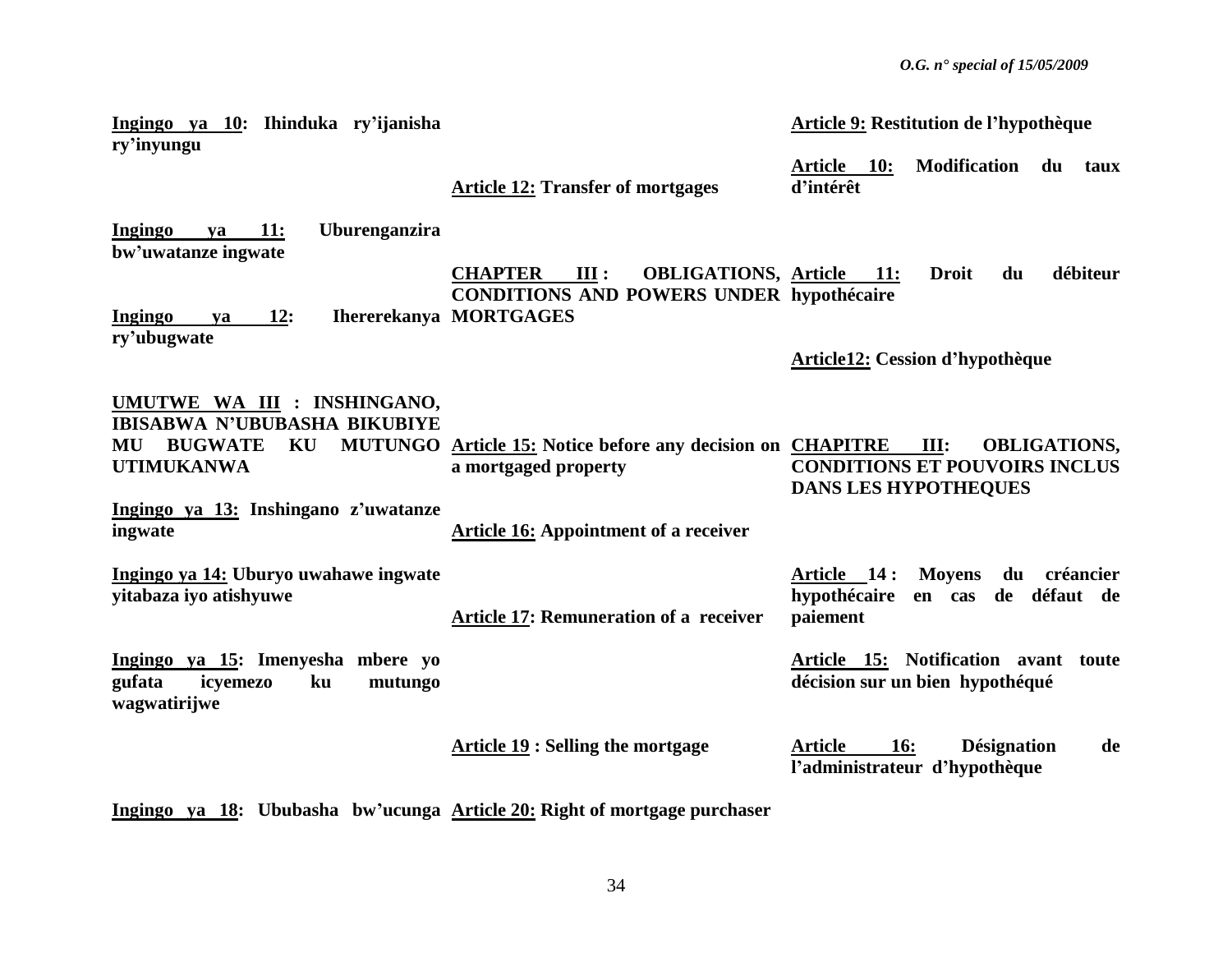| ingwate                                                                                                     |                                                                                    | <b>Article</b><br>17:<br>Rémunération<br>de<br>l'administrateur d'hypothèque                                         |
|-------------------------------------------------------------------------------------------------------------|------------------------------------------------------------------------------------|----------------------------------------------------------------------------------------------------------------------|
|                                                                                                             | Article 21: Mortgage acquisition by a<br>mortgagee                                 | Article 18 : Pouvoir de l'administrateur<br>d'hypothèque                                                             |
| 20:<br>Ingingo<br>ya<br>bw'umuguzi w'ingwate                                                                | Uburenganzira Article 22: Use of proceeds from the sale<br>of a mortgage           |                                                                                                                      |
| <u>Ingingo ya 21</u> : Igurwa ry'ingwate <u>Article 23:</u> Rights of mortgagor to pay<br>n'uwahawe ingwate |                                                                                    | <b>Mise</b><br>Article 19:<br>de<br>en<br>vente<br>l'hypothèque                                                      |
| Ingingo ya 22: Ikoreshwa ry'ibyavuye<br>mu ngwate yagurishijwe                                              | Article 24: Referral to a court                                                    | Article 20: Droit de l'acquéreur de<br>l'hypothèque                                                                  |
| Ingingo<br>23:<br>va<br>bw'uwatanze ingwate bwo kwishyura                                                   | <b>CHAPTER V:</b><br><b>AND</b><br>Uburenganzira TRANSITIONAL<br><b>PROVISIONS</b> | MISCELLANEOUS, Article 21: Acquisition de l'hypothèque<br>FINAL par le créancier hypothécaire                        |
| Ingingo ya 24 : Kuregera urukiko                                                                            | Article 25: Registration and register                                              | Article 22: Utilisation du produit de<br>vente de l'hypothèque                                                       |
| <b>INGINGO</b><br><b>UMUTWE</b><br><b>WA</b><br>IV:<br>ZINYURANYE,<br>IZ'INZIBACYUHO                        | keeping                                                                            | débiteur<br><b>Article</b><br>23:<br><b>Droits</b><br>du<br>hypothécaire de payer                                    |
| <b>N'IZISOZA</b>                                                                                            | <b>Article 27: Drafting and consideration of</b><br>this Law                       | Article 24: Saisine du tribunal                                                                                      |
| Ingingo ya 25: Iyandikisha n'icungwa<br>ry'igitabo                                                          |                                                                                    | <b>CHAPITRE</b><br><b>DISPOSITIONS</b><br>$\mathbf{V}$ :<br><b>TRANSITOIRES</b><br>DIVERSES,<br>ET<br><b>FINALES</b> |
| Ingingo ya 26: Ingingo z'inzibacyuho                                                                        | <b>Article 29: Commencement</b>                                                    |                                                                                                                      |
| Ingingo ya 27 : Itegurwa n'isuzumwa<br>ry'iri tegeko                                                        |                                                                                    | <b>Article 26: Dispositions transitoires</b>                                                                         |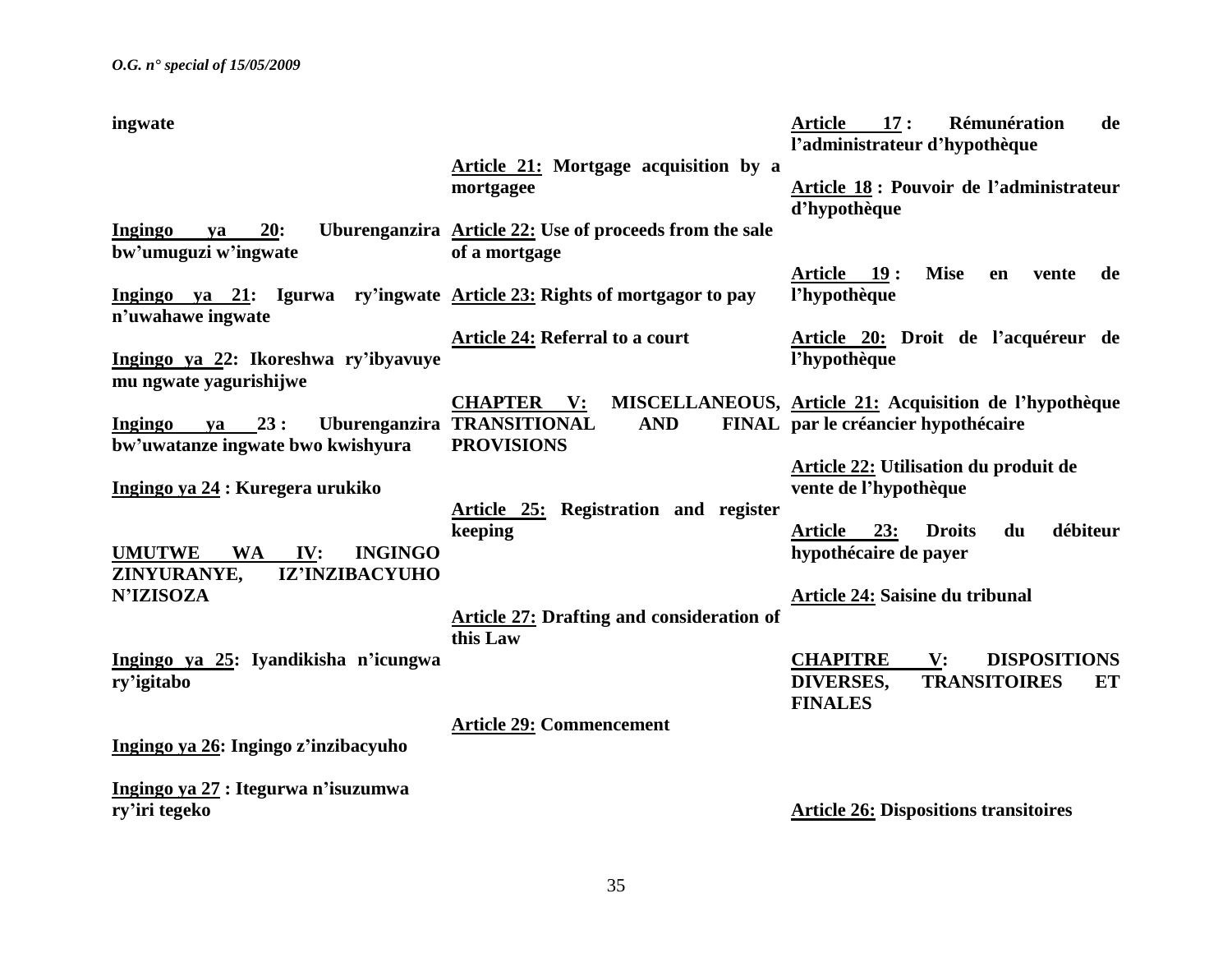**Ingingo ya 28: Ivanwaho ry'ingingo zinyuranyije n'iri tegeko** 

**Ingingo ya 29: Igihe itegeko ritangirira gukurikizwa**

**Article 27: Elaboration et examen de la présente loi**

**Article 28: Disposition abrogatoire** 

**Article 29: Entrée en vigueur**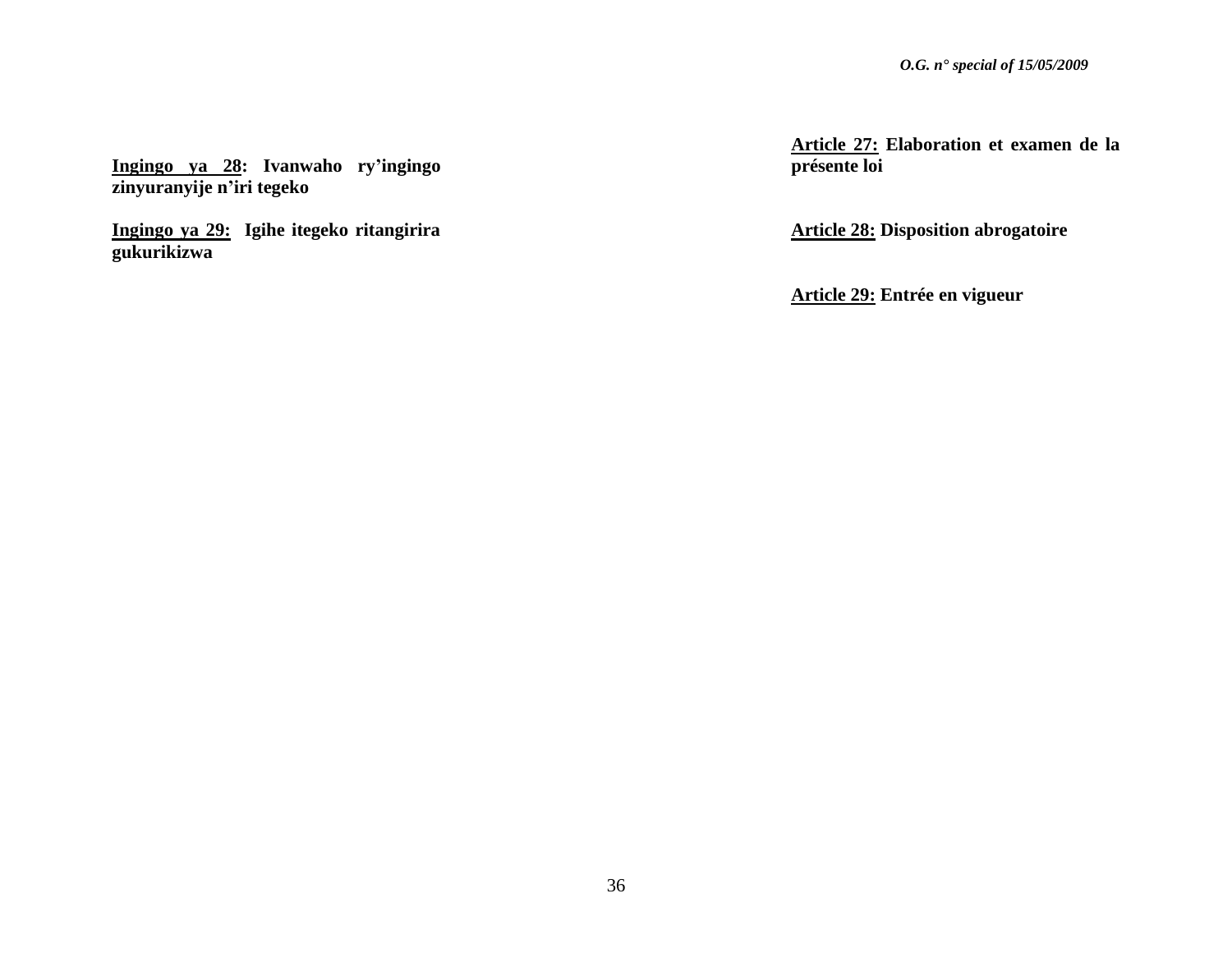**ITEGEKO N° 10/2009 RYO KUWA LAW N° 10/2009 OF 14/05/2009 ON LOI N° 10/2009 DU 14/05/2009 14/05/2009 RYEREKEYE UBUGWATE MORTGAGES KU MUTUNGO UTIMUKANWA RELATIVE AUX HYPOTHEQUES**

### **Twebwe, KAGAME Paul,**

Perezida wa Repubulika;

### **We, KAGAME Paul,**

President of the Republic;

**INTEKO ISHINGA AMATEGEKO YEMEJE, NONE NATWE DUHAMIJE,**  DUTANGAJE ITEGEKO RITEYE THE PARLIAMENT HAS ADOPTED PROMULGUONS LA LOI DONT LA **RITYA KANDI DUTEGETSE KO RYANDIKWA MU IGAZETI YA PROMULGATE THE FOLLOWING QU'ELLE SOIT PUBLIEE AU LETA YA REPUBULIKA Y'U RWANDA** AND ORDER IT BE **JOURNAL PUBLISHED IN THE OFFICIAL REPUBLIQUE DU RWANDA GAZETTE OF THE REPUBLIC OF** 

**RWANDA**

### **INTEKO ISHINGA AMATEGEKO:**

# Président de la République;

**Nous, KAGAME Paul,**

AND WE SANCTION, TENEUR SUIT ET ORDONNONS **LE PARLEMENT A ADOPTE ET NOUS SANCTIONNONS, OFFICIEL DE LA** 

### **LE PARLEMENT:**

### **THE PARLIAMENT:**

Umutwe w"Abadepite, mu nama yawo yo ku wa 24/04/2009;

The Chamber of Deputies, in its session of

Ishingiye ku Itegeko Nshinga rya 24/04/2009; Repubulika y"u Rwanda ryo ku wa 04 Kamena 2003, nk'uko ryavuguruwe kugeza Pursuant to the Constitution of the ce jour, spécialement en ses articles 29, 30, ubu, cyane cyane mu ngingo zaryo : iya 29, Republic of Rwanda of 04 June 2003 as 62, 66, 67, 90, 92, 93, 94,108 et 201 ; iya 30, iya 62, iya 66, iya 67, iya 90, iya amended to date, especially in Articles 29, 92, iya 93, iya 94, iya 108 n"iya 201;

30, 62, 66, 67, 90, 92, 93, 94,108 and 201;

Ishingiye ku Itegeko Ngenga n° 53/2008

La Chambre des Députés, en sa séance du 24/04/2009;

Vu la Constitution de la République du Rwanda du 04 juin 2003, telle que révisée à

Vu la Loi Organique n° 53/2008 du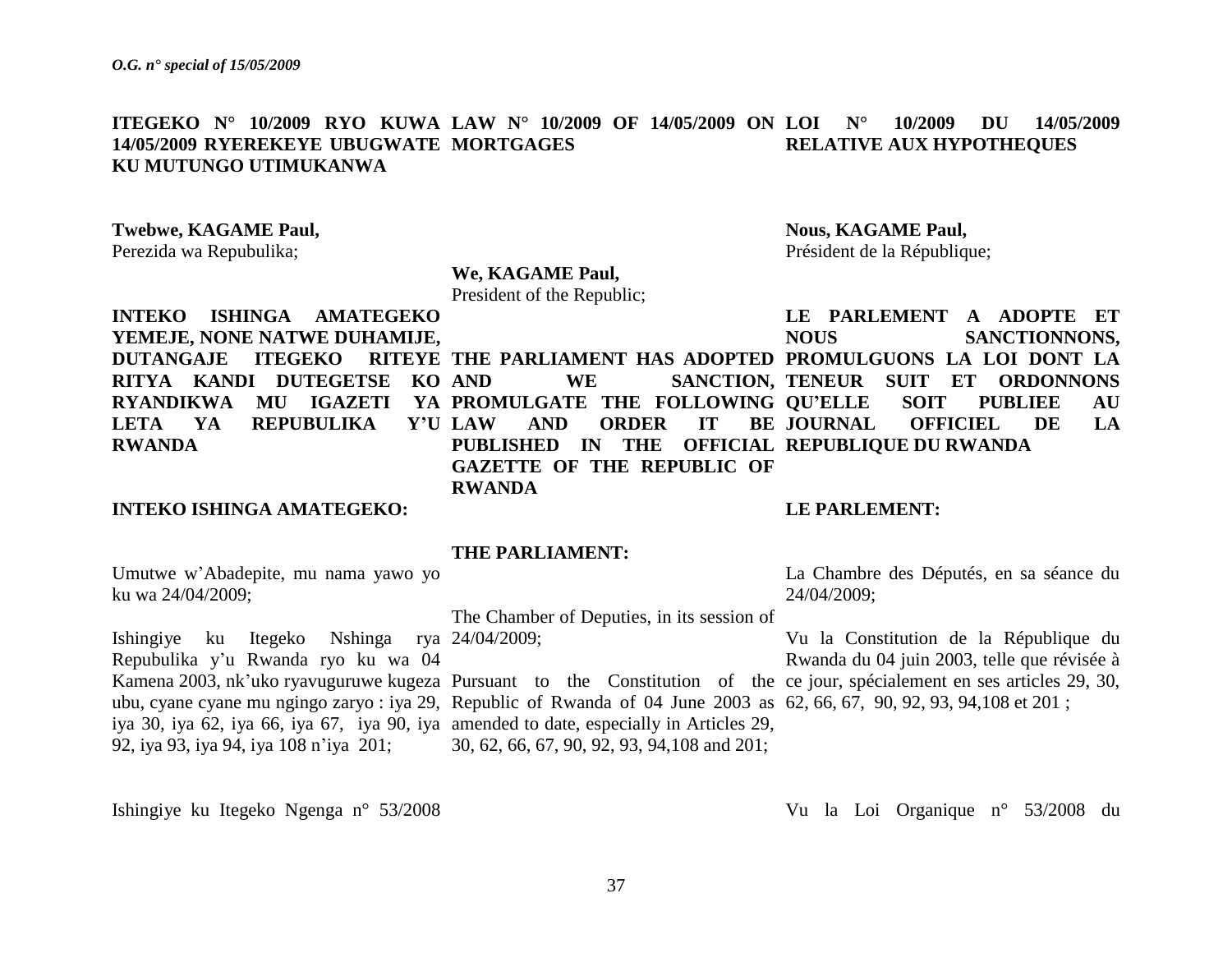ryo ku wa 02/09/2008 rishyiraho urwego rushinzwe iterambere mu Rwanda (RDB) Pursuant to Organic Law n° 53/2008 of la Promotion du Développement au Rwanda rikanagena inshingano, imiterere 02/09/2008 n"imikorere byarwo nk"uko ryahinduwe Development Board (RDB) and kandi ryujujwe kugeza ubu ; Ishingiye ku Itegeko Ngenga n° 08/2005 ryo ku wa 14/07/2005 rigena imikoreshereze n'imicungire by'ubutaka Pursuant to Organic Law n° 08/2005 of Rwanda; mu Rwanda; Isubiye ku Itegeko ryo ku wa 15/05/1922 ryerekeranye n"ingwate ku mutungo utimukanwa ; **YEMEJE: UMUTWE WA MBERE: INGINGO RUSANGE Ingingo ya mbere: Icyo itegeko rigamije**  establishing determining its responsibilities, que modifiée et complétée à ce jour ; organisation and functioning as modified and complemented to date ; 14/07/2005 determining the use and management of land in Rwanda; Reviewing the Decree of 15/05/1922 on mortgages; **ADOPTS: CHAPTER ONE: GENERAL PROVISIONS** 02/09/2008 portant création de l"Office pour (RDB) et déterminant sa mission, son and organisation et son fonctionnement, telle Vu la Loi Organique n° 08/2005 du 14/07/2005 portant régime foncier au Revu le Décret du 15/05/1922 relatif au régime hypothécaire; **ADOPTE: CHAPITRE PREMIER: DISPOSITIONS GENERALES Article premier: Objet de la présente loi**

La présente loi porte régime hypothécaire.

**Article 2: Définitions** 

Aux fins de la présente loi:

utimukanwa.

Muri iri tegeko:

Iri tegeko ryerekeye ubugwate ku mutungo

**Ingingo ya 2: Ibisobanuro by'amagambo**

38

This Law relates to mortgages.

**Article 2: Definitions**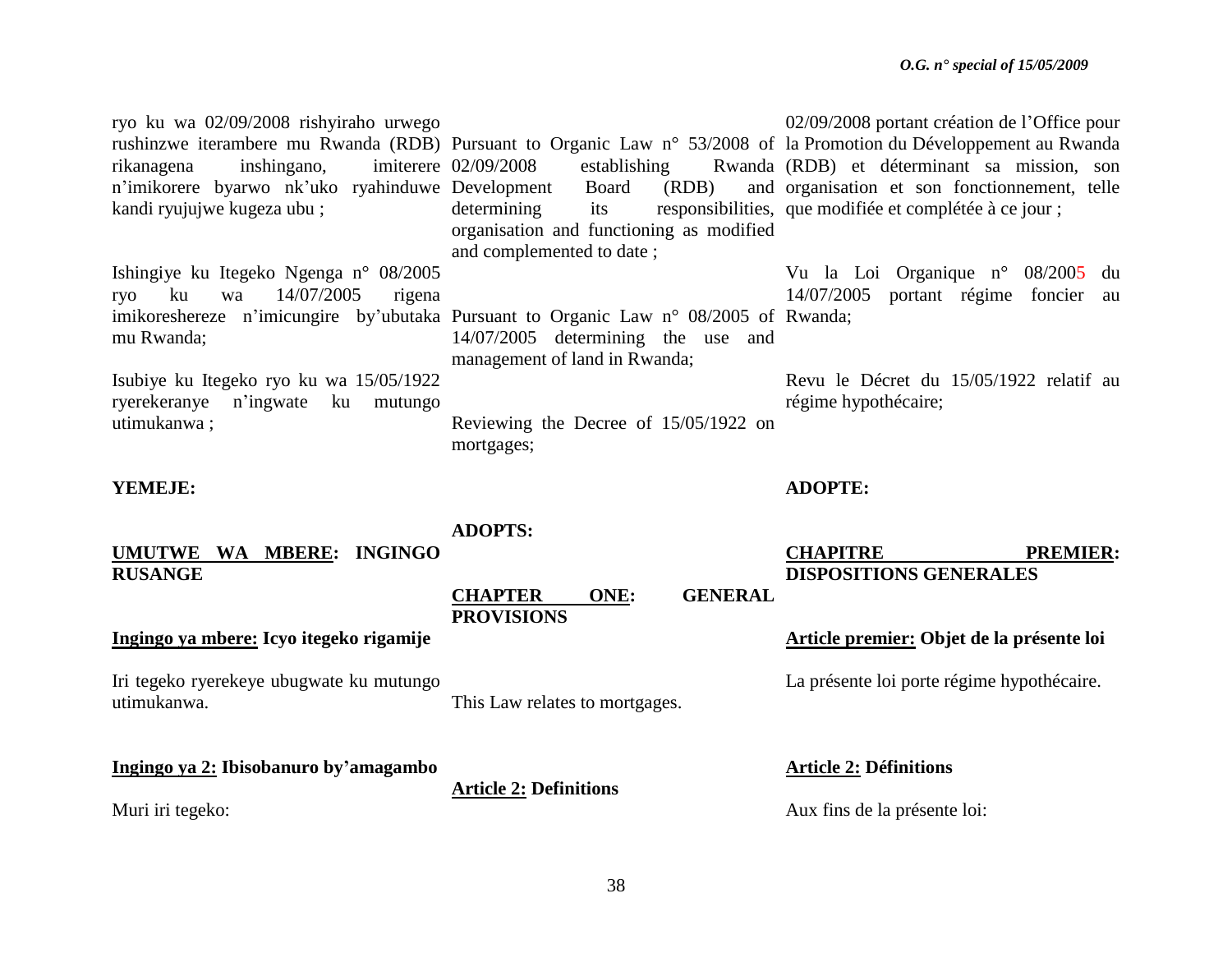- 1° "**uburenganzira ku butaka**": bukubiyemo uburenganzira bwose ku mutungo utimukanwa, harimo n"uburenganzira bwo kuba nyirabwo, uburenganzira bwo kubukodesha no kuba uwabukodesheje ashobora kubukodesha undi;
- **2°** "**urugo rw'abashakanye"**: urugo rw"abashakanye rugizwe n"inzu babamo, isambu bahinga cyangwa bororeramo *;*
- **3° "uwahawe ingwate":** uberewemo umwenda wahawe ingwate ku mutungo utimukanwa ;
- 4° **"uwatanze ingwate":** urimo umwenda watanze ingwate ku mutungo utimukanwa ;
- 5° "**igitabo":** igitabo cyandikwamo ibyerekeye ubugwate gicungwa n"ibiro by"Umwanditsi Mukuru.

**Ingingo ya 3: Ububasha bwo gutanga ingwate ku mutungo utimukanwa**

For the purposes of this Law:

1° "**right to land**" : comprises any right to immovable property, including land ownership, leasehold and sublease;

- 2° **" matrimonial home":** a home comprising of the house in which a husband and a wife reside together, the land on which they cultivate crops and rear livestock ;
- 3° **"mortgagee"** : a creditor who received a mortgage;
- 4° **"mortgagor":** a debtor who mortgaged an immovable property ;
- 5° **"register" :** a book kept by the office of the Registrar General where mortgages are registered.

### **Article 3: Right to mortgage**

1° **"droit au terrain" :** comprend tout droit immobilier, y compris le droit de propriété sur un terrain, de bail et de sous-location ;

- 2° **"foyer conjugal":** foyer comprenant la maison dans laquelle le mari et la femme résident ensemble, les terres d"exploitation agricole et d"élevage;
- 3° **"créancier hypothécaire":**  créancier qui a reçu une hypothèque;
- 4° **"débiteur hypothécaire":** personne qui a hypothéqué un bien immobilier;
- 5° **"registre" :** livre tenu par le bureau du Registraire Général, où sont enregistrées les hypothèques.

### **Article 3: Pouvoir d'hypothéquer**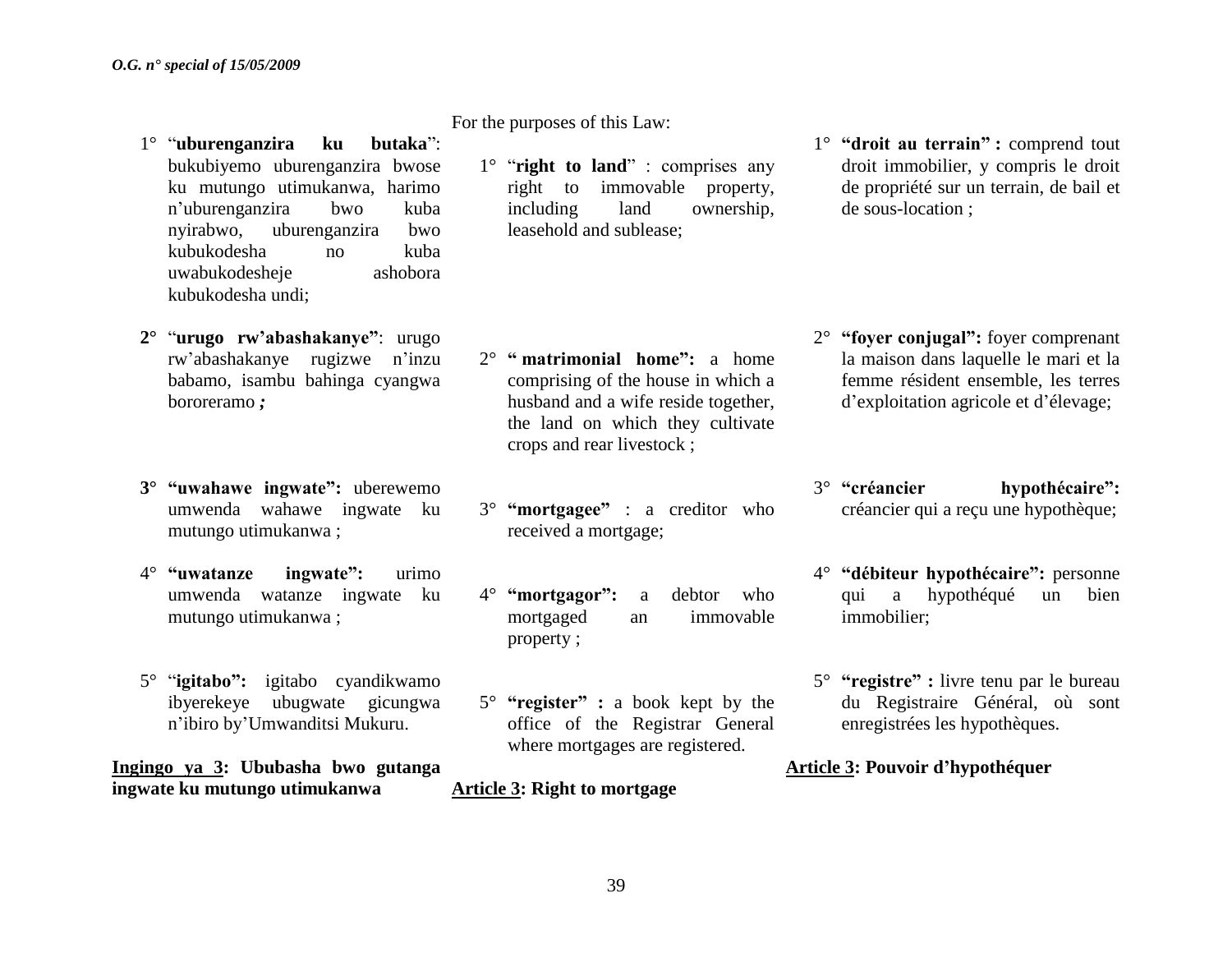Ufite umutungo utimukanwa, afite umwenda afite cyangwa ateganya gufata.

Ububasha buvugwa mu gika cya mbere zizatangwa.

### **Ingingo ya 4 : Kwandikisha ubugwate**

Byitwa ko ubugwate bufite agaciro iyo by"Umwanditsi Mukuru.

Umwanditsi Mukuru w"ibikorwa by"ubucuruzi niwe Mwanditsi Mukuru w"ubugwate ku mutungo utimukanwa

### **Ingingo ya 5 : Urugo rw'abashakanye**

Ingwate ku mutungo w"urugo

w"uwatanze ingwate n"umukono w"uwo

ububasha bwo kuwutangaho ingwate Any owner of an immovable property has pouvoir d"hypothéquer ce bien ou une partie cyangwa igice cyawo kugira ngo ashingane the right to mortgage all or part of his de ce bien en garantie d'une dette déjà property to secure an existing or a future existante ou future. debt.

cy'iyi ngingo, burimo n'ububasha bwo The right referred to in paragraph one of inclut le pouvoir de contracter une seconde kuba habaho amasezerano ya kabiri ku this Article shall also include the power to convention d'hypothèque ou d'autres ngwate cyangwa ku zindi ngwate enter second or other subsequent mortages. hypothèques ultérieures.

### **Article 4: Mortgage registration**

office of the Registrar General.

Registrar General companies"activities shall also be the Registraire Général des hypothèques. Registrar General of mortgages.

### **Article 5: Matrimonial home**

bukoreshejwe mu kuyakira biriho umukono instrument used in obtaining such a hypothèque est signé par le débiteur mortgage is signed by both the mortgagor

Un propriétaire d"un bien immobilier a le

Le pouvoir repris au premier paragraphe

### **Article 4: Enregistrement d'une hypothèque**

bwanditswe mu gitabo cyandikwamo A mortgage is considered to be valid when est enregistrée dans le registre des ingwate ku mutungo utimukanwa mu biro recorded in the mortgage register in the hypothèques tenu dans le bureau du Une hypothèque est dite valable lorsqu"elle Registraire Général.

> Le Registraire Général des activités des sociétés commerciales est aussi le

### **Article 5: Foyer conjugal**

rw"abashakanye igira agaciro gusa iyo A mortgage of a matrimonial home shall valable que si tout document ou tout autre inyandiko yose cyangwa ubundi buryo be valid only if any document or any other instrument utilisé pour l"obtention de cette L'hypothèque d'un foyer conjugal n'est

bashakanye babana muri uwo mutungo, and his/her spouse living in that foyer conjugal ou s"il existe une preuve de hypothécaire et son conjoint vivant dans ce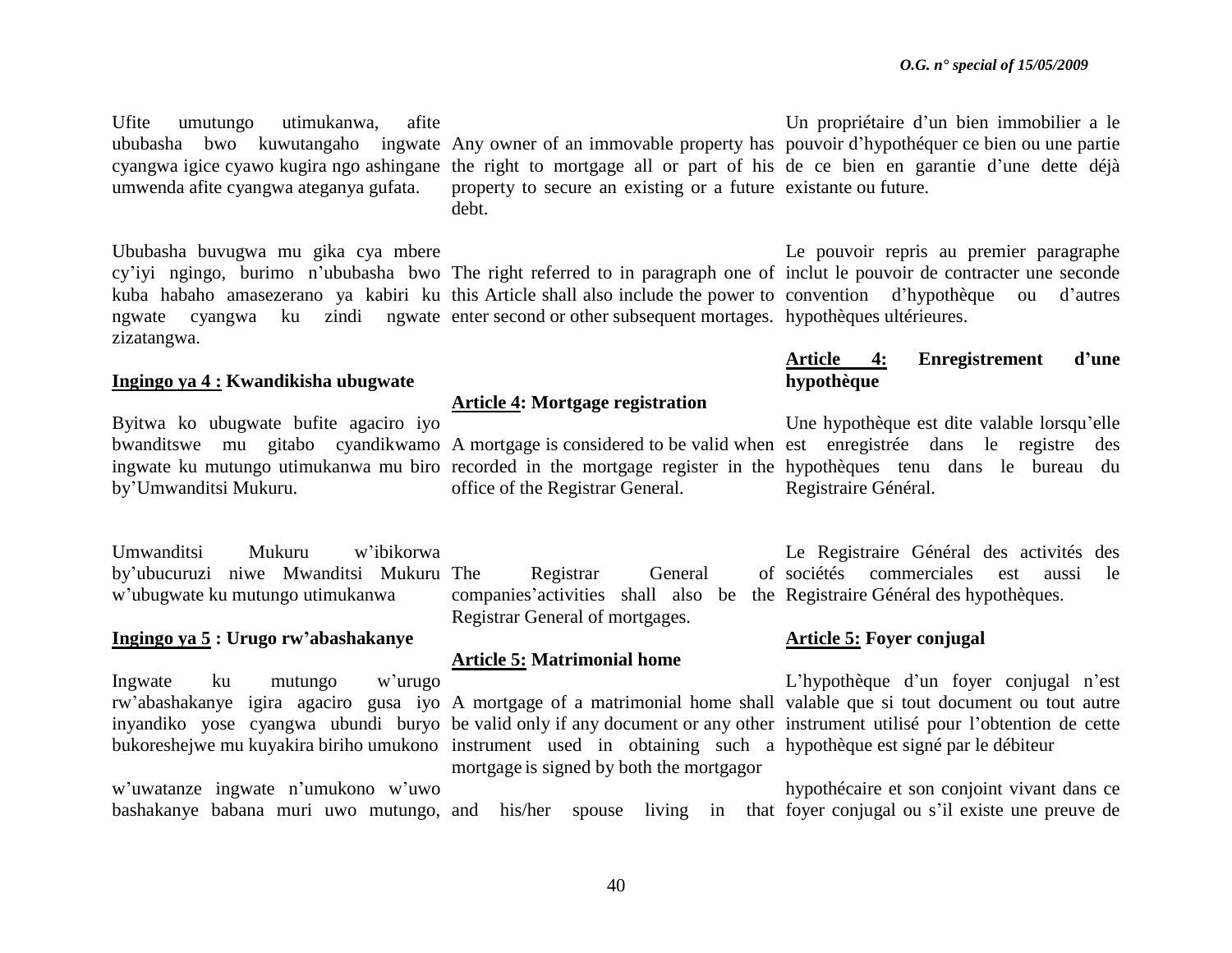### *O.G. n° special of 15/05/2009*

cyangwa igihe hariho igihamya ko matrimonial home, or where there is l"accord conclu entre ces derniers en vue de habayeho ubwumvikane hagati yabo kugira evidence of consensus between them so as son octroi; ngo iyo ngwate itangwe; to grant the mortgage ;

Uwahawe ingwate afite inshingano zo gukora ibishoboka byose kugira ngo The mortgagee shall have the amenye neza niba utanga ingwate afite responsibility to ensure whether or not the un conjoint ou non. cyangwa adafite uwo bashakanye. mortgagor has a spouse. Le créancier hypothécaire a la responsabilité de s"assurer que le débiteur hypothécaire a

| Urugo rw'abashakanye rugizwe n'inzu<br>babamo, isambu bahinga<br>cyangwa                                                                                             |                                                                        | Article 6: Hypothèque sur les biens du                                                                                                                                                                                                                                                                                 |
|----------------------------------------------------------------------------------------------------------------------------------------------------------------------|------------------------------------------------------------------------|------------------------------------------------------------------------------------------------------------------------------------------------------------------------------------------------------------------------------------------------------------------------------------------------------------------------|
| bororeramo.                                                                                                                                                          | Article 6: Mortgage of the matrimonial foyer conjugal<br>property      |                                                                                                                                                                                                                                                                                                                        |
| gika cya mbere cy'iyi ngingo ariwo reside together, the land on which they et d'élevage.<br>wonyine utunze umuryango, ntushobora cultivate crops and rear livestock. |                                                                        | Le foyer conjugal comprend la maison dans<br>Matrimonial home shall comprise of the laquelle le mari et la femme résident<br>Iyo bigaragaye ko umutungo uvugwa mu house in which the husband and the wife ensemble, les terres d'exploitation agricole                                                                 |
| gutangwaho ingwate irenze mirongo itatu<br>ku ijana (30%) y'agaciro kawo.                                                                                            | Where it is found that the property referred conjugal dont question au | S'il est constaté que le bien du foyer<br>premier<br>to in paragraph one of this Article is the paragraphe du présent article constitue<br>only one they derive their livelihood, the l'unique source de moyens d'existence du<br>mortgage shall not exceed thirty percent foyer, l'hypothèque ne peut dépasser trente |
| Ingingo ya 7: Ishinganisha ry'ingwate ku $(30\%)$ of its value.<br>mutungo utimukanwa                                                                                |                                                                        | pour cent (30%) de sa valeur.                                                                                                                                                                                                                                                                                          |
| Umutungo utimukanwa umaze gushyirwa<br>mu bugwate<br>uba<br>ubaye<br>umutungo<br>ushinganye.                                                                         | <b>Article 7: Securitisation of a mortgage</b>                         | <b>Article 7: Sécurisation d'une hypothèque</b>                                                                                                                                                                                                                                                                        |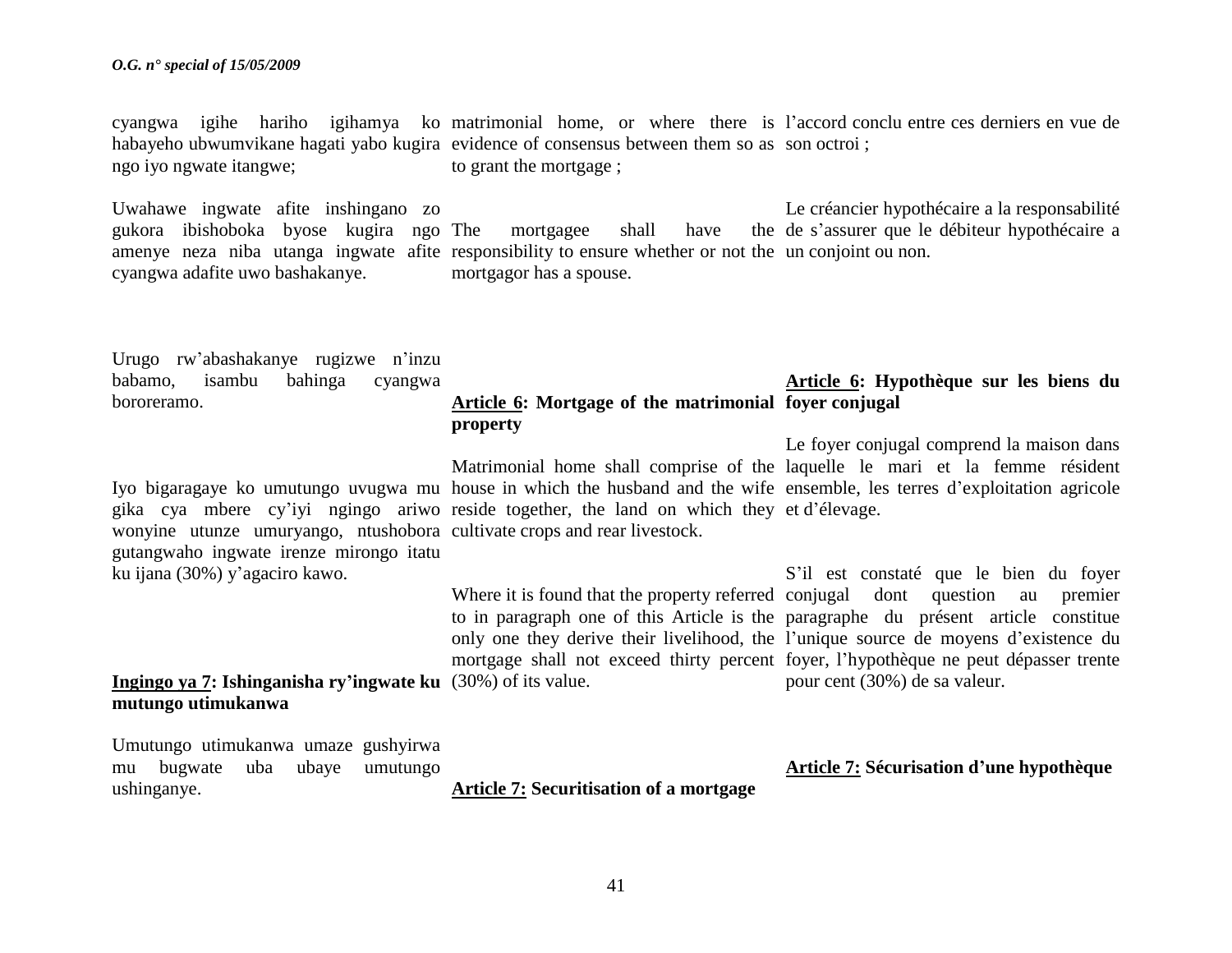Uwatanze ingwate n'uwahawe ingwate Where immovable property has been devient un bien frappé d'hypothèque. ntibemerewe kugira ubundi burenganzira mortgaged, it shall therefore become a batanga ku ngwate ivugwa mu gika cya secured property. mbere cy"iyi ngingo mu gihe kivugwa mu masezerano y"ubugwate.

## **ku mutungo utimukanwa**

Ubugwate ku mutungo utimukanwa bushyirwa ku rutonde hakurikijwe uko bwanditswe mu gitabo cyandikwamo **Article 8: Priority of mortgages** ingwate.

### **Ingingo ya 9: Gusubizwa ingwate**

Iyo uwatanze ingwate ku mutungo register. utimukanwa yatanze izirenga imwe, uwahawe ingwate ashobora kumusubiza ingwate imwe cyangwa nyinshi iyo amaze **Article 9: Restitution of a mortgage** kwishyura igice cy"umwenda kiri hejuru y"ingwate asubizwa.

Mukuru.

**ry'inyungu** 

period as prescribed in the mortgage convention d"hypothèque. contract.

their order of registration in the mortgage hypothèques.

is greater than the mortgage to be devant être restituée. restituted.

**Ingingo ya 10: Ihinduka ry'ijanisha**  In such a case, the mortgage contract shall be amended and shall be notified to the

Lorsqu"un bien immeuble est hypothéqué, il

Ingingo ya 8: Ubusumbane bw'ubugwate paragraph one of this Article within such article pendant la période prévue par la Both the mortgagor and the mortgagee hypothécaire ne sont pas autorisés à exercer shall not be allowed to exercise any other un autre droit sur l"hypothèque dont right on the security referred to in question au premier paragraphe du présent Le débiteur hypothécaire et le créancier

### **Article 8: Priorité des hypothèques**

Mortgages shall rank according to d"enregistrement dans le registre des Les hypothèques sont classées selon l'ordre

### **Article 9: Restitution de l'hypothèque**

Muri icyo gihe amasezerano agomba one or several mortgages where he/she has lorsque celui-ci a déjà remboursé une part kuvugururwa bikamenyeshwa Umwanditsi already been paid a portion of the debt that de la dette qui est supérieure à l"hypothèque Where a mortgagor has given more than bien, le créancier hypothécaire peut restituer one security, the mortgagee may return une ou plusieurs hypothèques au débiteur Lorsqu'un débiteur a hypothéqué plus d'un

> Dans tel cas, la convention d"hypothèque est amendée et le Registraire Général en est notifié.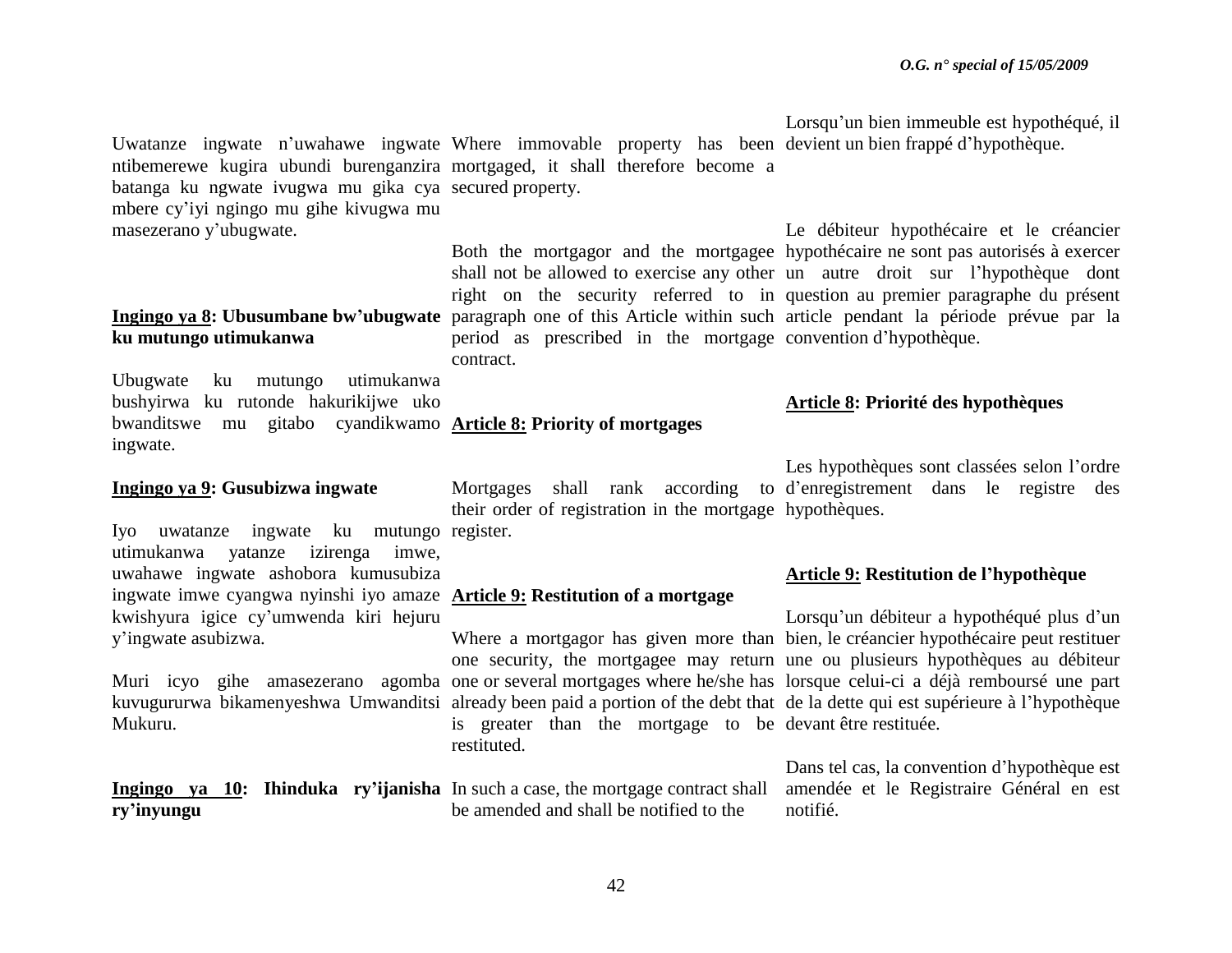| Uwahawe ingwate ntashobora guhindura<br>ijanisha ry'inyungu ku mwenda atabanje                                                                                      | Registrar General.                                                                                                                                                                |                                                                                                                                                                                                                                         |
|---------------------------------------------------------------------------------------------------------------------------------------------------------------------|-----------------------------------------------------------------------------------------------------------------------------------------------------------------------------------|-----------------------------------------------------------------------------------------------------------------------------------------------------------------------------------------------------------------------------------------|
| kubimenyesha uwatanze ingwate.                                                                                                                                      | <b>Article 10: Variation of interest rate</b>                                                                                                                                     |                                                                                                                                                                                                                                         |
| Iryo hinduka rigomba gukurikiza ibikubiye<br>mu masezerano y'ubugwate.<br><b>UMUTWE</b><br>$\mathbf{II}$ :<br>WA                                                    | A mortgagee shall not alter the rate of a<br>loan interest without giving notice of such<br>variation to the mortgagor.<br><b>IYISHYURWA</b> Such variation shall comply with the | Un créancier hypothécaire ne peut modifier<br>le taux d'intérêt d'une dette sans en notifier<br>le débiteur hypothécaire.<br>Une telle modification doit se conformer<br>dispositions<br>de<br>la<br>convention<br>aux<br>d'hypothèque. |
| <b>RY'INGWATE</b><br>KU<br><b>UTIMUKANWA</b>                                                                                                                        | <b>MUTUNGO</b> provisions of the mortgage contract.                                                                                                                               |                                                                                                                                                                                                                                         |
| Uburenganzira<br><b>Ingingo</b><br>11:<br>ya<br>bw'uwatanze ingwate                                                                                                 | <b>CHAPTER II: PAYING OFF A</b><br><b>MORTGAGE</b>                                                                                                                                | <b>PURGE</b><br><b>CHAPITRE</b><br>DE<br>$\Pi$ :<br>L'HYPOTHEQUE                                                                                                                                                                        |
| Uwatanze ingwate afite uburenganzira bwo<br>gusubizwa ingwate ye igihe cyose amaze <b>Article 11: Right of a mortgagor</b><br>kwishyura umwenda we wose hakurikijwe |                                                                                                                                                                                   | débiteur<br><b>Article</b><br><b>11:</b><br><b>Droit</b><br>du<br>hypothécaire                                                                                                                                                          |
| ibyumvikanyweho<br>masezerano<br>mu<br>y'ubugwate.                                                                                                                  | A mortgagor shall be entitled to restitution<br>of his/her security whenever he/she has<br>fully refunded the loan in accordance with                                             | Le débiteur hypothécaire a droit de<br>reprendre son hypothèque dès qu'il a apuré<br>toute la dette conformément aux termes<br>convenus dans la convention d'hypothèque.                                                                |
| 12:<br><b>Ingingo</b><br>ya<br>ry'ubugwate                                                                                                                          | Ihererekanya the terms agreed on in the mortgage<br>contract.                                                                                                                     |                                                                                                                                                                                                                                         |
| Uwatanze ingwate ashobora gusaba mu<br>nyandiko uwahawe ingwate kwegurira<br>ubugwate umuntu wanditswe muri iyo <b>Article 12: Transfer of mortgages</b>            |                                                                                                                                                                                   | <b>Article12: Cession d'hypothèque</b>                                                                                                                                                                                                  |
| nyandiko isaba.                                                                                                                                                     |                                                                                                                                                                                   | Le débiteur peut, par écrit, demander au                                                                                                                                                                                                |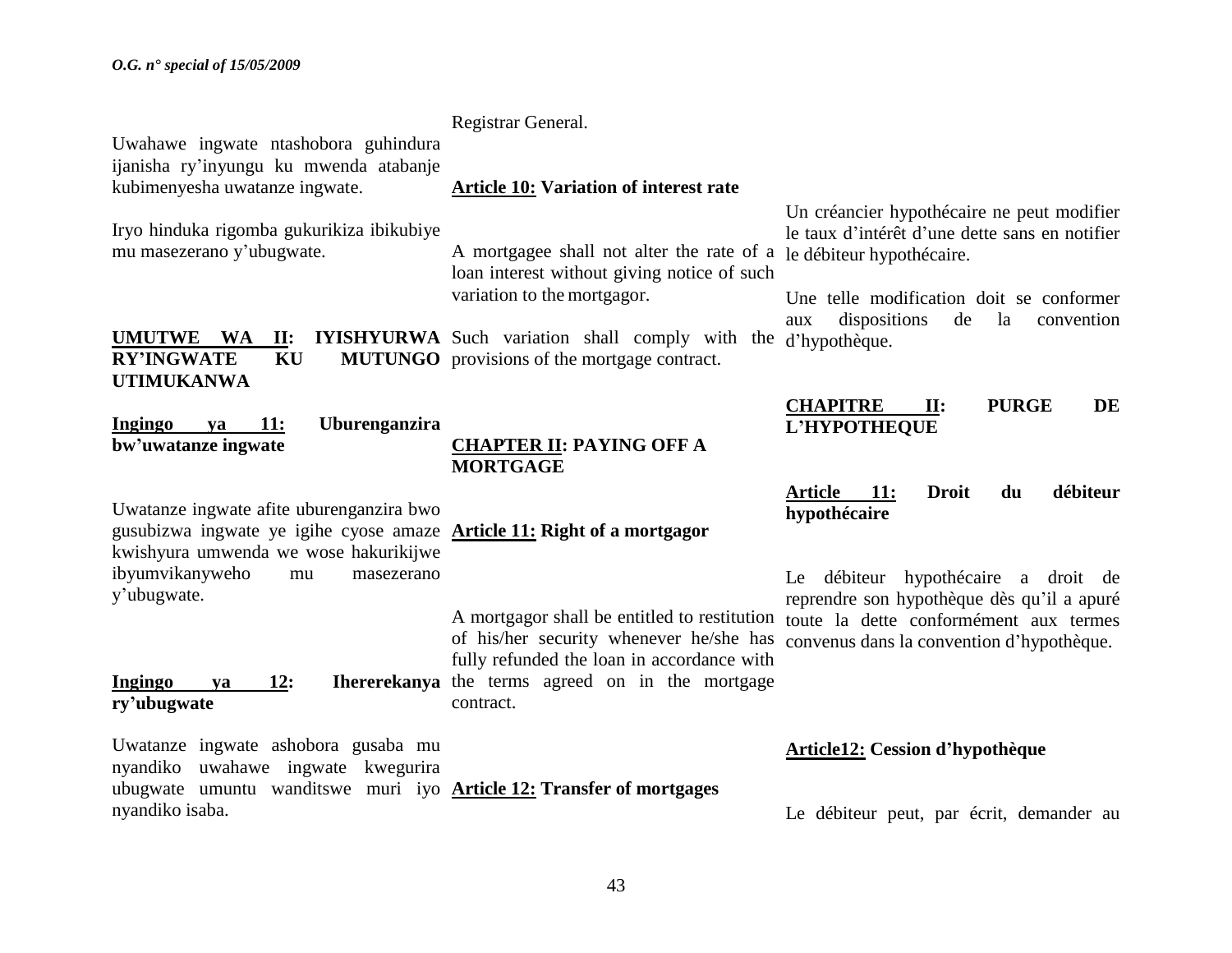créancier hypothécaire de transférer

|                                               |                                                                                             | A mortgagor may, in writing, request a l'hypothèque à la personne nommée dans la                                    |
|-----------------------------------------------|---------------------------------------------------------------------------------------------|---------------------------------------------------------------------------------------------------------------------|
|                                               | Iyo uwahawe ingwate amaze kubyemera mortgagee to transfer the mortgage to a demande écrite. |                                                                                                                     |
| hererekanya<br>iryo                           | ry'ubugwate person named in the written request.                                            |                                                                                                                     |
| rimenyeshwa Umwanditsi Mukuru kugira          |                                                                                             |                                                                                                                     |
| ngo inshingano yo kwishyura umwenda           |                                                                                             | Sur approbation du créancier hypothécaire,                                                                          |
| n'uburenganzira uwatanze ingwate yari         |                                                                                             | la cession d'hypothèque est notifiée au                                                                             |
|                                               |                                                                                             | afite ku ngwate byimurirwe ku mazina Upon approval by the mortgagee, the Registraire Général pour que le droit et   |
| y'uwavuzwe mu nyadiko isaba.                  |                                                                                             | mortgage transfer shall be notified to the l'obligation du débiteur sur l'hypothèque                                |
|                                               | Registrar<br>General to ensure                                                              | the soient transférés à la personne nommée dans                                                                     |
|                                               | responsibility to redeem the mortgage and la demande écrite.                                |                                                                                                                     |
|                                               | <b>UMUTWE WA III : INSHINGANO</b> , the right formerly exercised by the                     |                                                                                                                     |
|                                               | <b>IBISABWA N'UBUBASHA BIKUBIYE</b> mortgagor on the mortgage are transferred               |                                                                                                                     |
| <b>BUGWATE</b><br>KU<br>MU                    | <b>MUTUNGO</b> to the names of the person mentioned in                                      |                                                                                                                     |
| <b>UTIMUKANWA</b>                             | the request.                                                                                | <b>OBLIGATIONS,</b><br><b>CHAPITRE</b><br>III:                                                                      |
|                                               |                                                                                             | <b>CONDITIONS ET POUVOIRS INCLUS</b>                                                                                |
| Ingingo ya 13: Inshingano z'uwatanze CHAPTER  | $\mathbf{III}$ :                                                                            | <b>OBLIGATIONS, DANS LES HYPOTHEQUES</b>                                                                            |
| ingwate                                       | <b>CONDITIONS AND POWERS UNDER</b>                                                          |                                                                                                                     |
|                                               | <b>MORTGAGES</b>                                                                            |                                                                                                                     |
| Ingwate yose ku mutungo utimukanwa            |                                                                                             | Article 13: Obligations du débiteur                                                                                 |
| ijyana n'inshingano uwatanze<br>ingwate       |                                                                                             | hypothécaire                                                                                                        |
|                                               | agirira uwahawe ingwate kandi zitegeka <b>Article 13: Obligations of the mortgagor</b>      |                                                                                                                     |
| uwatanze ingwate:                             |                                                                                             | Toute hypothèque implique des obligations                                                                           |
|                                               |                                                                                             | de la part du débiteur hypothécaire vis-à-vis                                                                       |
|                                               |                                                                                             | 1° kwishyura umwenda wose yahawe Any mortgage shall involve obligations of du créancier hypothécaire et astreint le |
| hakurikijwe<br>ibikubiye                      | mu the mortgagor towards the mortgagee débiteur hypothécaire à:                             |                                                                                                                     |
| masezerano y'ubugwate;                        | binding the mortgagor:                                                                      |                                                                                                                     |
|                                               |                                                                                             | $1^\circ$ rembourser<br>la<br>dette<br>toute                                                                        |
|                                               |                                                                                             | conformément aux termes<br>de la                                                                                    |
| 2° kumenyesha uwahawe ingwate                 | $1^\circ$ to pay off the debt in accordance                                                 | convention d'hypothèque;                                                                                            |
|                                               |                                                                                             |                                                                                                                     |
|                                               |                                                                                             |                                                                                                                     |
| impinduka yose yaba ku miterere<br>y'ingwate; | with the provisions of the mortgage<br>contract;                                            |                                                                                                                     |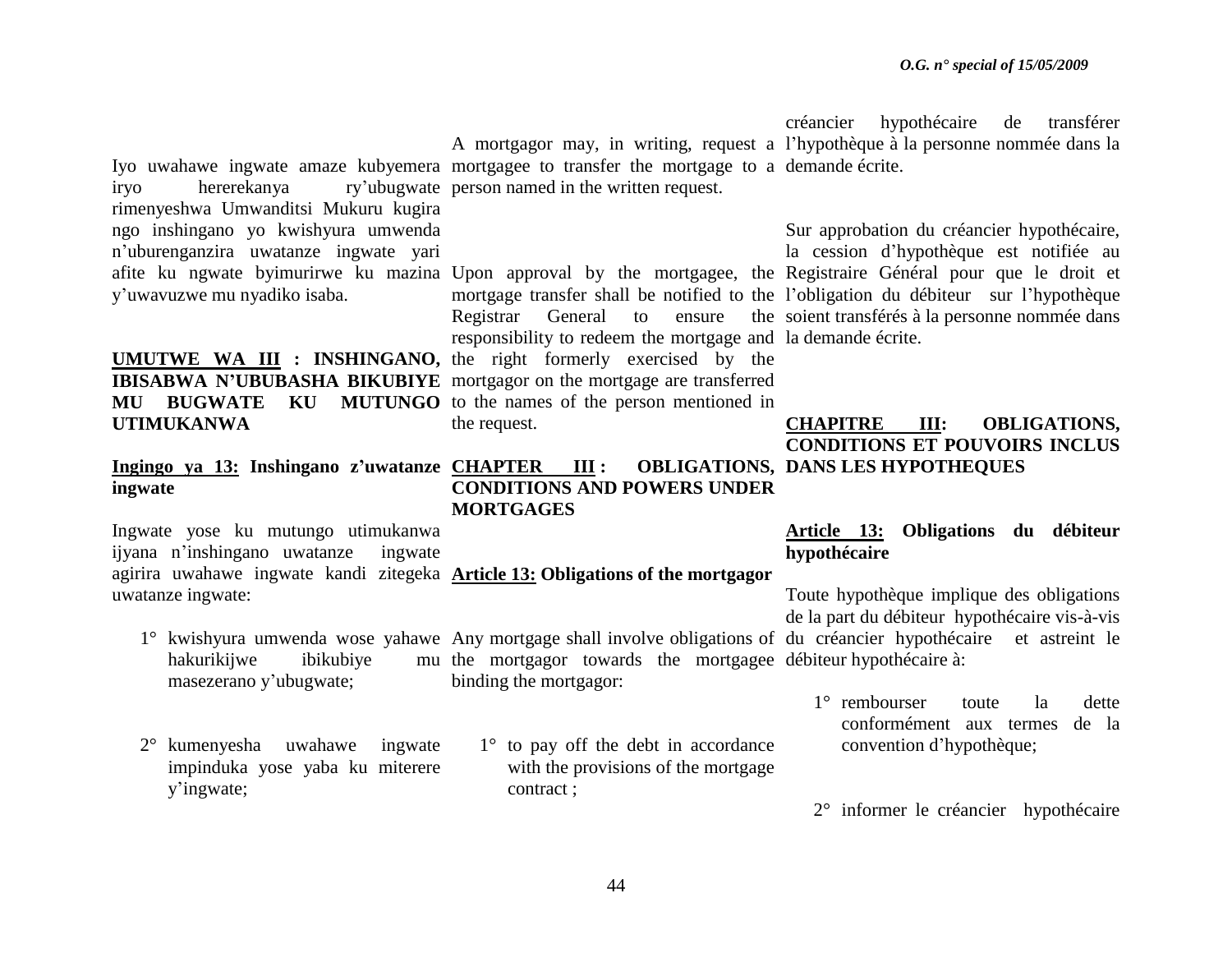3° kumenyesha Umwanditsi Mukuru ibyahindutse ku ngwate kugira ngo bikosorwe mu gitabo cy"ubugwate**.** 

### **Ingingo ya 14: Uburyo uwahawe ingwate yitabaza iyo atishyuwe**

Igihe uwatanze ingwate atabashije kwishyura, uwahawe ingwate ashobora **Article 14 : Remedies of the**  gusaba Umwanditsi Mukuru gukoresha **mortgagee in case of default in payment** bumwe mu buryo bukurikira:

 $1^\circ$  gushyiraho umuntu

- 2° gukodesha ingwate abyumvikanyeho n"uwatanze ingwate;
- 3° kwegukana ingwate abyumvikanyeho n"uwatanze ingwate;
- 4° kugurisha ingwate abyumvikanyeho n"uwatanze ingwate.

gucunga ingwate n"ibiyikomokaho; General to use any of the following Where the mortgagor is in default, the mortgagee may request the Registrar remedies:

2° to notify the mortgagee of any change affecting the nature of the

3° to notify the Registrar General of any changes to the mortgage for correction in the mortgage register.

mortgage ;

- 1° appoint a receiver for the mortgage and proceeds ;
- 2° lease the mortgage in agreement with the mortgagor :
- 3° possess the mortgage in agreement with the mortgagor;
- 4° sell the mortgage in agreement with the mortgagor.

de tout changement affectant la nature de l"hypothèque ;

3° informer le Registraire Général des changements opérés sur l"hypothèque pour procéder aux corrections dans le registre des hypothèques.

En cas de défaut de paiement par le débiteur hypothécaire, le créancier hypothécaire peut demander au Registraire Général d"exercer l"un des moyens suivants :

- 1° désigner un administrateur de l"hypothèque et des revenus y relatifs;
- 2° louer l"hypothèque en accord avec le débiteur hypothécaire ;
- 3° s"approprier l"hypothèque en accord avec le débiteur hypothécaire ;
- 4° mettre en vente l"hypothèque en acccord avec le débiteur hypothécaire.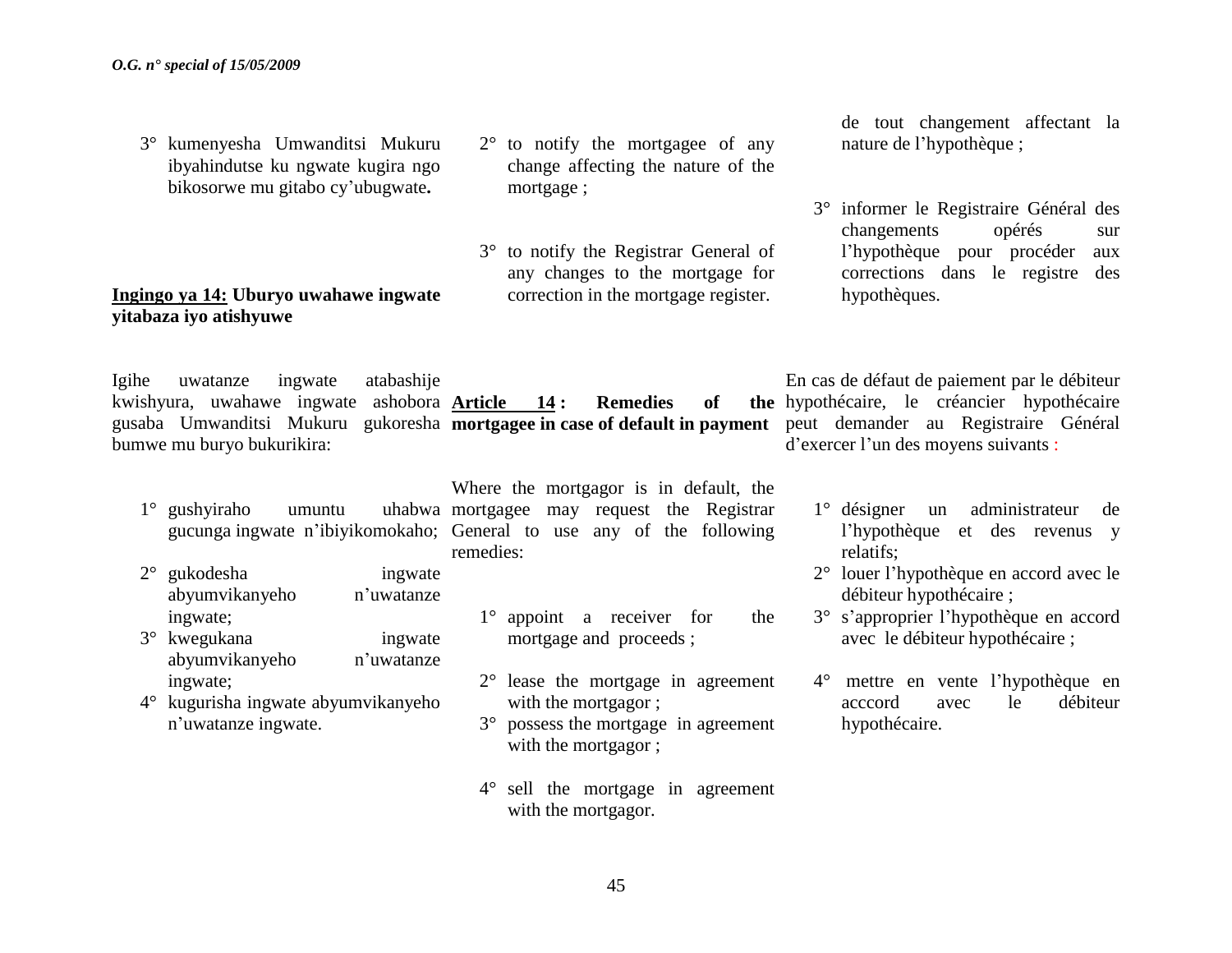| Mu gihe uwatanze ingwate atubahiriza<br>inshingano ze zo kwishyura nk'uko                                                                                                                                                               |                                                                                                                                                                    | Article 15: Notification avant toute<br>décision sur un bien hypothéqué                                                                                                                                                                                                                                        |
|-----------------------------------------------------------------------------------------------------------------------------------------------------------------------------------------------------------------------------------------|--------------------------------------------------------------------------------------------------------------------------------------------------------------------|----------------------------------------------------------------------------------------------------------------------------------------------------------------------------------------------------------------------------------------------------------------------------------------------------------------|
| biteganyijwe mu masezerano y'ubugwate,<br>uwahawe ingwate yandikira uwatanze<br>akagenera kopi Umwanditsi Mukuru.                                                                                                                       | a mortgaged property                                                                                                                                               | En cas de manquement du débiteur<br>ingwate amwibutsa inshingano atubahirije Article 15: Notice before any decision on hypothécaire au respect de ses engagements<br>contenus dans la convention d'hypothèque,<br>le créancier hypothécaire le notifie au<br>débiteur hypothécaire par écrit et réserve        |
| Imenyesha risabwa mu gika cya mbere his/her commitments to pay as provided<br>cy'iyi ngingo rigomba kugaragaza ibyo for in the mortgage contract, the<br>atishyuye n'uko bingana n'uko uwahawe mortgagee shall serve a notice to remind | Where the mortgagor fails to honour copie au Registraire Général.                                                                                                  |                                                                                                                                                                                                                                                                                                                |
| n'amategeko<br>kugira ngo<br>ubwishyu buvuye mu ngwate yagwatirijwe.                                                                                                                                                                    | haboneke copy to the Registrar General.                                                                                                                            | ingwate ashobora gukoresha inzira zemewe the mortgagor of such a default with a La notification reprise au premier alinéa du<br>présent article doit indiquer le montant des<br>paiements en souffrance et le moyen dont<br>dispose le créancier hypothécaire<br>pour<br>obtenir le paiement sur l'hypothèque. |
| Ingingo ya 16: Ishyirwaho ry'ucunga The notice referred to in paragraph one of<br>ingwate                                                                                                                                               | this Article shall indicate the amount of<br>outstanding payments and how the                                                                                      |                                                                                                                                                                                                                                                                                                                |
| gusaba Umwanditsi Mukuru gushyiraho property.                                                                                                                                                                                           | mortgagee can exercise legal remedies to <b>Article</b><br>Uwahawe ingwate afite uburenganzira bwo secure payment from the mortgaged l'administrateur d'hypothèque | <b>Désignation</b><br><b>16:</b><br>de                                                                                                                                                                                                                                                                         |
| ucunga ingwate n'ibiyikomokaho.                                                                                                                                                                                                         | <b>Article 16: Appointment of a receiver</b>                                                                                                                       | Le créancier hypothécaire a le droit de<br>demander au Registraire Général de<br>désigner un administrateur de l'hypothèque                                                                                                                                                                                    |
| Umwanditsi Mukuru ashyiraho ucunga<br>ingwate mu nyandiko akabimenyesha<br>uwatanze ingwate n'uwahawe ingwate.                                                                                                                          | The mortgagee shall have the right to                                                                                                                              | et des revenus y relatifs.<br>request the Registrar General to appoint a Le Registraire Général désigne, par écrit, un                                                                                                                                                                                         |
|                                                                                                                                                                                                                                         | receiver for the mortgage and proceeds.                                                                                                                            | administrateur et en informe le débiteur et le<br>créancier hypothécaires.                                                                                                                                                                                                                                     |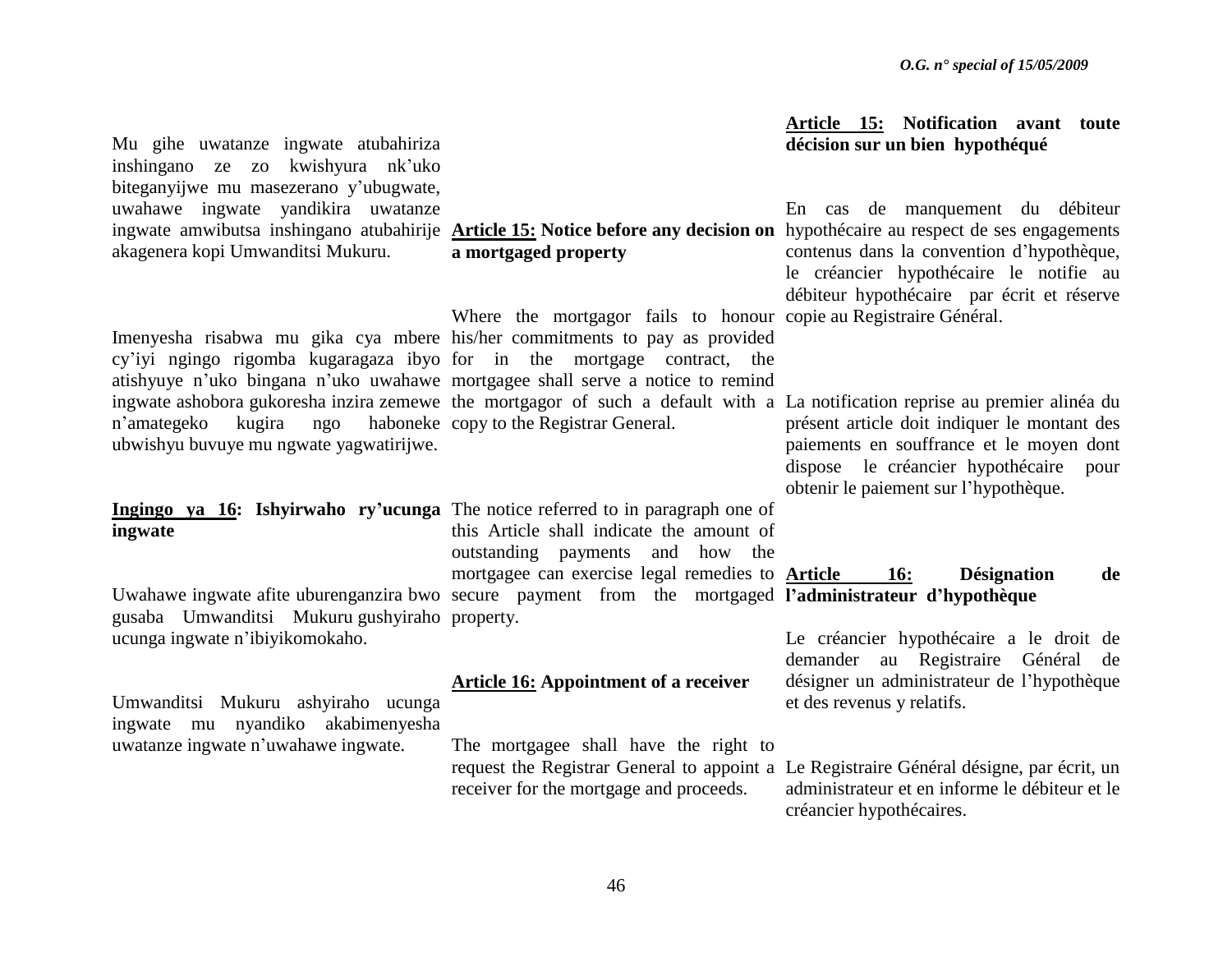### **Ingingo ya 17: Igihembo cy'uwashinzwe gucunga ingwate**

Igihembo cy'uwashinzwe gucunga ingwate mortgagor and the mortgagee. cyumvikanwaho n"impande zombi zagiranye amasezerano yo gucunga ingwate kandi ntikigomba kurenza atanu ku ijana (5%) y"ibyakiriwe mu gihe kingana n'igiteganyijwe mu yamushyizeho.

Uwahawe gucunga ingwate afite ububasha not exceed 5% of the amount received ngwate acunga, atanga ikirego mu rukiko as prescribed in the appointing document. cyangwa akoresheje ubundi buryo, mu izina ry"uwatanze ingwate no gutanga inyemezabwishyu za ngombwa.

The Registrar General shall appoint a receiver in writing and inform both the La d"hypothèque est convenue entre les deux

**Article 17: Remuneration of a receiver** 

on by the two parties who signed the **d'hypothèque**  mortgage management contract and shall

Remuneration of a receiver shall be agreed **Article 18 : Pouvoir de l'administrateur**  dans l"acte de désignation.

parties ayant conclu le contrat de gestion de l"hypothèque et ne doit pas dépasser cinq pour cent (5%) des revenus enregistrés pendant une durée égale à la période fixée

rémunération de l'administrateur

bwo gusaba no gukusanya ibikomoka ku within the time equivalent to such a period L"administrateur d"hypothèque a le pouvoir d"exiger et de collecter les revenus provenant de l"hypothèque dont il assure la gestion, soit en intentant une action en justice ou en utilisant tout autre moyen au nom du débiteur hypothécaire et d"en fournir les reçus nécessaires.

### **Artcle 18: Powers of a receiver**

the necessary receipts thereof.

Uwahawe gucunga ingwate afite ububasha

buryo bukurikira :

1° kwishyura ibyakoreshejwe byose on behalf of the mortgagor and to furnish mu kwita ku ngwate;

bwo gukoresha amafaranga yakiriye mu The receiver shall have the power to L"administrateur d"hypothèque a le pouvoir demand and recover all the income d"utiliser les sommes reçues de la manière accruing from the mortgage of which suivante:

> 1° le paiement de toutes les dépenses faites dans l"entretien de la propriété

he/she is appointed as receiver, either by filing an action with a court or otherwise,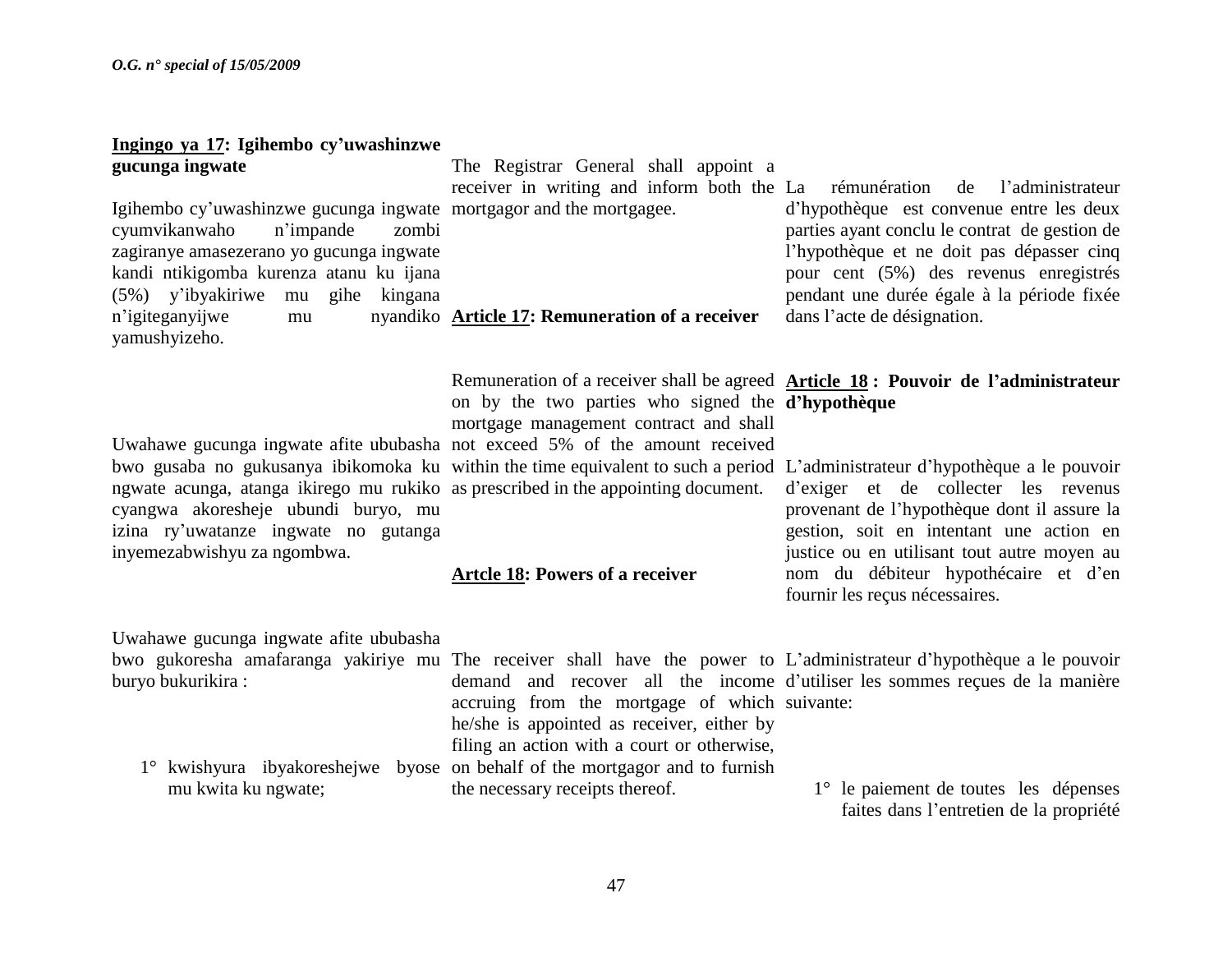The receiver shall have the power to use the funds received in the following

- 1° payment of all expenses incurred in management of the mortgaged property;
	- mortgagor any balance.

hypothéquée;

2° le remboursement de toute la dette couverte par l"hypothèque, déduction de sa rémunération et remise au débiteur hypothécaire de tous les fonds restants.

### **Article 19 : Mise en vente de l'hypothèque**

2° paying off the whole loan covered L"administrateur d"hypothèque a by a security, deducting his/her l"obligation de procéder à la mise en vente remuneration and restituting to the de l"hypothèque au prix raisonnable du marché après en avoir informé les deux parties.

Uwatanze ingwate iyo atanyuzwe n"igiciro **Article 19 : Selling the mortgage**

**Ingingo** va 20: Uburenganzira selling of the mortgage at an appropriate The receiver shall be responsible for the compétents. market price after informing the two **Article 20: Droit de l'acquéreur de**  parties thereon.

Lorsque le débiteur hypothécaire n"est pas satisfait du prix, il saisit les tribunaux

## **l'hypothèque**

w"ingwate yagurishijwe. Nta buryozwe Where the mortgagor is dissatisfied with l"hypothèque est investi des mêmes droits ubwo ari bwo bwose bushingiye kuri iyo the price he/she shall refer the matter to que ceux dont jouissait le propriétaire de Après la vente opérée dans les formes prévues par la loi, l"acquéreur de l"hypothèque vendue. L"acquéreur est ainsi libéré de toute responsabilité liée à

 $2^{\circ}$  kwishyura umwenda watangiwe ingwate, gukuramo igihembo cye no gusubiza uwatanze ingwate amafaranga asagutse. wose manner:

### **Ingingo ya 19 : Igurisha ry'ingwate**

Ucunga ingwate afite inshingano yo kugurisha ingwate ku giciro gikwiye kiri ku isoko amaze kubimenyesha impande zombi.

aregera inkiko zibifitiye ububasha.

## **bw'umuguzi w'ingwate**

Iyo ingwate imaze kugurishwa mu buryo bwemewe n"amategeko, uwayiguze ahabwa uburenganzira busesuye nka nyir"umutungo ngwate ashobora kubazwa.

competent courts.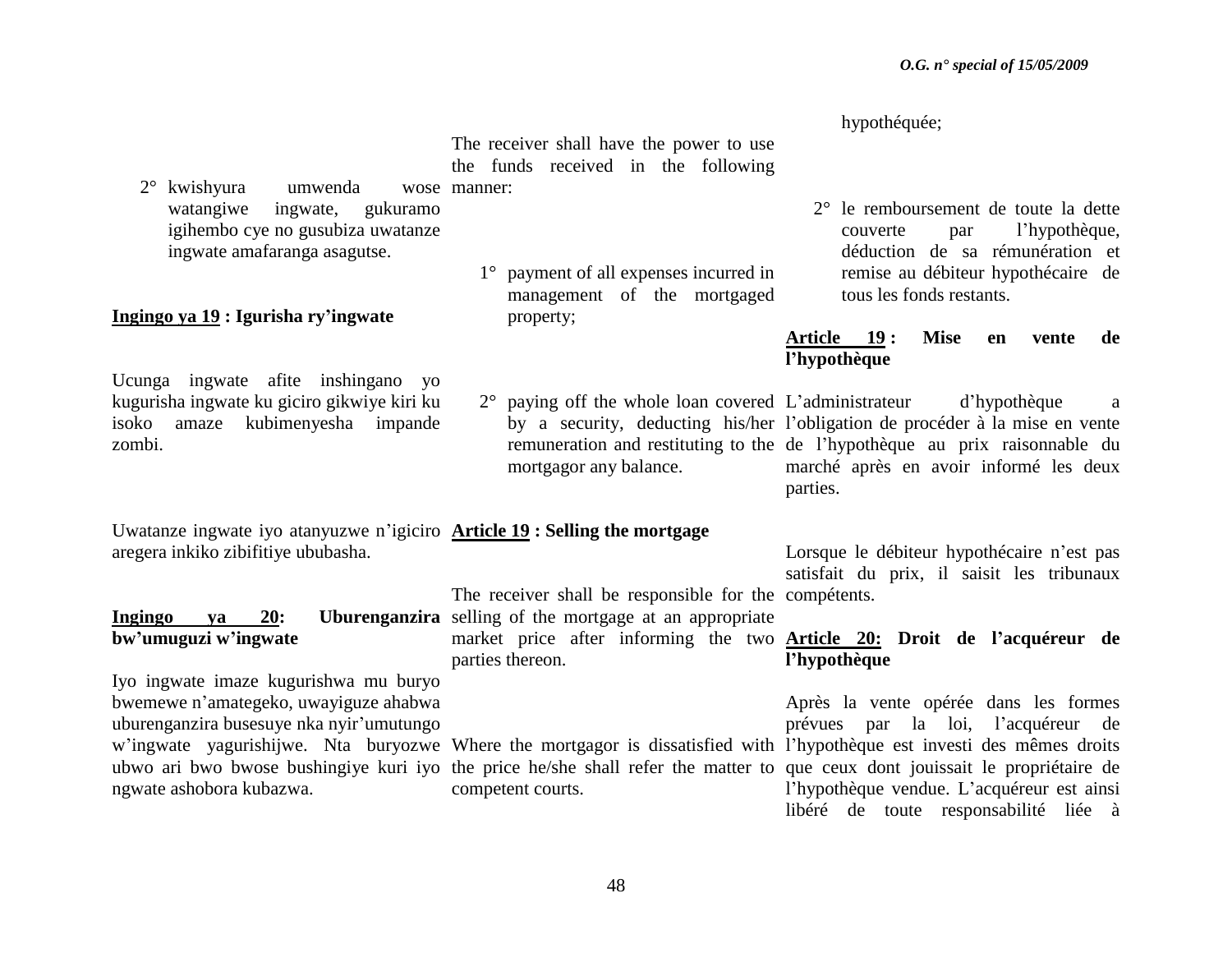|                                                                                          | Article 20: Right of mortgage purchaser l'hypothèque.                |                                                                                                  |
|------------------------------------------------------------------------------------------|----------------------------------------------------------------------|--------------------------------------------------------------------------------------------------|
| Mu gihe umwenda usigaye ushobora                                                         |                                                                      |                                                                                                  |
| kwishyurwa n'igice cy'ingwate, uwatanze                                                  |                                                                      | Lorsque la<br>dette<br>restant<br>due<br>est                                                     |
| n'uwahawe<br>ingwate                                                                     | ingwate After legal sale of the mortgage, the remboursable           | sur<br>partie<br>de<br>une                                                                       |
| babyumvikanyeho<br>bashobora                                                             |                                                                      | kugurisha mortgage purchaser shall be vested with l'hypothèque, le débiteur hypothécaire et le   |
| igice cy'ingwate.                                                                        |                                                                      | the same full rights as those vested in the créancier hypothécaire peuvent, de commun            |
|                                                                                          |                                                                      | owner of the mortgage sold. The purchaser accord, procéder à la mise en vente d'une              |
| Igurisha rigomba gutangazwa ku buryo the mortgage.                                       | shall be free of all liability on account of partie de l'hypothèque. |                                                                                                  |
| abantu bose babimenya.                                                                   |                                                                      | La mise en vente doit être largement                                                             |
|                                                                                          |                                                                      | diffusée pour que le public en prenne                                                            |
|                                                                                          | Where the remaining loan is refundable connaissance.                 |                                                                                                  |
| <b>Ingingo</b> ya 21: Igurwa ry'ingwate with part of the mortgage, both the              |                                                                      |                                                                                                  |
| n'uwahawe ingwate                                                                        |                                                                      | mortgagor and the mortgagee may, upon <b>Article 21:</b> Acquisition de l'hypothèque             |
|                                                                                          | mutual consent, sell a portion of the par le créancier hypothécaire  |                                                                                                  |
| Iyo uwahawe ingwate yifuza kugura mortgage.<br>kugurishwa,<br>igiye<br>ahabwa<br>ingwate |                                                                      |                                                                                                  |
| uburenganzira mbere y'abandi baguzi mu                                                   |                                                                      | Lorsque le créancier hypothécaire désire<br>acquérir l'hypothèque mise en vente, il a le         |
| gihe igiciro cye kingana n'icy'abandi.                                                   |                                                                      | The sale must be advertised for the public droit de préférence si son offre équivaut à           |
|                                                                                          | to be aware.                                                         | celle des autres acheteurs.                                                                      |
|                                                                                          |                                                                      |                                                                                                  |
|                                                                                          |                                                                      |                                                                                                  |
|                                                                                          | Article 21: Mortgage acquisition by a                                |                                                                                                  |
| Ingingo ya 22: Ikoreshwa ry'ibyavuye mortgagee                                           |                                                                      |                                                                                                  |
| mu ngwate yagurishijwe                                                                   | Where a mortgagee intends to acquire a del'hypothèque                | <b>Article 22: Utilisation du produit de vente</b>                                               |
| Amafaranga<br>avuye<br>mu                                                                | ngwate mortgage put on sale, he/she shall be                         |                                                                                                  |
| vagurishijwe,<br>akoreshwa                                                               |                                                                      | hakurikijwe preferred over others if his/her offer is Le produit de la vente de l'hypothèque est |
| urutonde rw'ibikenewe rukurikira:                                                        | equivalent to that of other purchasers.                              | utilisé selon l'ordre de priorité suivant:                                                       |

1° kwishyura inyungu yose, amafaranga y"ubukode, amahoro,

1° le paiement de tout intérêt, loyers,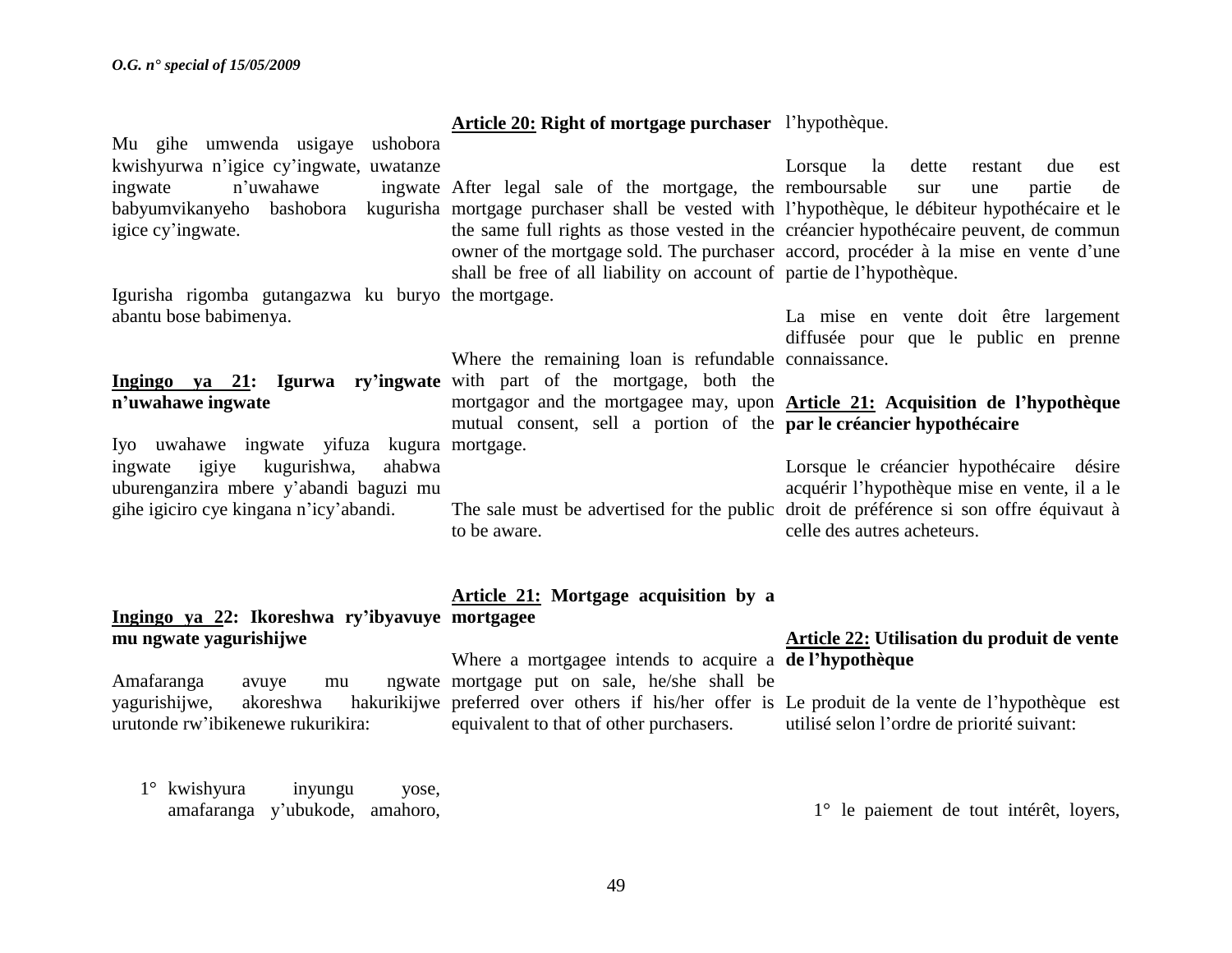ayakoreshejwe cyangwa mafaranga ya ngombwa kandi **of a mortgage**  agomba kwishyurwa ku ngwate **;**

- yakoreshejwe n"andi yose agomba priority: kwishyurwa, harimo ayishyurwa uwahawe gucunga ingwate;
- 3° kwishyura umwenda wa mbere watangiwe ingwate cyangwa igice cy"uwo mwenda gisigaye, inyungu cyangwa ibindi bintu byatumye haba igurisha;
- 4° kwishyura ingwate yose y"inyongera ku mutungo utimukanwa hakurikijwe urutonde rw"ubusumbane mu bugwate.

Iyo hari amafaranga asagutse mu igurishwa ry"ingwate, ahabwa nyir"ingwate yagurishijwe.

**Ingingo ya 23 : Uburenganzira bw'uwatanze ingwate bwo kwishyura** 

**Article 22: Use of proceeds from the sale** 

2° kwishyura amafaranga shall be used in the following order of The proceeds from the sale of a mortgage

- 1° payment of any interest, rents, taxes, charges or other amounts due required to be paid on the mortgage;
- 2° payment of expenses incurred and any other amounts due including the remuneration of the receiver;
- 3° payment of the first secured loan or the remaining part thereof, interest or any other circumstances that led to the sale of the mortgage ;
- 4° payment of any additional mortgage in order of their priority,

taxes, charges ou autres sommes dues et devant être payées sur l"hypothèque;

- 2° le paiement de toutes les dépenses et autres sommes dues y compris la rémunération de l"administrateur d"hypothèque;
- 3° le remboursement de la première dette couverte par l"hypothèque ou une partie restante de cette dette, les intérêts ou tous autres faits ayant entraîné la mise en vente de l"hypothèque ;
- 4° le paiement de toute hypothèque supplémentaire selon l"ordre des priorités.
- S"il y a un solde qui se dégage lors de la vente, il est remis au propriétaire de l"hypothèque vendue.

**Article 23: Droits du débiteur hypothécaire de payer** 

Igihe cyose, mbere y'uko uwahawe If there is any balance in the sale of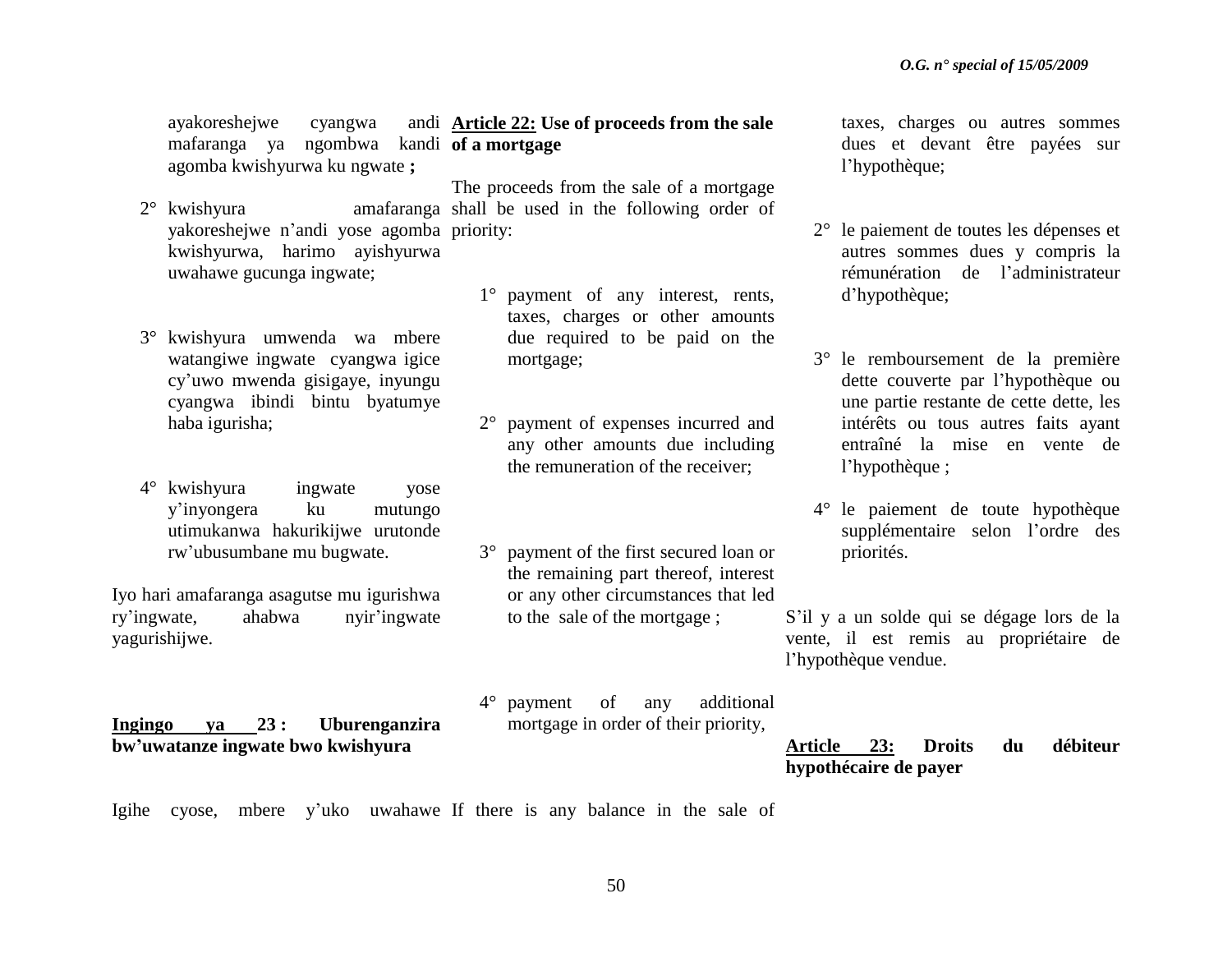| y'ubugure<br>amasezerano<br>yatanzwe, uwatanze ingwate ashobora<br>kwishyura<br>umwenda<br>wose<br>washinganishijwe ingwate cyangwa igice<br>cyawo gisigaye.                                       | bw'ingwate the sold mortgage.<br>Article 23: Rights of mortgagor to pay                                                                                                                                                                    | ingwate n'undi muguzi wese bagirana mortgage, it shall be paid to the owner of A tout moment, avant que le créancier<br>hypothécaire et l'acheteur ne concluent un<br>contrat de mise en vente du bien<br>hypothéqué, le débiteur hypothécaire peut<br>apurer la totalité de la dette couverte par<br>l'hypothèque ou une partie de la dette<br>restant due. |
|----------------------------------------------------------------------------------------------------------------------------------------------------------------------------------------------------|--------------------------------------------------------------------------------------------------------------------------------------------------------------------------------------------------------------------------------------------|--------------------------------------------------------------------------------------------------------------------------------------------------------------------------------------------------------------------------------------------------------------------------------------------------------------------------------------------------------------|
| Iyo kwishyura bikozwe hakurikijwe igika<br>cya mbere cy'iyi ngingo, uwahawe ingwate<br>agomba kugeza ku watanze ingwate:<br>$1^\circ$ icyemezo<br>bw'umwenda<br>amasezerano<br>n'inyandiko<br>zose | purchaser enter into an agreement to sell article, le créancier<br>the mortgaged property, the mortgagor remettre au débiteur hypothécaire :<br>may pay off the loan secured by the<br>cy'ubwishyu mortgage or the remaining part thereof. | paiement<br>effectué<br>Lorsque<br>le<br>est<br>At any time, before the mortgagee and any conformément à l'alinéa premier du présent<br>hypothécaire doit<br>une attestation d'apurement de la<br>$1^{\circ}$<br>dette;                                                                                                                                      |
| zifitwe<br>n'uwahawe<br>birebana n'ubugwate.                                                                                                                                                       | ingwate Where payment is made in accordance<br>with provisions of paragraph one of this<br>Article, the mortgagee shall deliver to the<br>mortgagor:                                                                                       | $2^{\circ}$ toutes les conventions et tous les<br>documents<br>possession<br>en<br>du<br>créancier hypothécaire relatifs à<br>l'hypothèque.                                                                                                                                                                                                                  |
| Uwatanze ingwate n'uwahawe ingwate<br>bagomba gusibisha ingwate mu gitabo<br>cyandikwamo ubugwate ku Mwanditsi<br>Mukuru.<br>Ingingo ya 24 : Kuregera urukiko                                      | 2° contract and all documents held by Registraire Général.<br>the mortgagee in connection with<br>the mortgage.                                                                                                                            | 1° a certificate of payment of the loan; Le débiteur et le créancier hypothécaires<br>procèdent à la radiation d'hypothèque du<br>registre des hypothèques<br>auprès du<br><b>Article 24: Saisine du tribunal</b>                                                                                                                                            |
| Haramutse habaye itambamira iryo ariryo<br>bijyanye<br>n'ikorwa<br>ryose<br>mu<br>ry'amasezerano y'ubugwate n'igurishwa<br>ry'ingwate,                                                             |                                                                                                                                                                                                                                            | En cas d'opposition en rapport avec la<br>conclusion de la convention d'hypothèque<br>ubifitemo inyungu wese The mortgagor and the mortgagee shall ou la mise en vente de l'hypothèque, toute                                                                                                                                                                |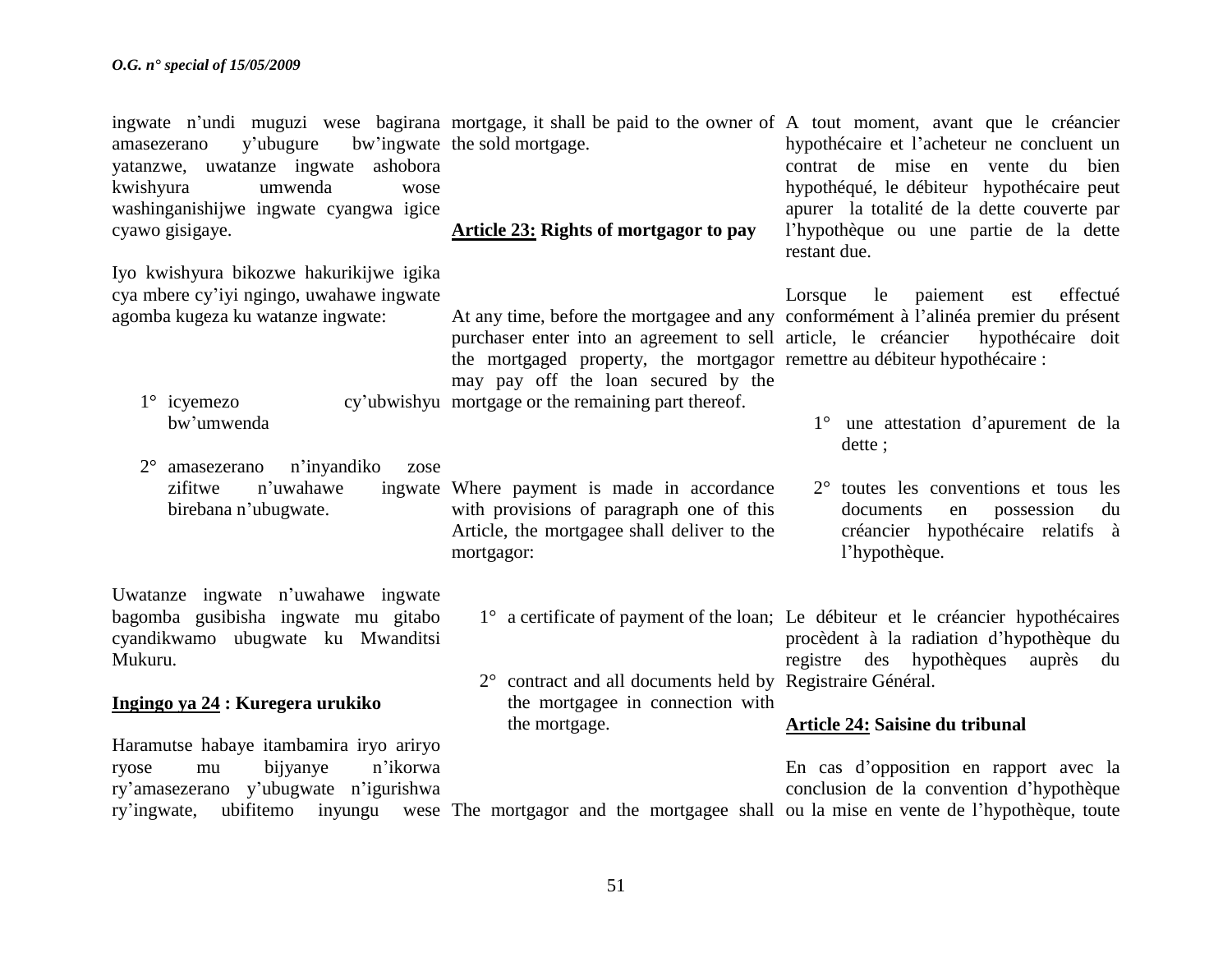| yitabaza Inkiko zibifitiye ububasha.                                                                                | register with the Registrar General.                                                                                                                                        | ensure removal of the mortgage from the personne interesse saisit les tribunaux<br>compétents.                                                                                                                                                                                        |
|---------------------------------------------------------------------------------------------------------------------|-----------------------------------------------------------------------------------------------------------------------------------------------------------------------------|---------------------------------------------------------------------------------------------------------------------------------------------------------------------------------------------------------------------------------------------------------------------------------------|
| <b>UMUTWE</b><br><b>WA</b><br>IV:<br><b>INGINGO</b><br>ZINYURANYE,<br><b>N'IZISOZA</b>                              | IZ'INZIBACYUHO Article 24: Referral to a court<br>Should there be any opposition to any <b>FINALES</b><br>matters relating to the drafting of the                           | <b>CHAPITRE</b><br>$\mathbf{V}$ :<br><b>DISPOSITIONS</b><br><b>TRANSITOIRES</b><br><b>DIVERSES,</b><br>ET                                                                                                                                                                             |
| Ingingo ya 25: Iyandikisha n'icungwa mortgage contract and to the selling of the<br>ry'igitabo                      | the matter to the competent courts.                                                                                                                                         | mortgage, the interested party shall refer <b>Article 25:</b> Enregistrement et tenue du<br>registre                                                                                                                                                                                  |
| Umwanditsi<br>Mukuru<br>agena<br>uburyo<br>ibyerekeye<br>iyandikisha<br>cyandikwamo<br>ry'igitabo<br>bikorwamo.     | n'icungwa <b>CHAPTER</b> V:<br>ingwate TRANSITIONAL<br><b>AND</b><br><b>PROVISIONS</b>                                                                                      | MISCELLANEOUS, Le Registraire Général détermine les<br>FINAL modalités d'enregistrement des hypothèques<br>et de la tenue du registre des hypothèques.                                                                                                                                |
| Ingingo ya 26: Ingingo z'inzibacyuho                                                                                | Article 25: Registration and register<br>keeping                                                                                                                            | <b>Article 26: Dispositions transitoires</b>                                                                                                                                                                                                                                          |
| Amasezerano yose y'ubugwate yakozwe<br>y'uko<br>iri<br>tegeko<br>ritangira<br>mbere<br>mu gihe cy'imyaka ibiri (2). | keeping of mortgage register.                                                                                                                                               | les conventions d'hypothèque<br>Toutes<br>gukurikizwa, akomeza kugira agaciro kayo The Registrar General shall determine conclues avant l'entrée en vigueur de la<br>modalities for registration of mortgage and présente loi restent valables pour une durée<br>$de$ deux $(2)$ ans. |
| Ingingo ya 27 : Itegurwa n'isuzumwa<br>ry'iri tegeko                                                                |                                                                                                                                                                             | Article 27: Elaboration et examen de la<br>présente loi                                                                                                                                                                                                                               |
| Iri<br>tegeko<br>ryateguwe<br>mu<br>rw'Icyongereza risuzumwa kandi ritorwa<br>mu rurimi rw'Ikinyarwanda.            | rurimi <b>Article 26:</b> Transitional provisions<br>All mortgage contracts entered into prior examinée et adoptée en Kinyarwanda.<br>to the commencement of this Law shall | La présente loi a été élaborée en Anglais et                                                                                                                                                                                                                                          |
| Ingingo ya 28: Ivanwaho ry'ingingo remain valid for a period of two (2) years.                                      |                                                                                                                                                                             |                                                                                                                                                                                                                                                                                       |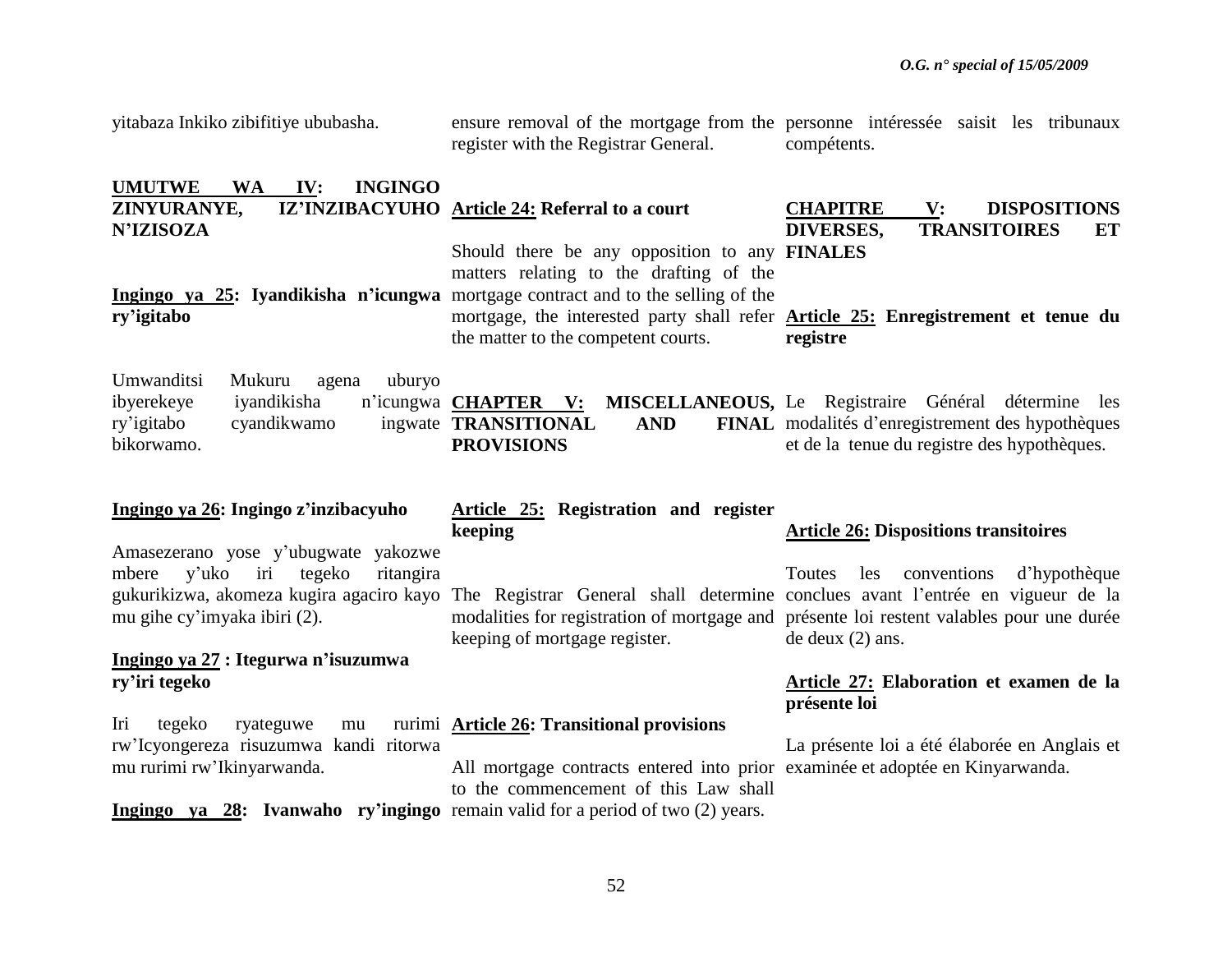| zinyuranyije n'iri tegeko                                                                                                                                                                                                          |                                                                                                                                                    | <b>Article 28: Disposition abrogatoire</b>                                                                                                                                                                          |
|------------------------------------------------------------------------------------------------------------------------------------------------------------------------------------------------------------------------------------|----------------------------------------------------------------------------------------------------------------------------------------------------|---------------------------------------------------------------------------------------------------------------------------------------------------------------------------------------------------------------------|
| Itegeko ryo ku wa 15/05/1922 ryerekeranye <b>Article 27: Drafting and consideration</b><br>mutungo utimukanwa of this Law<br>n'ingwate<br>ku<br>n'Ingingo zose z'amategeko abanziriza iri<br>kandi zinyuranyije na ryo bivanyweho. | considered and adopted in Kinyarwanda.                                                                                                             | Le Décrée du 15/05/1922 relative au régime<br>ainsi<br>hypothécaire<br>que<br>toutes<br>les<br>This Law was drafted in English and dispositions légales antérieures contraires à<br>la présente loi, sont abrogées. |
| Ingingo ya 29: Igihe itegeko ritangirira<br>gukurikizwa                                                                                                                                                                            |                                                                                                                                                    | Article 29: Entrée en vigueur                                                                                                                                                                                       |
| Iri tegeko ritangira gukurikizwa ku munsi provisions<br>ritangarijweho mu Igazeti ya Leta ya<br>Repubulika y'u Rwanda.                                                                                                             | <b>Article 28: Repealing of inconsistent</b><br>and all prior legal provisions contrary to République du Rwanda.<br>this Law, are hereby repealed. | La présente loi entre en vigueur le jour de sa<br>The Decree of 15/05/1922 on Mortgages publication au Journal Officiel de la                                                                                       |
| Kigali, kuwa 14/05/2009                                                                                                                                                                                                            | <b>Article 29: Commencement</b>                                                                                                                    | Kigali, le 14/05/2009                                                                                                                                                                                               |
| Perezida wa Repubulika<br><b>KAGAME Paul</b><br>$(s\acute{e})$                                                                                                                                                                     | This Law shall come into force on the day<br>of its publication in the Official Gazette of<br>the Republic of Rwanda.<br>Kigali, on 14/05/2009     | Le Président de la République<br><b>KAGAME Paul</b><br>$(s\acute{e})$                                                                                                                                               |
| Minisitiri w'Intebe<br><b>MAKUZA Bernard</b><br>$(s\acute{e})$                                                                                                                                                                     |                                                                                                                                                    | Le Premier Ministre<br><b>MAKUZA Bernard</b><br>$(s\acute{e})$                                                                                                                                                      |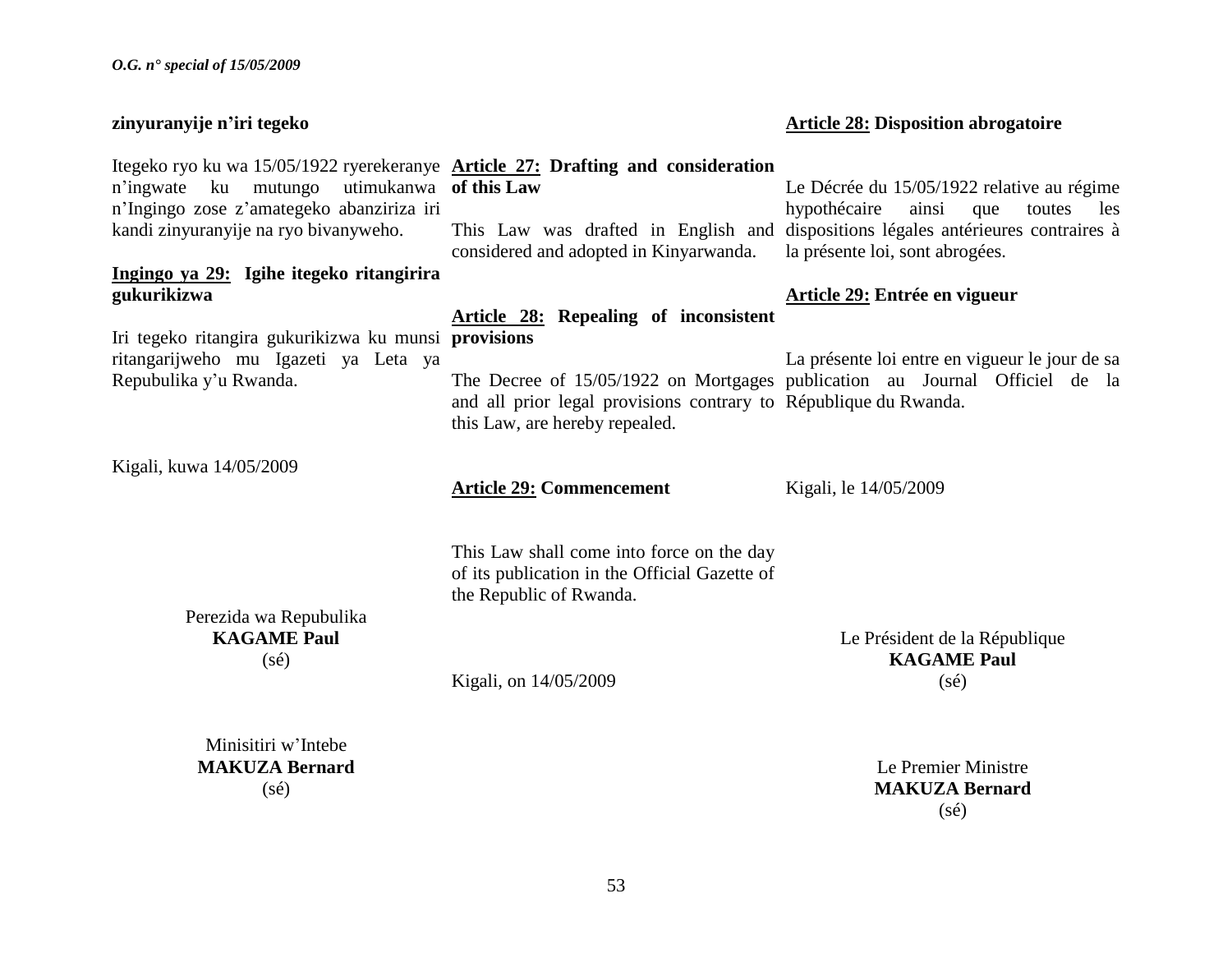### The President of the Republic **KAGAME Paul** (sé)

### **Bibonywe kandi bishyizweho Ikirango cya Repubulika:**

The Prime Minister **MAKUZA Bernard** (sé)

Minisitiri w"Ubutabera / Intumwa Nkuru ya Leta **KARUGARAMA Tharcisse** (sé)

**Seen and sealed with the Seal of the Republic:**

The Minister of Justice / Attorney General

**KARUGARAMA Tharcisse** (sé)

### **Vu et scellé du Sceau de la République:**

Le Ministre de la Justice / Garde des Sceaux

**KARUGARAMA Tharcisse**  $(s\acute{e})$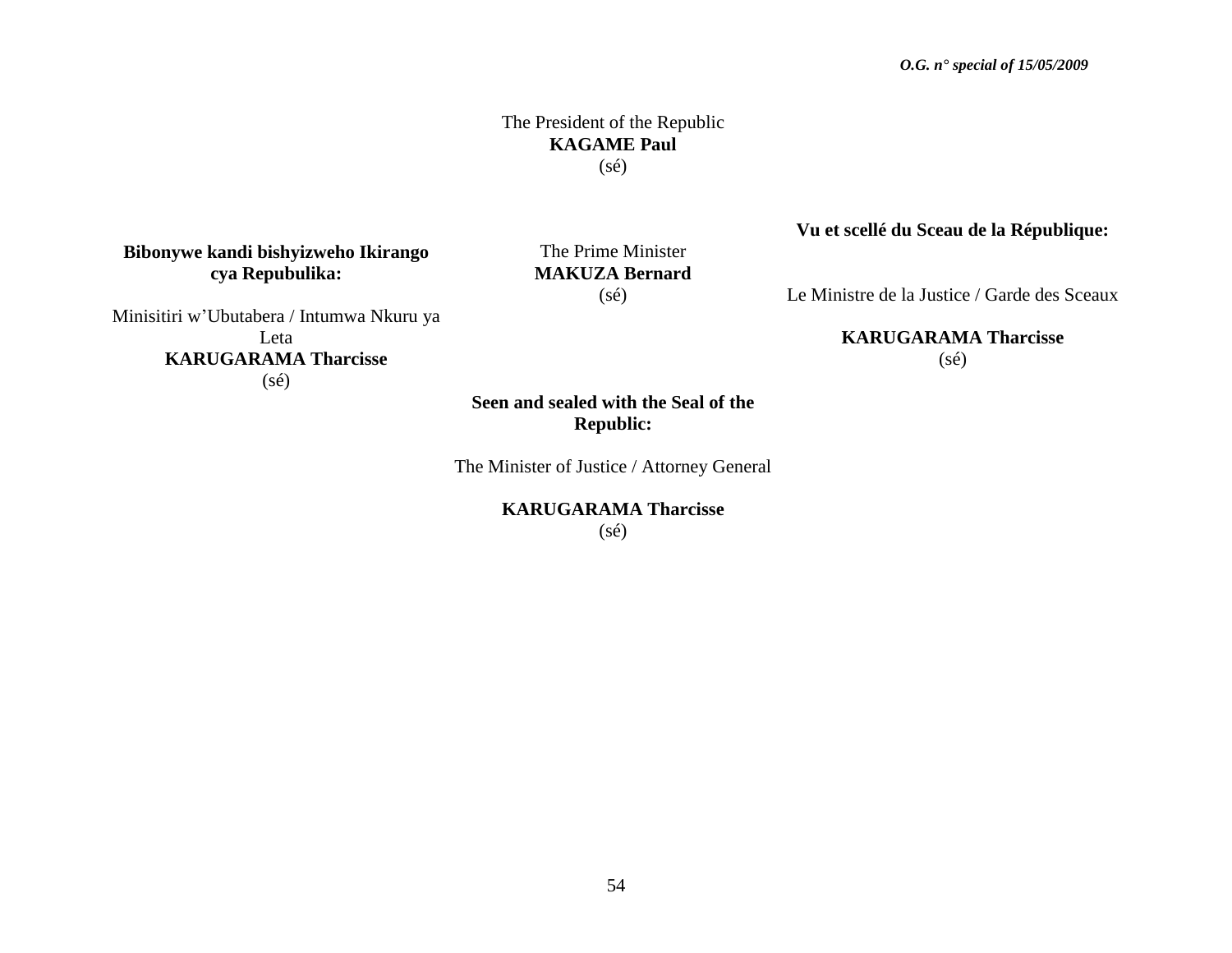| ITEGEKO N° 11/2009 RYO KUWA LAW N° 11/2009 OF 14/05/2009 ON<br>14/05/2009 RYEREKEYE UBUGWATE                                                            | <b>SECURITY</b><br><b>INTERESTS</b><br>IN                                                                                          | 11/2009<br><b>DU</b><br>14/05/2009<br>$N^{\circ}$<br><b>LOI</b><br><b>RELATIVE</b><br><b>SURETES</b><br><b>AUX</b> |
|---------------------------------------------------------------------------------------------------------------------------------------------------------|------------------------------------------------------------------------------------------------------------------------------------|--------------------------------------------------------------------------------------------------------------------|
| KU MUTUNGO WIMUKANWA                                                                                                                                    | <b>MOVABLE PROPERTY</b>                                                                                                            | <b>MOBILIERES</b>                                                                                                  |
| <b>ISHAKIRO</b>                                                                                                                                         | <b>TABLE OF CONTENTS</b>                                                                                                           | <b>ABLE DES MATIERES</b>                                                                                           |
| WA MBERE:<br><b>INGINGO</b><br><b>UMUTWE</b><br><b>RUSANGE</b>                                                                                          | <b>CHAPTER</b><br>ONE:<br><b>GENERAL</b><br><b>PROVISIONS</b>                                                                      | <b>CHAPITRE</b><br><b>PREMIER:</b><br><b>DISPOSITIONS GENERALES</b>                                                |
| Ingingo ya mbere: Icyo itegeko rigamije                                                                                                                 | <b>Article One: Purpose of this Law</b>                                                                                            | Article premier: Objet de la présente lo                                                                           |
| Ingingo ya 2: Ibisobanuro by'amagambo                                                                                                                   | <b>Article 2: Definitions</b>                                                                                                      | <b>Article 2 : Définitions</b>                                                                                     |
| <b>UMUTWE</b><br>$\mathbf{II}$ :<br>WA<br><b>AMAHAME</b><br>N'ISHYIRWA<br><b>YEREKERANYE</b><br>MU<br><b>BIKORWA BY'INGWATE</b>                         | <b>CHAPTER</b><br>$\Pi$ :<br><b>PRINCIPLES</b><br><b>RELATING TO ENFORCEMENT OF</b><br><b>SECURITY INTERESTS</b>                   | <b>CHAPITRE II:</b><br><b>PRINCIPES</b><br>RELATIFS A L'EXECUTION DES<br><b>SURETES</b>                            |
| Ingingo ya 3 : Ishyirwaho ry'ingwate                                                                                                                    | <b>Article 3: Creation of security interests</b>                                                                                   | Article 3: Constitution d'une sûreté                                                                               |
| Ingingo ya 4: Ihabwagaciro ry'ubugwate                                                                                                                  | Article 4: Effectiveness of security Article 4: Validité de la sûreté<br>interest                                                  |                                                                                                                    |
| Ingingo ya 5: Ibikubiye mu masezerano<br>v'ubugwate                                                                                                     | interest agreement.                                                                                                                | Article 5: Content of the security Article 5: Contenu d'un contrat de<br>garantie                                  |
| <b>WA</b><br><b>UMUTWE</b><br>III:<br><b>UBWOKO</b><br><b>BW'UMUTUNGO</b><br><b>WIMUKANWA</b><br><b>USHOBORA</b><br><b>GUTANGWAHO</b><br><b>INGWATE</b> | <b>CHAPTER</b><br>III:<br><b>KINDS</b><br><b>OF</b><br><b>MOVABLES</b><br><b>SUBJECT</b><br><b>TO</b><br><b>SECURITY INTERESTS</b> | <b>CHAPITRE III : SORTES DE BIENS</b><br><b>SUSCEPTIBLES</b><br><b>MEUBLES</b><br><b>DE</b><br><b>SURETES</b>      |
| Ingingo ya 6: Ubwoko bw'umutungo Article 6: Kinds of movable property<br>wimukanwa                                                                      |                                                                                                                                    | Article 6 : Sortes de biens meubles                                                                                |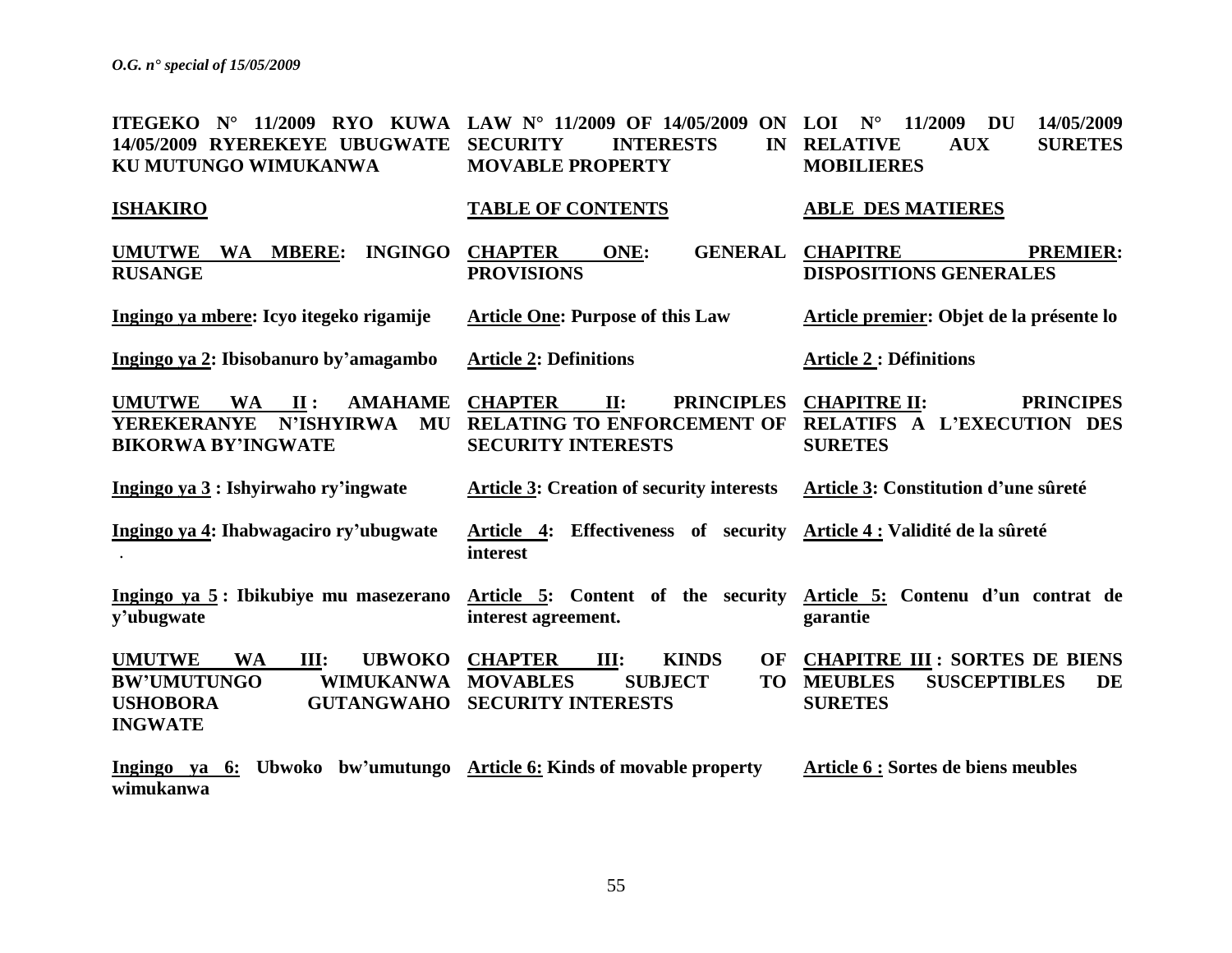| Ingingo ya 7: Umutungo wimukanwa mu Article 7: Movable property at the time<br>gihe cy'ikorwa ry'amasezerano                   | of signing the contract                                                       | Article 7: Biens meubles au moment de<br>la conclusion du contrat           |
|--------------------------------------------------------------------------------------------------------------------------------|-------------------------------------------------------------------------------|-----------------------------------------------------------------------------|
| Ingingo ya 8: Umutungo uteganyijwe Article 8: After-acquired property<br>kuboneka<br>v'ikorwa<br>nyuma<br>ry'amasezerano       |                                                                               | Article 8: Biens acquis ultérieurement à<br>la conclusion du contrat        |
| Ingingo ya 9: Ibikomoka ku ngwate Article 9: Proceeds from the collateral<br>cv'ikorwa<br>igihe<br>yatanzwe<br>ry'amasezerano. |                                                                               | Article 9: Produits du bien grevé de<br>sûreté                              |
| UMUTWE WA IV: UKO UBUGWATE<br><b>BURUTANWA</b>                                                                                 | <b>CHAPTER</b><br>IV:<br><b>PRIORITY</b><br><b>BETWEEN SECURITY INTERESTS</b> | <b>CHAPITRE</b><br><b>DE</b><br><b>ORDRE</b><br>IV:<br>PRIORITE DES SURETES |
| Ingingo ya 10: Kubona ubugwate                                                                                                 | <b>Article 10: Acquisition security interest</b>                              | Article 10: Acquisition de sûreté                                           |
| Ingingo ya 11: Isumbana ry'ubugwate                                                                                            | <b>Article 11: Priority order of security</b><br>interests                    | Article 11: Ordre de priorité des<br>sûretés                                |
| Ingingo ya 12: Ihererekanywa ry'ingwate                                                                                        | <b>Article 12: Transfer of collateral</b>                                     | Article 12: Cession du bien grevé de<br>sûreté                              |
| Ingingo ya 13 : Ubundi burenganzira ku<br>mutungo ugwatirijwe                                                                  | Article 13: Other rights in collateral                                        | Article 13: Autres droits sur le bien<br>grevé de sûreté                    |
| Ingingo ya 14: Kutabangamirana mu<br>igwatiriza                                                                                | <b>Article 14: Protection of rights in</b><br>taking collateral               | Article 14: Protection des droits en cas<br>de de prise de sûreté           |
| <b>UMUTWE WA V: KWISHYUZA</b>                                                                                                  | <b>CHAPTER V: ENFORCEMENT OF</b><br><b>SECURITY INTERESTS</b>                 | <b>CHAPITRE V: REALISATION DES</b><br><b>SURETES</b>                        |
| Ingingo ya 15 : Iyishyura mu igurishwa<br>ry'ingwate                                                                           | <b>Article 15: Sale of the collateral</b>                                     | Article 15: Réalisation de la sûreté                                        |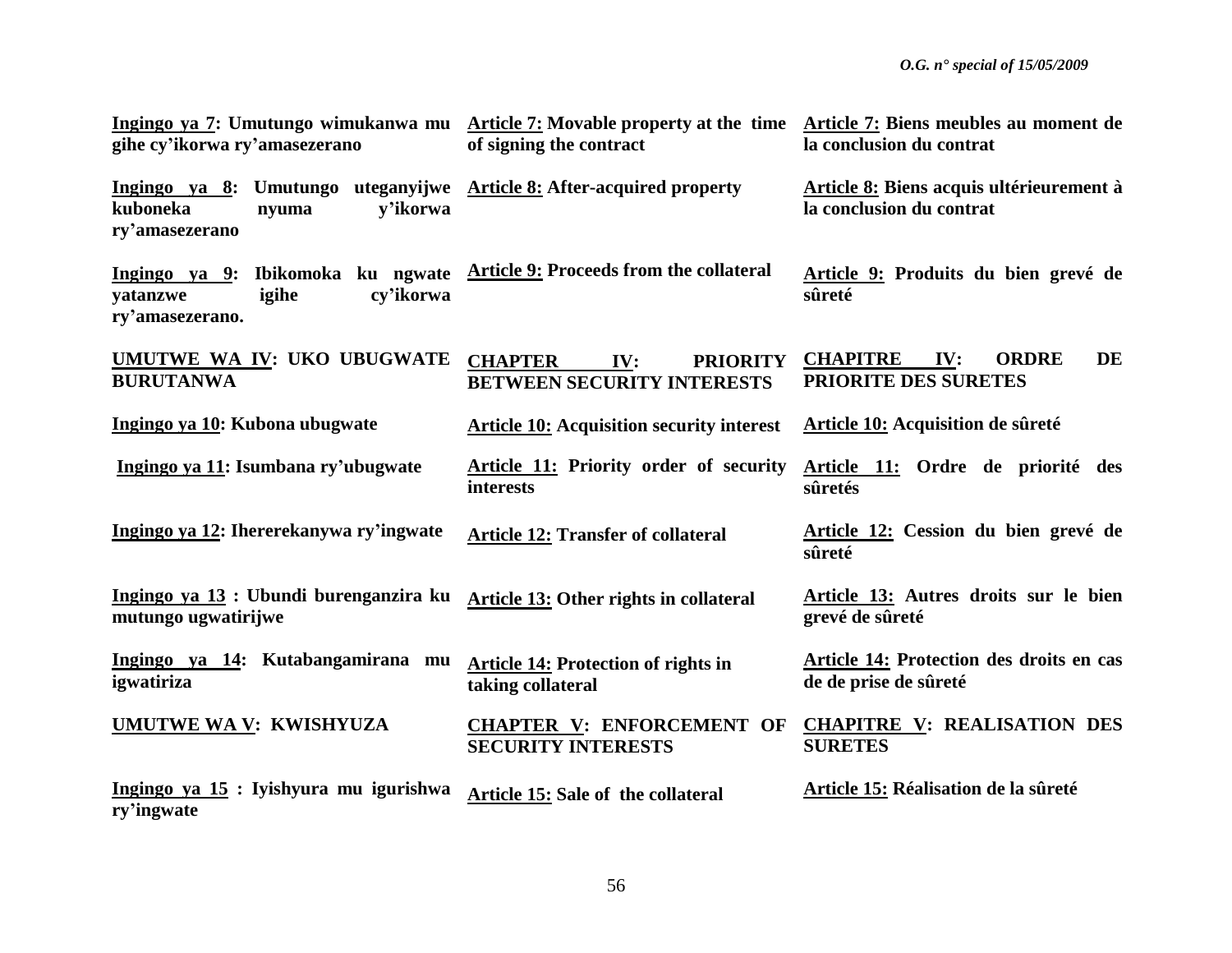| <b>Ingingo</b><br><b>16:</b><br>ya<br>bw'uberewemo umwenda ku ngwate                       | Uburenganzira Article 16: Right of secured creditor to Article 16: Droit du créancier garanti<br>apply collateral | sur le bien grevé de sûreté                                        |
|--------------------------------------------------------------------------------------------|-------------------------------------------------------------------------------------------------------------------|--------------------------------------------------------------------|
| Ingingo ya 17: Igurisha ry'ingwate                                                         | <b>Article 17: Sale of collateral</b>                                                                             | Article 17: Mise en vente du bien grevé<br>de sûreté.              |
| Uburenganzira bwo<br>Ingingo ya 18:<br>kongera kugura ingwate                              | <b>Article 18: Rights to redeem collateral</b>                                                                    | Article 18: Droits de rachat du bien<br>grevé de sûreté            |
| Ingingo ya 19 : Gusubira mu masezerano<br>y'ubugwate                                       | Article 19: Reinstatement of security<br>agreement                                                                | Article 19: Révision du contrat de<br>garantie                     |
| Ingingo ya 20: Kuregera urukiko                                                            | <b>Article 20: Suing in court</b>                                                                                 | <b>Article 20: Saisine de la juridiction</b>                       |
| Ingingo ya 21 : Umwanditsi Mukuru<br>ushinzwe<br>iby'ingwate<br>ku<br>mutungo<br>wimukanwa | <b>Article 21: Registrar General of</b><br>security interests in movable property                                 | Article 21: Registraire Général des<br>suretés mobilières          |
| Ingingo ya 22: Igitabo cy'ingwate ku<br>mutungo wimukanwa                                  | <b>Article 22: Register of security interests</b><br>in movable property                                          | Article 22:<br>Registre<br>des<br>suretés<br>mobilières            |
| Ingingo ya 23: Ibikubiye mu gitabo<br>cy'ingwate ku mutungo wimukanwa                      | Article 23: Content of the Register of<br><b>Security Interests in Movable Property</b>                           | Article 23: Contenu du Registre des<br>sûretés mobilières          |
| Ingingo ya 24: Kwandikisha ubugwate                                                        | Article 24: Registration of the security<br>interest                                                              | Article 24 : Enregistrement de la sûreté                           |
| Ingingo ya 25: Igihe iyandikisha rimara                                                    | <b>Article 25: Duration of registration</b>                                                                       | Article 25 : Durée de l'enregistrement                             |
| Ingingo ya 26: Ihererekanya ry'ingwate                                                     | <b>Article 26: Transfer of security interest</b>                                                                  | Article 26: Cession de sûreté                                      |
| Ingingo ya 27: Isubizwaho ry'iyandikisha                                                   | <b>Article 27: Restoration of registration</b>                                                                    | <b>Rétablissement</b><br><b>Article</b><br>27:<br>d'enregistrement |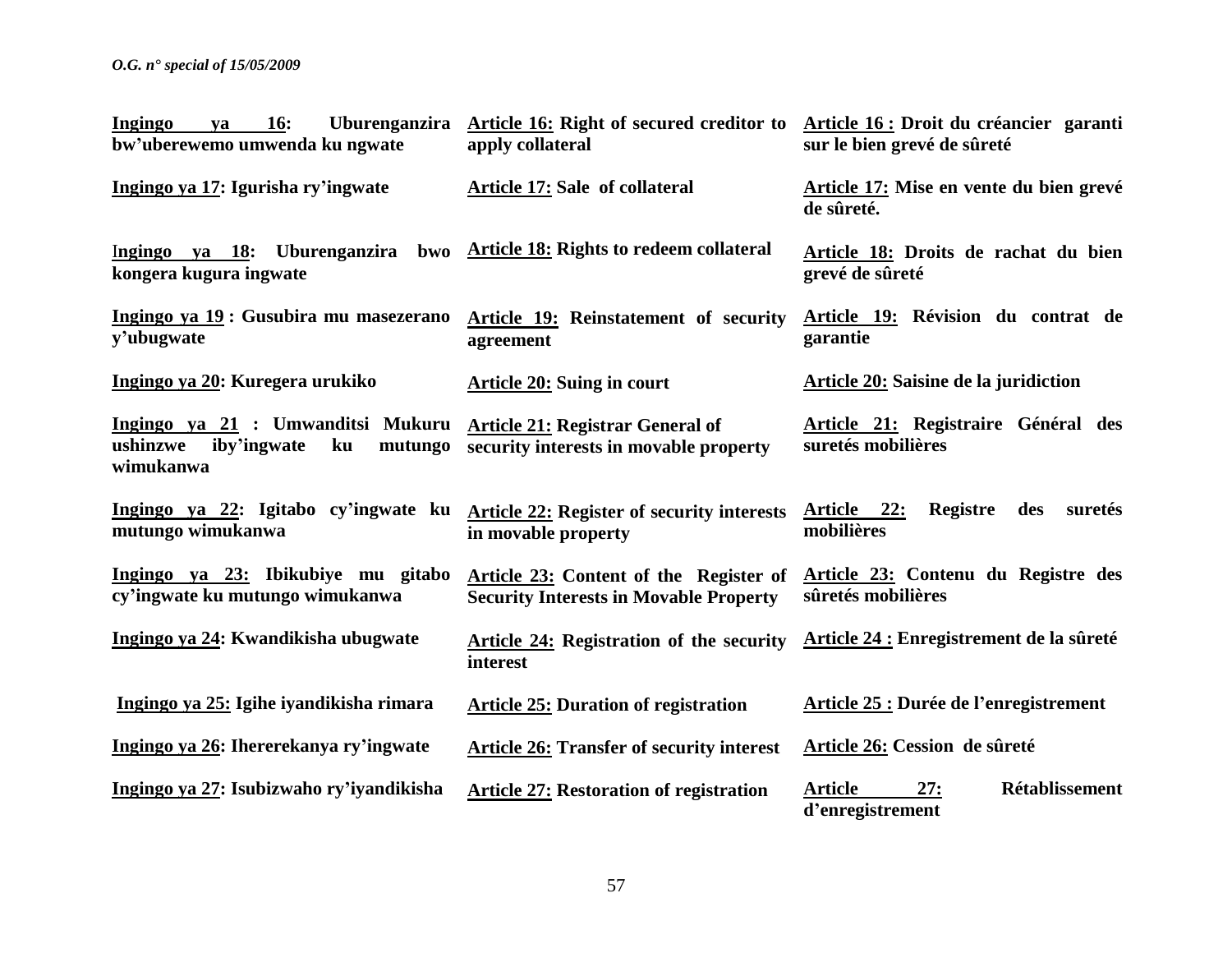| Ingingo ya 28:<br>ibyanditse<br>gukosora<br>$\mathbf{n}\mathbf{o}$<br>cyangwa ibyibagiranye                                                                         | Gukura mu gitabo Article 28: Removal of data from Article 28: Radiation de données du<br>amakosa register and correction of errors and registre et correction d'erreurs et<br>omissions | omissions                                                                                                                                 |
|---------------------------------------------------------------------------------------------------------------------------------------------------------------------|-----------------------------------------------------------------------------------------------------------------------------------------------------------------------------------------|-------------------------------------------------------------------------------------------------------------------------------------------|
| Ingingo ya 29: Gusoma ibyanditse mu Article 29: Searches of register<br>gitabo cyagenewe iyandikwa ry'ubugwate                                                      |                                                                                                                                                                                         | <b>Article 29: Consultation de registre</b>                                                                                               |
| Ingingo ya $30$ : Ibigomba kuba bigamijwe Article $30$ : Purpose of the person<br>n'usaba gusoma igitabo cyandikwamo requesting search of the register.<br>ubugwate |                                                                                                                                                                                         | Article 30: Objectifs de la personne<br>demandant la consultation du registre<br>des sûretés                                              |
| <b>UMUTWE</b><br><b>WA</b><br>VI:<br>Z'AKABABARO,<br>AMAKURU,<br><b>N'AMABWIRIZA</b>                                                                                | <b>INDISHYI CHAPTER</b><br>DAMAGES,<br>VI:<br>NOTICES,<br>GUTANGA INFORMATION,<br><b>IMENYESHA REGULATIONS</b>                                                                          | <b>CHAPITRE VI: DOMMAGES ET</b><br>INTERETS, INFORMATION, AVIS<br><b>ET REGLEMENTS</b>                                                    |
| Ingingo ya 31: Ibyerekeye indishyi Article 31: Damages<br>z'akababaro                                                                                               |                                                                                                                                                                                         | Article 31: Dommages et intérêts                                                                                                          |
| Ingingo ya 32: Amabwiriza                                                                                                                                           | <b>Article 32: Regulations</b>                                                                                                                                                          | <b>Article 32: Règlements</b>                                                                                                             |
| <b>UMUTWE</b><br><b>WA</b><br><b>INGINGO</b><br>VII:<br>ZINYURANYE,<br>IZ'INZIBACYUHO<br><b>N'IZISOZA</b>                                                           | <b>CHAPTER VII: MISCELLANEOUS,</b><br><b>TRANSITIONAL</b><br><b>AND</b><br><b>FINAL</b><br><b>PROVISIONS</b>                                                                            | <b>CHAPITRE</b><br>VII:<br><b>DISPOSITIONS</b><br>DIVERSES,<br><b>TRANSITOIRES</b><br>ET<br><b>FINALES</b>                                |
| Ingingo ya 33: Igihe cy'inzibacyuho<br>Ingingo ya 34: Itegurwa n'isuzumwa<br>ry'iri tegeko<br>Ingingo ya 35: Ivanwaho ry'ingingo<br>zinyuranyije n'iri tegeko       | <b>Article 33: Transitional period</b><br><b>Article 34: Drafting and consideration</b><br>of this Law<br><b>Article 35: Repealing of inconsistent</b><br>provisions                    | Article 33: Période transitoire<br>Article 34: Elaboration et examen de la<br>présente loi<br><b>Article 35 : Disposition abrogatoire</b> |
| Ingingo ya 36: Igihe itegeko ritangirira<br>gukurikizwa                                                                                                             | <b>Article 36: Commencement</b>                                                                                                                                                         | Article 36: Entrée en vigueur                                                                                                             |

58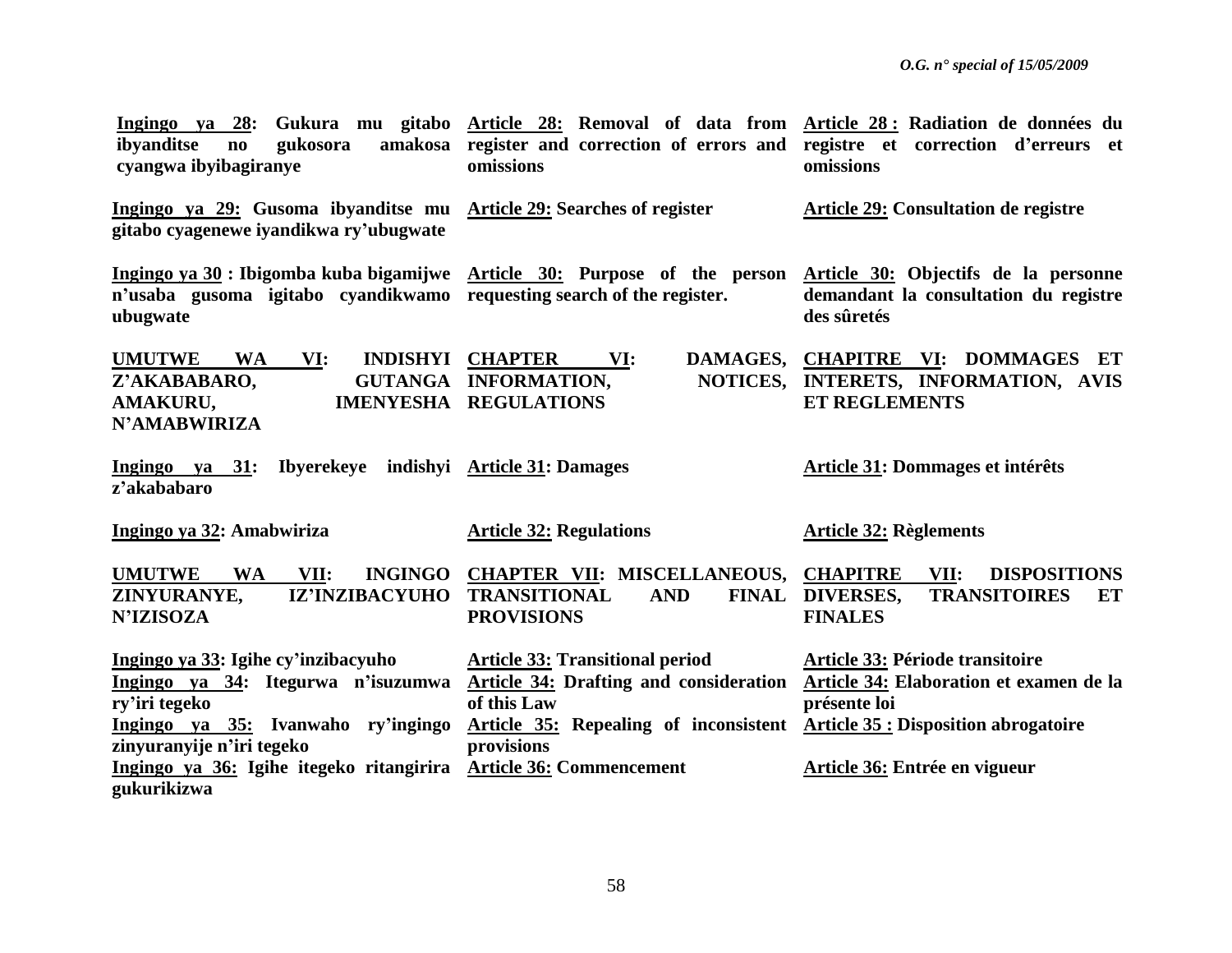**ITEGEKO N° 11/2009 RYO KUWA LAW N° 11/2009 OF 14/05/2009 ON LOI N° 11/2009 DU 14/05/2009 14/05/2009 RYEREKEYE UBUGWATE KU MUTUNGO WIMUKANWA INTERESTS MOVABLE PROPERTY RELATIVE AUX SURETES MOBILIERES**

**Twebwe, KAGAME Paul,**

Perezida wa Repubulika;

**We, KAGAME Paul,** President of the Republic;

**THE PARLIAMENT:**

24 April 2009;

**Nous, KAGAME Paul,** Président de la République;

**INTEKO ISHINGA AMATEGEKO THE PARLIAMENT HAS ADOPTED LE PARLEMENT A ADOPTE ET YEMEJE, NONE NATWE DUHAMIJE, DUTANGAJE ITEGEKO RITYA KANDI DUTEGETSE KO RYANDIKWA MU IGAZETI YA LETA PUBLISHED IN THE OFFICIAL YA REPUBULIKA Y'U RWANDA**

### **INTEKO ISHINGA AMATEGEKO:**

Umutwe w"Abadepite mu nama yawo yo The Chamber of Deputies, in its session of La Chambre des Députés, en sa séance du kuwa 24 Mata 2009;

Ishingiye ku Itegeko Nshinga Repubulika y'u Rwanda ryo kuwa 04 Republic of Rwanda of June 4, 2003 as Rwanda du 4 Juin 2003, telle que révisée Kamena 2003 nk'uko ryavuguruwe kugeza amended to date, especially in Articles 29, ubu, cyane mu ngingo zaryo; iya 29, iya 62, 62, 66, 67, 90, 92, 93, 94, 108 and 201; iya 66, iya 67, iya 90, iya 92, iya 93, iya 94, iya 108 n"iya 201.

Isubiye ku Itegeko ryo ku wa 12 Mutarama Having reviewed the Decree of 1920 ryerekeye ubugwate ku bicuruzwa no 12/01/1920 on security interests in ku nyandiko nyemezabuguzi;

WE SANCTION, NOUS **PROMULGATE THE FOLLOWING PROMULGUONS LA LOI DONT LA LAND ORDER IT GAZETTE OF THE REPUBLIC OF RWANDA TENEUR SUIT ET ORDONNONS** 

**LE PARLEMENT:**

24 avril 2009;

**QU'ELLE SOIT PUBLIEE AU** 

**REPUBLIQUE DU RWANDA**

SANCTIONNONS.

**OFFICIEL DE LA** 

Pursuant to the Constitution of the Vu la Constitution de la République du à ce jour, spécialement en ses articles 29, 62, 66, 67, 90, 92, 93, 94, 108 et 201;

business and commercial invoices;

Revu le Décret du 12/01/1920 relatif au gage du fonds de commerce, de l"escompte et gage de la facture commerciale;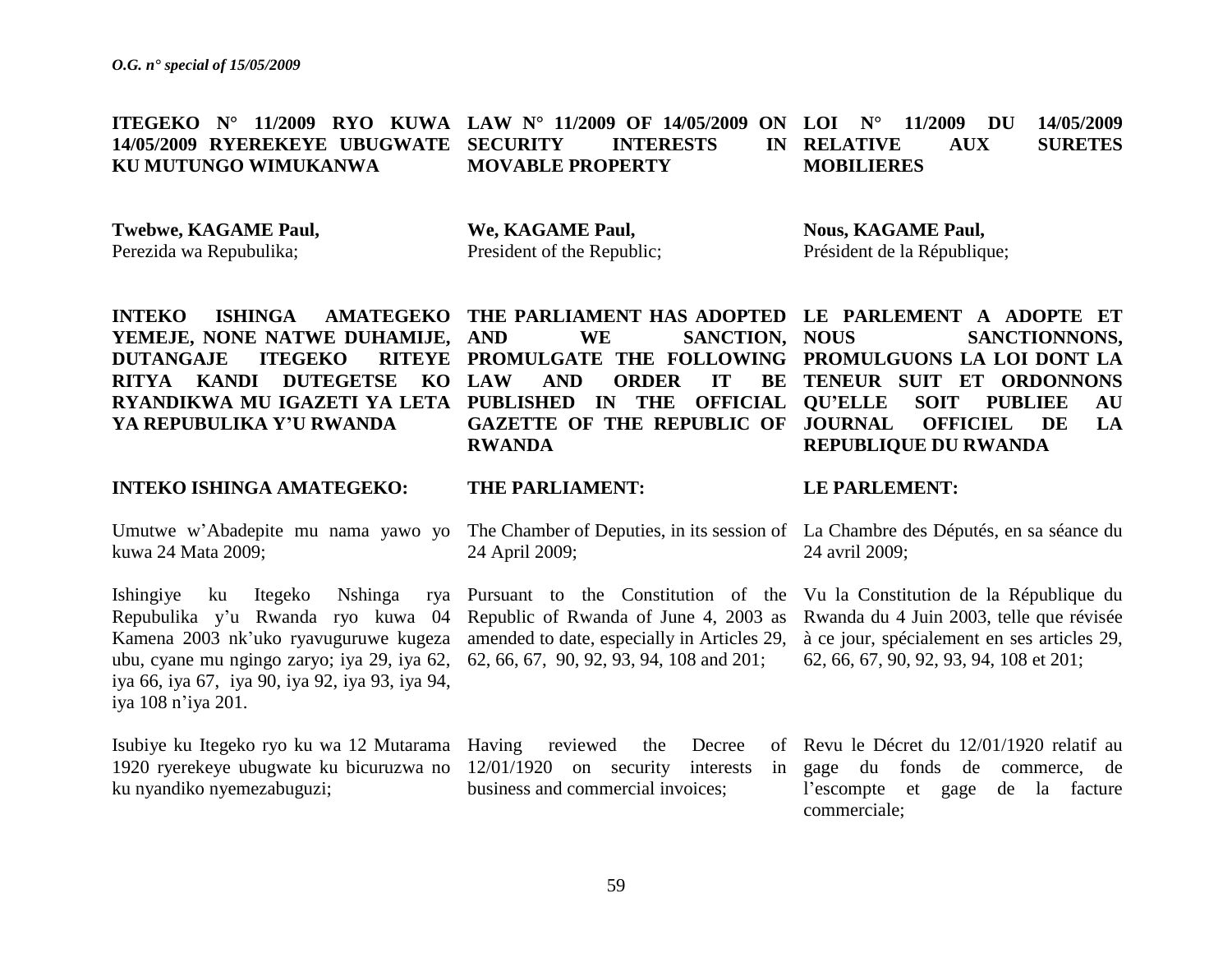| Isubiye ku Itegeko ryo kuwa 28 Nyakanga<br>1934 ryerekeye inyandiko mvunjwafaranga; | the<br>Decree<br>Having<br>reviewed<br>28/07/1934<br>bill<br>$\alpha$<br>exchange, promissory note and protest; | of Revu le Décret du 28/07/1934 relatif à la<br>of lettre de change, billet à ordre et protêt; |  |  |
|-------------------------------------------------------------------------------------|-----------------------------------------------------------------------------------------------------------------|------------------------------------------------------------------------------------------------|--|--|
| YEMEJE:                                                                             | <b>ADOPTS:</b>                                                                                                  | <b>ADOPTE:</b>                                                                                 |  |  |
| <b>INGINGO</b><br><b>UMUTWE</b><br>WA MBERE:<br><b>RUSANGE</b>                      | ONE:<br><b>GENERAL</b><br><b>CHAPTER</b><br><b>PROVISIONS</b>                                                   | <b>PREMIER:</b><br><b>CHAPITRE</b><br><b>DISPOSITIONS GENERALES</b>                            |  |  |
| Ingingo ya mbere: Icyo itegeko rigamije                                             | <b>Article One: Purpose of this Law</b>                                                                         | Article premier: Objet de la présente<br>loi                                                   |  |  |
| Iri tegeko rigenga ibyerekeranye n'ubugwate<br>ku mutungo wimukanwa.                | This Law governs security interests in La présente<br>Movable Property.                                         | sûretés<br>régit<br>loi<br>les<br>mobilières.                                                  |  |  |

**Ingingo ya 2: Ibisobanuro by'amagambo Article 2: Definitions**

Uretse igihe byaba biteganywa ukundi, muri iri tegeko amagambo akurikira asobanura: In this Law, unless the context otherwise requires, the following terms shall mean:

**1**<sup>o</sup>"ibyiyongereye ku mutungo": ibintu 1<sup>o</sup> "accessions": goods that are installed byiyongereye mu mutungo byashyizwe ku mutungo; cyangwa in, or affixed to, other goods; **1 <sup>o</sup>"accessions":** biens incorporés ou fixés à d"autres biens;

**2°"inyandiko igaragaza uburenganzira 2 <sup>o</sup>"chattel paper":** one or more writings **bwo kwishyurwa":** inyandiko imwe that evidence both a monetary obligation cyangwa nyinshi zerekana ko umuntu afitiye and a security interest in, or lease of, undi umwenda w"amafaranga, ingwate specific goods or specific goods and cyangwa amufitiye ubukode bw"ibintu bye accessions; ku mutungo cyangwa ku wiyongeraho;

**2 <sup>o</sup>"acte mobilier" :** un ou plusieurs écrits constatant à la fois l"existence d"une obligation pécuniaire sur des biens déterminés ou d"une sûreté sur ces biens, ou sur ces biens et leurs accessions;

Dans la présente loi, à moins que le contexte n"en dispose autrement, les

**Article 2 : Définitions**

termes suivants signifient: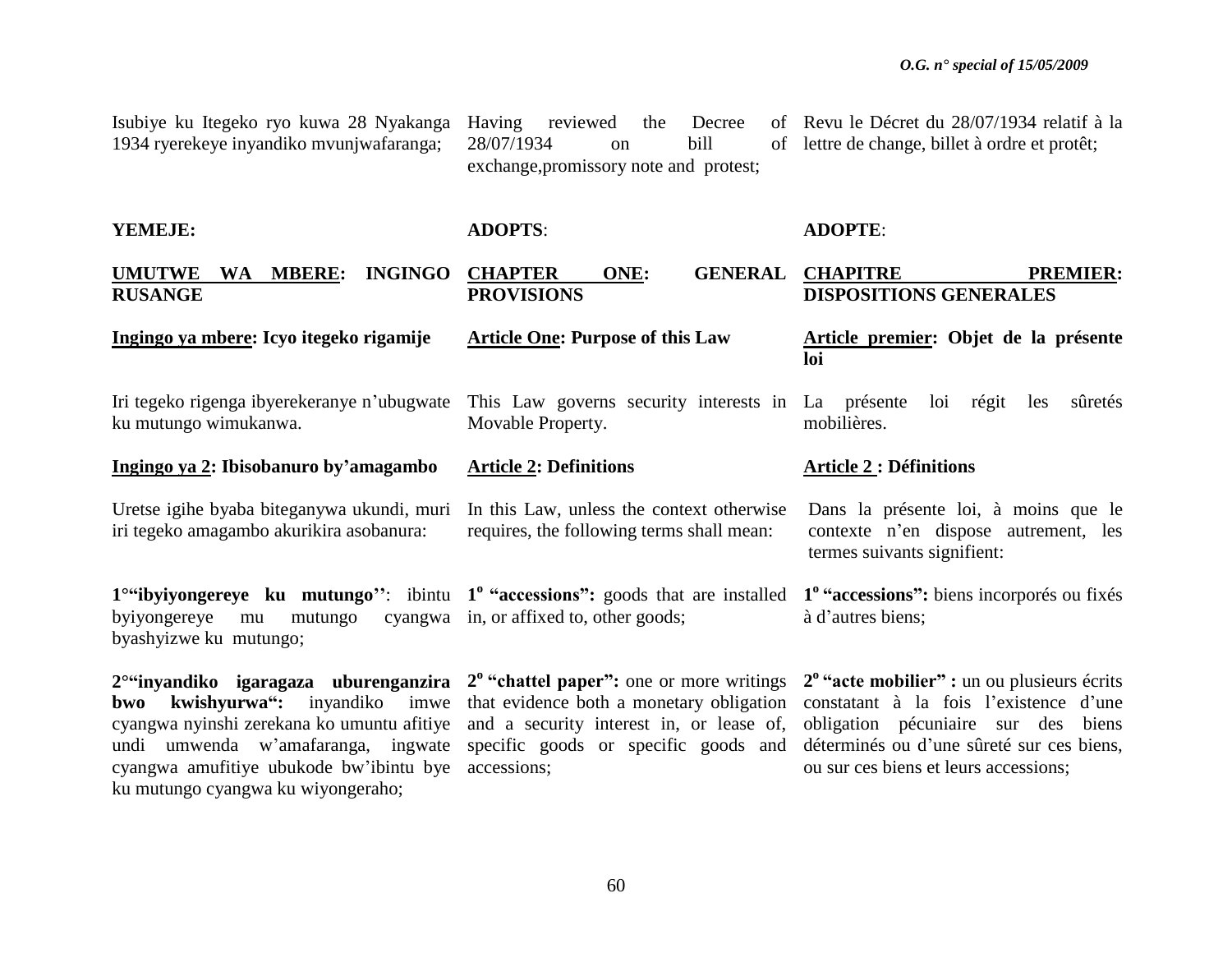ukoreshwa mu bugwate; **4° "urukiko"**: urukiko rubifitiye ububasha; 5° **"ugomba kwishyura":** wagurijwe ugomba kwishyura cyangwa or performance of an obligation secured; kurangiza inshingano zatumye atanga ingwate; 6° "inyandiko igaragaza ko umuntu afite **6° "document of title":** writing issued by **6 o "acte-titre":** écrit émis ou remis au uburenganzira ku mutungo": inyandiko or addressed to a bailee; yatanzwe cyangwa yahawe uwabikije ibintu; **7° umutungo wimukanwa'':** umutungo **7° "movable property":** various personal **7° "biens meubles":** différents types de w"umuntu bwite utandukanye ugizwe property either tangible or intangible. biens meubles corporels ou incorporels. n'umutungo ufatika cyangwa udafatika. Mu Tangible property includes crops, animals, Les biens corporels comprennent des mutungo ufatika harimo ibisarurwa, trees to be harvested and other movable récoltes, des animaux, des arbres à amatungo, ibiti bisarurwa n"ibindi bikoresho goods. byimukanwa. Mu mutungo udafatika harimo inyandiko Intangible property includes chattel paper, z"imitungo yimukanwa, inyandiko yerekana documents of title, negotiable instruments, ko umuntu afite uburenganzira ku mutungo, investment securities or money; impapuro zivunjwamo amafaranga, ingwate ku ishoramari cyangwa amafaranga; 8° **umutungo uri mu bubiko'':** umutungo **8 <sup>o</sup>"inventory":** goods that are held by a ubitswe n"umuntu kugira ngo ugurishwe person for sale or lease; cyangwa ukodeshwe; **9° "amafaranga'':** amafaranga yose **9° "money":** Rwandan currency or any **9° "argent":** toute monnaie, rwandaise ou subject to a security interest; **4 <sup>o</sup>"court":** court of competent jurisdiction: **5° "debtor":** person who owes payment grevé d"une sûreté; **4 <sup>o</sup>"juridiction":** la juridiction compétente; **5° "débiteur":** personne qui a contracté un crédit et qui doit rembourser ou tenue à l'exécution d'une obligation garantie; dépositaire; recolter et autres biens meubles; Les biens incorporels comprennent les titres de propriété mobilière, des titres, des titres négociables, les valeurs de placement ou de l"argent; **8 <sup>o</sup>"stock":** ensemble de biens qui sont détenus par une personne pour la vente ou la location ;

**3**<sup>o</sup>**"ingwate**": umutungo w'umuntu bwite **3<sup>°</sup> "collateral**": personal property that is **3<sup>°</sup> "bien grevé"**: bien personnel meuble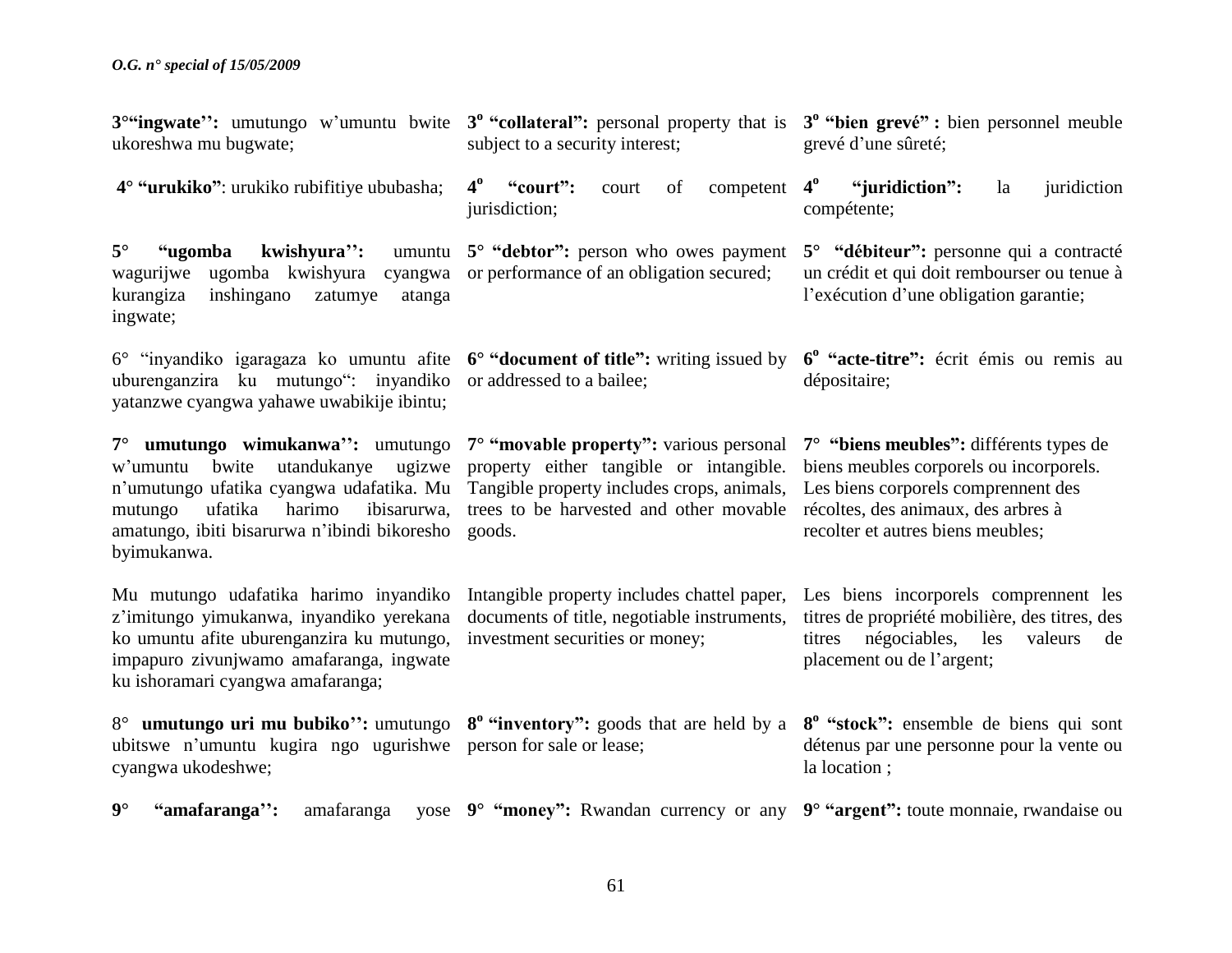yaba ay'u Rwanda cyangwa bihugu; ay'ibindi tender by the law of Rwanda:

### **10° "inyandiko zivunjwamo**

**amafaranga":** inyandiko mpeshabwishyu exchange or promissory note; cyangwa urwandiko mvunjwafaranga;

cyangwa byemewe n"iri tegeko cyangwa by this Law or regulations to be entered in amabwiriza bigomba gushyirwa mu gitabo the Register for the registration of the kugira ngo hakorwe iyandikwa rigamije security interest in the collateral; kwemeza ingwate yafashwe ku kintu kiri mu bugwate;

12<sup>o</sup>"ubugwate bwanditswe" bwashyizweho, kandi amakuru abwerekeye yanditswe mu by"Umwanditsi Mukuru;

**13°** "**ibikomoka ku bicuruzwa":** umutungo **13° "proceeds":** identifiable personal **13°"produit" :** bien meuble susceptible wimukanwa kandi ukomoka mu buryo property that is derived directly or d"être reconnu provenant directement ou buziguye cyangwa butaziguye ku **bucuruzi** indirectly from a dealing with collateral or indirecteme d'une opération relative à un bukozwe ku mutungo watanzweho ingwate cyangwa ku bikomoka kuri uwo mutungo, the debtor acquires an interest. kandi urimo umwenda akaba awubonamo inyungu.

**14° "igitabo":** igitabo ibyerekeye ubugwate gicungwa n"ibiro Office of the Registrar General in which by"Umwanditsi Mukuru;

yose security interest which has been created bitabo and all data thereto related have been entered in the register of the Registrar General;

the proceeds of collateral; and in which

akoreshwa mu bwishyu yemewe mu Rwanda foreign currency authorized as a legal étrangère, acceptée comme moyen de paiement au Rwanda;

> **10° "negotiable instruments":** a bill of **10° "titres négociables":** une lettre de change ou un billet à ordre ;

**11°"imenyekanisha" :** ibisobanuro bisabwa **11°**"**notice":** data required or recognized **11°"avis":** données requises ou reconnues par la présente loi ou règlements qui doivent être introduites au registre pour l"enregistrement de la sûreté sur un bien grevé de sûreté ;

> **12°** "**registered security interest**": **12°** " **sûreté enregistrée":** sûreté qui a été créée et toutes les données y relatives sont inscrites au registre du Registraire Général;

> > bien grevé ou à son produit et dans lequel le débiteur acquiert un intérêt.

all data on security interests are recorded;

**14°** "**register**": register maintained by the **14° "registre":** registre tenu par l"Office du Registraire Général où sont enregistrées toutes les données relatives aux sûretés ;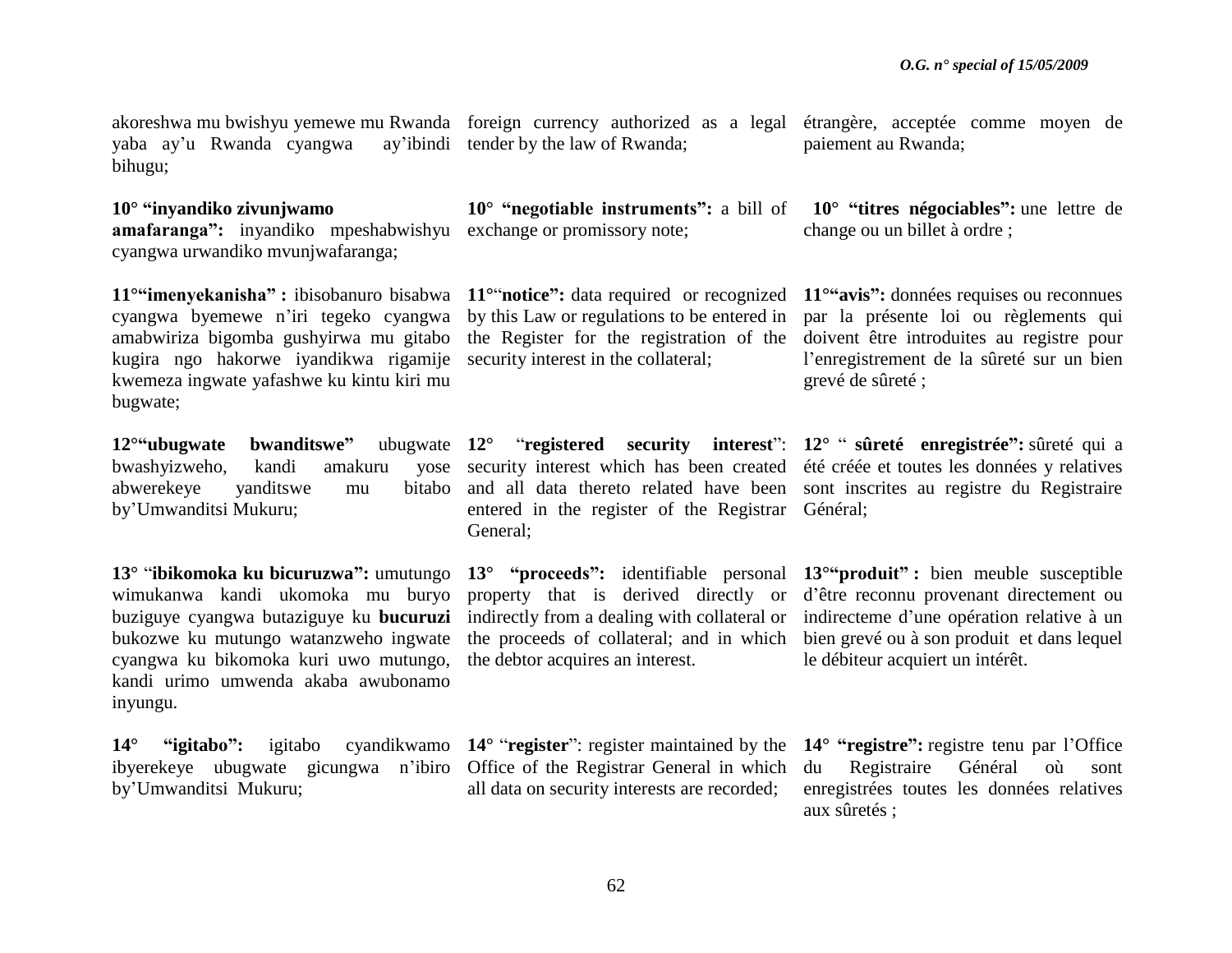wahawe ingwate kubera amasezerano security interest under an agreement une sûreté selon un accord conclu avec yagiranye n"undi muntu umubereyemo concluded with his/her debtor; umwenda;

amasezerano ashyiraho cyangwa ateganya that creates or provides for a security ingwate, kandi akubiyemo inyandiko interest and includes a writing that igaragaza ikimenyetso cy"ingwate;

**17° "ubugwate":** uburenganzira ku kintu **17° "security interest":** interest in bwite cy"umuntu buturutse ku gikorwa cy"ubucuruzi cyemeza ko hazaba ubwishyu cyangwa irangiza ry"inshingano hatitawe ku miterere y"icyo gikorwa cyangwa ku biranga umuntu ufite uburenganzira kuri iyo ngwate.

**15° "uberewemo umwenda":** umuntu **15° "creditor":** person who holds a **15° "créancier":** personne qui détient

evidences a security agreement;

personal property created or provided for by a transaction that in substance secures payment or performance of an obligation, without regard to the form of the transaction; and without regard to the identity of the person who has title to the sûreté. collateral.

son débiteur;

**16° "amasezerano y'ubugwate"**: **16° "security agreement":** agreement **16°"contrat de garantie":** convention qui constitue une sûreté ou qui la prévoit; y compris tout écrit prouvant l"existence d"un contrat de garantie;

> **17<sup>o</sup>"sûreté":** intérêt sur un bien meuble créé ou procuré par une transaction qui assure le paiement ou l"exécution d"une obligation, sans égard à la forme de la transaction ni à l"identité de la personne qui a obtenu un droit sur un bien grevé de

| <b>UMUTWE</b>             | <b>WA</b> | $\mathbf{II}$ : |  | <b>AMAHAME CHAPTER</b>    | $\Pi$ : | PRINCIPLES CHAPITRE II: |                | <b>PRINCIPES</b>                                                                |  |
|---------------------------|-----------|-----------------|--|---------------------------|---------|-------------------------|----------------|---------------------------------------------------------------------------------|--|
|                           |           |                 |  |                           |         |                         |                | YEREKERANYE N'ISHYIRWA MU RELATING TO ENFORCEMENT OF RELATIFS A L'EXECUTION DES |  |
| <b>BIKORWA BY'INGWATE</b> |           |                 |  | <b>SECURITY INTERESTS</b> |         |                         | <b>SURETES</b> |                                                                                 |  |
|                           |           |                 |  |                           |         |                         |                |                                                                                 |  |

### **Ingingo ya 3 : Ishyirwaho ry'ingwate**

**Article 3: Creation of security interests**

### **Article 3: Constitution d'une sûreté**

Ubugwate bubaho iyo habayeho A security interest is created in collateral amasezerano yo gutanga ikintu ho ingwate when a security agreement exists between hagati y"uberewemo umwenda n"uwurimo, the creditor and the debtor, value is given uberewemo umwenda akagiha agaciro kandi by the secured party; and the debtor has urimo umwenda agakomeza kukigiraho rights in the collateral.

Une sûreté est constituée sur un bien lorsqu"il existe un contrat de garantie entre le créancier et le débiteur après que le créancier ait donné une valeur au bien grevé de sûreté et que le débiteur continue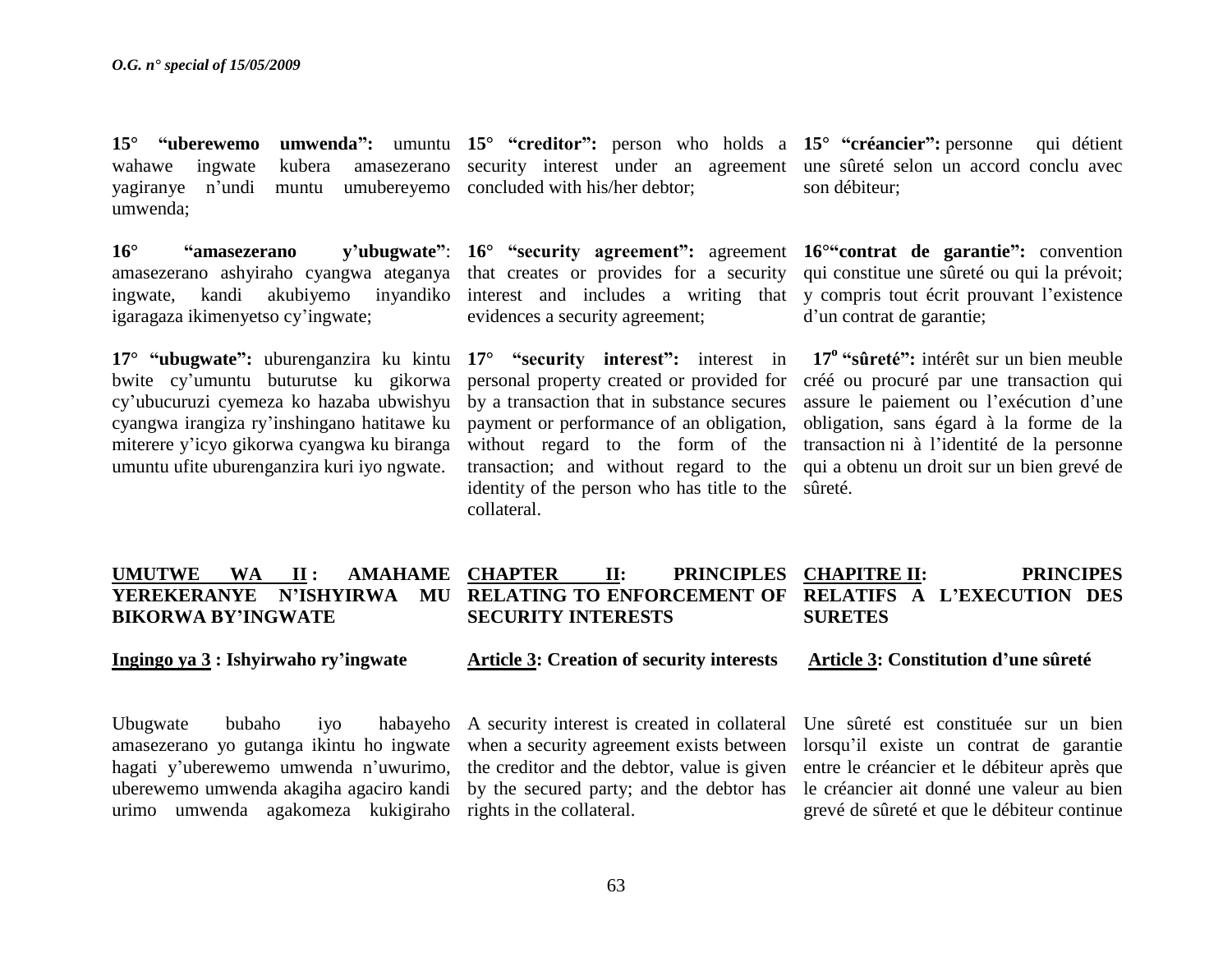uburenganzira.

|  | de garder ses droits sur ce bien. |  |  |  |  |  |
|--|-----------------------------------|--|--|--|--|--|
|--|-----------------------------------|--|--|--|--|--|

### **Ingingo ya 4: Ihabwagaciro ry'ubugwate**

### **Article 4: Effectiveness of security Article 4 : Validité de la sûreté interest**

Ubugwate bwitwa ko bwahawe agaciro iyo A security interest shall be effective upon Une sûreté est valide après son bumaze kwandikishwa ku Mwanditsi its registration by the Registrar General. Mukuru.

Ingwate y"ibintu yakozwe hakurikijwe A security interest in goods that is itegeko ry"aho ibintu biri igihe ubugwate perfected under the law of the jurisdiction bwabaga na mbere y"uko ibintu bizanwa mu in which the goods are situated when the Rwanda ikomeza kugira agaciro mu Rwanda security interest was created and before mbere yuko biza mu Rwanda kandi the goods are brought into Rwanda igashobora kuba yakwandikishwa igahabwa uberewemo umwenda hakurikijwe iri tegeko. may be registered in Rwanda for the

Uretse igihe itegeko ribiteganya ukundi, Unless provided by law, the effectiveness kugira agaciro kw"ubugwate n"inkurikizi of security interest shall follow the law of zabyo bikorwa hakurikijwe amategeko y'u Rwanda where the property in collateral is Rwanda iyo umutungo ufashweho ingwate situated in Rwanda. uri mu Rwanda.

## **y'ubugwate**

Amasezerano y"ubugwate akorwa iyo urimo A security interest agreement shall be Un contrat de garantie est conclu après umwenda asinye ayo masezerano created when the debtor has signed a que le débiteur ait signé un accord akubiyemo:

continues to be perfected in Rwanda and beneft of the creditor following this Law.

Une sûreté enregistrée sur des biens selon le droit du pays où les biens sont situés au moment de la constitution d"une sûreté avant que les biens ne soient apportés au Rwanda continue d"être valide au Rwanda et peut être enregistrée au Rwanda au profit du créancier en vertu de la présente loi.

enregistrement par le Registraire Général.

Sauf stipulation contraire de la loi, la validité d"une sûreté et ses effets sont régis par la loi rwandaise quand le bien grevé de sûreté est situé au Rwanda.

#### **Ingingo ya 5 : Ibikubiye mu masezerano Article 5: Content of the security Article 5: Contenu d'un contrat de interest agreement. garantie**

security interest agreement that contains:

contenant:

1° kwerekana mu buryo burambuye ikintu 1° an adequate description of the 1° une description appropriée du bien cyafashweho ingwate ko gishobora collateral by item or kind that enables the grevé de sûreté permettant son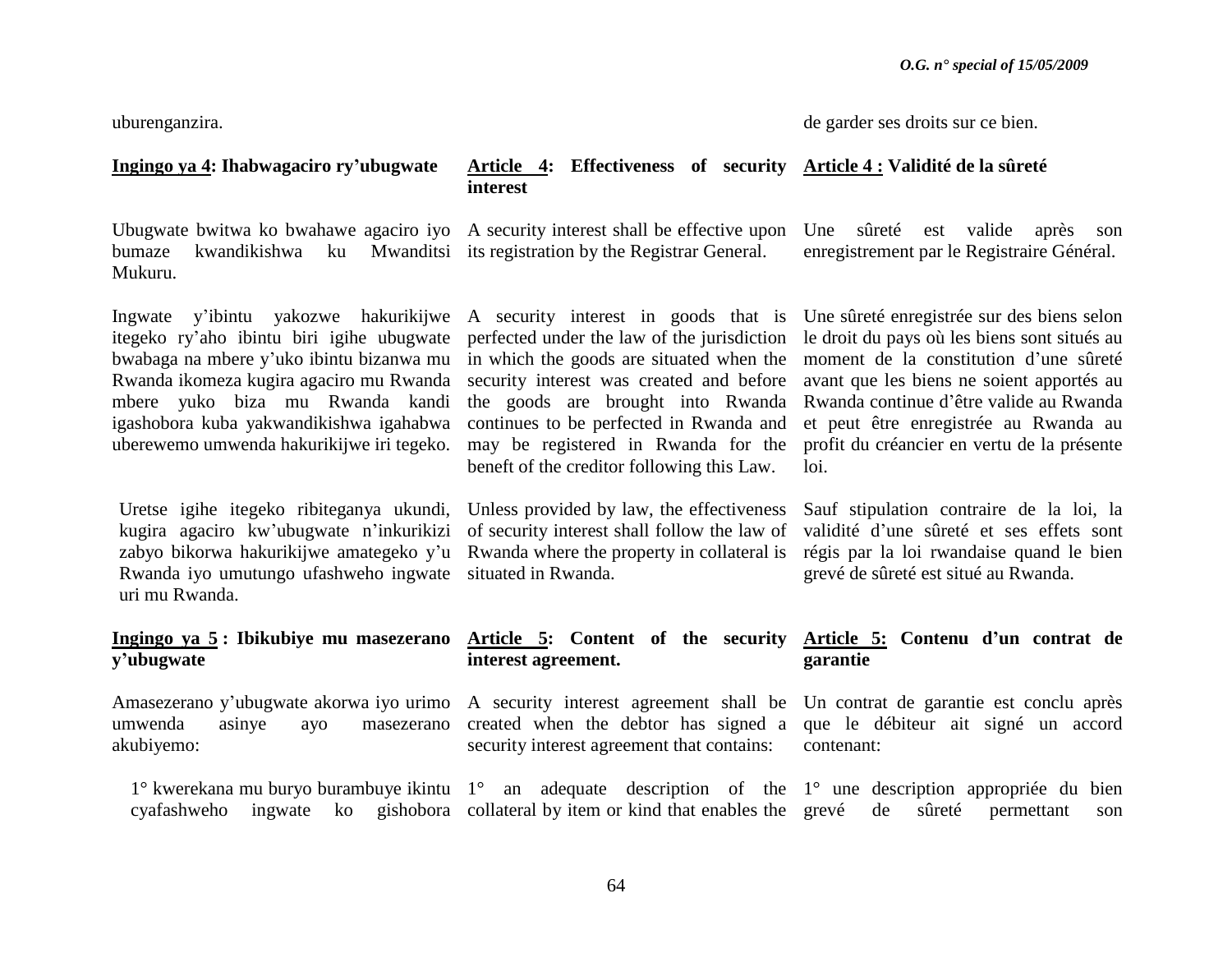| kumenyekana;                                                                                                                                                          | collateral to be identified;                                                                                                                                                                                                                                                      | identification;                                                                                                                                                          |  |  |
|-----------------------------------------------------------------------------------------------------------------------------------------------------------------------|-----------------------------------------------------------------------------------------------------------------------------------------------------------------------------------------------------------------------------------------------------------------------------------|--------------------------------------------------------------------------------------------------------------------------------------------------------------------------|--|--|
| $2^{\circ}$ inyandiko igaragaza umutungo igizwe<br>n'umutungo<br>wagaragajwe<br>n'uzaza<br>wandikishijwe w'ugomba kwishyura.                                          | $2^{\circ}$ a statement that a security interest is $2^{\circ}$ une déclaration sur le patrimoine<br>taken in all of the debtor's present and<br>after-acquired property.                                                                                                         | indiquant le bien du débiteur présent ou à<br>venir qui est donné en sûreté.                                                                                             |  |  |
| <b>UMUTWE</b><br><b>WA</b><br><b>UBWOKO</b><br>III:<br><b>BW'UMUTUNGO</b><br><b>WIMUKANWA</b><br><b>USHOBORA</b><br><b>GUTANGWAHO</b><br><b>INGWATE</b>               | <b>CHAPTER</b><br><b>OF</b><br>III:<br><b>KINDS</b><br><b>SUBJECT</b><br><b>MOVABLES</b><br><b>TO</b><br><b>SECURITY INTERESTS</b>                                                                                                                                                | <b>CHAPITRE III : SORTES DE BIENS</b><br><b>SUSCEPTIBLES</b><br><b>MEUBLES</b><br>DE<br><b>SURETES</b>                                                                   |  |  |
| Ingingo ya 6: Ubwoko bw'umutungo Article 6: Kinds of movable property<br>wimukanwa                                                                                    |                                                                                                                                                                                                                                                                                   | Article 6 : Sortes de biens meubles                                                                                                                                      |  |  |
| Umutungo<br>wimukanwa<br>gutangwaho<br>ingwate<br>masezerano<br>mu<br>y'ubugwate ugizwe n'ibi bikurikira:                                                             | ushobora. The movable property subject to security. Les biens meubles susceptibles de contrat<br>interest in an agreement comprises the de garantie comprennent:<br>following:                                                                                                    |                                                                                                                                                                          |  |  |
| $1^{\circ}$<br>wimukanwa afite mu gihe cy'ikorwa<br>harimo<br>ry'amasezerano,<br>amatungo<br>n'ibiyakomokaho, umusaruro ku bihingwa<br>n'indi mitungo yose yimukanwa; | umutungo wose w'umuntu bwite $1^{\circ}$ all personal movable property present $1^{\circ}$ tous les biens meubles d'une personne<br>at the contracting time, including the<br>property and its proceeds, animals and<br>derivative products, crops and other<br>movable property; | présents au moment de la conclusion du<br>contrat, y compris les biens et leurs<br>produits, le bétail et ses produits dérivés,<br>les récoltes et autres biens meubles; |  |  |
| $2^{\circ}$ umutungo wimukanwa wose uteganyijwe<br>kuboneka nyuma y'ikorwa ry'amasezerano<br>y'ubugwate;                                                              | $2^{\circ}$ all after-acquired movable property;                                                                                                                                                                                                                                  | $2^{\circ}$ tous les biens meubles acquis<br>ultérieurement;                                                                                                             |  |  |
| 3° ibikomoka ku ngwate yatanzwe igihe<br>cy'ikorwa ry'amasezerano y'ubugwate;                                                                                         | 3 <sup>°</sup> proceeds from the collateral granted in<br>the security interest agreement;                                                                                                                                                                                        | 3 <sup>°</sup> produit du bien grevé de sûreté au<br>moment de la conclusion du contrat de<br>garantie;                                                                  |  |  |
| $4^{\circ}$ inyandiko iteganya uburenganzira ku $4^{\circ}$ a document evidencing the right to $4^{\circ}$ un document prouvant le droit au                           |                                                                                                                                                                                                                                                                                   |                                                                                                                                                                          |  |  |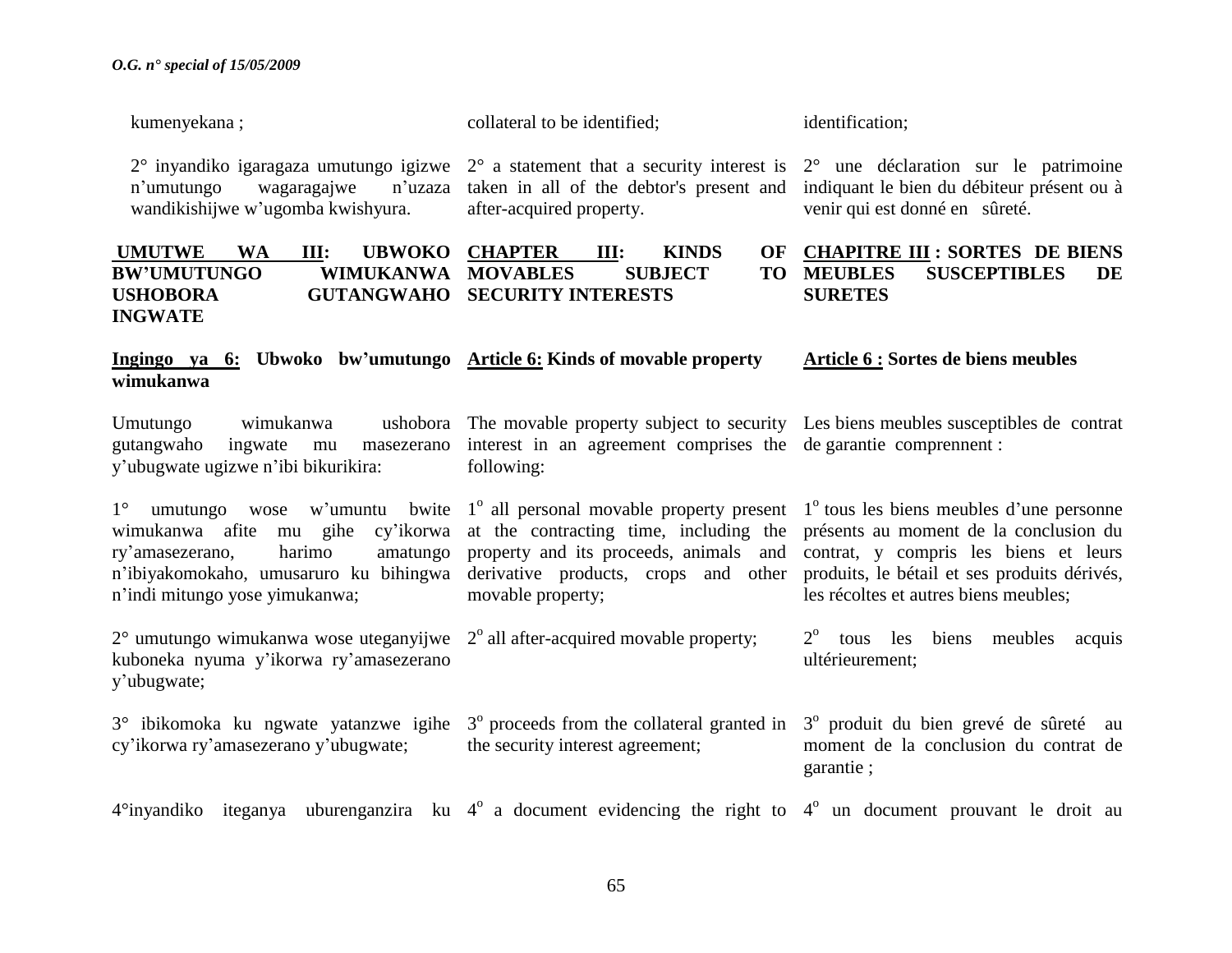| bwishyu.                                                                                                                                                                                                                                                                                                     | payment.                                                                                                                                                                                                                                                                                                                             | remboursement.                                                                                                                                                                                                                                |  |
|--------------------------------------------------------------------------------------------------------------------------------------------------------------------------------------------------------------------------------------------------------------------------------------------------------------|--------------------------------------------------------------------------------------------------------------------------------------------------------------------------------------------------------------------------------------------------------------------------------------------------------------------------------------|-----------------------------------------------------------------------------------------------------------------------------------------------------------------------------------------------------------------------------------------------|--|
| Ingingo ya 7: Umutungo wimukanwa mu<br>gihe cy'ikorwa ry'amasezerano                                                                                                                                                                                                                                         | Article 7: Movable property at the time Article 7: Biens meubles au moment de<br>of signing the contract                                                                                                                                                                                                                             | la conclusion du contrat                                                                                                                                                                                                                      |  |
| Umutungo wimukanwa mu gihe cy'ikorwa<br>ry'amasezerano ugizwe n'umutungo wose<br>w'umuntu bwite wimukanwa afite mu gihe<br>ry'amasezerano,<br>cy'ikorwa<br>harimo<br>amatungo n'ibiyakomokaho, umusaruro ku<br>bihingwa byaba bikiri mu murima cyangwa<br>bimaze gusarurwa n'indi mitungo yose<br>yimukanwa; | The movable property at the time of Les biens meubles au moment de la<br>signing a contract includes all personal<br>movable property present at the time of<br>signing a contract including animals and<br>their proceeds, crops while growing and<br>afterwards when cut or separated from the<br>soil and other movable property; | conclusion du contrat comprennent tous<br>les biens meubles personnels présents au<br>moment de la conclusion du contrat, le<br>bétail et ses produits dérivés, les plantes<br>sur pied ainsi qu'après la récolte et autres<br>biens meubles. |  |
| Amasezerano<br>y'ubugwate<br>kugaragaza<br>imiterere<br>y'uwo<br>mutungo<br>utanzweho ingwate.                                                                                                                                                                                                               | agomba The security interest agreement shall give<br>a full description of the collateral.                                                                                                                                                                                                                                           | Le contrat de garantie doit donner une<br>description complète du bien grevé de<br>sûreté.                                                                                                                                                    |  |
| Ingingo ya 8: Umutungo uteganyijwe Article 8: After-acquired property<br>kuboneka<br>y'ikorwa<br>nyuma<br>ry'amasezerano                                                                                                                                                                                     |                                                                                                                                                                                                                                                                                                                                      | Article 8: Biens acquis ultérieurement à<br>la conclusion du contrat                                                                                                                                                                          |  |
| Amasezerano y'ubugwate ateganya gutanga A security agreement shall provide for Le contrat de garantie prévoit la sûreté sur<br>ingwate ku mutungo uzaboneka nyuma<br>y'ikorwa ry'amasezerano.                                                                                                                | interests<br>security<br>in<br>property                                                                                                                                                                                                                                                                                              | after-acquired des biens à acquérir après sa conclusion.                                                                                                                                                                                      |  |
| Ingingo ya 9: Ibikomoka ku ngwate Article 9: Proceeds from the collateral<br>cy'ikorwa<br>yatanzwe<br>igihe<br>ry'amasezerano.                                                                                                                                                                               |                                                                                                                                                                                                                                                                                                                                      | Article 9: Produits du bien grevé de<br>sûreté                                                                                                                                                                                                |  |
| Amasezerano y'ubugwate ateganya ingwate<br>ubwayo n'ibizakomoka kuri iyo ngwate mu<br>gihe cy'ikorwa ry'amasezerano.                                                                                                                                                                                         | A security interest agreement<br>shall<br>provide for the collateral and its proceeds<br>at the time of signing a contract.                                                                                                                                                                                                          | Le contrat de garantie indique le bien<br>grevé de sûreté ainsi que ses produits au<br>moment de la signature du contrat.                                                                                                                     |  |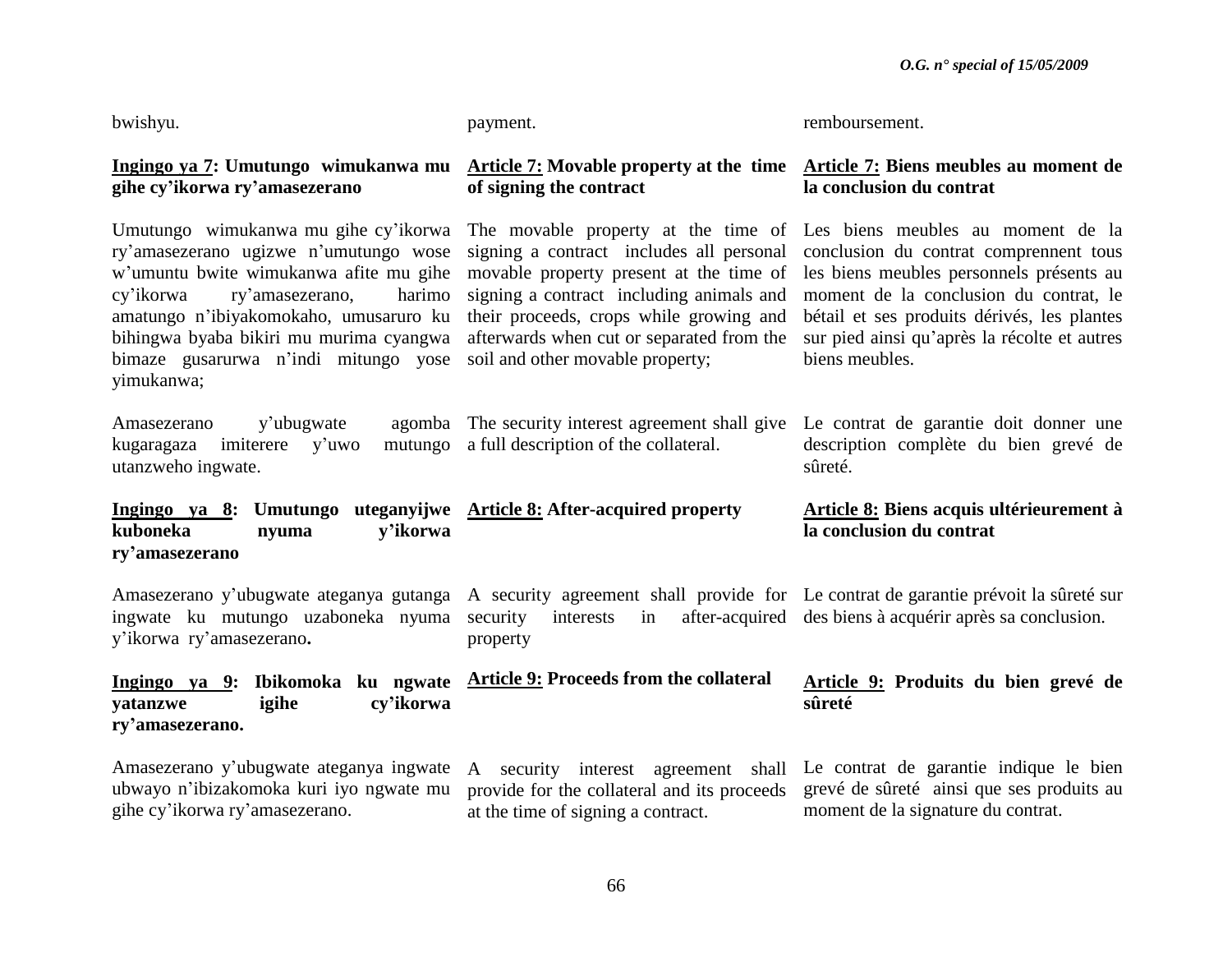Uberewemo umwenda agomba gusubiza The creditor shall give back the collateral uburenganzira ku ngwate n"ibiyikomokaho and its proceeds after payment. amaze kwishyurwa.

### UMUTWE WA IV: UKO UBUGWATE CHAPTER IV: PRIORITY **BURUTANWA**

### **Ingingo ya 10: Kubona ubugwate**

Byitwa kubona ubugwate iyo hari:

1° ingwate yatanzwe n"ugura ku buryo ingwate yishingira kwishyura ikiguzi cyose cyangwa igice cyayo cy"ibintu byafashweho ingwate;

2° ingwate yafatiriwe n"umuntu utanga ikintu cy"igiciro kugira ngo abashe kugira uburenganzira ku bintu byatanzweho ingwate ku buryo icyo kintu cy"igiciro gikoreshwa mu kubona ubwo burenganzira;

3° inyungu y"ukodesha mu gihe ubukode bumara igihe kirenze umwaka;

4° inyungu y"uwoherereza ibicuruzwa undi muntu mu gikorwa cyo kohereza ibintu mu rwego rw"ubucuruzi; ariko, ibyo ntibibuza amasezerano y"ubugure cyangwa y"ubukode transaction of sale or lease back to the bikozwe n"ugurisha.

**Article 10: Acquisition security interest** 

Acquisition security interest occurs in

2° security interest taken in collateral by a person who gives value for the purpose of enabling him/her to acquire rights in the collateral, to the extent that the value is

collateral's purchase price;

applied to acquire those rights;

case of:

seller.

Après désintéressement, le créancier doit restituer le bien grevé de sûreté accompagné de ses produits.

#### **BETWEEN SECURITY INTERESTS CHAPITRE IV: ORDRE DE PRIORITE DES SURETES**

### **Article 10: Acquisition de sûreté**

Il y a acquisition d"une sûreté lorsque:

1<sup>°</sup> a security interest is taken in collateral by a buyer to the extent that it secures the obligation to pay all or part of the 1<sup>°</sup> une sûreté est donnée sur un bien par un acheteur pour garantir l"obligation de payer tout ou partie du prix d"achat du bien grevé de sûreté;

> 2<sup>°</sup> une sûreté prise sur un bien par une personne qui procure un objet de valeur dans le but de lui permettre d"acquérir des droits sur le bien grevé de sûreté, dans la mesure où cet objet est utilisé dans le but d"acquérir ces droits;

3° the interest of a lessor of goods under a lease for a term of more than one year; 3<sup>°</sup> l'intérêt d'un bailleur d'un bien lorsque la location dure plus d'un an;

4<sup>°</sup> the interest of a consignor who delivers goods to a consignee under a commercial consignment; but does not exclude a 4 o l"intérêt d"un expéditeur qui envoie des biens à un destinataire dans le cadre d"une expédition commerciale; mais n"excluant pas une transaction de vente ou de location en faveur du vendeur.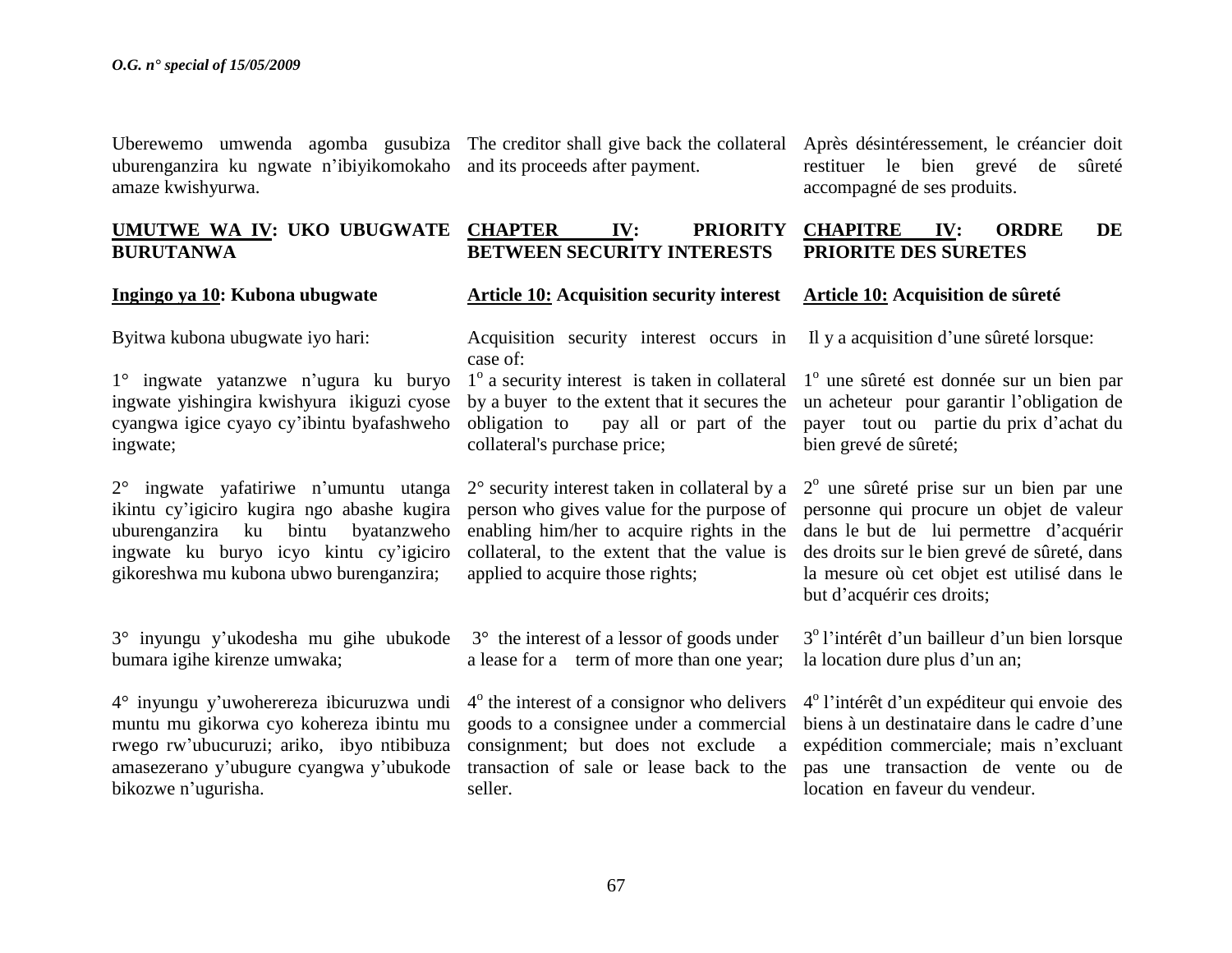**Article 11: Ordre de priorité des** 

**sûretés**

#### Umutungo wimukanwa ushobora gutangwaho ingwate ku bantu barenze umwe baberewemo umwenda mu gihe kimwe, ariko ubugwate bwabo bwarandikishijwe ku Mwanditsi Mukuru ku matariki atandukanye. General. Iyo umutungo watanzweho zitandukanye uvanzwe, buri bugwate bugumana agaciro kabwo muri ya ngwate mass continues in the comingled product ivanze. Isumbana ry'ubugwate rigenwa n'igihe The priority order of security interests L'ordre de priorité des sûretés sera iyandikishwa ryakorewe mu by"Umwanditsi Mukuru. A movable property can be given in security interest to more creditors at the same time with different dates of registration at the office of the Registrar A security interest in goods that subsequently become part of a product or or mass. shall be determined by the order of their déterminé selon les dates auxquelles registration dates by the Office of the l"enregistrement à l"Office du Registraire Registrar General. Un bien meuble peut être grevé de sûreté en faveur de plusieurs créanciers en même temps mais l"enregistrement à l"Office du Registraire Général ayant été effectué à des dates différentes. Une sûreté sur des biens qui dans la suite sont mélangés en un seul bien continue sur le nouveau bien. Général a été effectué.

**interests**

#### **Ingingo ya 12: Ihererekanywa ry'ingwate Article 12: Transfer of collateral**

**Ingingo ya 11: Isumbana ry'ubugwate**

Uburenganzira bw'uberewemo umwenda ku The rights of a creditor in collateral may ngwate bushobora guhererekanywa ku be transferred consensually or by bwumvikane cyangwa hakurikijwe operation of law. amategeko.

Ihererekanya ry"ingwate ntiribangamira uburenganzira uberewemo umwenda yari asanganywe.

**Article 11: Priority order of security** 

The transfer of collateral shall not prejudice rights of the secured creditor

### **Article 12: Cession du bien grevé de sûreté**

Les droits du créancier sur le bien grevé de sûreté peuvent être cédés par convention ou par effet de la loi.

La cession du bien grevé de sûreté ne doit pas porter préjudice aux droits du créancier garanti.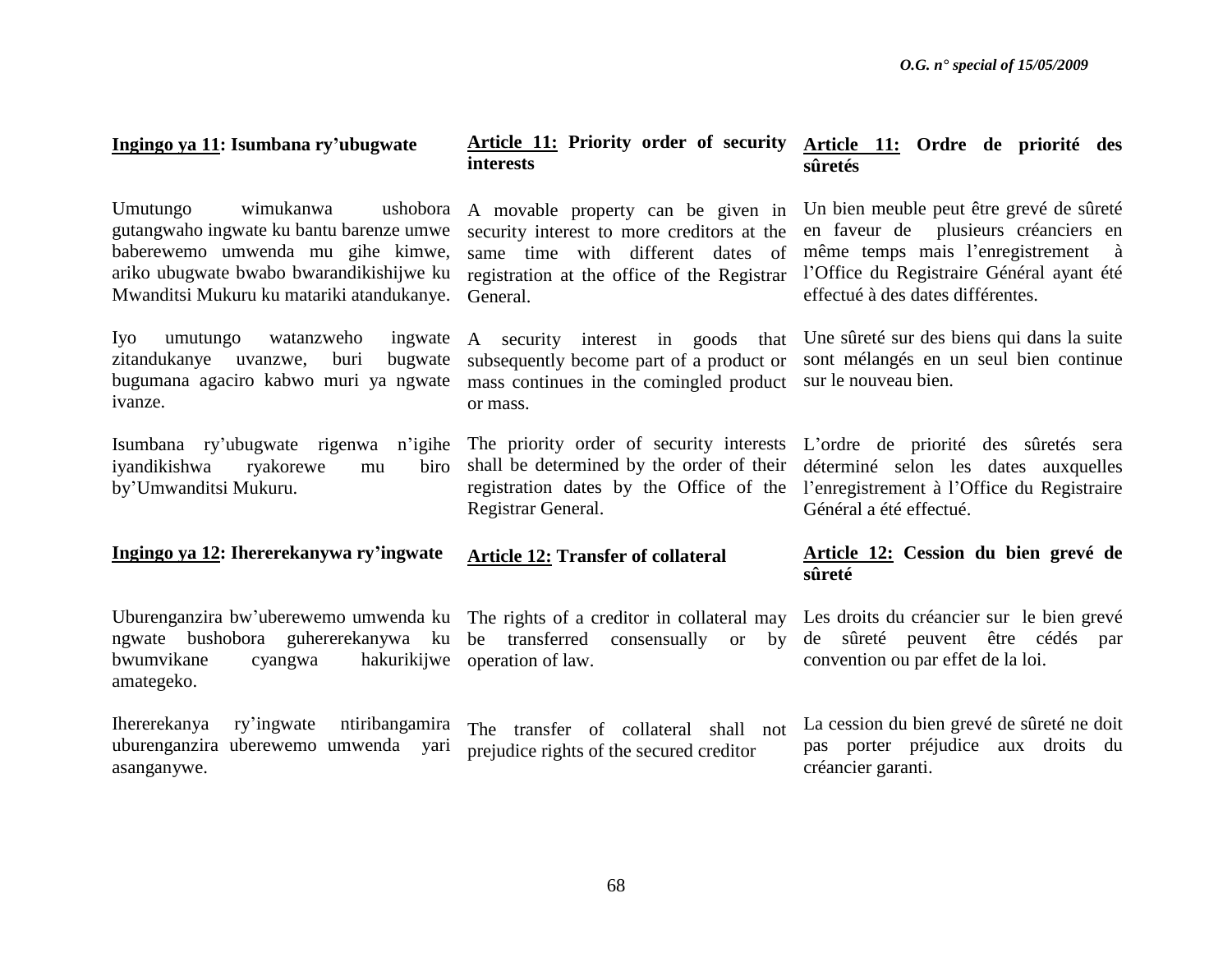### **Ingingo ya 13 : Ubundi burenganzira ku Article 13: Other rights in collateral mutungo ugwatirijwe**

Mu gihe hari imirimo cyangwa igikoresho cyatanzwe ku kintu cyatanzweho ingwate, uwatanze serivisi cyangwa icyo gikoresho afite uburenganzira bwo kwishyurwa mbere.

### **Ingingo ya 14: Kutabangamirana mu Article 14: Protection of rights in igwatiriza**

Uburenganzira ku mutungo wiyongereye ntibubangamira uburenganzira ku mutungo watanzweho ingwate.

### **UMUTWE WA V: KWISHYUZA**

### **Ingingo ya 15 : Iyishyura mu igurishwa ry'ingwate**

Igihe ingwate igurishijwe ngo hishyurwe uberewemo umwenda, habanza gukurwamo ikiguzi cyo kwita ku ngwate, uberewemo umwenda akishyurwa, hagira ibisaguka bigasubizwa nyir"ingwate ugomba kwishyura.

### **Ingingo ya 16: Uburenganzira bw'uberewemo umwenda ku ngwate**

A lien arising out of materials or services provided in respect of goods that are subject to a security interest in the same goods has priority over that security interest.

## **taking collateral**

**Article 15: Sale of the collateral** 

Rights in accessions shall not prejudice prior security interests in the same goods.

### **Article 13: Autres droits sur le bien grevé de sûreté**

Lorsqu"il y a des travaux ou du matériel donnés sur un bien grevé de sûreté, celui qui a donné le service ou du matériel a le droit d"être payé le premier.

### **Article 14: Protection des droits en cas de de prise de sûreté**

Les droits sur les accessions ne doivent pas porter préjudice aux sûretés sur le bien qui avait antérieurement été donné .

#### **CHAPTER V: ENFORCEMENT OF SECURITY INTERESTS CHAPITRE V: REALISATION DES SURETES**

### **Article 15: Réalisation de la sûreté**

*In case of sale of the collateral to pay the secured creditor, the first deduction shall be of reasonable maintenance costsof the collateral, followed by the payment of the secured creditor and the balance, if any, shall be given to the debtor.* 

### **Article 16: Right of secured creditor to apply collateral**

Iyo urimo umwenda adafite ubwishyu, A secured creditor shall be entitled to

En cas de réalisation de la sûreté pour rembourser le créancier, déduction est faite d"abord des frais occasionés par l"entretien du bien grevé de sûreté ; ensuite le créancier est désintéressé, le surplus, s"il y en a, est remis au débiteur.

### **Article 16 : Droit du créancier garanti sur le bien grevé de sûreté**

Si le débiteur est en défaut de paiement,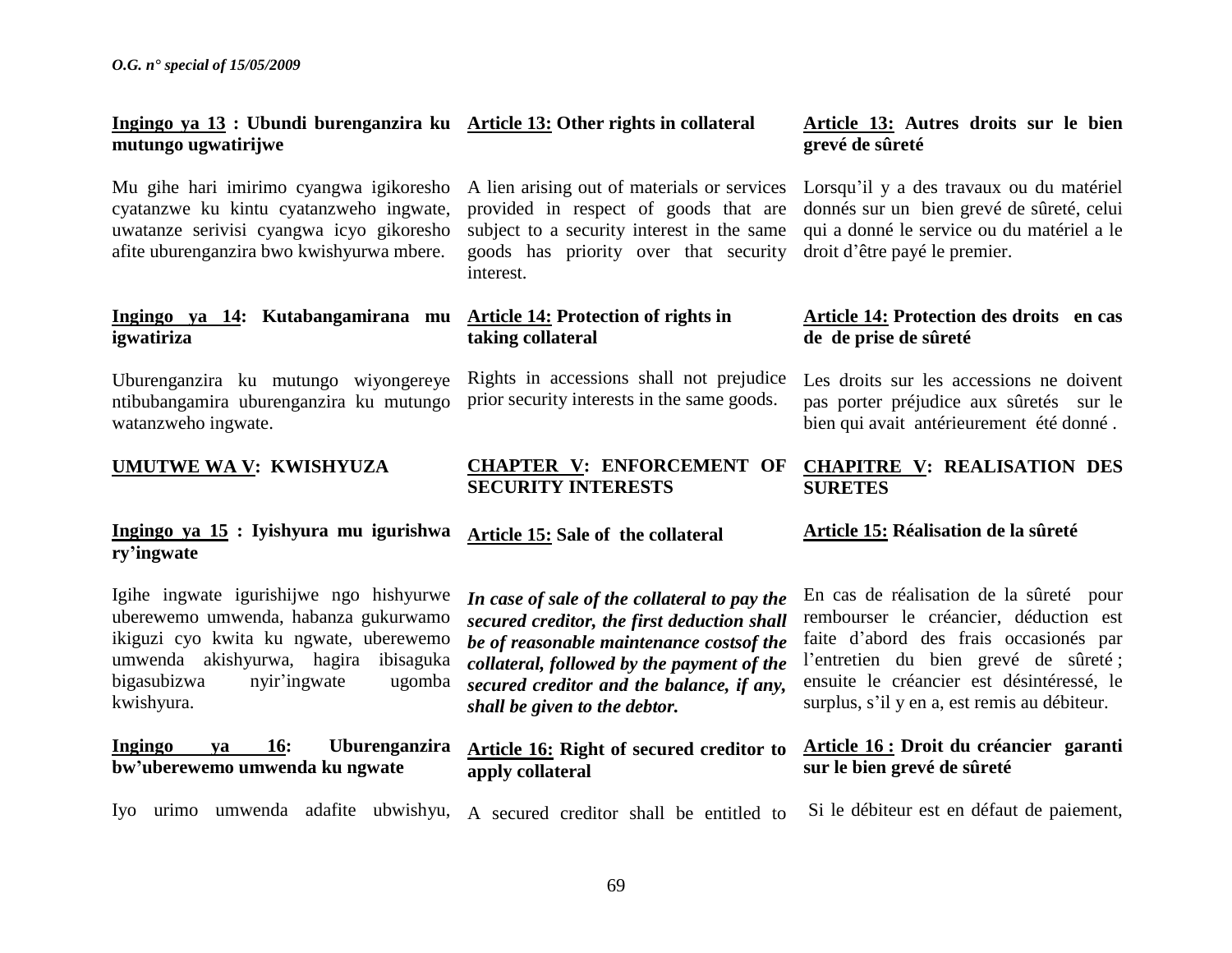uberewemo umwenda afite uburengazira bwo kwishurwa hifashishijwe ingwate.

**Ingingo ya 17: Igurisha ry'ingwate**

the obligation secured by the security rembourser sur le bien grevé de sûreté. interest if the debtor is in default.

*Article 17: Sale of collateral*

bwo kwishyurwa mbere y"abandi ashobora secured creditors may take possession of gufata ya ngwate akayigurisha iyo urimo and sell collateral when the debtor is in umwenda atubahirije amasezerano default under the security agreement. y"ubugwate.

Muri icyo gihe Umwanditsi Mukuru niwe In such a case, the Registrar General shall utanga icyemezo cyo kugurisha gihesha issue a certificate authorising possession uberewemo umwenda ingwate n"ububasha and sale of the collateral by the secured bwo kuyigurisha.

Mu igurisha ry'ingwate umwenda abyumvikanyeho umwenda bashakisha igiciro gishoboka bear the duty to obtain the reasonable best gikwiriye iyo ngwate.

Ingwate ishobora kugurishwa inyuze mu Collateral may be sold by public auction, cyamunara, irushanwa mu biciro rusange, public tender, ordinary sale, or another igurishwa risanzwe, igurishwa bwumvikane cyangwa ubundi buryo bunyuze impande zombi.

Nyuma y"aho Umwanditsi Mukuru aboneye Upon receipt of the request for sale of A la réception de la demande des deux icyifuzo cy"impande zombi cyo kugurisha collateral by both parties, the Registrar parties de mettre en vente le bien grevé de ingwate, ahita abikorera imenyeshagurisha General shall, without delay, issue a sûreté, le Registraire Général émet sans rigira agaciro nyuma y"iminsi (10) y"akazi.

Uberewemo umwenda ufite uburenganzira A secured creditor with priority over other

creditor.

uberewemo In case of sale of collateral, the secured n'urimo creditor in agreement with the debtor shall price.

mu method to the satisfaction of both parties.

apply the collateral to the satisfaction of le créancier garanti a droit de se faire

### **Article 17: Mise en vente du bien grevé de sûreté.**

Le créancier garanti qui a un droit de préférence sur tous les autres créanciers peut prendre le bien grevé de sûreté et le vendre si le débiteur ne s"exécute pas selon l"accord de garantie;

Dans ce cas, le Registraire Général délivre un certificat autorisant la prise de possession et la vente du bien grevé de sûreté par le créancier garanti.

En cas de vente du bien grevé de sûreté, le créancier garanti en accord avec le débiteur, ont le devoir d"obtenir le meilleur prix raisonnable;

Le bien grevé de sûreté peut être vendu par voie de vente aux enchères, d"offre publique, de gré à gré, ou par toute autre voie qui convient aux deux parties.

notice of sale to be effective in ten (10) délai un avis de vente dont la validité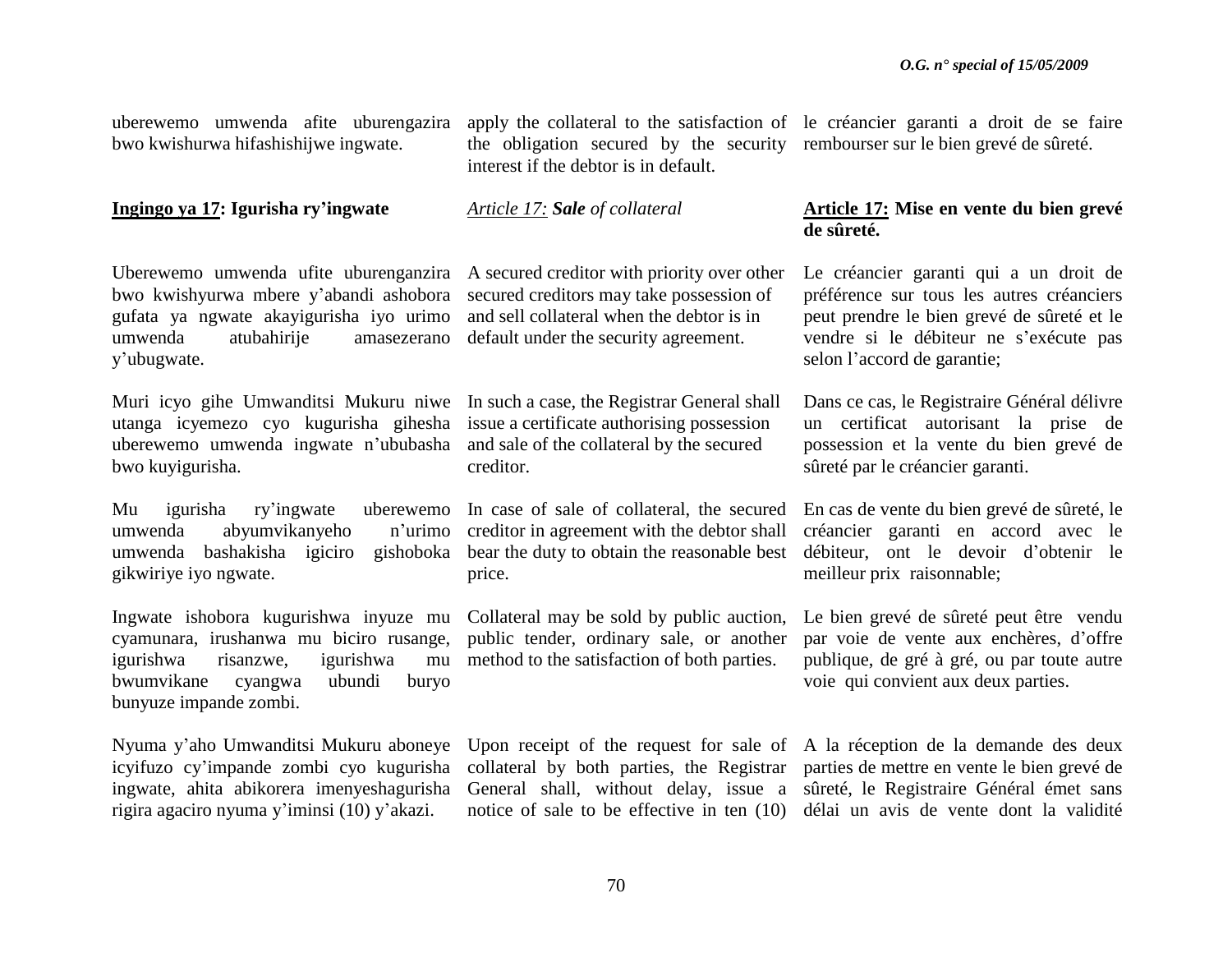working days.

### I**ngingo ya 18: Uburenganzira bwo Article 18: Rights to redeem collateral kongera kugura ingwate**

Igihe icyo ari cyo cyose mbere y"uko uberewemo umwenda wishingiwe agurisha sells the collateral or is deemed to have ingwate cyangwa ayikoresha mu kurangiza inshingano bamugomba, umuntu wese ugomba kubimenyeshwa ashobora kongera kugura ingwate mu buryo bukurikira:

1° yemera kuzuza inshingano zose zishingiwe n"ingwate;

2° yemera kwishyura umubare w"amafaranga ungana n"ibyishyuwe ikiguzi cy"ifatira ; mu kugaruza ingwate n"andi mafaranga yose yaba yarayitanzeho kugira ngo igurishwe;

Urimo umwenda afite uburenganzira bwo kongera kugura ingwate mbere y"abandi has priority over any other person. bose.

### **Ingingo ya 19 : Gusubira mu masezerano y'ubugwate**

Igihe icyo aricyo cyose mbere y"uko uberewemo umwenda wishingiwe agurisha ingwate cyangwa ayikoresha ngo yiyishyure inshingano bamugombaga, urimo umwenda obligation secured by it, the debtor may

At any time before the secured creditor taken the collateral in satisfaction of the obligation secured by it, any person who is entitled to receive a notice may redeem the collateral by:

1<sup>°</sup> tendering fulfillment of the obligations secured by the collateral; and

 $2^{\circ}$  paying a sum equal to the reasonable expenses of seizing, and repossessing the collateral and any other reasonable expenses incurred by the secured creditor in enforcing the security agreement;

The debtor's right to redeem the collateral

### **Article 19: Reinstatement of security agreement**

At any time before the secured creditor sells the collateral or is deemed to have taken the collateral in satisfaction of the court après dix (10) jours ouvrables.

### **Article 18: Droits de rachat du bien grevé de sûreté**

A tout moment avant que le créancier ne mette en vente le bien grevé de sûreté ou n"entre en possession de ce bien en recouvrement de l"obligation garantie, toute personne ayant droit de recevoir un avis peut racheter ce bien de la façon suivante:

1° en acceptant de remplir les obligations garanties par ce bien grevé de sûreté ;

2<sup>°</sup> en payant un montant égal aux dépenses encourues pour la saisie du bien grevé de sûreté et toute autre dépense engagée par le créancier garanti dans la réalisation du contrat de garantie ;

Le droit du débiteur de racheter le bien grevé de sûreté prime sur tous les droits d"autres personnes.

### **Article 19: Révision du contrat de garantie**

A tout moment avant la mise en vente du bien grevé de sûreté par le créancier garanti ou avant que ce dernier n"entre en possession de ce bien en recouvrement de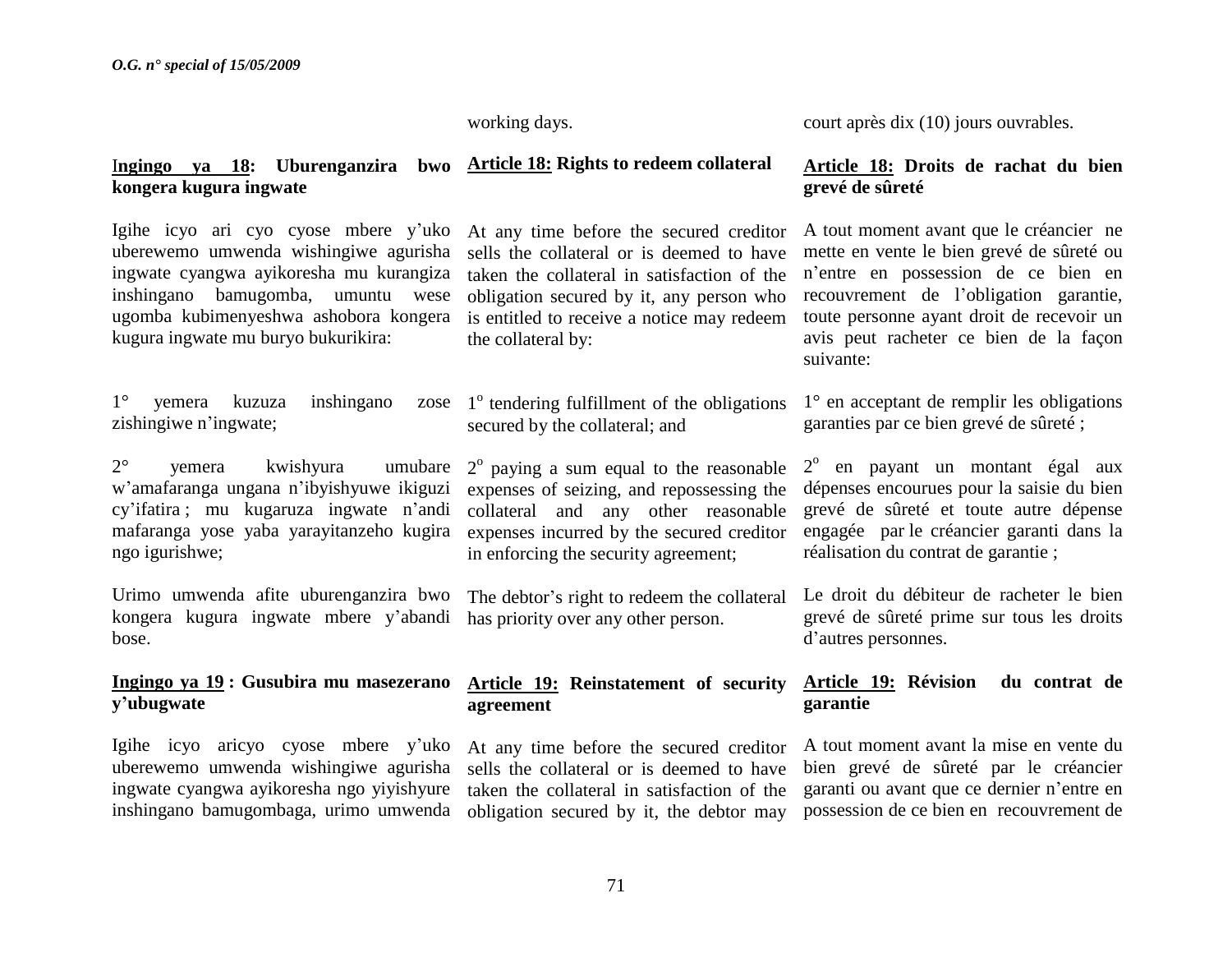ashobora gusubira mu masezerano reinstate the security agreement by: y"ubugwate mu buryo bukurikira:

**Ingingo ya 21 : Umwanditsi Mukuru Article 21: Registrar General of** 

1° kwishyura amafaranga y"ibirarane ;

2° gukemura ikindi kibazo cyose cyatuma 2° remedying any other default by reason uberewemo umwenda wishingiwe ashaka of which the secured party intends to sell kugurisha ingwate ;

 $3^{\circ}$  kwishyura umubare w'amafaranga  $3^{\circ}$  paying a sum equal to expenses of  $3^{\circ}$  en payant un montant égal aux ungana n"ikiguzi cy"ifatira, mu kugaruza seizing and repossessing the collateral, ingwate n"andi mafaranga yose yaba and any other reasonable expenses yarayitanzweho kugira ngo igurishwe.

Icyakora uko gusubira mu masezerano In any case, the reinstatement of the y"ubugwate ntibushobora kurenga inshuro security agreement can not exceed twice. ebyiri.

### **Ingingo ya 20: Kuregera urukiko**

**ushinzwe** iby'ingwate ku

**wimukanwa**

ryose mu bijyanye n'ikorwa ry'amasezerano creation and execution of the security y"ubugwate n"igurishwa ry"ingwate, agreement, the interested party shall sue in ubifitemo inyungu yitabaza Inkiko zibifitiye competent court. ububasha.

1° paying the sums actually in arrears;

the collateral;

incurred by the secured creditor in enforcing the security agreement.

### **Article 20: Suing in court**

**security interests in movable property**

l"obligation garantie, le débiteur peut réviser le contrat de garantie de la façon suivante:

1<sup>°</sup> en remboursant tous les arriérés de paiement;

2° en redressant toute situation qui a amené le créancier garanti à chercher à vendre le bien grevé de sûreté;

dépenses encourues pour la saisie du bien grevé de sûreté et toute autre dépense encourue par le créancier garanti dans la réalisation du contrat de sûreté;

Dans tous les cas, la révision du contrat de garantie ne peut se faire plus de deux fois.

### **Article 20: Saisine de la juridiction**

Haramutse habaye itambamira iryo ariryo In case of any opposition regarding the En cas de toute tierce opposition en rapport avec la conclusion du contrat de garantie et de la réalisation de la sûreté, la partie intéressée saisit la justice.

> **Article 21: Registraire Général des suretés mobilières**

Umwanditsi Mukuru w'amasosiyete The Registrar General of Companies and Le Registraire Général des sociétés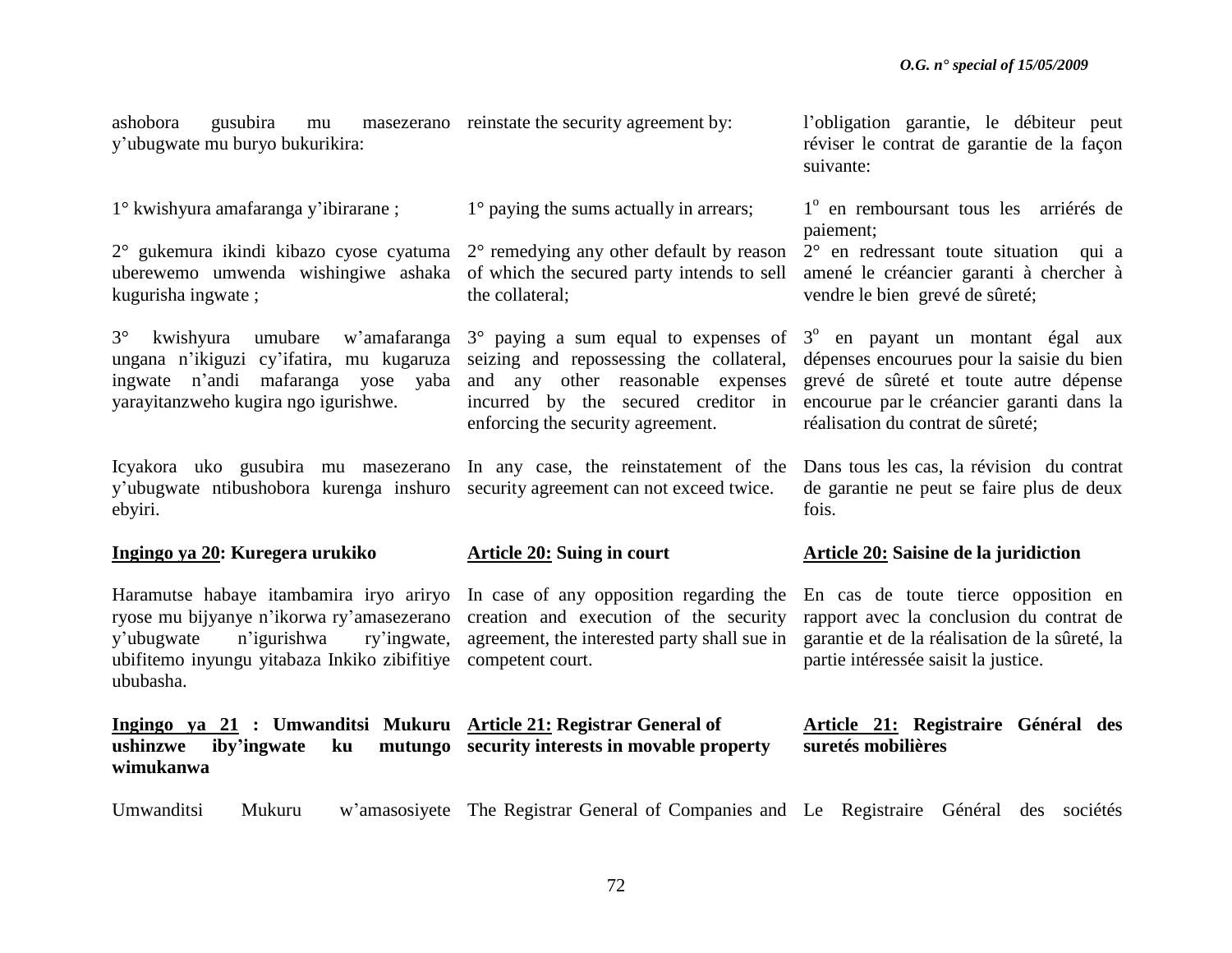| n'ibikorwa by'ubucuruzi mu Rwanda, niwe |  |  |  |  |  |  |
|-----------------------------------------|--|--|--|--|--|--|
| mwanditsi mukuru w'ingwate ku mutungo   |  |  |  |  |  |  |
| wimukanwa uvugwa muri iri tegeko.       |  |  |  |  |  |  |

Umwanditsi Mukuru, abinyujije nyandiko, ashobora guha undi muntu writing to a designated person some of yagennye imwe mu mirimo ye, inshingano, his/her powers and duties from this Law. n"ububasha ahabwa n"iri tegeko.

### **Ingingo ya 22: Igitabo cy'ingwate ku Article 22: Register of security interests mutungo wimukanwa**

mu biro by"Umwanditsi Mukuru.

buryo bw"ikoranabuhanga no mu buryo hardcopy. bw"igitabo gisanzwe.

### **Ingingo ya 23: Ibikubiye mu gitabo Article 23: Content of the Register of Article 23: Contenu du Registre des cy'ingwate ku mutungo wimukanwa Security Interests in Movable Property sûretés mobilières**

**in movable property**

General.

| Igitabo cy'ingwate ku mutungo wimukanwa The register of Security Interests in Le Registre des sûretés mobilières                                     |                                                                    |                                  |
|------------------------------------------------------------------------------------------------------------------------------------------------------|--------------------------------------------------------------------|----------------------------------|
| gikubiyemo ibi bikurikira:                                                                                                                           | Movable Property shall contain the contient les données suivantes: |                                  |
|                                                                                                                                                      | following data:                                                    |                                  |
| $1^\circ$ izina, umwirondoro, aderesi, aho urimo $1^\circ$ the name, identitification and address $1^\circ$ le nom, l'identification et l'adresse du |                                                                    |                                  |
| umwenda abarizwa n'umukono we;                                                                                                                       | of the debtor and his/her signature;                               | débiteur ainsi que sa signature, |

business activities in Rwanda shall also be commerciales et des activités the Registrar General of security interests in movable property.

commerciales au Rwanda assure aussi les fonctions de Registraire Général des sûretés mobilières.

The Registrar General may delegate in Le Registraire Général peut déléguer à toute personne qu"il désigne par écrit certains de ses attributions, pouvoirs et prérogatives lui reconnus par la présente loi.

### **Article 22: Registre des suretés mobilières**

Igitabo cyandikwamo ubugwate ku mutungo The Register of Security Interests in Le registre des suretés doit être gardé au wimukanwa kigomba kubikwa mu Rwanda Movable Property must be kept in Rwanda au bureau de l"Office du Rwanda at the Office of the Registrar Registraire Général.

Icyo gitabo kigomba kuba cyanditswe mu The Register must be in electronic and in Ce registre doit être sous la forme électronique et sur papier.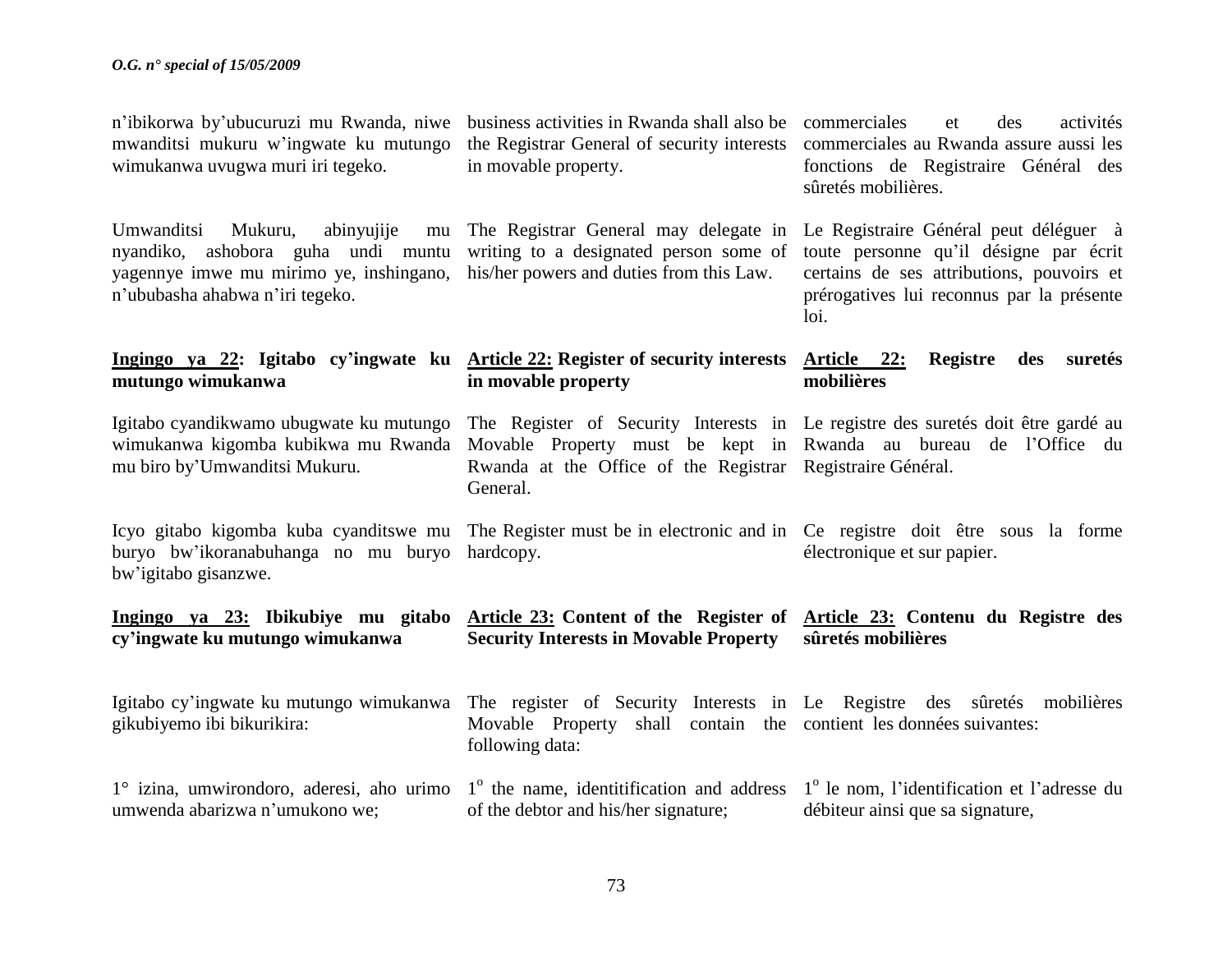$2^{\circ}$  si le débiteur est une personne morale enregistrée, sa dénomination sociale, le numéro spécifique lui attribué lors de sa constitution ainsi que le nom, l"identification et la signature de son

3<sup>°</sup> la nature et toute la description détaillée du bien grevé de sûreté telle que

l"enregistrement de la sûreté qui seraient

exigées par le Registraire Général.

représentant légal;

prévue par la loi ;

2° iyo ugomba kwishyura ari umuryango ufite ubuzimagatozi, izina hongewemo inomero iwuranga wahawe number assigned to it on its incorporation, hamwe n'izina, umwirondoro n'umukono the name identification and the signature w"uwuhagarariye imbere y"amategeko;

 $3^\circ$  imiterere y'ingwate n'ibiyiranga byose  $3^\circ$  nature and description of the collateral byemewe n"amategeko;

 $4^{\circ}$  ibindi byose byakenerwa mu gutunganya  $4^{\circ}$  any other data deemed necessary for  $4^{\circ}$  toutes autres données nécessaires à iyandikishwa ry'ingwate n"Umwanditsi Mukuru

### **Ingingo ya 24: Kwandikisha ubugwate**

Byitwa ko ubugwate bwandikishijwe iyo umuntu gatozi cyangwa umuryango ufite ubuzima gatozi bamaze kwandikisha ingwate mu gitabo cy"ingwate ku Mwanditsi Mukuru kivugwa mu ngingo ya 22 y"iri tegeko, akanahabwa inomero .

Iri yandikisha rikorwa n"utanze ingwate yerekanye icyemezo yishyuriyeho amafaranga yabugenewe kandi iyandikisha rikagaragaza itariki n"isaha byakoreweho.

 $2^{\circ}$  if the debtor is an organization that is wahawe incorporated, the name and the unique of its legal representative;

as required by the law;

bisabwe the registration of the security interest as requested by the Register General.

### **Article 24: Registration of the security Article 24 : Enregistrement de la sûreté interest**

company, and a number shall be given to numéro lui est attribué. that person or company.

There shall be registration of security Une sûreté est réputée inscrite après son interest after its recording at the Office of introduction par une personne physique ou the Registrar General in the register of morale au registre des suretés à l"Office security interests mentioned in article 22 du Registraire Général mentionné à of this Law by a natural person or a l"article 22 de la présente loi et qu"un

The registration shall be effected by the L"enregistrement est effectué à la date and time of registration.

debtor on presentation of receipt of demande du débiteur sur présentation d'un payment of due fees and shall mention the reçu de paiement des frais requis et doit mentionner la date et l"heure de l"enregistrement.

Umwanditsi Mukuru agenera icyemezo The Registrar General shall issue a Le Registraire Général délivre un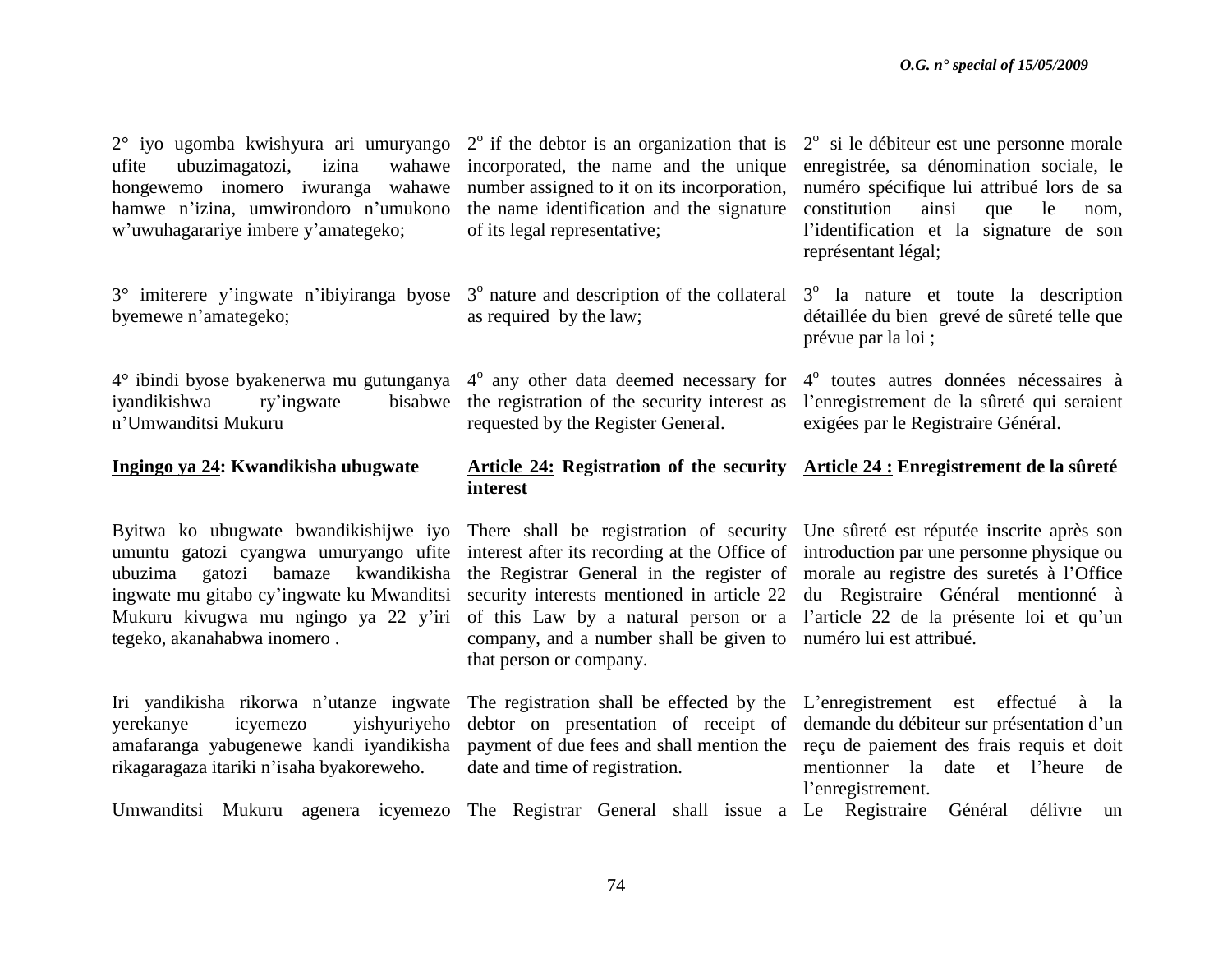| cy'iyandikisha<br>ubugwate<br>ry'<br>umwenda<br>akagenera<br>uberewemo<br>kopi<br>umwenda.                                                                               | urimo certificate of registration of security certificat d'enregistrement de la sûreté au<br>interest to the debtor and give a copy to débiteur et en réserve copie au créancier.<br>the creditor. |                                                                                                                                                                                  |  |
|--------------------------------------------------------------------------------------------------------------------------------------------------------------------------|----------------------------------------------------------------------------------------------------------------------------------------------------------------------------------------------------|----------------------------------------------------------------------------------------------------------------------------------------------------------------------------------|--|
| Mu gihe habaye igihinduka mu byanditse mu<br>gitabo cy'ingwate bimenyeshwa Umwanditsi<br>Mukuru. Iryo hinduka ntirigira ingaruka ku<br>itariki iyandikishwa ryakoreweho. | In case of any change in the data recorded<br>in the Register, notice shall be made to the<br>Registrar General. The date of registration<br>shall not be affected by such changes.                | En cas de changement de données<br>introduites au registre, le Registraire<br>Général doit en être avisé. De tels<br>changements n'affectent pas<br>la date<br>d'enregistrement. |  |
| Ingingo ya 25: Igihe iyandikisha rimara                                                                                                                                  | <b>Article 25: Duration of registration</b>                                                                                                                                                        | Article 25 : Durée de l'enregistrement                                                                                                                                           |  |
| Iyandikisha ry'ubugwate riba rifite agaciro<br>uhereye ku munsi ryandikiweho:                                                                                            | The registration of a security interest shall L'enregistrement d'une sûreté est valide à<br>be effective commencing on the day it is<br>perfected:                                                 | partir du jour de son enregistrement :                                                                                                                                           |  |
| cyashyizwe<br>$1^{\circ}$<br>igihe<br>kugeza<br>mu<br>masezerano;                                                                                                        | $1^{\circ}$ until the expiration of the term $1^{\circ}$ jusqu'à la date d'expiration du terme<br>specified in the contract;                                                                       | mentionné dans le contrat;                                                                                                                                                       |  |
| $2^{\circ}$ ikindi gihe cyagenwa n'inyandiko<br>y'ihindura ry'ubugwate ku bwumvikane<br>bw'impande zombi.                                                                | $2^{\circ}$ any other term specified in the notice of<br>change of the security interest agreement<br>as agreed upon by both parties.                                                              | 2 <sup>°</sup> tout autre terme spécifié dans un avis<br>de changement du contrat de garantie<br>convenu par les deux parties.                                                   |  |
| Ingingo ya 26: Ihererekanya ry'ingwate                                                                                                                                   | <b>Article 26: Transfer of security interest</b>                                                                                                                                                   | Article 26: Cession de sûreté                                                                                                                                                    |  |
| Ihererekanya ry'ubugwate bwandikishije<br>rishobora gukorwa ku bugwate bwose<br>cyangwa ku gice cyabwo.                                                                  | A registered security interest may be<br>transferred in whole or in part.                                                                                                                          | Une sûreté enregistrée peut être cédée en<br>intégralité ou partiellement;                                                                                                       |  |
| hererekanya rigomba kwandikwa<br><b>Iryo</b><br>rigaragaza imiterere y'ibyahindutse<br>ku<br>bugwate igihe cyose bubayeho.                                               | Such a transfer shall be registered Une telle cession est enregistrée en<br>describing changes made, if any, on the donnant une description des changements,<br>security interest.                 | s'il y en a, opérés sur la sûreté.                                                                                                                                               |  |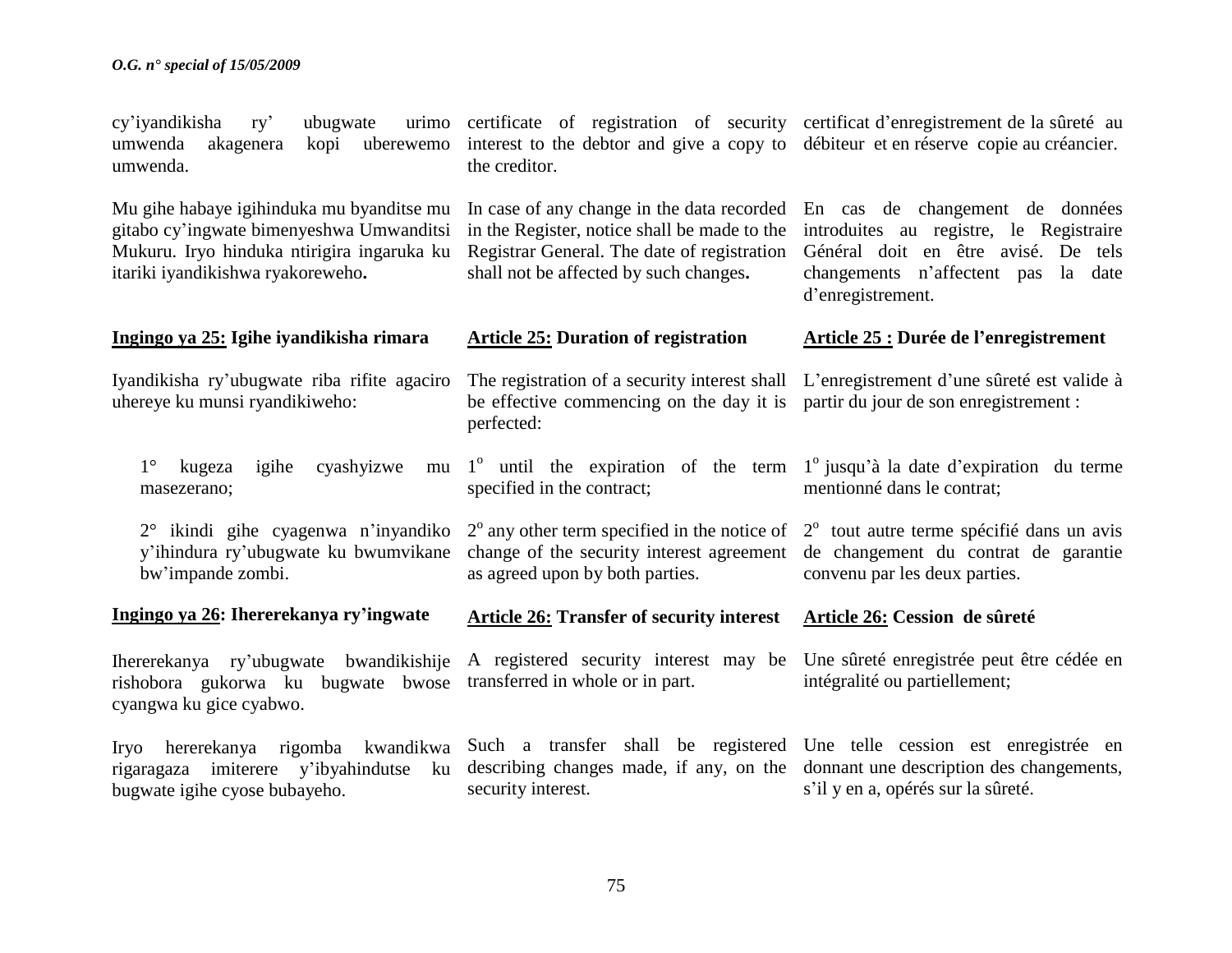Uweguriwe ingwate muri icyo gihe ahita The name of transferee of a security Le nom du cessionnaire de la sûreté est yandikwa mu gitabo cyabugenewe.

**Ingingo ya 27: Isubizwaho ry'iyandikisha**

interest shall be immediately recorded in immédiatement inscrit au registre. the Register.

**Article 27: Restoration of registration**

### **Article 27: Rétablissement d'enregistrement**

Umwanditsi Mukuru ashobora gusubiza The Registrar General may restore a iyandikisha mu gitabo iyo abonye ko iryo registration if it appears to the Registrar yandikisha ryari ryarasibwe cyangwa General that, due to a clerical error he/she ryarakuwe mu gitabo kubera kwibeshya made, the registration has been incorrectly kwe.

Iyandikisha risubijwe mu gitabo muri ubwo buryo rigomba gufatwa nk"aho ritigeze rita agaciro no muri icyo gihe cyose ryari ryarasibwe cyangwa ryarakuwe mu gitabo.

**Ingingo ya 28: Gukura mu gitabo Article 28: Removal of data from ibyanditse no gukosora cyangwa ibyibagiranye** amakosa register and correction of errors and

Ibyanditswe mu iyandikisha kuvanwa mu gitabo:

1° iyo iyandikisha ritagifite agaciro;

2° iyo handikishijwe imenyesha rihindura risiba iyandikishwa cyangwa igice cyaryo;

discharged or removed from register.

A registration so restored must be regarded as having continued in force throughout the period during which it was incorrectly discharged or removed as if it had not been so discharged or removed.

Le Registraire Général peut rétablir un enregistrement quand il remarque qu'un tel enregistrement a été supprimé ou rayé du registre par erreur.

Un enregistrement ainsi rétabli doit être considéré comme ayant été valide tout au long de la période durant laquelle il aura été incorrectement supprimé ou rayé, comme s"il n"avait jamais été supprimé ou rayé.

**Article 28 : Radiation de données du registre et correction d'erreurs et omissions**

bishobora Data in a registration may be removed from the register:

**omissions**

1<sup>°</sup> when the registration is no longer effective;

 $2^{\circ}$  on the registration of a change notice discharging or partially discharging the registration;

Les données d'enregistrement peuvent être rayées:

> 1<sup>°</sup> quand l'enregistrement n'est plus valide:

> 2<sup>°</sup> en cas d'enregistrement d'un avis de changement qui supprime intégralement ou partiellement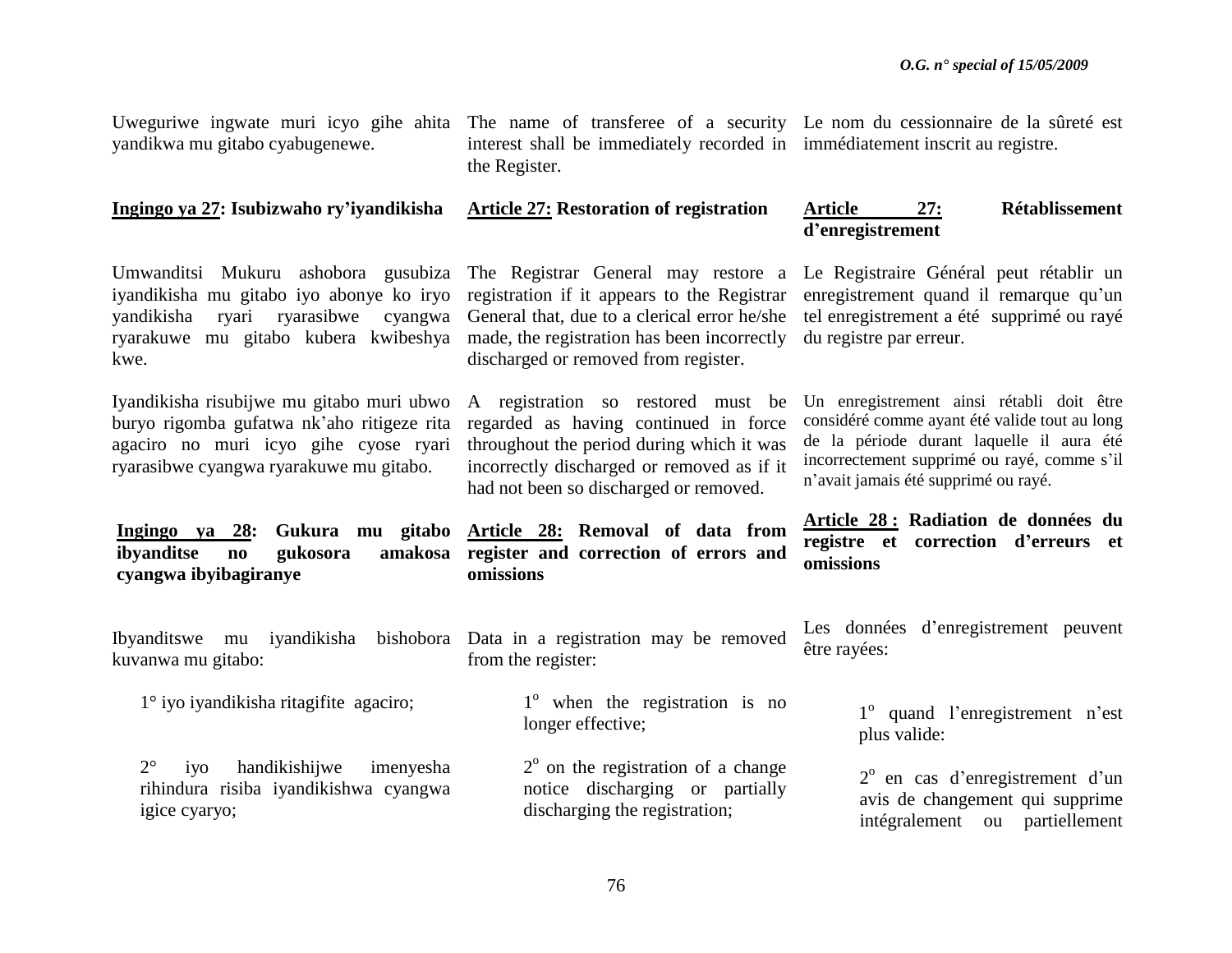3° iyo Umwanditsi Mukuru abonye ko ibyanditswe nta kamaro bifite.

Mu minsi icumi (10) uhereye ku munsi The Registrar General must, before Avant qu"il ne prenne une décision, le yaboneyeho imenyesha, Umwanditsi making a decision, give the secured Mukuru, mbere yo gufata icyemezo, agomba creditor notice to show cause, within ten kubanza gusaba uberewemo umwenda (10 ) days of the date on which the notice kumusobanurira impamvu ibyanditswe bifite is given, why the data is important. akamaro.

Mukuru ibisobanuro bigaragaza ko ibyanditswe bifite akamaro mu gihe kitarenze iminsi icumi satisfaction why the data is important, the (10), Umwanditsi Mukuru afite ububasha bwo kubisiba mu gitabo.

Uberewemo umwenda ashobora kwitabaza The court may, on application by a La juridiction peut, sur demande du urukiko kugira ngo rutegeke Umwanditsi secured creditor, compel the Register Mukuru gusubiza mu gitabo ibyanditswe General to restore data in the register if it yari yakuyemo amaze kurugaragariza ko is satisfied that the data is important. bifite akamaro.

Icyo gihe, Umwanditsi Mukuru asubiza mu In that case, the Registrar must restore the gitabo ibyari byanditswemo nta mafaranga data to the register free of charge. yatse.

Umwanditsi Mukuru ashobora gukosora amakosa y"imyandikire yakozwe cyangwa ibyibagiranye yakoze igihe cy"iyandikisha.

3<sup>°</sup> if the Registrar is satisfied that the data is not important.

Iyo uberewemo umwenda adahaye Umwanditsi If the secured creditor fails within ten (10) days to show cause to the Registrar General's Registrar General may, in his/her discretion, remove the data from the register.

Register General may correct clerical a registration.

l"enregistrement;

3º quand le Registraire Général trouve que les données n"ont pas d'importance:

Registraire Général doit demander au créancier garanti dans un délai de dix (10) jours à partir de la date à laquelle l"avis a été donné, de justifier le bien-fondé des données ;

Si le créancier garanti ne justifie pas le bien fondé des données dans un délai de dix (10) jours, le Registraire Général peut, dans son pouvoir discrétionnaire, rayer du registre ces données.

créancier garanti qui lui a prouvé le bienfondé des données, enjoindre le Registraire Général de les rétablir au registre.

Dans ce cas, le Registraire doit rétablir les données sans frais requis.

Amaze kubyemeranyaho n"impande zombi, With the consent of both parties, the Sur accord des deux parties, le Registraire error or omissions made by the Register in omissions commises au moment de Général peut corriger les erreurs ou l"enregistrement.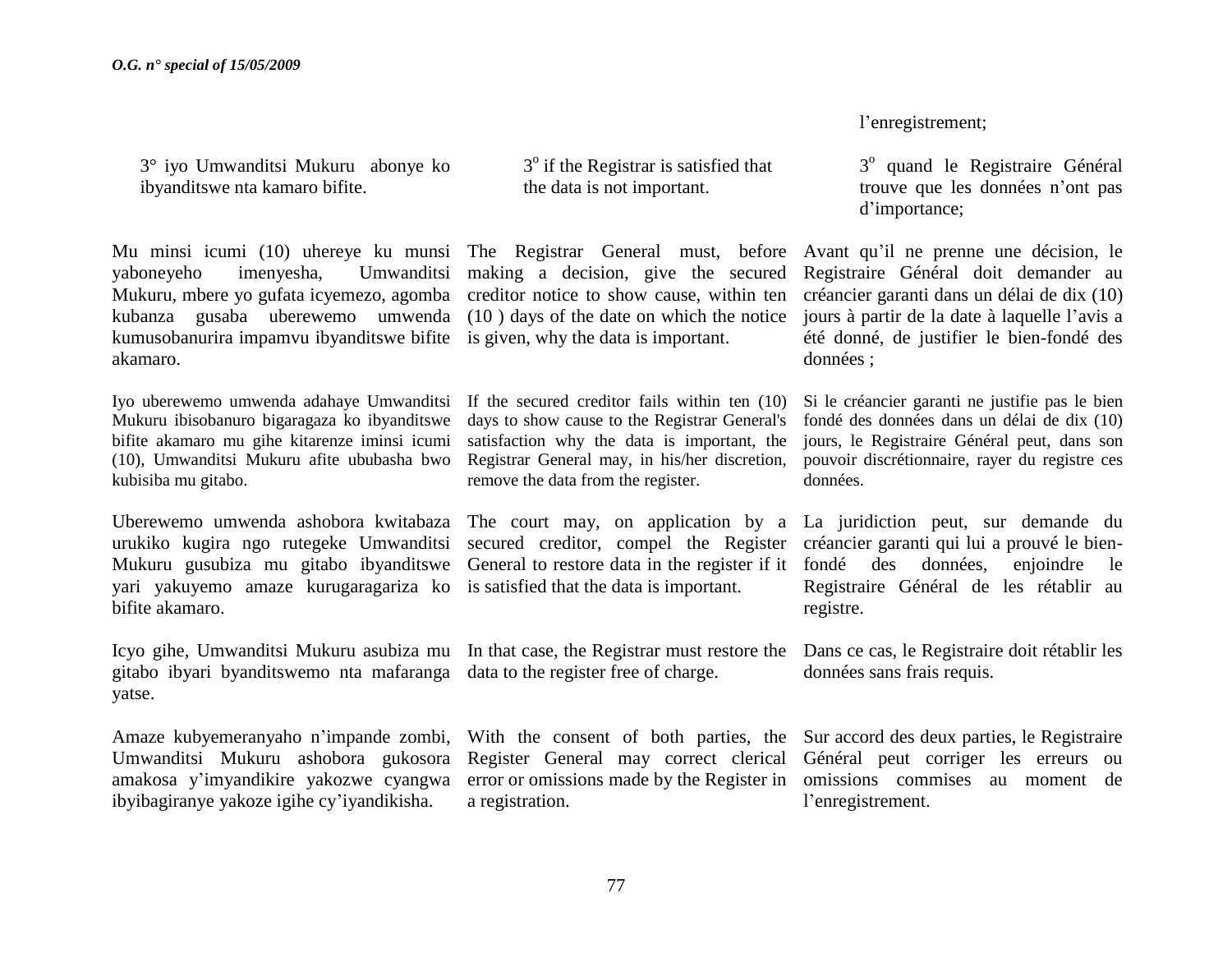ibyumvikanyweho n"impande zombi zakoze upon by both parties to the security amasezerano y"ubugwate**.** 

### **Ingingo ya 29: Gusoma ibyanditse mu Article 29: Searches of register gitabo cyagenewe iyandikwa ry'ubugwate**

Nk'uko biteganywa n'iri tegeko umuntu afite In accordance with this Law, a person has uburenganzira bwo gusoma ibyanditse mu gitabo cyagenewe kwandikwamo ubugwate, a printed search result. ndetse agahabwa kopi y"ibyo ashaka yabonyemo.

Gusoma igitabo cyagenewe kwandikwamo ubugwate bikorwa kuri ibi bikurikira:

1° amazina y"ubereyemo undi umwenda;

2° nomero yahawe ikintu cyatanzweho ubugwate, iyo itegeko cyangwa amabwiriza biteganya ko icyo kintu kigomba guhabwa provide; nimero yo kwandikwa;

3° nomero yahawe iyandikwa ry"ubugwate;

4° ikindi kirango giteganywa n"amategeko.

### **Ingingo ya 30 : Ibigomba kuba bigamijwe Article 30: Purpose of the person n'usaba gusoma igitabo cyandikwamo requesting search of the register. ubugwate**

Abantu bafite uburenganzira bwo gusaba The persons who are entitled to search the gusoma igitabo cyagenewe kwandikwamo register must have one of the following ubugwate bagomba kuba bagamije kimwe purposes: muri ibi bikurikira:

Iri kosora rikorwa hakurikijwe Such corrections shall be made as agreed De telles corrections sont faites comme interest agreement.

the right to search the register, and obtain

The register may be searched only by reference to the following criteria:

1**°** the name of the debtor;

 $2^{\circ}$ the unique number assigned to the collateral when the law or regulations so

3<sup>°</sup> the registration number of the security interest; 4<sup>°</sup> any other criteria specified by the law.

convenu par les deux parties au contrat de garantie.

### **Article 29: Consultation de registre**

En vertu de la présente loi, toute personne a le droit de consulter le registre et en obtenir une copie imprimée des résultats obtenus.

Le registre peut être consulté en ce qui concerne les points suivants:

1<sup>°</sup> le nom du débiteur ;

2<sup>°</sup> le numéro spécifique attribué au bien grevé de sûreté quand la loi le requiert ainsi ;

3<sup>°</sup> le numéro d'enregistrement de la sûreté;

4<sup>°</sup> tout autre critère spécifié par la loi.

### **Article 30: Objectifs de la personne demandant la consultation du registre des sûretés**

Les personnes autorisées à consulter le registre des sûretés doivent avoir un des objectifs suivants: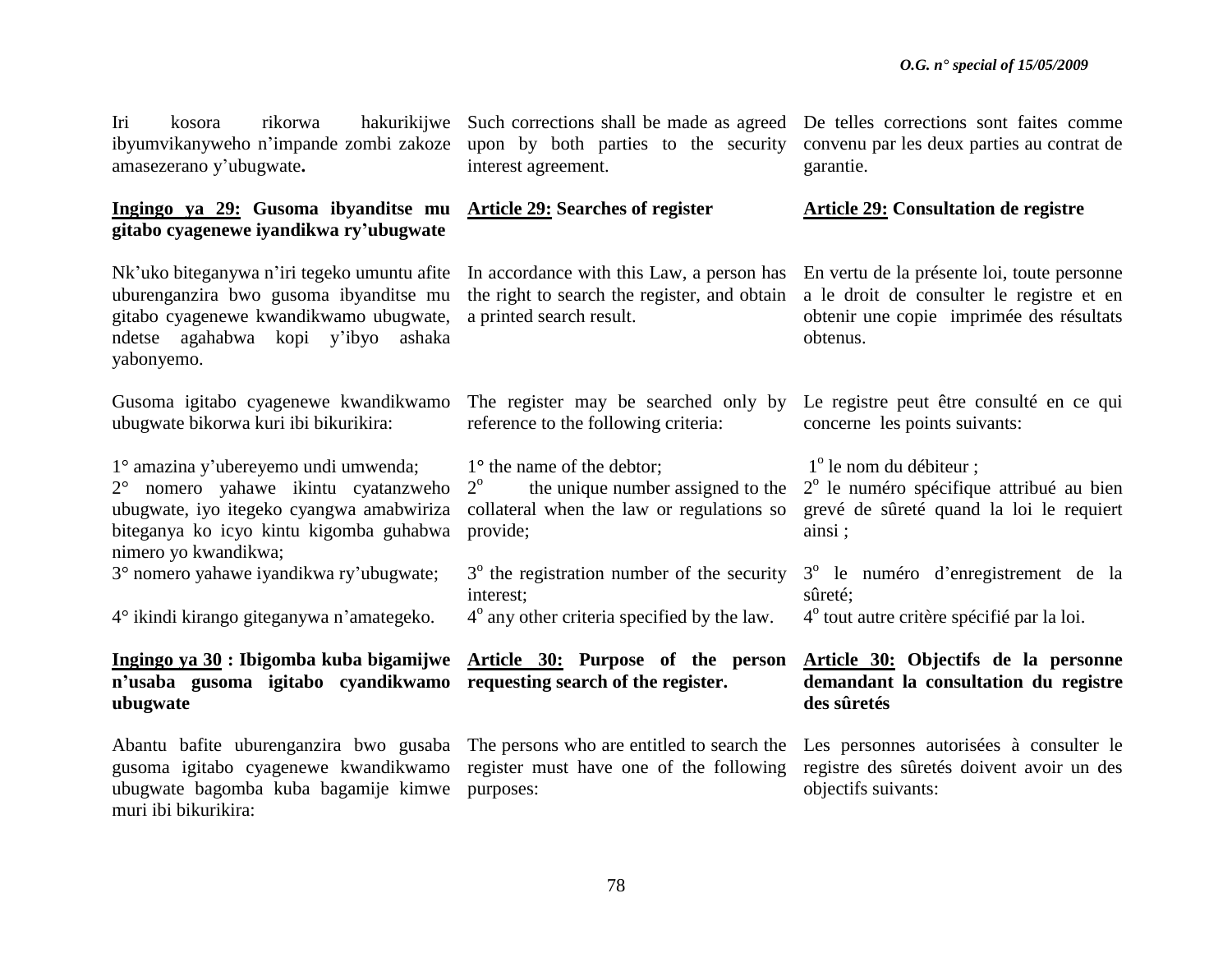1° kugaragaza ko hari aho ubereyemo undi 1° establishing that there is any relation 1° établir qu'il y a une relation entre le umwenda cyangwa uwahawe ingwate bahurira n"ubugwate bwanditse mu gitabo;

 $2^{\circ}$  kumenya niba nta mpamvu zatambamira  $2^{\circ}$  establishing whether there is any reason  $2^{\circ}$  établir s'il n'y a pas d'obstacle à grever ko icyo kintu gitangwa kidatangwaho ubugwate;

 $3^\circ$  kumenya niba umuntu cyangwa isosiyete  $3^\circ$  establishing whether to provide credit  $3^\circ$  établir la possibilité d'octroi de crédit à yanditse mu bugwate bwandikishijwe to the person, company or any person who cyangwa undi wese ubufitemo inyungu has interest in the guarantee; and yahabwa inguzanyo; kumenya kandi ko establishing whether that security interest ubugwate ku kintu cyimukanwa cyatanzwe in the movable property availed by that na we cyangwa niyo sosiyete byagira person or company shall be valid; agaciro;

 $4^{\circ}$  kureba niba ashobora gushora cyangwa  $4^{\circ}$  establishing whether to invest in or  $4^{\circ}$  établir la possibilité d'investissement gufatanya mu ishoramari n"undi muntu, isosiyete cyangwa indi sosiyete bifitanye company registered in the register of ou une société apparentée inscrite au isano byanditse mu gitabo cy"ubugwate;

 $5^\circ$  kumenya amakuru iyo umucungamutungo w"isosiyete iri mu nzira insolvency administrator and any other y"iseswa n"undi wese amategeko yemerera authorized person upon proving that the iyo agaragaje ko amakuru akeneye mu needed information from the register is gitabo cyandikwamo ubugwate hari aho related to the work he/she has been ahuriye n"imirimo yahawe.

between the secured creditor or the debtor débiteur ou le créancier garanti et la sûreté with the security interest;

which may lead to opposition to give the ce bien de sûreté; property in security interest;

with the person or company or related security in movable property;

 $5^\circ$  collecting information in case of an  $5^\circ$  collecter des informations si c'est un assigned.

inscrite au registre;

une personne ou une société inscrite au registre ou toute autre personne qui a intérêt dans la sûreté et établir si la garantie que cette personne ou société pourrait donner serait valide;

dans ou avec une personne ou une société registre des sûretés mobilières;

administrateur d"une société en liquidation ou toute autre personne autorisée par la loi quand elle justifie que les données dont elle a besoin au registre des sûretés sont en rapport avec les fonctions lui confiées.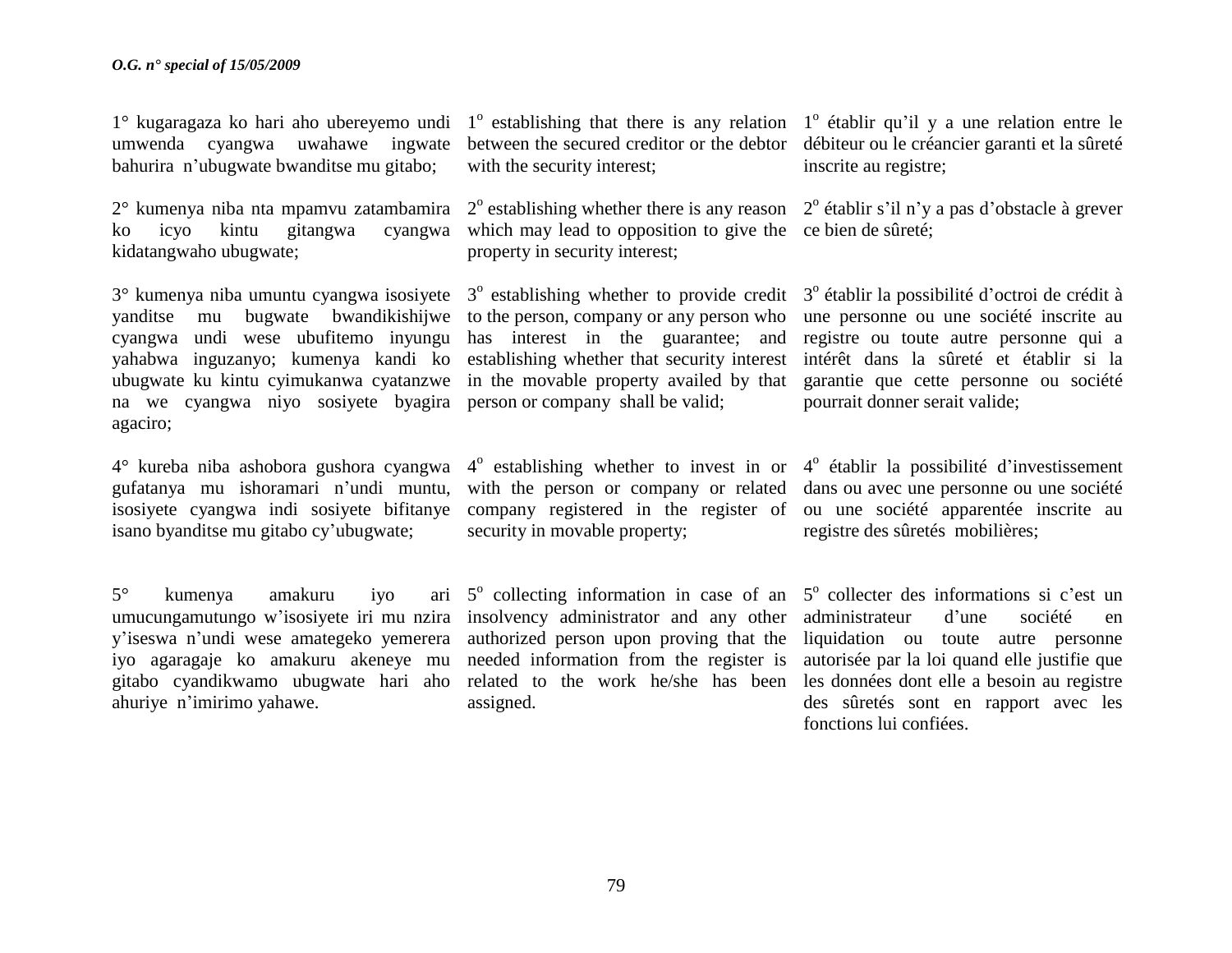### **UMUTWE WA VI: INDISHYI CHAPTER** Z'AKABABARO, **AMAKURU, IMENYESHA REGULATIONS N'AMABWIRIZA CHAPTER VI: DAMAGES, CHAPITRE VI: DOMMAGES ET GUTANGA INFORMATION, NOTICES, INTERETS, INFORMATION, AVIS ET REGLEMENTS**

### **Ingingo ya 31: Ibyerekeye indishyi Article 31: Damages z'akababaro**

Umuntu wese utuzuza inshingano asabwa Any person who fails to discharge any ziteganijwe muri iri tegeko, ategekwa duty or obligation imposed by this Law, gutanga indishyi z"akababaro zihabwa shall pay damages to the person who umuntu wagaragaje igihombo yatewe nuko incurred a loss resulting from that failure. kutubahiriza inshingano.

Icyakora indishyi z'akababaro zivugwa mu However, damages provided for in Toutefois, les dommages prévus au gika cya mbere cy"iyi ngingo ntizisimbura paragraph one of this Article shall not ubundi buryozwe.

### **Ingingo ya 32: Amabwiriza**

Umwanditsi Mukuru agena ibyerekeye iyandikisha n"icungwa ry"igitabo modalities of registration and keeping the cy"ingwate bikorwamo.

limit or affect any other liability.

### **Article 32: Regulations**

property.

## **Article 31: Dommages et intérêts**

Toute personne qui ne remplit pas son obligation prévue par la présente loi doit payer les dommages et intérêts à la personne qui prouve qu"elle en a subi un préjudice.

premier alinéa du présent article n"affectent en rien toute autre responsabilité.

### **Article 32: Règlements**

The Registrar General shall determine Le Registraire Général détermine les register of security interests in movable conservation du registre des sûretés d'enregistrement et de mobilières.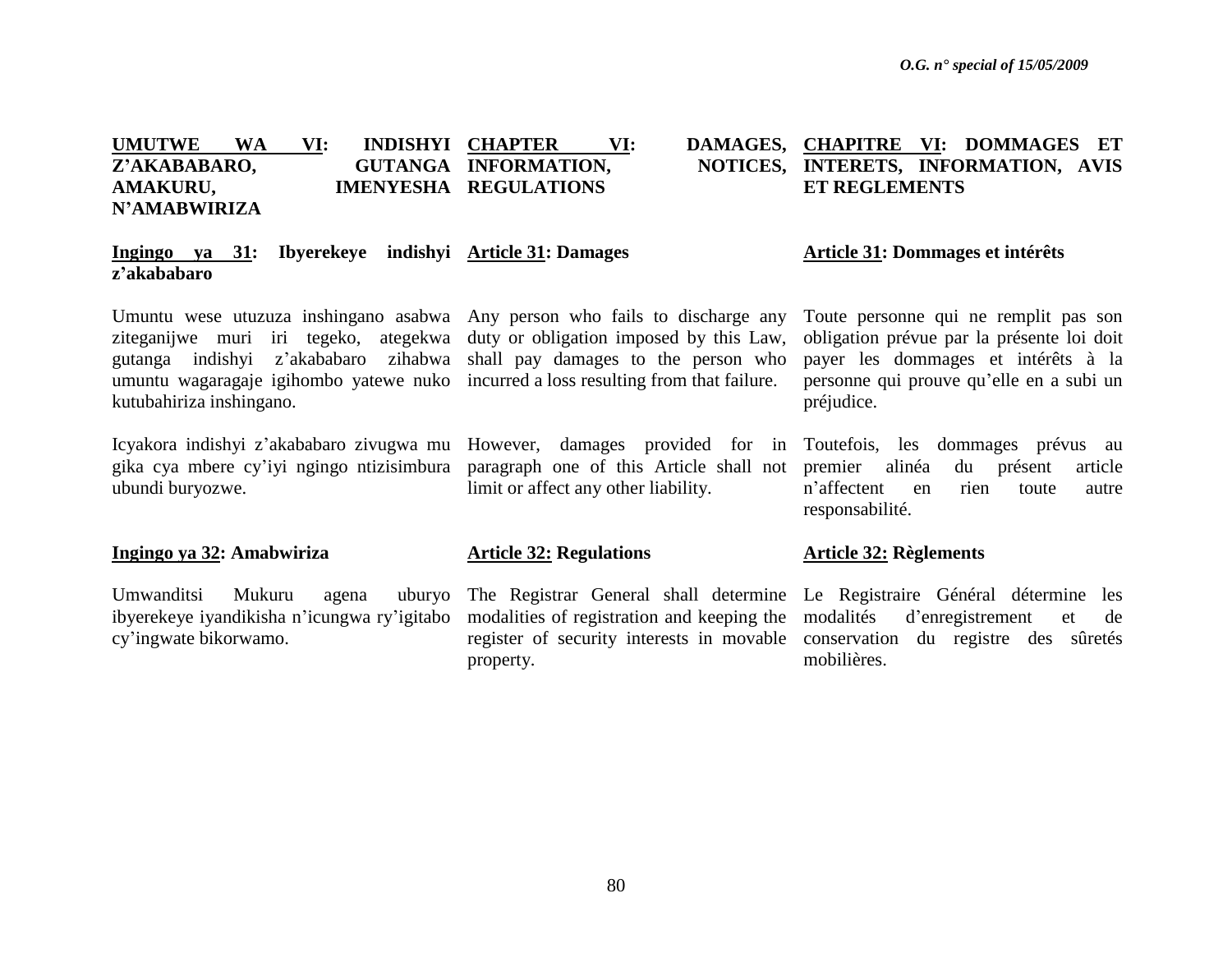# **N'IZISOZA Ingingo ya 33: Igihe cy'inzibacyuho**

Ubugwate bwari busanzwe buriho kandi All prior security interests that have been bwandikishije mbere y'uko iri tegeko registered before the commencement of ritangira gukurikizwa buzakomeza kugira this Law shall continue to be effective in agaciro kabwo kose mu ngingo their entirety for a transitional period of z"amasezerano yabwo yose mu gihe two (2) years. cy"imyaka ibiri (2).

# **ry'iri tegeko**

Iri tegeko ryateguwe mu rw"Icyongereza risuzumwa kandi ritorwa mu considered and adopted in Kinyarwanda. rurimi rw"Ikinyarwanda.

## **zinyuranyije n'iri tegeko**

kandi zinyuranyije na ryo cyane cyane **security interests in business and**  itegeko ryo kuwa 12 Mutarama 1920 **commercial invoices and the Decree of**  commerciale et le Décret du 28 juillet ryerekeye ubugwate ku bicuruzwa no ku **28 July 1934 on bill of exchange,** 1934 relatif à la lettre de change, billet à nyandiko nyemezabuguzi n"itegeko ryo kuwa 28 Nyakanga 1934 prior provisions contrary to this Law

ryerekeye inyandiko zivanyweho.

### **UMUTWE WA VII: INGINGO CHAPTER VII: MISCELLANEOUS, ZINYURANYE, IZ'INZIBACYUHO TRANSITIONAL AND FINAL PROVISIONS Article 33: Transitional period**

### **Ingingo ya 34: Itegurwa n'isuzumwa Article 34: Drafting and consideration présente loi of this Law**

This Law was drafted in English and

### **Ingingo ya 35: Ivanwaho ry'ingingo Article 35: Repealing of inconsistent provisions**

Ingingo zose z"amategeko abanziriza iri **The Decree of 12 January 1920 on promissory note and protest, and all** m vunjwafaranga, especially are hereby repealed.

## **CHAPITRE VII: DISPOSITIONS DIVERSES, TRANSITOIRES ET FINALES Article 33: Période transitoire**

Toutes les sûretés qui ont été enregistrées avant l"entrée en vigueur de la présente loi restent valides en intégralité pour une période de deux (2) ans.

# **Article 34: Elaboration et examen de la**

La présente loi a été élaborée en anglais; examinée et adoptée en Kinyarwanda.

## **Article 35 : Disposition abrogatoire**

Le Décret du 12 janvier 1920 relatif au gage du fonds de commerce, de l"escompte et gage de la facture ordre et protêt, ainsi que toutes les dispositions légales antérieures contraires à la présente loi sont abrogés.

### **Article 36: Entrée en vigueur**